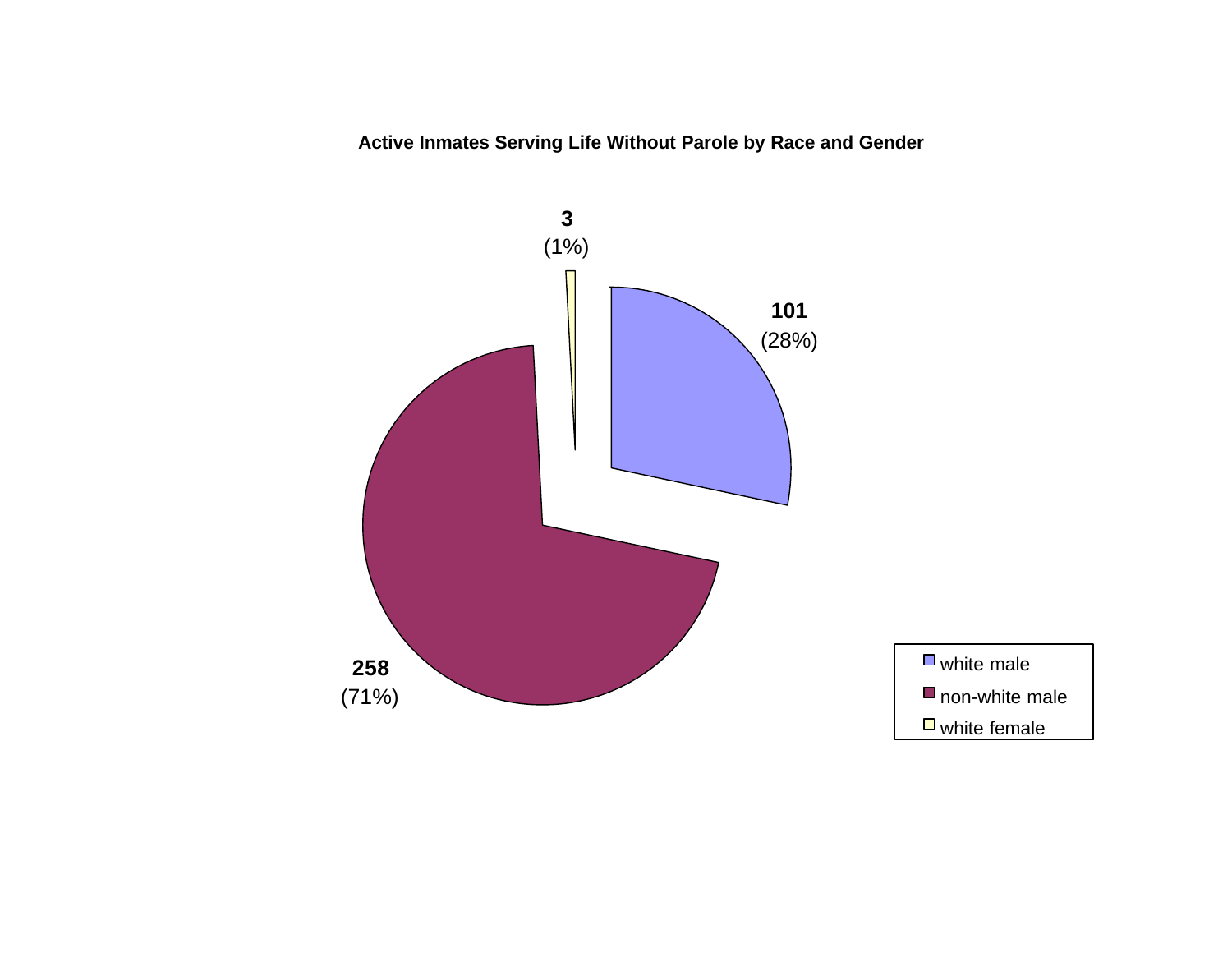### $(4%)$  (6%)  $(9%)$  (10%)  $(21%)$   $(49%)$  $0 -$  zero one two three four five or more

### **Active Inmates Serving Life Without Parole by Prior Incarcerations**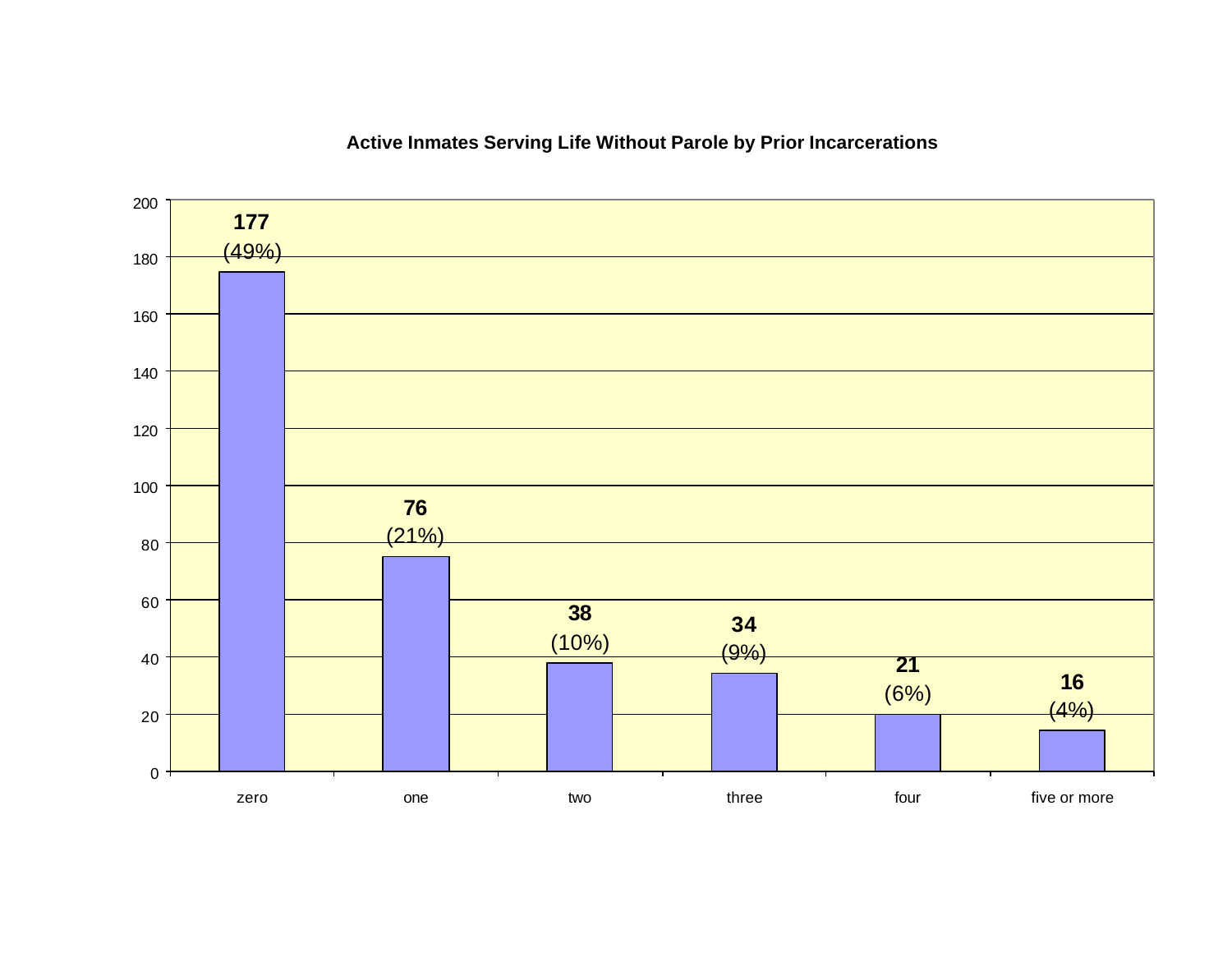### **Active Inmates Serving LWOP by Crime Type**

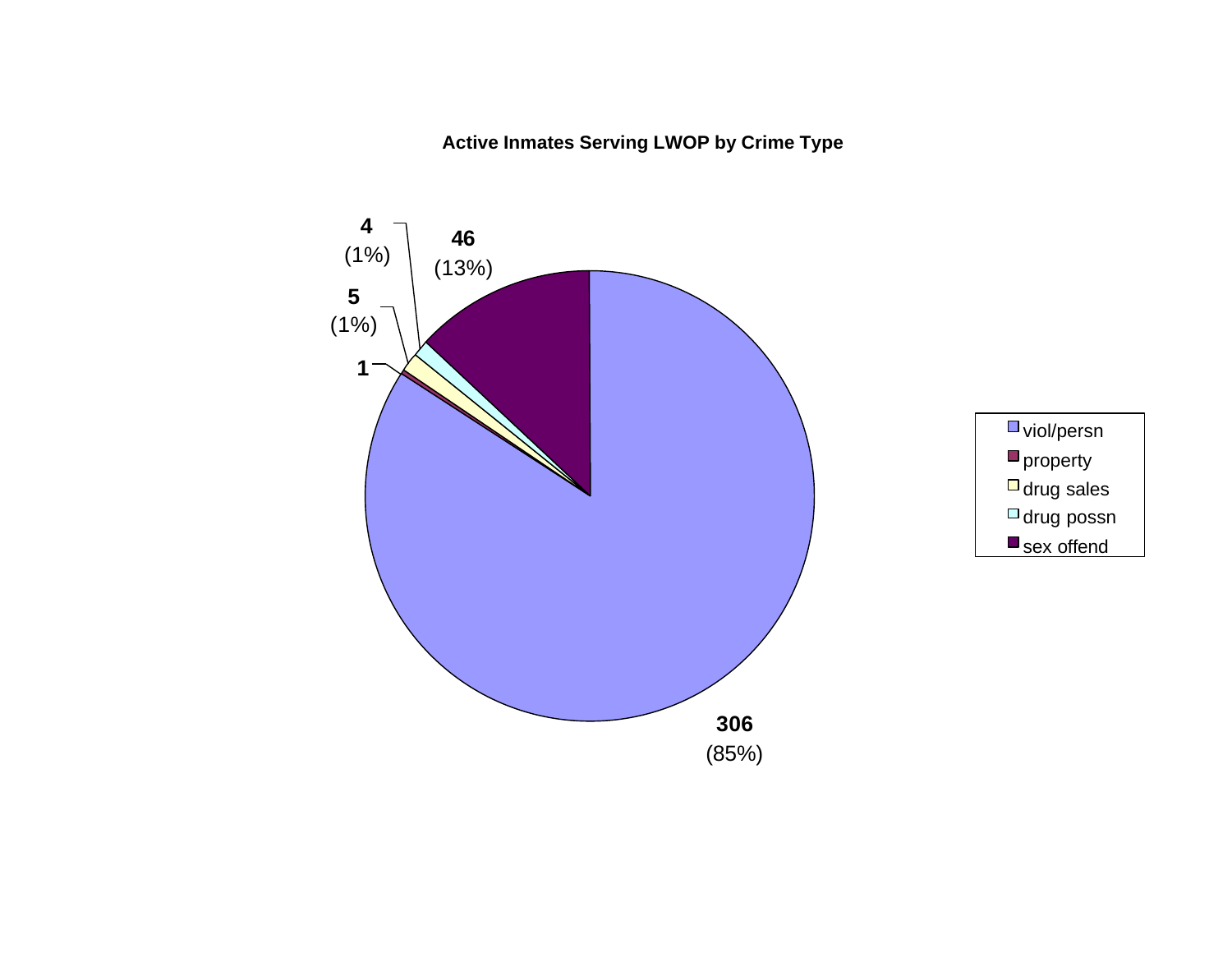Georgia Department of Corrections Page 1 Run 03/22/04 9:56 am Office of Planning and Analysis

#### Inmate statistical profile

TABLE OF CONTENTS FOR ACTIVE PRISONERS EXCLUDING JAIL

Title PAGE ----- ---- RACE AND SEX............................ 2 Culture Fair IQ Scores.................. 3 Self-Rpt Socioeconomic Class............ 4 Self-Rpt Environment To Age 16.......... 5 Self-Rpt Education Level................ 6 Functional Reading Level (WRAT Scores).. 7 Functional Math Level (WRAT Scores)..... 8 Functional Spelling Level (WRAT Scores). 9 Self-Rpt Guardian Status To Age 16......10 Self-Rpt Employment Status Before Prison11 Self-Rpt Marital Status At Admission....12 Self-Rpt Number Of Children At Admission13 Self-Rpt Religious Affiliation..........14 Self-Rpt Family Behavior Patterns \*.....15 Inmate Diagnostic Behavior Problem \*....16 Physical Profile (General Condition)....17 Security Status............................18 Number Of Sentences.....................19 Number Of Disciplinaries................20 Number Of Escapes.........................21 Number Of Prior Georgia Incarcerations \*22 Number Of Transfers.....................23 County Of Conviction....................24 Circ Of Conviction........................27 Home County.............................29 Prison Sentence In Years................32 Probation To Follow Prison...............33 Admission Type............................34 Release Type................................35 Inst By Group..............................36 Institution.............................37 Misdemeanors And Felonies...............38 Crimes By Group.............................39 Most Serious Offense....................40 Most Serious Crime Type.................41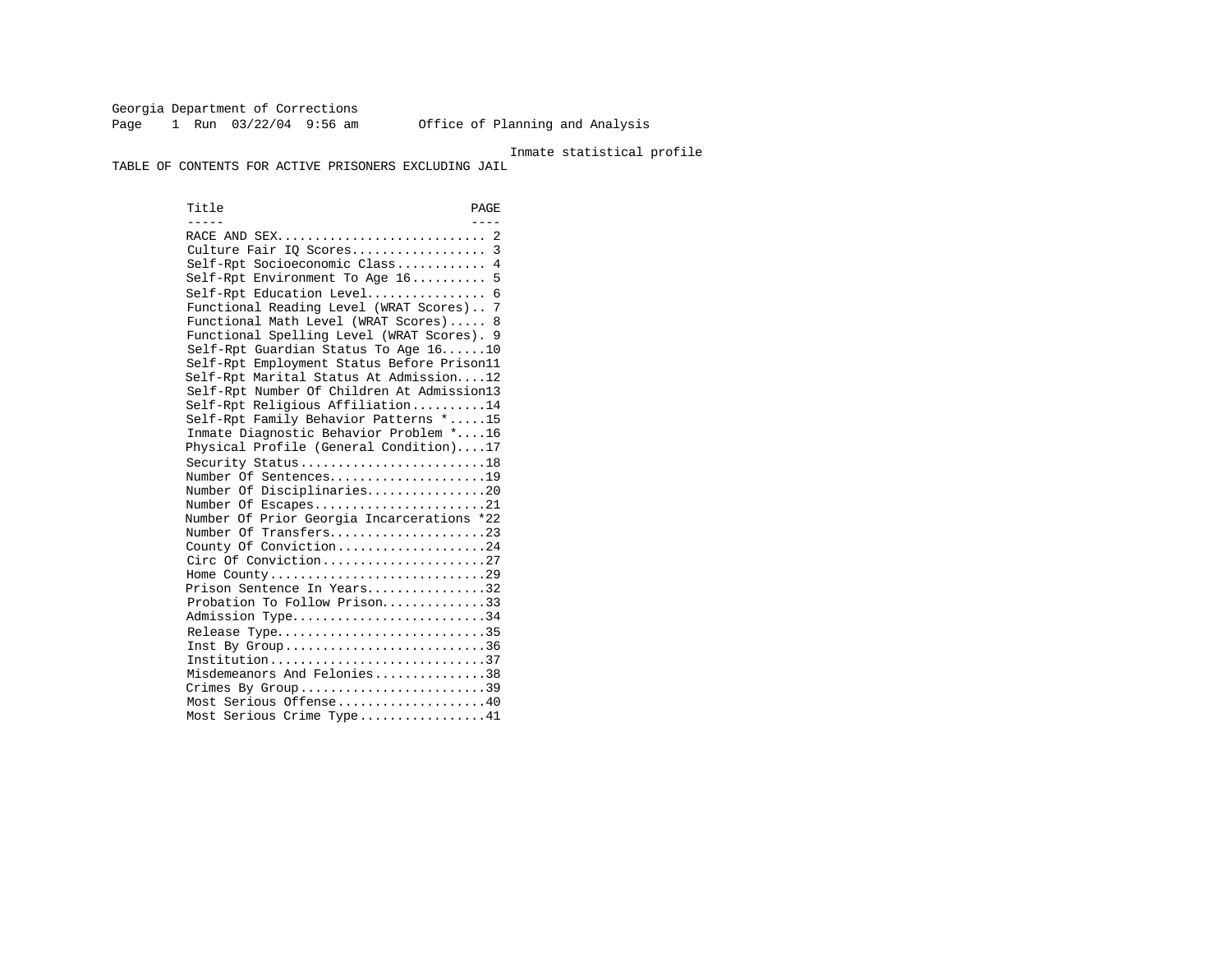Page 2 Run  $03/22/04$  9:56 am

#### Inmate statistical profile

Sample: ACTIVE PRISONERS EXCLUDING JAIL Requestor: Statistics Active inmates 03/22/2004

RACE AND SEX by current age & sex

|                                                                  | Age                               | Age                                       | M E N<br>Age                                       | Age<br>$ 55-99 $                                   | Men<br>န္                                         | Age                                                      | Age                                                                  | <b>WOMEN</b><br>Age                                  | Age                                                                      | Women<br>$\approx$                                   | Grand                                         |
|------------------------------------------------------------------|-----------------------------------|-------------------------------------------|----------------------------------------------------|----------------------------------------------------|---------------------------------------------------|----------------------------------------------------------|----------------------------------------------------------------------|------------------------------------------------------|--------------------------------------------------------------------------|------------------------------------------------------|-----------------------------------------------|
| RACE AND SEX                                                     | $ 00 - 21 $                       | $ 22-39 $                                 | $ 40-54 $                                          |                                                    | $\frac{1}{2}$ Total                               | $ 00 - 21 $                                              | $ 22-39 $                                                            | $ 40-54 $                                            | $8 55-99$                                                                | % Total                                              | Total<br>°≈                                   |
| WHITE MALE<br>NON WHITE MALE<br>WHITE FEMALE<br>NON WHITE FEMALE | 20<br>80<br>4<br>0<br>0<br>0<br>0 | 51<br>26<br>148<br>74<br>0<br>0<br>0<br>0 | 34<br>27<br>73<br>93<br>0<br>0<br>$\mathbf 0$<br>0 | 15<br>54<br>13<br>46<br>0<br>0<br>$\mathbf 0$<br>0 | 101<br>28<br>258<br>72<br>0<br>$\Omega$<br>0<br>0 | 0<br>0<br>0<br>0<br>0<br>$\mathbf 0$<br>$\mathbf 0$<br>0 | 0<br>0<br>$\mathbf 0$<br>$\mathbf 0$<br>2 100<br>0<br>$\overline{0}$ | 0<br>0<br>$\Omega$<br>$\mathbf 0$<br>1 100<br>0<br>0 | 0<br>$\mathbf 0$<br>$\overline{0}$<br>0<br>$\mathbf 0$<br>$\overline{0}$ | 0<br>0<br>$\Omega$<br>$\Omega$<br>3<br>100<br>0<br>0 | 101<br>28<br>258<br>71<br>3<br>$\overline{0}$ |
| Total reported                                                   | 5 100                             | 199 100                                   | 127 100                                            | 28 100                                             | 359 100                                           | $\mathbf 0$<br>0                                         | 2 100                                                                | 1 100                                                | 0<br>$\overline{0}$                                                      | 3 100                                                | 362 100                                       |
| Percent reported                                                 | 100.0                             | 100.0                                     | 100.0                                              | 100.0                                              | 100.0                                             | $\cdot$ 0                                                | 100.0                                                                | 100.0                                                | $\cdot$ 0                                                                | 100.0                                                | 100.0                                         |
| NOT REPORTED                                                     | 0                                 | $\mathbf 0$                               | $\mathbf 0$                                        | $\mathbf 0$                                        | 0                                                 | 0                                                        | $\mathbf 0$                                                          | $\mathbf 0$                                          | $\mathbf 0$                                                              | $\mathbf 0$                                          | $\mathbf 0$                                   |
| Total                                                            | 5                                 | 199                                       | 127                                                | 28                                                 | 359                                               | 0                                                        | 2                                                                    |                                                      | 0                                                                        | 3                                                    | 362                                           |
| AVERAGE AGE                                                      | 20.20                             | 31.17                                     | 45.76                                              | 60.21                                              | 38.44                                             | .00                                                      | 33.50                                                                | 48.00                                                | .00                                                                      | 38.33                                                | 38.44                                         |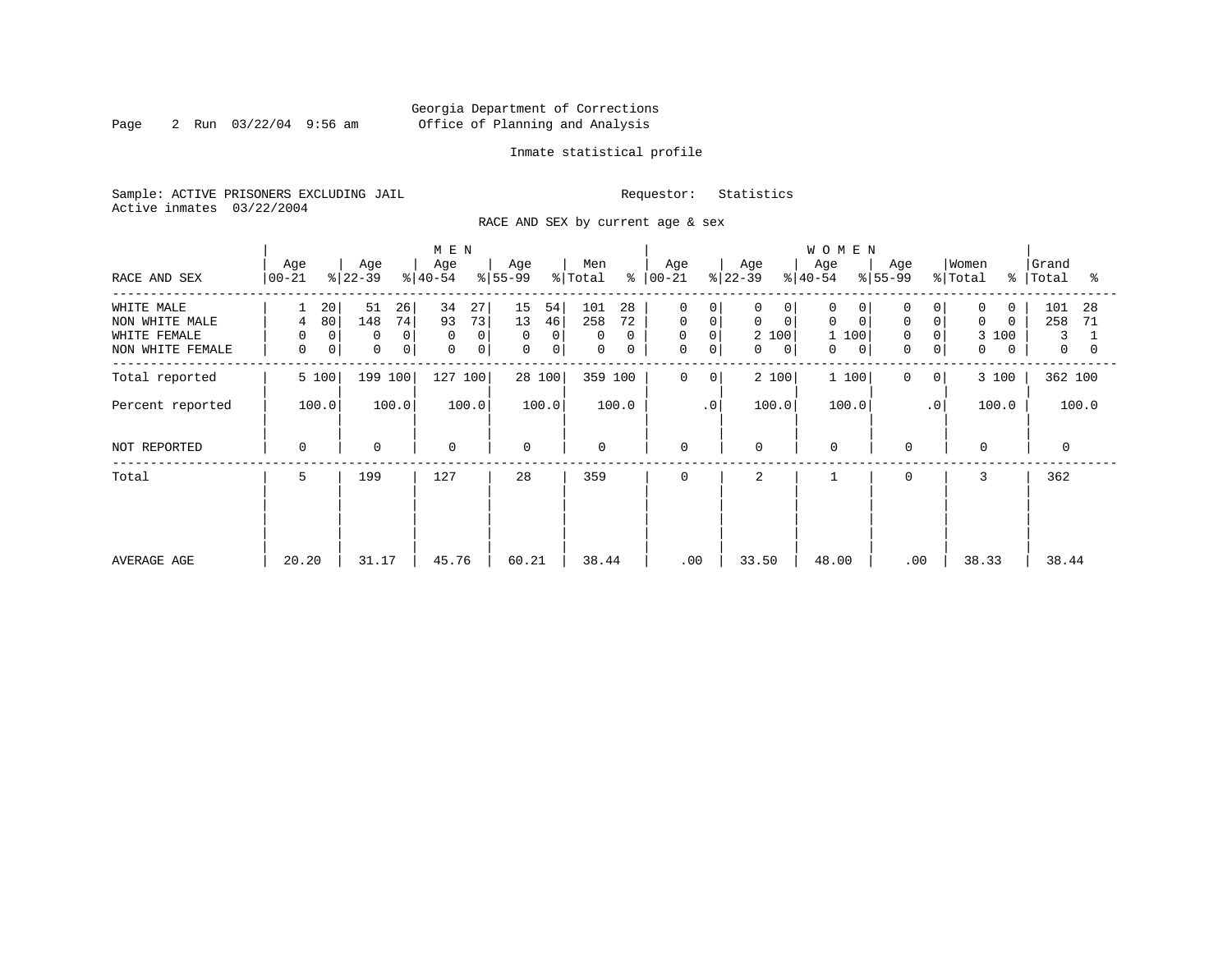Page 3 Run  $03/22/04$  9:56 am

#### Inmate statistical profile

Sample: ACTIVE PRISONERS EXCLUDING JAIL Requestor: Statistics Active inmates 03/22/2004

Culture Fair IQ Scores by current age & sex

| IQ Score                  | Age<br>$ 00-21$              | Age<br>$ 22-39 $    | M E N<br>Age<br>$ 40-54 $ | Age<br>$ 55-99 $           | Men<br>% Total<br>⊱  | Age<br>$ 00 - 21$                                 | Age<br>$ 22-39 $          | <b>WOMEN</b><br>Age<br>$ 40-54$ | Age<br>$ 55-99$                                      | Women<br>% Total<br>ႜ | Grand<br>Total<br>ႜ  |
|---------------------------|------------------------------|---------------------|---------------------------|----------------------------|----------------------|---------------------------------------------------|---------------------------|---------------------------------|------------------------------------------------------|-----------------------|----------------------|
| LESS THAN 70<br>70 AND UP | 0<br>0 <sup>1</sup><br>5 100 | 3<br>2<br>174<br>98 | 11<br>12<br>98<br>89      | $\mathbf 0$<br>0<br>24 100 | 15<br>5<br>301<br>95 | $\mathbf 0$<br>$\mathbf 0$<br>$\overline{0}$<br>0 | 0<br>$\mathbf 0$<br>2 100 | $\mathbf 0$<br>1 100            | $\Omega$<br>$\overline{0}$<br>$\mathbf 0$<br>$\circ$ | 0<br>3 100            | 15<br>5<br>304<br>95 |
| Total reported            | 5 100                        | 177<br>100          | 110 100                   | 24 100                     | 316 100              | 0<br>$\mathbf{0}$                                 | 2 100                     | 1 100                           | 0<br>0 <sup>1</sup>                                  | 3 100                 | 319 100              |
| Percent reported          | 100.0                        | 88.9                | 86.6                      | 85.7                       | 88.0                 | $\cdot$ 0                                         | 100.0                     | 100.0                           | $\cdot$ 0                                            | 100.0                 | 88.1                 |
| NOT REPORTED              | $\mathbf 0$                  | 22                  | 17                        | 4                          | 43                   | 0                                                 | $\mathbf 0$               | $\mathsf{O}$                    | $\mathbf 0$                                          | $\mathbf 0$           | 43                   |
| Total                     | 5                            | 199                 | 127                       | 28                         | 359                  | $\mathbf 0$                                       | 2                         |                                 | $\mathbf 0$                                          | 3                     | 362                  |
| AVERAGE IQ                | 95.60                        | 101.75              | 94.07                     | 99.50                      | 98.81                | .00                                               | 107.00                    | 86.00                           | .00                                                  | 100.00                | 98.82                |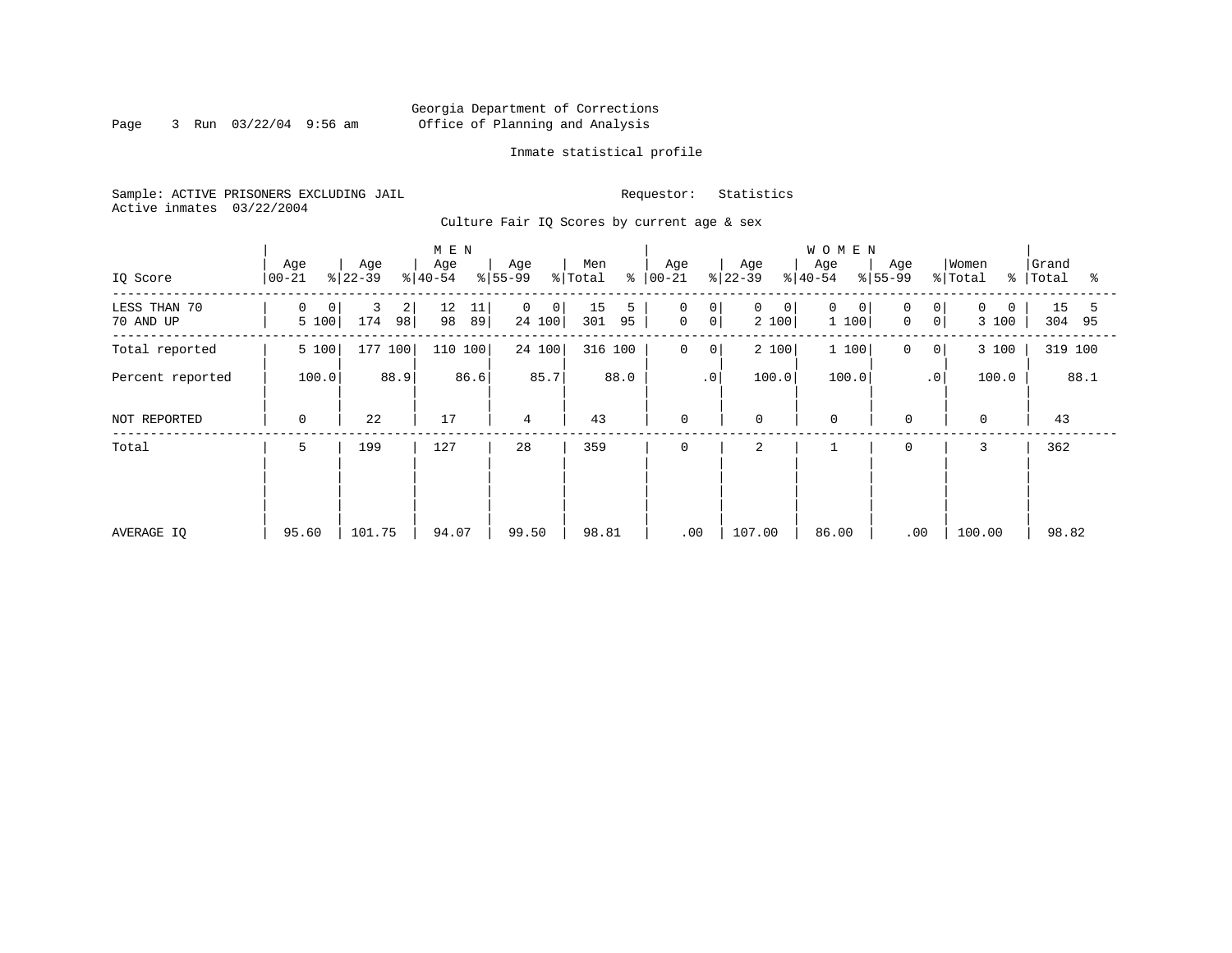Page  $4$  Run  $03/22/04$  9:56 am

#### Inmate statistical profile

Sample: ACTIVE PRISONERS EXCLUDING JAIL Requestor: Statistics Active inmates 03/22/2004

Self-Rpt Socioeconomic Class by current age & sex

|                     |                 |             | M E N            |                |                  |      |                    |                |                | <b>WOMEN</b> |                   |             |                  |       |                  |              |                    |                |                  |          |                |      |
|---------------------|-----------------|-------------|------------------|----------------|------------------|------|--------------------|----------------|----------------|--------------|-------------------|-------------|------------------|-------|------------------|--------------|--------------------|----------------|------------------|----------|----------------|------|
| Socioeconomic Class | Age<br>$ 00-21$ |             | Age<br>$ 22-39 $ |                | Age<br>$8 40-54$ |      | Age<br>$8155 - 99$ |                | Men<br>% Total | နွ           | Age<br>$ 00 - 21$ |             | Age<br>$ 22-39 $ |       | Age<br>$8 40-54$ |              | Age<br>$8155 - 99$ |                | Women<br>% Total | % ၊      | Grand<br>Total | °≈   |
| WELFARE             |                 | 20          | 10               | 5              | 5                | 4    |                    | 4              | 17             |              | $\Omega$          | $\mathbf 0$ | 0                | 0     | $\Omega$         | 0            |                    | 0              | $\mathbf 0$      |          | 17             |      |
| OCC EMPLOY          | $\Omega$        | $\mathbf 0$ | 10               | 5 <sup>1</sup> | 6                | 5    | $\mathbf 0$        | 0 <sup>1</sup> | 16             | 5            | $\mathbf 0$       | $\mathbf 0$ | 0                | 0     | $\mathbf 0$      |              | $\Omega$           | $\mathbf 0$    | $\mathbf 0$      | $\Omega$ | 16             |      |
| MINIMUM STD         |                 | 60          | 105              | 54             | 64               | 51   | 13                 | 48             | 185            | 53           | $\Omega$          | $\Omega$    | 0                | 0     | $\Omega$         |              | $\Omega$           | $\mathbf 0$    | $\Omega$         | $\Omega$ | 185            | 52   |
| MIDDLE              |                 | 20          | 67               | 35             | 46               | 37   | 12                 | 44             | 126            | 36           | 0                 | $\mathbf 0$ |                  | 50    | 1 100            |              | 0                  | $\mathbf 0$    | $\overline{a}$   | 67       | 128            | 36   |
| OTHER               |                 | 0           | 2                |                | 4                | 3    |                    | 4              |                | 2            | 0                 | 0           |                  | 50    | 0                | $\mathbf{0}$ | 0                  | 0              |                  | 33       | 8              |      |
| Total reported      |                 | 5 100       | 194 100          |                | 125 100          |      |                    | 27 100         | 351            | 100          | 0                 | $\mathbf 0$ |                  | 2 100 | 1 100            |              | 0                  | 0 <sup>1</sup> |                  | 3 100    | 354 100        |      |
| Percent reported    |                 | 100.0       |                  | 97.5           |                  | 98.4 |                    | 96.4           |                | 97.8         |                   | $\cdot$ 0   |                  | 100.0 | 100.0            |              |                    | $\cdot$ 0      |                  | 100.0    |                | 97.8 |
| NOT RPTD            | 0               |             | 5                |                | 2                |      |                    |                | 8              |              | 0                 |             | $\mathbf 0$      |       | 0                |              | $\mathbf 0$        |                | 0                |          | 8              |      |
| Total               | 5               |             | 199              |                | 127              |      | 28                 |                | 359            |              | 0                 |             | 2                |       |                  |              | 0                  |                |                  |          | 362            |      |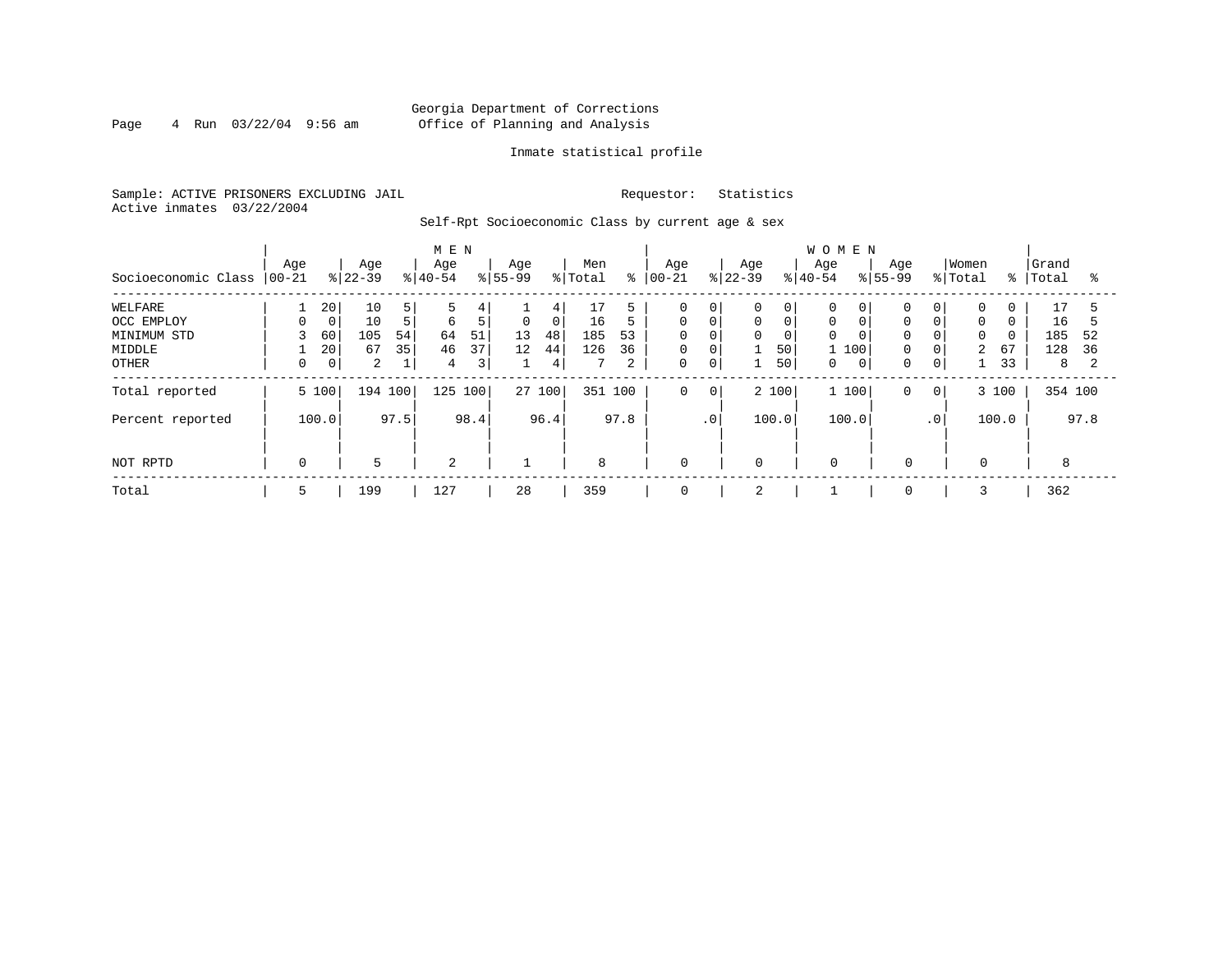Page 5 Run 03/22/04 9:56 am

#### Inmate statistical profile

Sample: ACTIVE PRISONERS EXCLUDING JAIL Requestor: Statistics Active inmates 03/22/2004

Self-Rpt Environment To Age 16 by current age & sex

|                  |                  |             |                  |      | M E N            |              |                 |        |                |      |                   |                |                  |                | <b>WOMEN</b>    |   |                    |                 |                  |               |                |      |
|------------------|------------------|-------------|------------------|------|------------------|--------------|-----------------|--------|----------------|------|-------------------|----------------|------------------|----------------|-----------------|---|--------------------|-----------------|------------------|---------------|----------------|------|
| Environment      | Age<br>$ 00-21 $ |             | Age<br>$ 22-39 $ |      | Age<br>$ 40-54 $ |              | Age<br>$ 55-99$ |        | Men<br>% Total | ႜ    | Age<br>$ 00 - 21$ |                | Age<br>$8 22-39$ |                | Age<br>$ 40-54$ |   | Age<br>$8155 - 99$ |                 | Women<br>% Total | $\frac{8}{6}$ | Grand<br>Total | °    |
| RURAL/FARM       | 0                | 0           |                  | ┻    | 4                | 3            | 4               | 14     | 9              |      | $\Omega$          | $\overline{0}$ | 0                | $\overline{0}$ | $\Omega$        | 0 | $\mathbf 0$        | $\overline{0}$  | 0                | 0             | 9              |      |
| RURAL/NFARM      |                  | $\mathbf 0$ | 9                | 5    | 8                | 6            | 3               | 11     | 20             | 6    | $\Omega$          | $\mathbf 0$    |                  | 50             | 1 100           |   | $\Omega$           | $\overline{0}$  | 2                | 67            | 22             | b    |
| S.M.S.A          | 2                | 40          | 87               | 45   | 43               | 34           | 8               | 29     | 140            | 40   | 0                 | $\Omega$       | 0                | 0              | $\Omega$        |   | $\mathbf 0$        | 0               | $\Omega$         | $\Omega$      | 140            | 40   |
| URBAN            |                  | $\mathbf 0$ | 37               | 19   | 24               | 19           | $\overline{2}$  | 7      | 63             | 18   | $\mathbf 0$       | $\mathbf 0$    | $\mathbf 0$      | 0              | $\mathbf 0$     |   | $\mathbf 0$        | 0               | $\mathbf 0$      | 0             | 63             | 18   |
| SMALL TOWN       | 3                | 60          | 58               | 30   | 45               | 36           | 11              | 39     | 117            | 33   | 0                 | $\mathbf 0$    |                  | 50             | $\Omega$        |   | 0                  | 0               |                  | 33            | 118            | 33   |
| <b>OTHER</b>     | $\Omega$         | 0           |                  |      |                  | $\mathbf{a}$ | $\mathbf 0$     | 0      | 2              |      | 0                 | $\mathbf 0$    | 0                | 0              | $\Omega$        |   | $\mathbf 0$        | $\overline{0}$  | 0                | 0             | 2              |      |
| Total reported   |                  | 5 100       | 193 100          |      | 125              | 100          |                 | 28 100 | 351 100        |      | 0                 | $\Omega$       |                  | 2 100          | 1 100           |   | $\mathbf 0$        | $\circ$         |                  | 3 100         | 354 100        |      |
| Percent reported |                  | 100.0       |                  | 97.0 |                  | 98.4         |                 | 100.0  |                | 97.8 |                   | $\cdot$ 0      |                  | 100.0          | 100.0           |   |                    | .0 <sup>1</sup> |                  | 100.0         |                | 97.8 |
|                  |                  |             |                  |      |                  |              |                 |        |                |      |                   |                |                  |                |                 |   |                    |                 |                  |               |                |      |
| NOT RPTD         | 0                |             | 6                |      | $\overline{a}$   |              | $\Omega$        |        | 8              |      | $\mathbf 0$       |                | $\Omega$         |                | $\Omega$        |   | $\mathbf 0$        |                 | $\Omega$         |               | 8              |      |
| Total            | 5                |             | 199              |      | 127              |              | 28              |        | 359            |      | $\mathbf 0$       |                | 2                |                |                 |   | $\mathbf 0$        |                 |                  |               | 362            |      |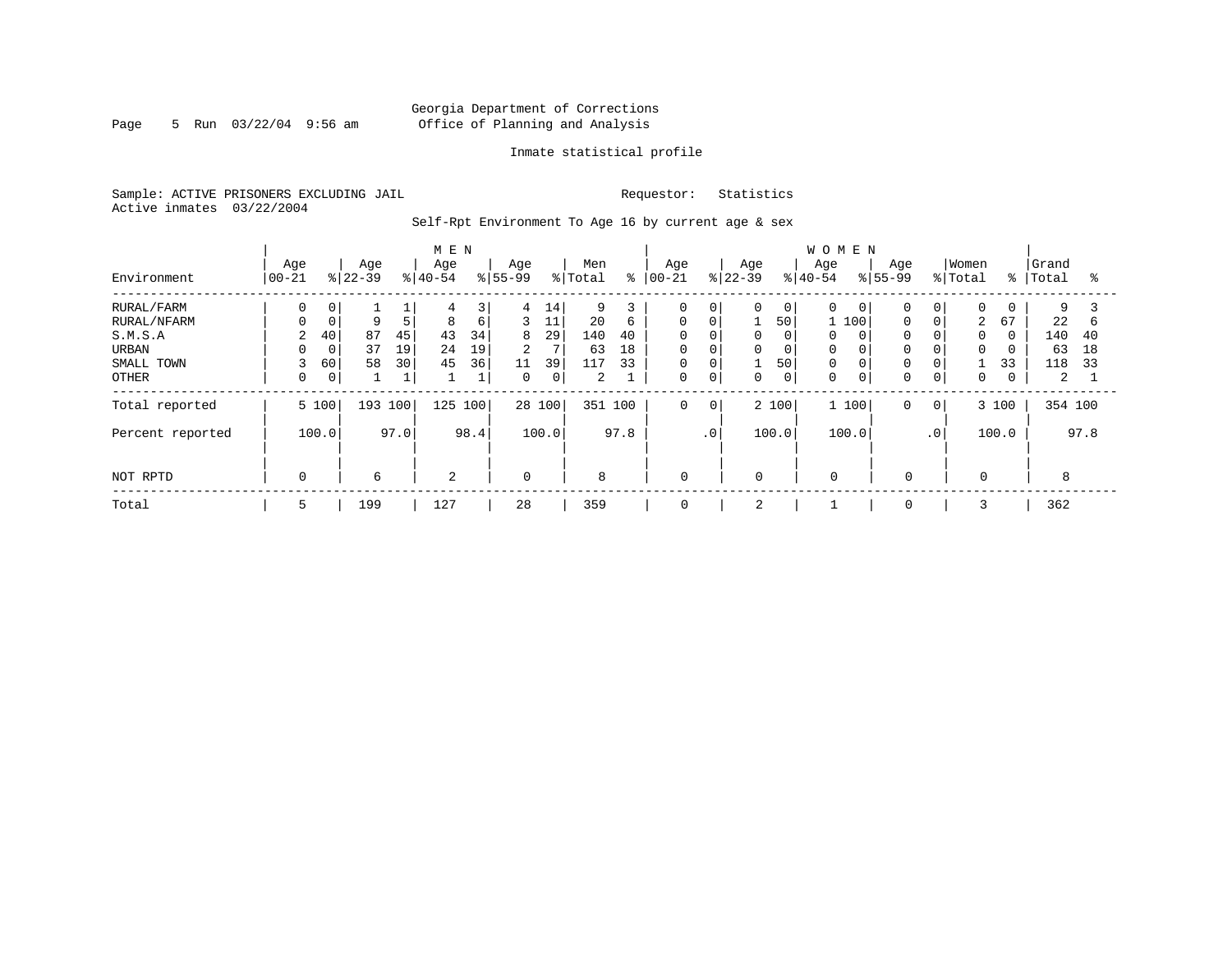Page 6 Run  $03/22/04$  9:56 am

#### Inmate statistical profile

Sample: ACTIVE PRISONERS EXCLUDING JAIL Requestor: Statistics Active inmates 03/22/2004

Self-Rpt Education Level by current age & sex

|                     |                  |              |                  |      | M E N            |      |                  |        |                |         |                      |           |                         |                         | <b>WOMEN</b> |                            |             |                  |               |                |      |
|---------------------|------------------|--------------|------------------|------|------------------|------|------------------|--------|----------------|---------|----------------------|-----------|-------------------------|-------------------------|--------------|----------------------------|-------------|------------------|---------------|----------------|------|
| Education Level     | Age<br>$ 00-21 $ |              | Age<br>$ 22-39 $ |      | Age<br>$ 40-54 $ |      | Age<br>$ 55-99 $ |        | Men<br>% Total |         | Age<br>$8   00 - 21$ |           | Age<br>$ 22-39 $        | Age<br>$ 40-54 $        |              | Age<br>$\frac{1}{6}$ 55-99 |             | Women<br>% Total | $\frac{8}{6}$ | Grand<br>Total | ႜ    |
| LESS THAN GRADE 7   | $\Omega$         | $\mathbf{0}$ | 6                | 3    | 5                | 4    |                  | 11     | 14             | 4       | $\Omega$             | $\Omega$  | 0                       | $\Omega$<br>$\Omega$    |              | O                          |             | $\Omega$         | 0             | 14             | 4    |
| GRADE 7             |                  | 20           | 5                | 3    | 8                | 6    | 2                | 7      | 16             | 5       | 0                    | 0         | 0                       | 0<br>0                  | 0            | <sup>0</sup>               | 0           | 0                | $\Omega$      | 16             |      |
| GRADE 8             | 2                | 40           | 22               | 11   | 8                | 6    | 4                | 14     | 36             | 10      | $\Omega$             | $\Omega$  | $\Omega$<br>$\mathbf 0$ | $\Omega$                |              |                            |             | $\mathbf 0$      |               | 36             | 10   |
| GRADE 9             | $\Omega$         | $\Omega$     | 28               | 14   | 15               | 12   |                  | 11     | 46             | 13      | $\Omega$             | ∩         | 0                       | $\Omega$<br>$\Omega$    |              |                            |             | $\Omega$         |               | 46             | 13   |
| GRADE 10            | 2                | 40           | 40               | 20   | 30               | 24   |                  | 4      | 73             | 21      | $\mathbf 0$          | $\Omega$  | 0                       | $\Omega$<br>$\mathbf 0$ | 0            |                            | 0           | $\mathbf 0$      | $\Omega$      | 73             | 20   |
| GRADE 11            |                  | $\Omega$     | 36               | 18   | 11               | 9    | 4                | 14     | 51             | 14      | 0                    | 0         | 2 100                   | $\Omega$                |              |                            |             | $\overline{2}$   | 67            | 53             | 15   |
| GRADE 12            |                  | 0            | 35               | 18   | 17               | 14   | 5                | 18     | 57             | 16      | 0                    | $\Omega$  | $\Omega$<br>0           |                         | 100          | $\Omega$                   | $\mathbf 0$ |                  | 33            | 58             | 16   |
| MORE THAN GRADE 12  | 0                | 0            | 24               | 12   | 31               | 25   | 6                | 21     | 61             | 17      | $\mathbf 0$          | 0         | 0                       | $\overline{0}$<br>0     | $\mathbf 0$  | $\Omega$                   | $\mathbf 0$ | 0                | $\Omega$      | 61             | 17   |
| Total reported      |                  | 5 100        | 196 100          |      | 125 100          |      |                  | 28 100 |                | 354 100 | $\Omega$             | $\Omega$  | 2 100                   |                         | 1 100        | $\Omega$                   | 0           |                  | 3 100         | 357 100        |      |
| Percent reported    |                  | 100.0        |                  | 98.5 |                  | 98.4 |                  | 100.0  |                | 98.6    |                      | $\cdot$ 0 | 100.0                   |                         | 100.0        |                            | $\cdot$ 0   |                  | 100.0         |                | 98.6 |
| NOT REPORTED        | 0                |              | 3                |      | 2                |      | $\Omega$         |        | 5              |         | $\mathbf 0$          |           | $\Omega$                | $\mathbf 0$             |              | 0                          |             | $\Omega$         |               | 5              |      |
| Total               | 5                |              | 199              |      | 127              |      | 28               |        | 359            |         | $\Omega$             |           | $\mathbf{2}$            |                         |              | $\Omega$                   |             | 3                |               | 362            |      |
|                     |                  |              |                  |      |                  |      |                  |        |                |         |                      |           |                         |                         |              |                            |             |                  |               |                |      |
| AVG EDUCATION LEVEL | 8.60             |              | 11.27            |      | 11.82            |      | 11.18            |        | 11.42          |         | .00                  |           | 11.00                   | 12.00                   |              | .00                        |             | 11.33            |               | 11.42          |      |

\* NOTE: THE FIELD LABLED "LESS THAN GRADE 7" WAS CORRECTED IN MARCH 1989: MISSING DATA FOR INMATES STILL IN DIAGNOSTICS NOW HAS BEEN REMOVED FROM THIS FIELD AND IDENTIFIED AS "NOT REPORTED" INFORMATION.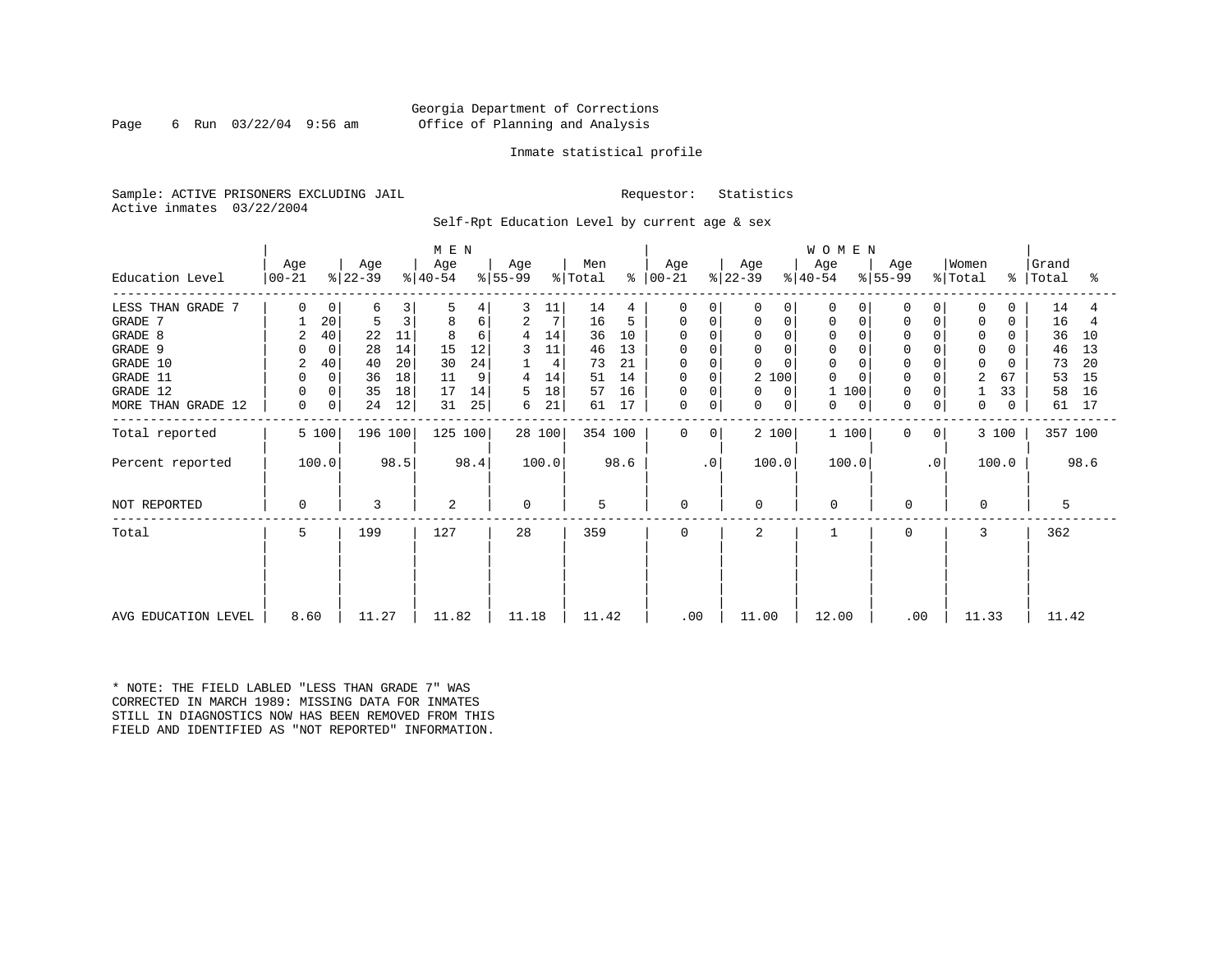Page 7 Run  $03/22/04$  9:56 am

#### Inmate statistical profile

Sample: ACTIVE PRISONERS EXCLUDING JAIL Requestor: Statistics Active inmates 03/22/2004

Functional Reading Level (WRAT Scores) by current age & sex

|                    |                   |             |                  |      | M E N            |      |                 |                |                |               |                    |                |                  |             | <b>WOMEN</b>     |                  |                |                  |       |                    |      |
|--------------------|-------------------|-------------|------------------|------|------------------|------|-----------------|----------------|----------------|---------------|--------------------|----------------|------------------|-------------|------------------|------------------|----------------|------------------|-------|--------------------|------|
| WRAT Reading Score | Age<br>$ 00 - 21$ |             | Age<br>$ 22-39 $ |      | Age<br>$ 40-54 $ |      | Age<br>$ 55-99$ |                | Men<br>% Total | $\frac{8}{6}$ | Age<br>$ 00 - 21 $ |                | Age<br>$ 22-39 $ |             | Age<br>$ 40-54 $ | Age<br>$ 55-99 $ |                | Women<br>% Total |       | Grand<br>%   Total | ႜ    |
| LESS THAN GRADE 6  | 2                 | 40          | 51               | 29   | 46               | 41   | 8               | 33             | 107            | 34            | $\Omega$           | $\Omega$       |                  | 50          | $\Omega$<br>0    | $\Omega$         | 0              |                  | 33    | 108                | 34   |
| 6TH THRU 8TH GRADE | 3                 | 60          | 38               | 21   | 19               | 17   | 6               | 25             | 66             | 21            | 0                  | 0              | 0                | $\mathbf 0$ | $\Omega$         | $\mathbf 0$      | 0              | $\Omega$         | 0     | 66                 | 20   |
| GRADE 9            | 0                 | 0           | 16               | 9    | 15               | 13   | 2               | 8              | 33             | 10            |                    |                | $\Omega$         |             |                  | $\mathbf 0$      |                | 0                |       | 33                 | 10   |
| GRADE 10           | 0                 | $\mathbf 0$ |                  | 3    |                  | 4    | 2               | 8              | 11             | 3             | 0                  | 0              | 0                |             | $\mathbf 0$      | $\mathbf 0$      | 0              | $\mathbf{0}$     | 0     | 11                 |      |
| GRADE 11           | $\mathbf 0$       |             | 11               | 6    | 6                | 5    |                 | $\overline{4}$ | 18             | 6             | <sup>0</sup>       |                | $\Omega$         |             | $\Omega$         | $\Omega$         |                | $\mathbf 0$      |       | 18                 | 6    |
| GRADE 12           | $\mathbf 0$       |             | 35               | 20   | 14               | 13   | 4               | 17             | 53             | 17            | 0                  |                | 0                |             | $\Omega$         | $\mathbf 0$      |                | 0                |       | 53                 | 16   |
| MORE THAN GRADE 12 | 0                 | 0           | 22               | 12   | 8                | 7    |                 | 4              | 31             | 10            | 0                  | $\mathbf 0$    | $\mathbf{1}$     | 50          | 100              | $\mathbf 0$      | 0 <sup>1</sup> | 2                | 67    | 33                 | 10   |
| Total reported     | 5 100             |             | 178 100          |      | 112 100          |      |                 | 24 100         |                | 319 100       | $\mathbf 0$        | 0 <sup>1</sup> |                  | 2 100       | 1 100            | $\mathbf 0$      | 0 <sup>1</sup> |                  | 3 100 | 322 100            |      |
| Percent reported   | 100.0             |             |                  | 89.4 |                  | 88.2 |                 | 85.7           |                | 88.9          |                    | $\cdot$ 0      | 100.0            |             | 100.0            |                  | $\cdot$ 0      |                  | 100.0 |                    | 89.0 |
| NOT REPORTED       | 0                 |             | 21               |      | 15               |      | 4               |                | 40             |               | 0                  |                | 0                |             | $\mathbf 0$      | $\mathbf 0$      |                | 0                |       | 40                 |      |
| Total              | 5                 |             | 199              |      | 127              |      | 28              |                | 359            |               | $\Omega$           |                | 2                |             |                  | 0                |                | 3                |       | 362                |      |
|                    |                   |             |                  |      |                  |      |                 |                |                |               |                    |                |                  |             |                  |                  |                |                  |       |                    |      |
|                    |                   |             |                  |      |                  |      |                 |                |                |               |                    |                |                  |             |                  |                  |                |                  |       |                    |      |
| AVG READING SCORE  | 6.96              |             | 8.66             |      | 7.39             |      | 7.86            |                | 8.13           |               | .00                |                | 9.10             |             | 13.00            |                  | .00            | 10.40            |       | 8.15               |      |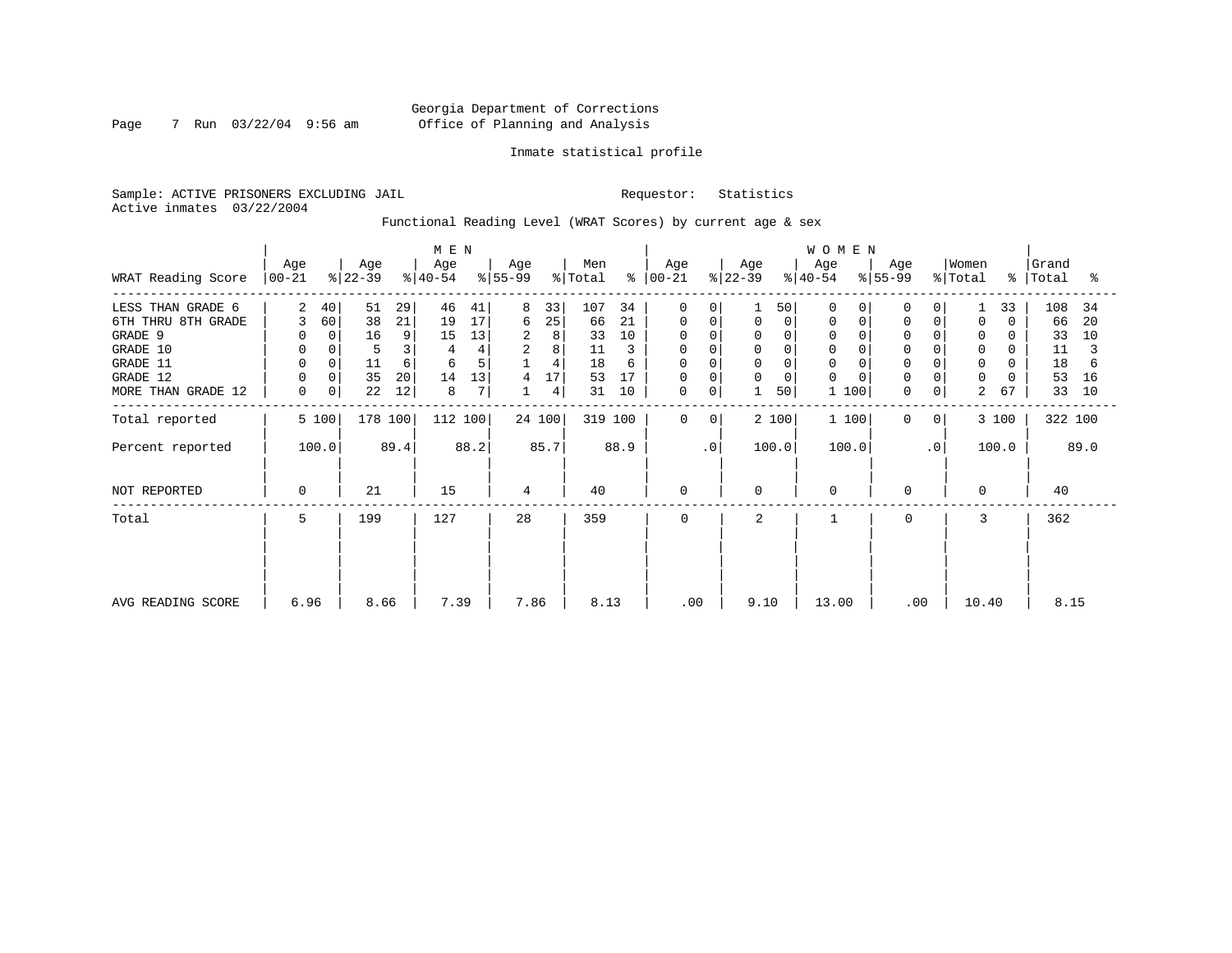Page 8 Run  $03/22/04$  9:56 am

#### Inmate statistical profile

Sample: ACTIVE PRISONERS EXCLUDING JAIL Requestor: Statistics Active inmates 03/22/2004

Functional Math Level (WRAT Scores) by current age & sex

| WRAT Math Score                                                                                              | Age<br>$00 - 21$                                         | Age<br>$ 22-39 $                                                        | M E N<br>Age<br>$ 40-54 $                                                    | Age<br>$ 55-99 $                                  | Men<br>% Total<br>$\frac{8}{6}$                              | Age<br>$ 00-21 $                                                         | Age<br>$ 22-39 $                                                                  | WOMEN<br>Age<br>$\frac{1}{6}$ 55-99<br>$ 40-54 $                           | Age                                    | Women<br>% Total<br>$\frac{8}{6}$                                                           | Grand<br>Total<br>ႜ                                          |
|--------------------------------------------------------------------------------------------------------------|----------------------------------------------------------|-------------------------------------------------------------------------|------------------------------------------------------------------------------|---------------------------------------------------|--------------------------------------------------------------|--------------------------------------------------------------------------|-----------------------------------------------------------------------------------|----------------------------------------------------------------------------|----------------------------------------|---------------------------------------------------------------------------------------------|--------------------------------------------------------------|
| LESS THAN GRADE 6<br>6TH THRU 8TH GRADE<br>GRADE 9<br>GRADE 10<br>GRADE 11<br>GRADE 12<br>MORE THAN GRADE 12 | 2<br>40<br>60<br>3<br>0<br>$\circ$<br>$\Omega$<br>0<br>0 | 50<br>28<br>81<br>46<br>12<br>22<br>13<br>7 <sub>1</sub><br>8<br>4<br>2 | 45<br>50<br>37<br>41<br>10<br>9<br>5<br>$\Omega$<br>4<br>$\overline{a}$<br>2 | 12<br>50<br>25<br>6<br>4<br>2<br>8<br>4<br>4<br>4 | 114<br>36<br>131<br>41<br>33<br>10<br>20<br>6<br>9<br>8<br>4 | $\Omega$<br>$\Omega$<br>0<br>0<br>0<br>0<br>$\Omega$<br>0<br>0<br>0<br>0 | $\Omega$<br>0<br>$\mathbf 0$<br>0<br>50<br>$\Omega$<br>$\Omega$<br>$\Omega$<br>50 | $\Omega$<br>0<br>0<br>100<br>0<br>$\Omega$<br>$\Omega$<br>$\mathbf 0$<br>0 | $\mathbf 0$<br>$\Omega$<br>$\mathbf 0$ | 0<br>$\Omega$<br>0<br>$\Omega$<br>2<br>67<br>0<br>$\Omega$<br>$\Omega$<br>$\mathbf 0$<br>33 | 114<br>35<br>131<br>41<br>35<br>11<br>20<br>6<br>9<br>8<br>5 |
| Total reported<br>Percent reported                                                                           | 5 100<br>100.0                                           | 178 100<br>89.4                                                         | 112 100<br>88.2                                                              | 24 100<br>85.7                                    | 319 100<br>88.9                                              | $\mathbf 0$<br>$\mathbf{0}$<br>$\cdot$ 0                                 | 2 100<br>100.0                                                                    | 1 100<br>100.0                                                             | $\mathbf{0}$<br>0<br>$\cdot$ 0         | 3 100<br>100.0                                                                              | 322 100<br>89.0                                              |
| NOT REPORTED                                                                                                 | $\Omega$                                                 | 21                                                                      | 15                                                                           | 4                                                 | 40                                                           | 0                                                                        | $\Omega$                                                                          | $\mathbf 0$                                                                | 0                                      | 0                                                                                           | 40                                                           |
| Total                                                                                                        | 5                                                        | 199                                                                     | 127                                                                          | 28                                                | 359                                                          | $\mathbf 0$                                                              | 2                                                                                 |                                                                            | 0                                      | 3                                                                                           | 362                                                          |
| AVG MATH SCORE                                                                                               | 5.78                                                     | 7.31                                                                    | 6.47                                                                         | 6.60                                              | 6.94                                                         | .00                                                                      | 11.40                                                                             | 9.20                                                                       | .00                                    | 10.67                                                                                       | 6.97                                                         |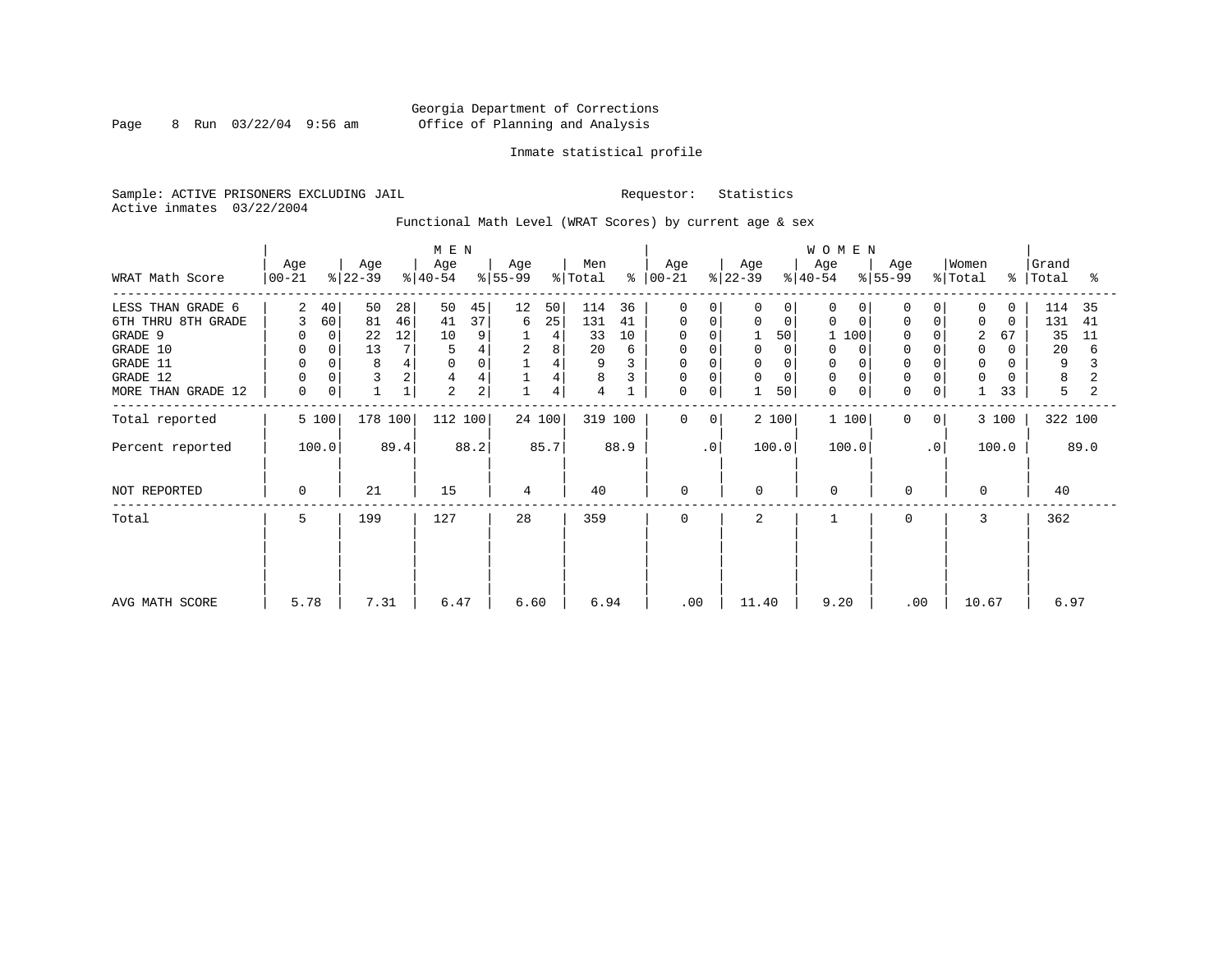Page 9 Run 03/22/04 9:56 am

#### Inmate statistical profile

Sample: ACTIVE PRISONERS EXCLUDING JAIL Requestor: Statistics Active inmates 03/22/2004

Functional Spelling Level (WRAT Scores) by current age & sex

|                     |                 |                 |                  |      | M E N            |      |                  |             |                |         |                  |                |                  |          | WOMEN            |     |                  |                |                              |          |                    |      |
|---------------------|-----------------|-----------------|------------------|------|------------------|------|------------------|-------------|----------------|---------|------------------|----------------|------------------|----------|------------------|-----|------------------|----------------|------------------------------|----------|--------------------|------|
| WRAT Spelling Score | Age<br>$ 00-21$ |                 | Age<br>$ 22-39 $ |      | Age<br>$ 40-54 $ |      | Age<br>$8 55-99$ |             | Men<br>% Total | ွေ      | Age<br>$ 00-21 $ |                | Age<br>$ 22-39 $ |          | Age<br>$ 40-54 $ |     | Age<br>$ 55-99 $ |                | Women<br>$\frac{1}{2}$ Total |          | Grand<br>%   Total | ႜ    |
| LESS THAN GRADE 6   |                 | 20 <sup>°</sup> | 53               | 30   | 54               | 48   | 12               | 50          | 120            | 38      | 0                | 0              | 0                | 0        | $\Omega$         |     | $\Omega$         | 0              | $\Omega$                     | $\Omega$ | 120                | 37   |
| 6TH THRU 8TH GRADE  | 3               | 60              | 53               | 30   | 31               | 28   |                  | 29          | 94             | 29      | 0                | 0              |                  | 50       | 0                |     | $\mathbf 0$      | 0              |                              | 33       | 95                 | 30   |
| GRADE 9             |                 | 20              | 21               | 12   | 6                | 5    |                  | 4           | 29             |         |                  |                | $\Omega$         | $\Omega$ | $\Omega$         |     |                  |                | 0                            | 0        | 29                 | 9    |
| GRADE 10            | 0               | 0               | 15               | 8    |                  |      | $\mathbf 0$      | $\mathbf 0$ | 20             |         | $\Omega$         |                | 0                |          | 0                |     | $\mathbf 0$      |                | 0                            | 0        | 20                 |      |
| GRADE 11            | $\mathbf 0$     |                 | 9                | 5    |                  |      |                  | 4           | 15             |         | <sup>0</sup>     |                | $\mathbf 0$      |          | $\Omega$         |     |                  |                | $\Omega$                     |          | 15                 |      |
| GRADE 12            | $\mathbf 0$     | 0               | 16               | 9    | 6                | 5    | 2                | 8           | 24             |         | 0                | 0              | 0                | $\Omega$ |                  | 100 | $\Omega$         | 0              |                              | 33       | 25                 |      |
| MORE THAN GRADE 12  | 0               | 0               | 11               | 6    | 5                | 4    |                  | 4           | 17             | 5       | 0                | 0              |                  | 50       | 0                | 0   | 0                | 0              |                              | 33       | 18                 | 6    |
| Total reported      | 5 100           |                 | 178 100          |      | 112 100          |      |                  | 24 100      |                | 319 100 | $\mathbf 0$      | 0 <sup>1</sup> |                  | 2 100    | 1 100            |     | $\mathbf 0$      | 0 <sup>1</sup> |                              | 3 100    | 322 100            |      |
| Percent reported    | 100.0           |                 |                  | 89.4 |                  | 88.2 |                  | 85.7        |                | 88.9    |                  | $\cdot$ 0      |                  | 100.0    | 100.0            |     |                  | $\cdot$ 0      |                              | 100.0    |                    | 89.0 |
| NOT REPORTED        | 0               |                 | 21               |      | 15               |      | 4                |             | 40             |         | $\mathbf 0$      |                | 0                |          | $\mathbf 0$      |     | 0                |                | $\Omega$                     |          | 40                 |      |
| Total               | 5               |                 | 199              |      | 127              |      | 28               |             | 359            |         | $\mathbf 0$      |                | 2                |          |                  |     | $\mathbf 0$      |                | 3                            |          | 362                |      |
|                     |                 |                 |                  |      |                  |      |                  |             |                |         |                  |                |                  |          |                  |     |                  |                |                              |          |                    |      |
| AVG SPELLING SCORE  | 7.20            |                 | 7.92             |      | 6.37             |      | 6.59             |             | 7.26           |         |                  | .00            | 9.70             |          | 12.30            |     | .00              |                | 10.57                        |          | 7.30               |      |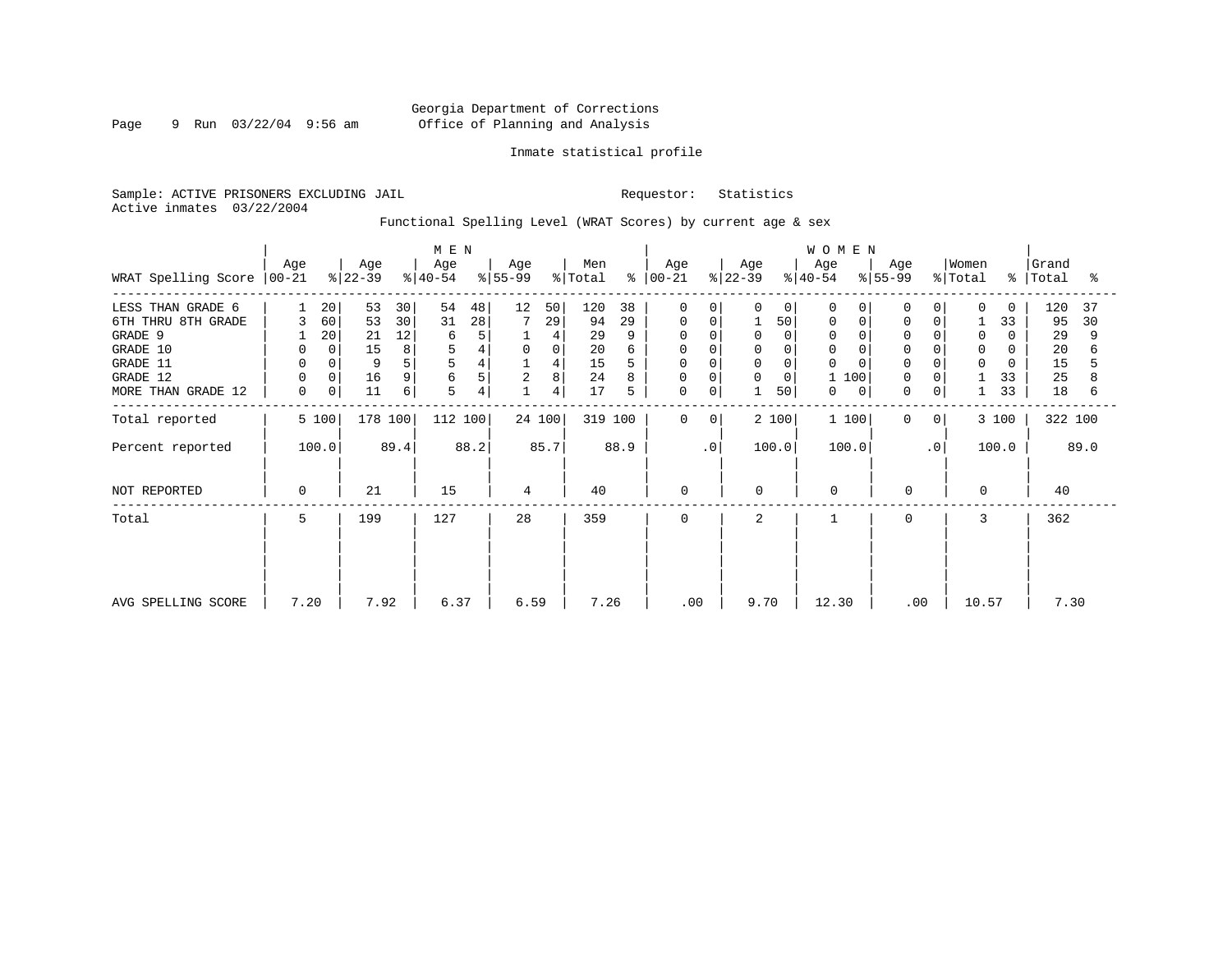Page 10 Run  $03/22/04$  9:56 am

#### Inmate statistical profile

Sample: ACTIVE PRISONERS EXCLUDING JAIL Requestor: Statistics Active inmates 03/22/2004

Self-Rpt Guardian Status To Age 16 by current age & sex

|                  |                   |             |                  |         | M E N            |      |                 |        |                |      |                   |             |                  |          |                  | <b>WOMEN</b> |                  |           |                  |       |                |         |
|------------------|-------------------|-------------|------------------|---------|------------------|------|-----------------|--------|----------------|------|-------------------|-------------|------------------|----------|------------------|--------------|------------------|-----------|------------------|-------|----------------|---------|
| Guardian Status  | Age<br>$ 00 - 21$ |             | Age<br>$ 22-39 $ |         | Age<br>$ 40-54 $ |      | Age<br>$ 55-99$ |        | Men<br>% Total | န္   | Age<br>$ 00 - 21$ |             | Age<br>$ 22-39 $ |          | Age<br>$8 40-54$ |              | Age<br>$8 55-99$ |           | Women<br>% Total | ႜႜ    | Grand<br>Total | °       |
| ORPHANAGE        |                   | 5 100       | 199 102          |         | 127 101          |      |                 | 28 100 | 359            | 101  | $\Omega$          | n           |                  | 2 100    |                  | 1 100        | <sup>0</sup>     | $\Omega$  |                  | 3 100 | 362 101        |         |
| FATHER ONLY      |                   | 0           | 8                | 4       |                  | 2    | $\Omega$        | 0      | 10             | 3    | 0                 | 0           | 0                | $\Omega$ | O                |              |                  |           | <sup>0</sup>     |       | 10             |         |
| FTR MTR HD       |                   | $\Omega$    | 17               | 9       |                  | 6    | 2               | 7      | 26             |      | $\Omega$          |             | 0                | $\Omega$ | 0                |              |                  |           | $\Omega$         |       | 26             |         |
| MOTHER ONLY      |                   | 20          | 75               | 38      | 49               | 39   | 5               | 18     | 130            | 37   | O                 |             |                  | O        | $\cap$           |              |                  |           | $\Omega$         |       | 130            | 36      |
| MTR FTR HD       | 2                 | 40          | 56               | 29      | 49               | 39   | 14              | 50     | 121            | 34   | $\Omega$          |             |                  | 2 100    |                  | 100          |                  |           | 3                | 100   | 124            | 35      |
| OTH FEMALE       |                   | 0           | 6                | 3       |                  | 3    | 2               |        | 12             |      |                   |             |                  | $\Omega$ | O                |              |                  |           |                  |       | 12             |         |
| OTH MALE         |                   |             | 2                |         |                  |      | 0               |        | 2              |      | U                 |             |                  |          | 0                |              |                  |           | 0                |       | 2              |         |
| STEP-PARNTS      |                   | 20          |                  | 4       |                  |      | $\overline{2}$  | 7      | 11             |      | 0                 |             |                  | 0        | 0                |              |                  |           |                  |       | 11             |         |
| FOSTER HOME      |                   | $\mathbf 0$ | 6                | 3       |                  |      |                 | 4      |                |      | O                 |             |                  |          | $\Omega$         |              |                  |           | 0                |       | 7              |         |
| GRAND PRNTS      |                   | 20          | 11               | 6       | 10               | 8    |                 | 4      | 23             | 6    | 0                 | O           |                  | 0        | 0                |              |                  |           | 0                |       | 23             | 6       |
| <b>OTHER</b>     |                   | 0           | 8                | 4       | 4                | 3    |                 | 4      | 13             | 4    | 0                 | $\mathbf 0$ | U                | 0        | 0                |              | <sup>0</sup>     | 0         | $\Omega$         |       | 13             |         |
| Total reported   |                   | 10 100      |                  | 395 100 | 253 100          |      |                 | 56 100 | 714 100        |      | $\Omega$          | $\Omega$    |                  | 4 100    |                  | 2 100        | $\Omega$         | $\Omega$  |                  | 6 100 |                | 720 100 |
| Percent reported |                   | 100.0       |                  | 98.5    |                  | 99.2 |                 | 100.0  |                | 98.9 |                   | $\cdot$ 0   |                  | 100.0    |                  | 100.0        |                  | $\cdot$ 0 |                  | 100.0 |                | 98.9    |
| NOT RPTD         | 0                 |             | 3                |         |                  |      | $\Omega$        |        | 4              |      | $\Omega$          |             | $\Omega$         |          | 0                |              | 0                |           | $\Omega$         |       |                |         |
| Total            | 5                 |             | 199              |         | 127              |      | 28              |        | 359            |      | 0                 |             | $\overline{2}$   |          |                  |              | 0                |           |                  |       | 362            |         |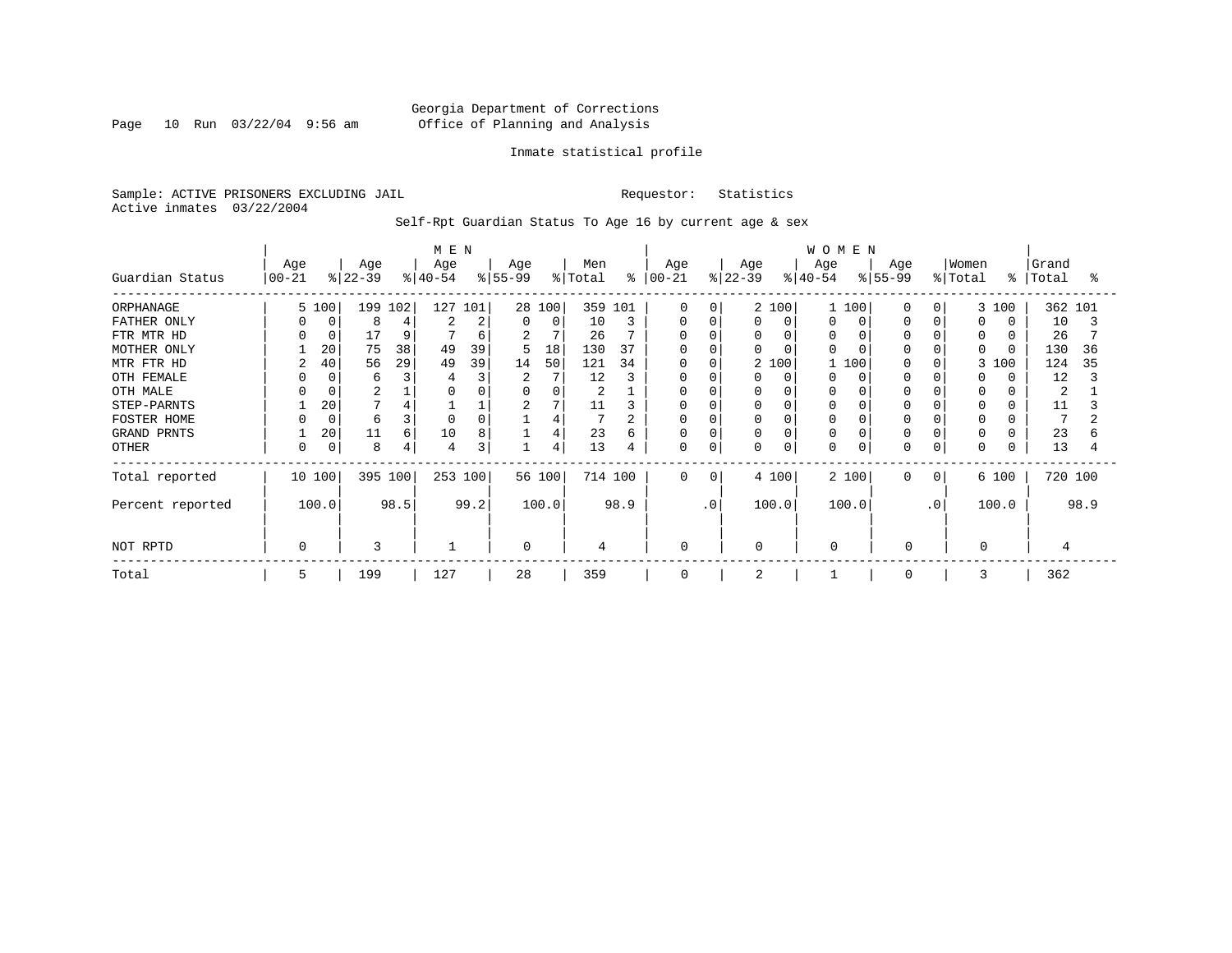### Georgia Department of Corrections Page 11 Run 03/22/04 9:56 am Office of Planning and Analysis

#### Inmate statistical profile

Sample: ACTIVE PRISONERS EXCLUDING JAIL Requestor: Statistics Active inmates 03/22/2004

#### Self-Rpt Employment Status Before Prison by current age & sex

|                                             |                    |             |                 |                     | M E N                     |              |                      |              |                   |               |                           |                                      |                  |                   | <b>WOMEN</b>         |           |                      |                      |                                  |                   |                |               |
|---------------------------------------------|--------------------|-------------|-----------------|---------------------|---------------------------|--------------|----------------------|--------------|-------------------|---------------|---------------------------|--------------------------------------|------------------|-------------------|----------------------|-----------|----------------------|----------------------|----------------------------------|-------------------|----------------|---------------|
| Employment                                  | Age<br>$ 00 - 21 $ |             | Age<br>$ 22-39$ |                     | Age<br>$ 40-54 $          |              | Age<br>$ 55-99 $     |              | Men<br>% Total    | ႜ             | Age<br>$ 00 - 21$         |                                      | Age<br>$ 22-39 $ |                   | Age<br>$ 40-54 $     |           | Age<br>$ 55-99$      |                      | Women<br>% Total                 | ွေ                | Grand<br>Total | ႜ             |
| FULL TIME<br>PART TIME                      |                    | 25<br>0     | 90<br>12        | 48<br>6             | 75<br>4                   | 67<br>4      | 19<br>$\overline{0}$ | 70<br>0      | 185<br>16         | 56<br>5       | $\Omega$<br>0             | 0<br>0                               | 0                | 2 100<br>$\Omega$ | $\Omega$<br>0        |           | $\Omega$<br>$\Omega$ | $\Omega$<br>$\Omega$ | $\Omega$                         | 2 100<br>$\Omega$ | 187<br>16      | 56<br>5       |
| UNEMPL < 6M<br>UNEMPL > 6M<br>NEVER WORKD   | 3                  | 75          | 23<br>36<br>21  | 12<br>19<br>11      | 10<br>17<br>2             | 9<br>15<br>2 |                      | 4<br>4<br>4  | 34<br>54<br>27    | 10<br>16<br>8 | $\Omega$<br>0<br>$\Omega$ | $\Omega$<br>$\Omega$<br>$\mathsf{C}$ | 0<br>0<br>0      |                   |                      |           | 0<br>$\Omega$        |                      | $\Omega$<br>$\Omega$<br>$\Omega$ |                   | 34<br>54<br>27 | 10<br>16<br>8 |
| <b>STUDENT</b><br>INCAPABLE<br><b>OTHER</b> | 0                  | $\mathbf 0$ | $\Omega$        | $\overline{2}$<br>0 | $\Omega$<br>4<br>$\Omega$ | 4<br>0       | 0<br>5<br>0          | 0<br>19<br>0 | 13<br>$\mathbf 0$ | 0<br>4<br>0   | 0<br>0<br>0               | C<br>$\Omega$<br>0                   | 0<br>0<br>0      | 0                 | $\Omega$<br>$\Omega$ | 0         | 0<br>0               | 0                    | $\Omega$<br>0<br>0               |                   | 13<br>0        |               |
| Total reported                              |                    | 4 100       | 187             | 100                 | 112 100                   |              |                      | 27 100       | 330 100           |               | $\mathbf 0$               | 0                                    |                  | 2 100             | $\mathbf 0$          | 0         | 0                    | $\overline{0}$       |                                  | 2 100             |                | 332 100       |
| Percent reported                            |                    | 80.0        |                 | 94.0                |                           | 88.2         |                      | 96.4         |                   | 91.9          |                           | $\cdot$ 0                            |                  | 100.0             |                      | $\cdot$ 0 |                      | .0 <sup>°</sup>      |                                  | 66.7              |                | 91.7          |
| NOT RPTD                                    |                    |             | 12              |                     | 15                        |              |                      |              | 29                |               | 0                         |                                      | $\Omega$         |                   |                      |           | $\Omega$             |                      |                                  |                   | 30             |               |
| Total                                       | 5                  |             | 199             |                     | 127                       |              | 28                   |              | 359               |               | 0                         |                                      | 2                |                   |                      |           | 0                    |                      | 3                                |                   | 362            |               |

\* NOTE: THE FIELD LABELD "OTHER" WAS CORRECTED IN APRIL 1989; INMATES CODED "PRE-OTIS NOT REPORTED" NOW HAVE BEEN REMOVED FROM THIS FIELD AND IDENTIFIED AS "NOT REPORTED".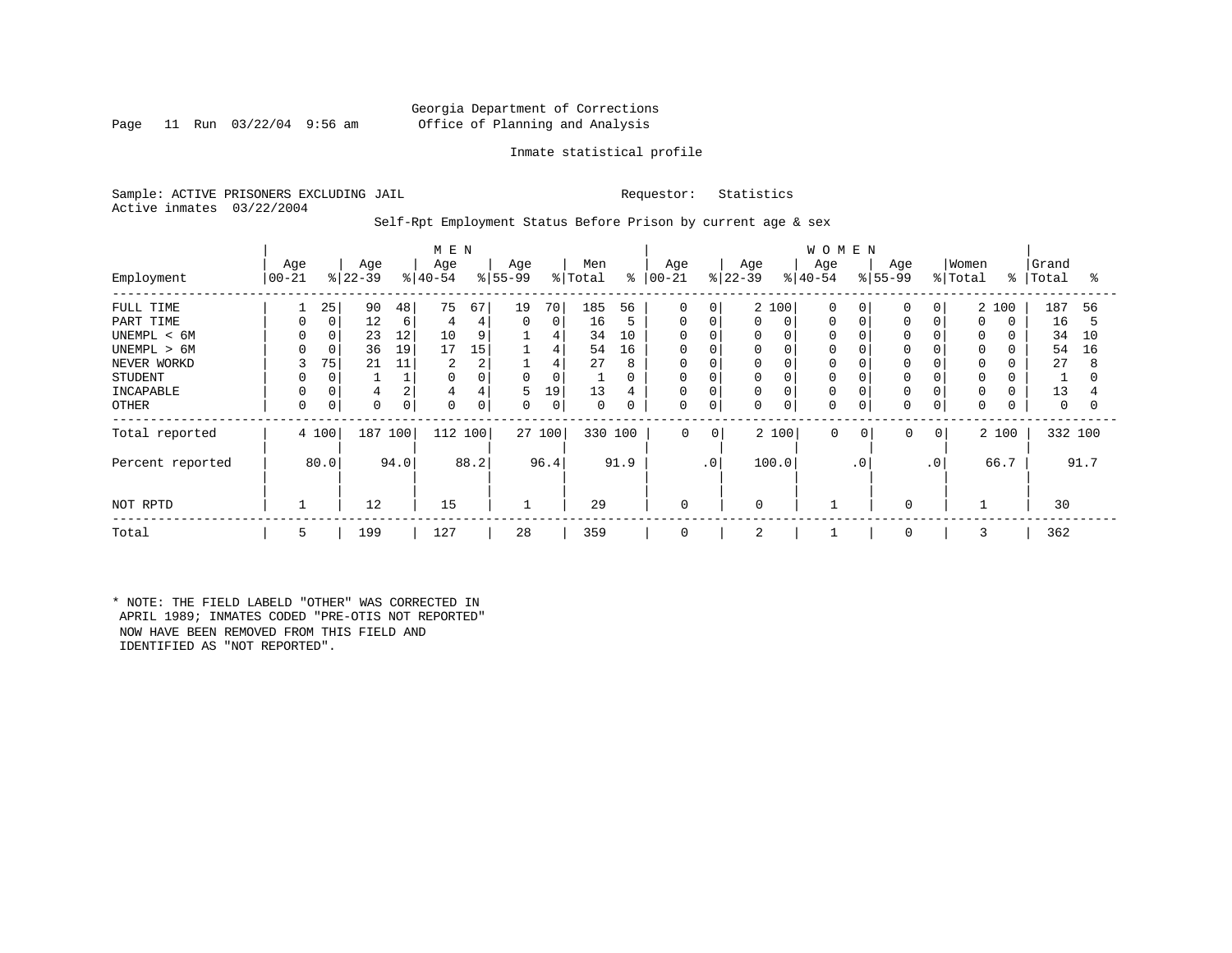Page 12 Run 03/22/04 9:56 am

#### Inmate statistical profile

Sample: ACTIVE PRISONERS EXCLUDING JAIL Requestor: Statistics Active inmates 03/22/2004

Self-Rpt Marital Status At Admission by current age & sex

|                                                                                     |                                  |                         |                                                           | M E N                           |                                     |                                       |                                     |                                                  |                                     |                                                               |                       |                  |                                             | <b>WOMEN</b>                                       |     |                    |                             |                                      |                |                                                   |                           |
|-------------------------------------------------------------------------------------|----------------------------------|-------------------------|-----------------------------------------------------------|---------------------------------|-------------------------------------|---------------------------------------|-------------------------------------|--------------------------------------------------|-------------------------------------|---------------------------------------------------------------|-----------------------|------------------|---------------------------------------------|----------------------------------------------------|-----|--------------------|-----------------------------|--------------------------------------|----------------|---------------------------------------------------|---------------------------|
| Marital Status                                                                      | Age<br>$ 00-21 $                 | Age<br>$8 22-39$        |                                                           | Age<br>$ 40-54 $                |                                     | Age<br>$8 55-99$                      |                                     | Men<br>% Total                                   | ៖                                   | Age<br>$ 00 - 21$                                             |                       | Age<br>$8 22-39$ |                                             | Age<br>$ 40-54$                                    |     | Age<br>$8155 - 99$ |                             | Women<br>% Total                     | $\frac{8}{6}$  | Grand<br>Total                                    | °≈                        |
| SINGLE<br>MARRIED<br>SEPARATED<br>DIVORCED<br>WIDOWED<br>COMMON LAW<br><b>OTHER</b> | 5 100<br>0<br>$\Omega$<br>0<br>0 | 140<br>0<br>0<br>0<br>0 | 71<br>21<br>11<br>2<br>12<br>6<br>2<br>20<br>10<br>0<br>0 | 55<br>16<br>10<br>26<br>12<br>0 | 44<br>13<br>8<br>21<br>6<br>10<br>0 | 3<br>13<br>$\mathbf 0$<br>6<br>5<br>0 | 11<br>46<br>0<br>21<br>4<br>18<br>0 | 203<br>50<br>12<br>44<br>10<br>37<br>$\mathbf 0$ | 57<br>14<br>3<br>12<br>3<br>10<br>0 | $\mathbf 0$<br>0<br>$\mathbf 0$<br>0<br>0<br>$\mathbf 0$<br>0 | 0<br>0<br>0<br>0<br>0 | 0<br>0<br>0<br>0 | 50<br>0<br>0<br>0<br>50<br>$\mathbf 0$<br>0 | $\Omega$<br>0<br>$\Omega$<br>0<br>$\mathbf 0$<br>0 | 100 | $\Omega$<br>0      | 0<br>0<br>$\Omega$<br>0     | 0<br>$\mathbf 0$<br>$\mathbf 0$<br>0 | 33<br>33<br>33 | 204<br>50<br>12<br>45<br>11<br>37<br>$\mathbf{0}$ | 57<br>14<br>3<br>13<br>10 |
| Total reported<br>Percent reported                                                  | 5 100<br>100.0                   | 197                     | 100<br>99.0                                               | 126 100                         | 99.2                                |                                       | 28 100<br>100.0                     | 356 100                                          | 99.2                                | $\mathbf 0$                                                   | 0<br>.0 <sup>1</sup>  |                  | 2 100<br>100.0                              | 1 100<br>100.0                                     |     | 0                  | $\overline{0}$<br>$\cdot$ 0 |                                      | 3 100<br>100.0 | 359 100                                           | 99.2                      |
| NOT RPTD                                                                            | 0                                |                         | 2                                                         |                                 |                                     | $\mathbf 0$                           |                                     | 3                                                |                                     | $\mathbf 0$                                                   |                       | $\mathbf 0$      |                                             | $\mathbf 0$                                        |     | $\mathbf 0$        |                             | $\mathbf 0$                          |                |                                                   |                           |
| Total                                                                               | 5                                | 199                     |                                                           | 127                             |                                     | 28                                    |                                     | 359                                              |                                     | 0                                                             |                       | 2                |                                             |                                                    |     | 0                  |                             | 3                                    |                | 362                                               |                           |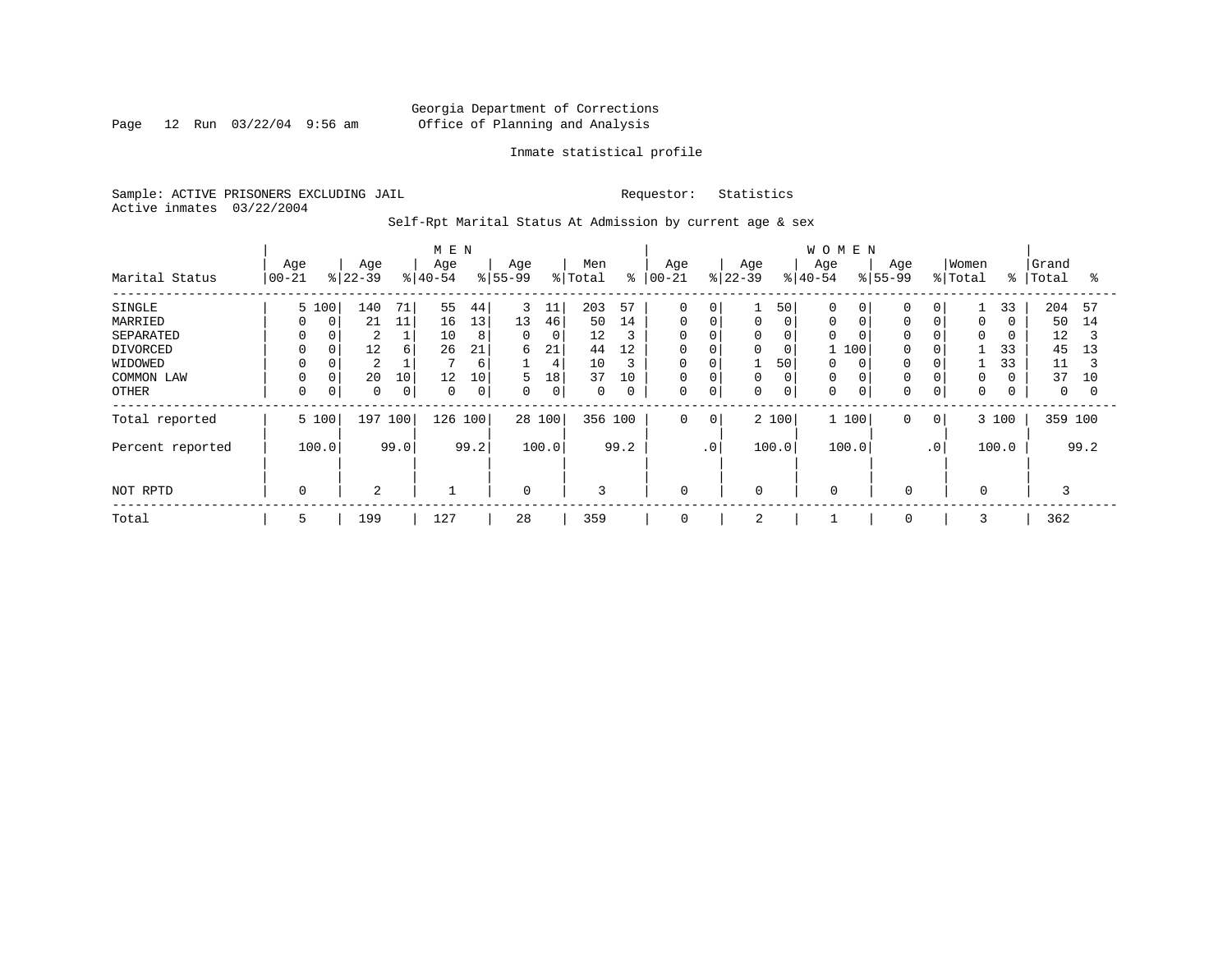### Georgia Department of Corrections Page 13 Run 03/22/04 9:56 am Office of Planning and Analysis

#### Inmate statistical profile

Sample: ACTIVE PRISONERS EXCLUDING JAIL Requestor: Statistics Active inmates 03/22/2004

#### Self-Rpt Number Of Children At Admission by current age & sex

|                      |                    |       |                  |      | M E N            |        |                         |        |                            |          |                  |           |                  |                  | <b>WOMEN</b>         |                  |                |                  |           |                |      |
|----------------------|--------------------|-------|------------------|------|------------------|--------|-------------------------|--------|----------------------------|----------|------------------|-----------|------------------|------------------|----------------------|------------------|----------------|------------------|-----------|----------------|------|
| Number Of Children   | Age<br>$ 00 - 21 $ |       | Age<br>$ 22-39 $ |      | Age<br>$ 40-54 $ |        | Age<br>$ 55-99 $        |        | Men<br>$\frac{1}{2}$ Total | ႜ        | Age<br>$ 00-21 $ |           | Age<br>$ 22-39 $ | Age<br>$ 40-54 $ |                      | Age<br>$ 55-99 $ |                | Women<br>% Total | $\approx$ | Grand<br>Total | °    |
|                      |                    |       |                  |      |                  |        |                         |        |                            |          |                  |           |                  |                  |                      |                  |                |                  |           |                |      |
| NO CHILDREN          | 0                  | 0     |                  |      | 0                | 0      | $\Omega$                | 0      |                            | $\Omega$ | $\Omega$         | $\Omega$  | 0                | $\Omega$         | $\Omega$<br>$\Omega$ | $\Omega$         | 0              | $\mathbf 0$      | $\Omega$  |                | 0    |
| ONE CHILD            | 2                  | 50    | 52               | 45   | 31               | 37     | 8                       | 31     | 93                         | 41       | 0                | 0         | 0<br>0           |                  | 100<br>1             | $\Omega$         | $\Omega$       |                  | 50        | 94             | 41   |
| TWO CHILDREN         | 2                  | 50    | 31               | 27   | 23               | 27     | 6                       | 23     | 62                         | 27       | $\Omega$         | $\Omega$  | 1 100            |                  | $\Omega$<br>$\Omega$ |                  |                |                  | 50        | 63             | 27   |
| THREE CHILDREN       | 0                  | 0     | 17               | 15   | 19               | 23     | 6                       | 23     | 42                         | 18       | 0                | 0         | 0                | $\Omega$         | 0<br>0               | $\Omega$         |                | 0                |           | 42             | 18   |
| FOUR CHILDREN        | $\mathbf 0$        |       | 8                | 7    |                  | 4      | 2                       | 8      | 13                         | 6        | 0                | 0         | 0                |                  | $\mathbf 0$          |                  |                | $\Omega$         |           | 13             | 6    |
| FIVE CHILDREN        | $\mathbf 0$        | 0     | 5                | 4    | 4                | 5      | $\overline{\mathbf{c}}$ | 8      | 11                         |          | 0                | $\Omega$  | 0                | $\Omega$         | $\mathbf 0$          | $\Omega$         |                | $\mathbf 0$      |           | 11             | 5    |
| MORE THAN 5 CHILDREN | 0                  | 0     |                  |      | 4                | 5      | 2                       | 8      | $7\phantom{.0}$            | 3        | 0                | 0         | 0<br>0           |                  | 0<br>0               | $\Omega$         | 0              | $\mathbf 0$      |           | 7              | 3    |
| Total reported       |                    | 4 100 | 115 100          |      |                  | 84 100 |                         | 26 100 | 229 100                    |          | 0                | 0         | 1 100            |                  | 1 100                | $\mathbf 0$      | $\overline{0}$ |                  | 2 100     | 231 100        |      |
| Percent reported     |                    | 80.0  |                  | 57.8 |                  | 66.1   |                         | 92.9   |                            | 63.8     |                  | $\cdot$ 0 | 50.0             |                  | 100.0                |                  | $\cdot$ 0      |                  | 66.7      |                | 63.8 |
| NOT REPORTED         |                    |       | 84               |      | 43               |        | 2                       |        | 130                        |          | $\mathbf 0$      |           |                  |                  | $\mathbf 0$          | $\mathbf 0$      |                | $\mathbf{1}$     |           | 131            |      |
| Total                | 5                  |       | 199              |      | 127              |        | 28                      |        | 359                        |          | $\mathbf 0$      |           | $\overline{a}$   |                  | $\mathbf{1}$         | 0                |                | 3                |           | 362            |      |
|                      |                    |       |                  |      |                  |        |                         |        |                            |          |                  |           |                  |                  |                      |                  |                |                  |           |                |      |
|                      |                    |       |                  |      |                  |        |                         |        |                            |          |                  |           |                  |                  |                      |                  |                |                  |           |                |      |
| AVG NUM CHILDREN     | 1.50               |       | 1.98             |      | 2.40             |        | 2.92                    |        | 2.24                       |          | .00              |           | 2.00             |                  | 1.00                 | .00              |                | 1.50             |           | 2.23           |      |

\* NOTE: THE FIELD LABLED "NO CHILDREN" WAS CORRECTED IN MARCH 1989: MISSING DATA FOR INMATES STILL IN DIAGNOSTICS NOW HAS BEEN REMOVED FROM THIS FIELD AND IDENTIFIED AS "NOT REPORTED" INFORMATION.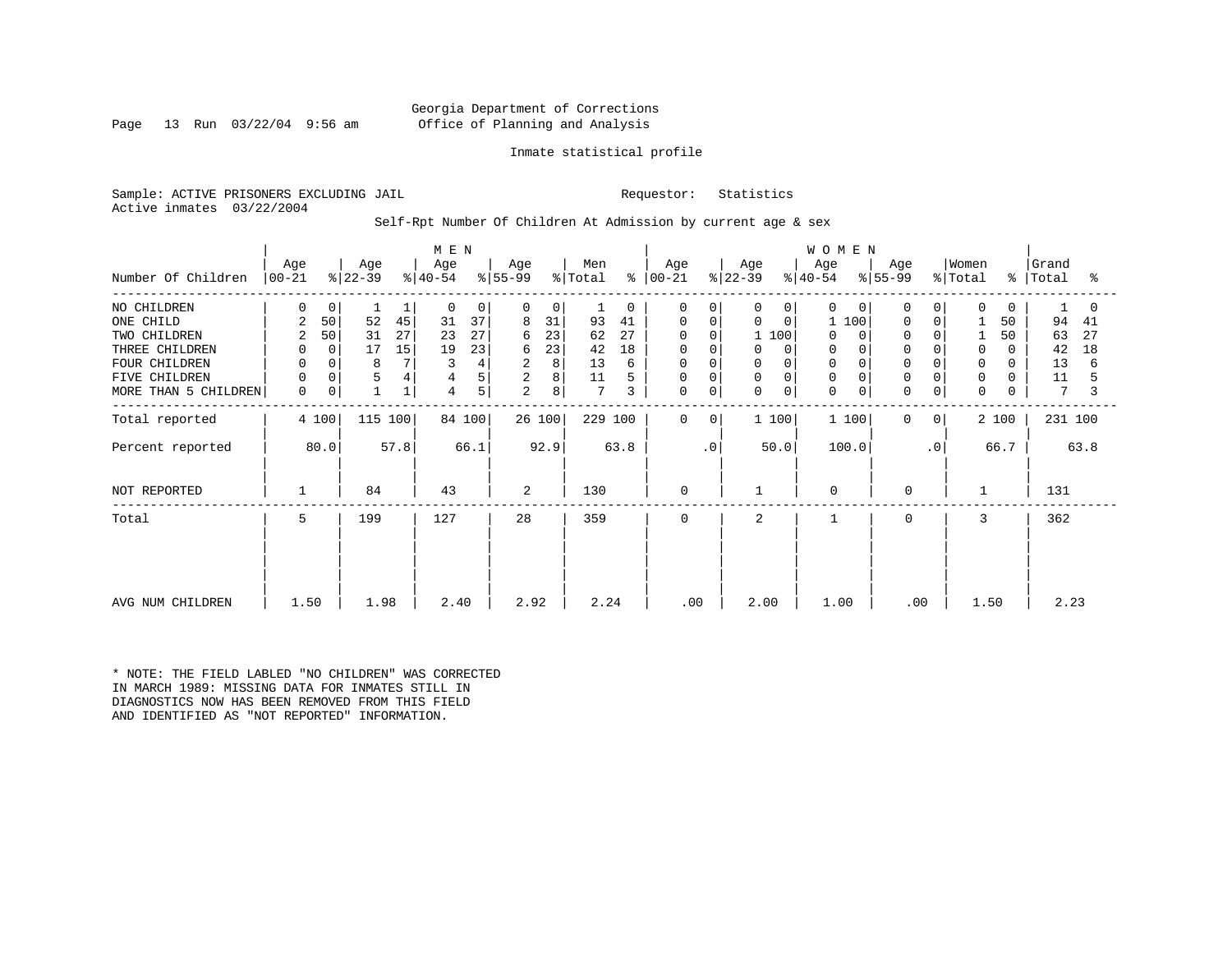Page 14 Run  $03/22/04$  9:56 am

#### Inmate statistical profile

Sample: ACTIVE PRISONERS EXCLUDING JAIL Requestor: Statistics Active inmates 03/22/2004

### Self-Rpt Religious Affiliation by current age & sex

|                  |           |             |           |          | M E N    |          |           |          |          |               |              |             |          |              | WOMEN        |             |           |             |          |          |                |      |
|------------------|-----------|-------------|-----------|----------|----------|----------|-----------|----------|----------|---------------|--------------|-------------|----------|--------------|--------------|-------------|-----------|-------------|----------|----------|----------------|------|
|                  | Age       |             | Age       |          | Age      |          | Age       |          | Men      |               | Age          |             | Age      |              | Age          |             | Age       |             | Women    |          | Grand          |      |
| Religion         | $00 - 21$ |             | $8 22-39$ |          | $ 40-54$ |          | $8 55-99$ |          | % Total  | $\frac{1}{6}$ | $00 - 21$    |             | $ 22-39$ |              | $ 40-54 $    |             | $8 55-99$ |             | % Total  | ႜ        | Total          | °    |
| <b>ISLAM</b>     | O         | 0           | 17        | 9        | 8        | 6        | 2         | 7        | 27       | 8             | 0            | 0           | $\Omega$ | 0            | 0            | 0           | 0         | 0           | 0        | 0        | 27             | 8    |
| CATHOLIC         |           | 20          | 4         | 2        | 2        | 2        | 0         | 0        | 7        | 2             | $\Omega$     | $\mathbf 0$ | 0        | 0            | 0            | 0           | $\Omega$  | $\mathbf 0$ | 0        | 0        | 7              | 2    |
| <b>BAPTIST</b>   |           | 20          | 63        | 33       | 68       | 54       | 12        | 43       | 144      | 41            | $\Omega$     | $\mathbf 0$ |          | 50           | $\mathbf{1}$ | 100         | O         | $\Omega$    | 2        | 67       | 146            | 41   |
| METHODIST        |           | $\Omega$    | 3         | 2        |          | 1        | 2         | 7        | 6        | 2             |              | $\Omega$    | $\Omega$ | $\Omega$     | 0            | 0           | O         | $\Omega$    | 0        | $\Omega$ | 6              |      |
| EPISCOPLN        |           | $\Omega$    | $\Omega$  | $\Omega$ |          | $\Omega$ | $\Omega$  | 0        | 0        | $\Omega$      |              | $\Omega$    |          | $\Omega$     | Ω            | 0           | 0         | $\Omega$    | 0        | $\Omega$ | $\Omega$       |      |
| PRESBYTRN        |           | $\Omega$    | $\Omega$  | 0        |          | $\cap$   | 0         | 0        | 0        | $\Omega$      |              | $\Omega$    | 0        | $\Omega$     | 0            | $\Omega$    | 0         | $\Omega$    | 0        | $\Omega$ | $\Omega$       |      |
| CHC OF GOD       |           | $\Omega$    |           |          |          |          | $\Omega$  | $\Omega$ | 2        | 1             |              | $\Omega$    | U        | $\Omega$     | O            | $\Omega$    | O         | $\Omega$    | O        | $\Omega$ | $\overline{c}$ |      |
| <b>HOLINESS</b>  |           | $\Omega$    | κ         | 2        | 2        | 2        | 3         | 11       | 8        | 2             | O            | $\Omega$    |          | 50           | O            | $\Omega$    | $\Omega$  | $\Omega$    |          | 33       | 9              |      |
| <b>JEWISH</b>    |           | $\Omega$    |           |          | U        | $\Omega$ | $\Omega$  | $\Omega$ | 1        | $\Omega$      | O            | $\Omega$    | $\Omega$ | $\Omega$     | O            | 0           | $\Omega$  | $\Omega$    | $\Omega$ | $\Omega$ |                | ∩    |
| ANGLICAN         |           | $\Omega$    | $\Omega$  | $\Omega$ | O        | O        | $\Omega$  | 0        | 0        | 0             |              | $\Omega$    |          | $\Omega$     | O            | 0           | Ω         | 0           | 0        | 0        | <sup>0</sup>   |      |
| GRK ORTHDX       |           | $\Omega$    | 0         | 0        | U        | $\Omega$ | O         | 0        | 0        | 0             | ∩            | 0           | 0        | $\Omega$     | O            | 0           | O         | $\Omega$    | O        | O        | <sup>0</sup>   |      |
| HINDU            |           | $\Omega$    | $\Omega$  | 0        |          | $\Omega$ | $\Omega$  | 0        | 0        | $\Omega$      |              | $\Omega$    | 0        | $\Omega$     | Λ            | 0           | Ω         | $\Omega$    | 0        | 0        | $\Omega$       |      |
| <b>BUDDHIST</b>  |           | $\cap$      | $\Omega$  | 0        |          | $\Omega$ | $\Omega$  | 0        | 0        | $\Omega$      |              | $\Omega$    | 0        | $\Omega$     |              | $\mathbf 0$ | 0         | $\Omega$    | 0        | 0        |                |      |
| TAOIST           |           | U           | $\Omega$  | 0        | U        | $\Omega$ | O         | 0        | 0        | 0             |              | $\Omega$    | 0        | <sup>n</sup> | Λ            | $\mathbf 0$ | O         | $\Omega$    | 0        | O        | <sup>0</sup>   |      |
| SHINTOIST        |           | $\Omega$    | $\Omega$  | U        | O        | $\Omega$ | $\Omega$  | 0        | O        | U             |              | $\Omega$    | $\Omega$ | $\Omega$     | O            | $\Omega$    | O         | $\Omega$    | O        | $\Omega$ | <sup>0</sup>   |      |
| SEVEN D AD       |           | $\cap$      |           |          |          | 2        | $\Omega$  | 0        | 3        | 1             | U            | $\Omega$    | $\Omega$ | $\cap$       | O            | 0           | $\Omega$  | $\Omega$    | $\Omega$ | O        | 3              |      |
| JEHOVAH WT       |           | $\Omega$    | 3         | 2        |          |          |           | 4        | 5        |               |              | $\Omega$    | 0        | $\Omega$     | 0            | 0           | 0         | 0           | $\Omega$ | O        | 5              |      |
| LATR DAY S       |           |             | $\Omega$  | $\Omega$ |          | $\Omega$ | $\Omega$  | 0        | 0        | 0             |              | $\Omega$    |          | $\Omega$     | 0            | 0           | 0         | $\Omega$    | 0        | 0        | $\Omega$       |      |
| QUAKER           |           | $\mathbf 0$ | $\Omega$  | 0        | $\Omega$ | $\Omega$ | $\Omega$  | $\Omega$ | $\Omega$ | 0             | ∩            | $\Omega$    | 0        | $\Omega$     | O            | 0           | 0         | $\Omega$    | 0        | 0        | $\Omega$       | n    |
| OTHER PROD       |           | 20          | 31        | 16       | 12       | 10       | 1         | 4        | 45       | 13            | $\Omega$     | $\Omega$    | 0        | $\Omega$     | O            | 0           | $\Omega$  | $\Omega$    | 0        | 0        | 45             | 13   |
| <b>NONE</b>      |           | 20          | 41        | 21       | 20       | 16       | 7         | 25       | 69       | 20            | 0            | 0           | 0        | 0            | 0            | 0           | 0         | $\Omega$    | 0        | $\Omega$ | 69             | 19   |
| <b>OTHER</b>     |           | 20          | 24        | 13       | 9        | 7        | $\Omega$  | 0        | 34       | 10            | $\Omega$     | $\mathbf 0$ | $\Omega$ | $\mathbf 0$  | $\Omega$     | $\mathbf 0$ | 0         | $\mathbf 0$ | 0        | 0        | 34             | 10   |
| Total reported   |           | 5 100       | 192 100   |          | 126 100  |          |           | 28 100   | 351 100  |               | 0            | 0           |          | 2 100        |              | 1 100       | 0         | 0           |          | 3 100    | 354 100        |      |
| Percent reported |           | 100.0       |           | 96.5     |          | 99.2     |           | 100.0    |          | 97.8          |              | $\cdot$ 0   |          | 100.0        |              | 100.0       |           | $\cdot$ 0   |          | 100.0    |                | 97.8 |
| NOT RPTD         | $\Omega$  |             | 7         |          | 1        |          | $\Omega$  |          | 8        |               | $\mathbf{0}$ |             | 0        |              | $\mathbf 0$  |             | $\Omega$  |             | $\Omega$ |          | 8              |      |
| Total            | 5         |             | 199       |          | 127      |          | 28        |          | 359      |               | $\mathbf 0$  |             | 2        |              | 1            |             | 0         |             | 3        |          | 362            |      |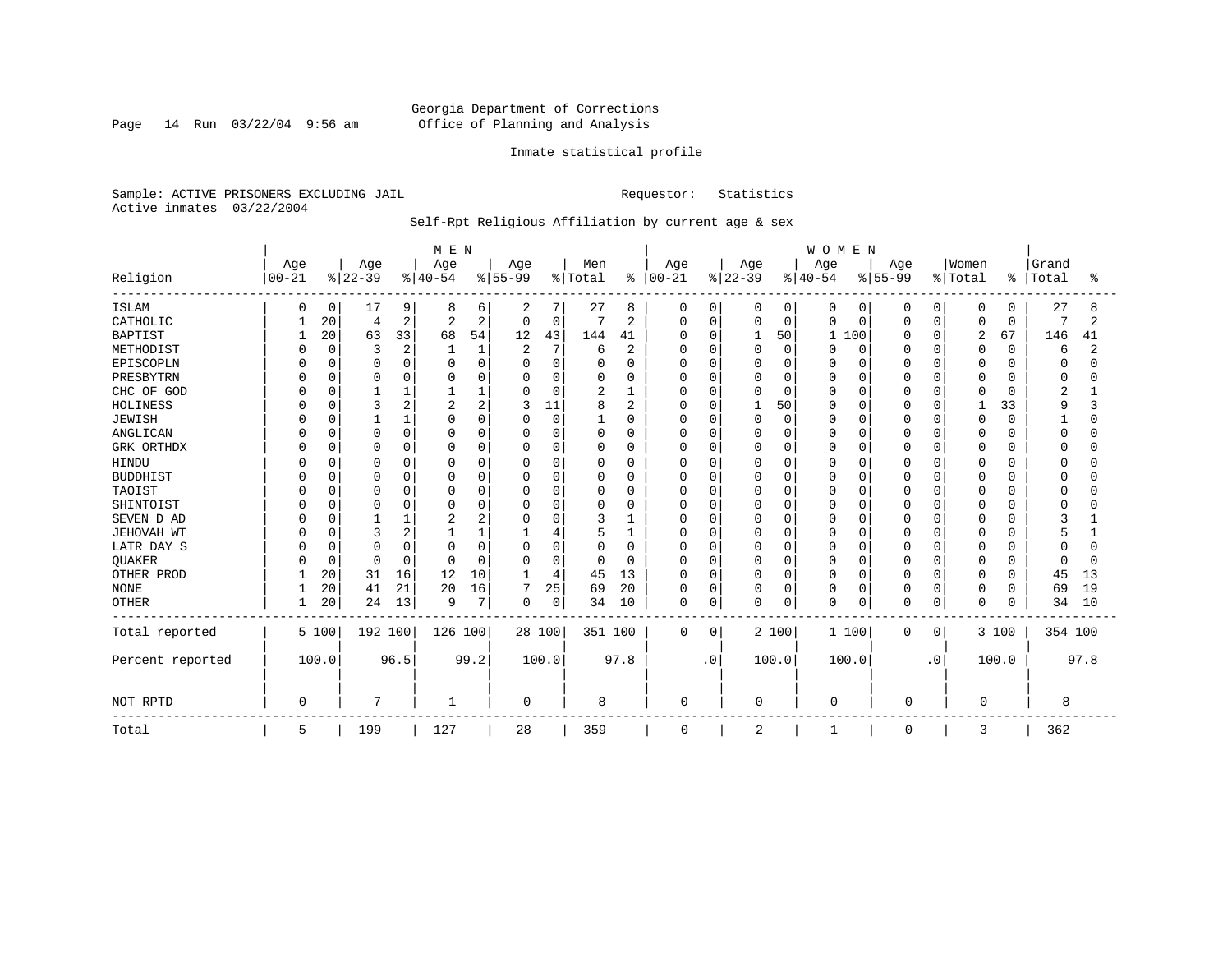### Georgia Department of Corrections Page 15 Run 03/22/04 9:56 am Office of Planning and Analysis

#### Inmate statistical profile

Sample: ACTIVE PRISONERS EXCLUDING JAIL **Requestor:** Statistics Active inmates 03/22/2004

Self-Rpt Family Behavior Patterns \* by current age & sex

|                  |           |       |           |      | M E N        |          |                |        |         |      |             |                |           |          | <b>WOMEN</b> |             |             |                |          |             |         |      |
|------------------|-----------|-------|-----------|------|--------------|----------|----------------|--------|---------|------|-------------|----------------|-----------|----------|--------------|-------------|-------------|----------------|----------|-------------|---------|------|
|                  | Age       |       | Age       |      | Age          |          | Age            |        | Men     |      | Age         |                | Age       |          | Age          |             | Age         |                | Women    |             | Grand   |      |
| Family Behavior  | $00 - 21$ |       | $ 22-39 $ |      | $ 40-54 $    |          | $ 55-99$       |        | % Total | ៖    | $00 - 21$   |                | $ 22-39 $ |          | $8 40-54$    |             | $ 55-99 $   |                | % Total  | $\approx$ 1 | Total   | °    |
| CRIMINLTY        | 3         | 21    | 60        | 21   | 41           | 23       | 6              | 22     | 110     | 22   | 0           | 0              |           | 17       | $\Omega$     | $\Omega$    | 0           | $\overline{0}$ |          | 17          | 111     | 22   |
| ALCOHOLISM       |           | 21    | 41        | 14   | 28           | 16       | 4              | 15     | 76      | 15   | $\Omega$    | 0              |           | 17       | $\Omega$     |             | $\Omega$    | 0              |          | 17          | 77      | 15   |
| DRUG ABUSE       | 2         | 14    | 25        | 9    | 15           | 9        |                | 4      | 43      | 8    | 0           | O              |           | 17       |              |             |             |                |          | 17          | 44      | 9    |
| DOMINERING       |           |       |           | 0    |              |          | 0              | 0      |         | 0    | 0           |                |           | 17       |              |             |             |                |          |             | 2       | 0    |
| MIGRANT          |           |       |           |      |              | 2        | 0              | 0      | 6       |      | 0           | 0              | 0         | $\Omega$ |              |             | $\Omega$    |                | $\Omega$ | O           | 6       |      |
| INFL BTGS        |           |       | 14        | 5    |              | 4        | $\overline{2}$ | 7      | 23      |      | 0           | 0              | 0         |          |              |             |             |                | $\Omega$ |             | 23      |      |
| PERMISSIVE       |           |       |           | 0    | <sup>0</sup> | $\Omega$ | $\Omega$       | 0      |         | 0    | $\Omega$    | $\mathbf C$    |           | 17       | $\Omega$     |             | $\Omega$    |                |          |             | 2       | 0    |
| FATH ABSNT       |           | 29    | 109       | 37   | 61           | 35       | 11             | 41     | 185     | 36   | $\Omega$    | $\Omega$       | $\Omega$  |          |              |             | 0           |                | $\Omega$ | $\Omega$    | 185     | 36   |
| MOTH ABSNT       | 2         | 14    | 33        | 11   | 17           | 10       | 3              | 11     | 55      | 11   | 0           | $\Omega$       | $\Omega$  |          | $\Omega$     |             |             |                | $\Omega$ |             | 55      | 11   |
| NONE             | 0         | 0     | 5         | 2    | 3            | 2        | 0              | 0      | 8       | 2    | 0           | 0              |           | 17       | $\Omega$     |             | 0           | 0              |          | 17          | 9       |      |
| Total reported   | 14        | 100   | 292 100   |      | 175 100      |          |                | 27 100 | 508 100 |      | $\mathbf 0$ | $\overline{0}$ |           | 6 100    | $\mathbf 0$  | $\mathbf 0$ | $\mathbf 0$ | $\circ$        |          | 6 100       | 514 100 |      |
| Percent reported |           | 100.0 |           | 76.4 |              | 74.8     |                | 64.3   |         | 75.2 |             | $\cdot$ 0      |           | 100.0    |              | $\cdot$ 0   |             | .0             |          | 66.7        |         | 75.1 |
| OTHER            | 0         |       | 47        |      | 32           |          | 10             |        | 89      |      | $\mathbf 0$ |                | $\Omega$  |          |              |             | 0           |                |          |             | 90      |      |
| Total            | 5         |       | 199       |      | 127          |          | 28             |        | 359     |      | $\mathbf 0$ |                | 2         |          |              |             | 0           |                | 3        |             | 362     |      |

\* NOTE: SINCE THERE CAN BE UP TO FIVE BEHAVIOR CODES PER INMATE, THE NUMBER OF CASES REPORTED IN THE DETAIL LINES AND THE TOTAL REPORTED LINE MAY EXCEED THE TOTAL NUMBER OF CASES. IN SHORT, THIS TABLE COUNTS THE NUMBER OF BEHAVIOR PROBLEMS, NOT INMATES.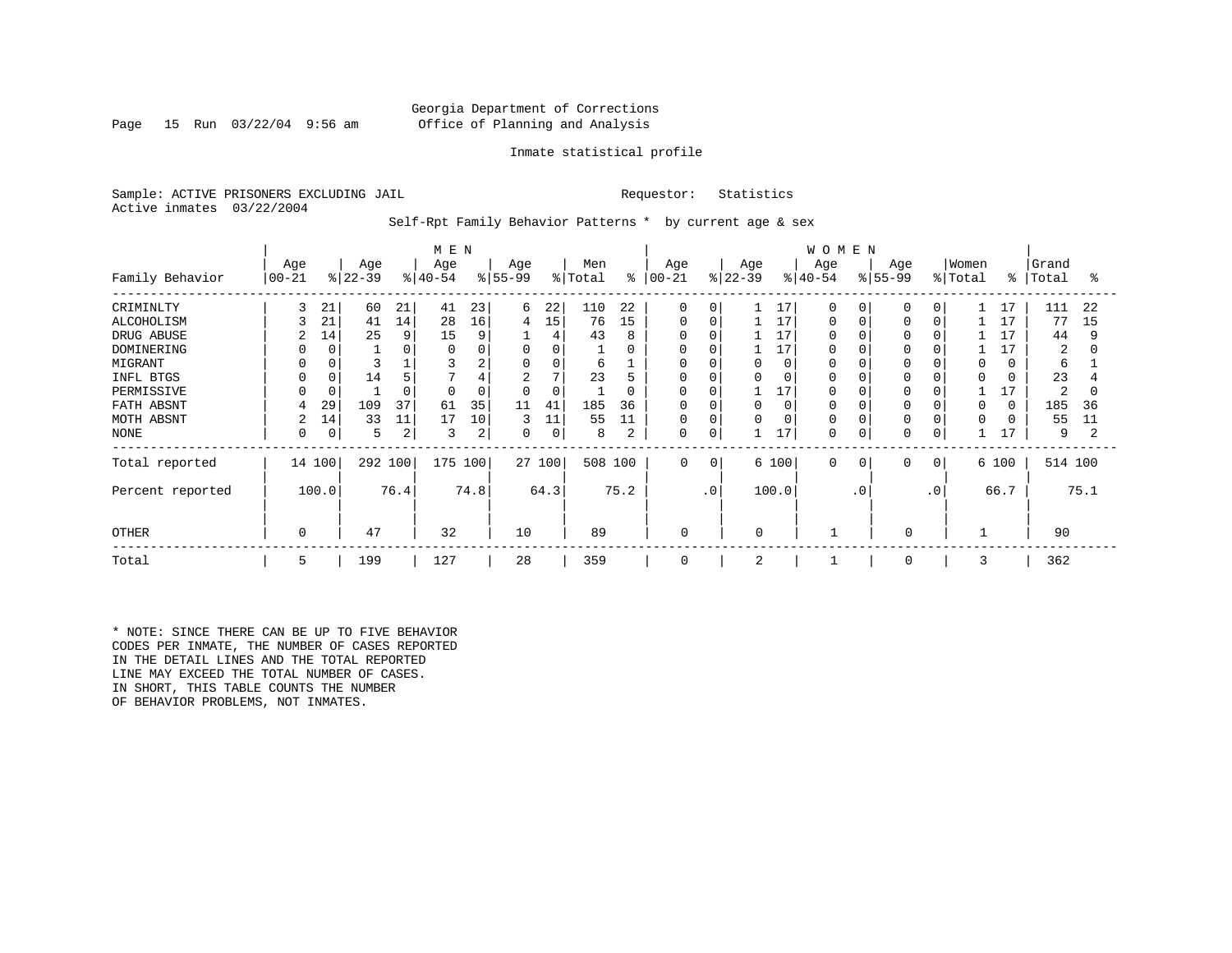### Georgia Department of Corrections Page 16 Run 03/22/04 9:56 am Office of Planning and Analysis

#### Inmate statistical profile

Sample: ACTIVE PRISONERS EXCLUDING JAIL **Requestor:** Statistics Active inmates 03/22/2004

Inmate Diagnostic Behavior Problem \* by current age & sex

|                    | M E N      |             |                |          |          |          |                |                |         |                |             |             |                |             | <b>WOMEN</b> |             |          |           |             |              |                |      |
|--------------------|------------|-------------|----------------|----------|----------|----------|----------------|----------------|---------|----------------|-------------|-------------|----------------|-------------|--------------|-------------|----------|-----------|-------------|--------------|----------------|------|
|                    | Age        |             | Age            |          | Age      |          | Age            |                | Men     |                | Age         |             | Age            |             | Age          |             | Age      |           | Women       |              | Grand          |      |
| Diagnostic Problem | $ 00 - 21$ |             | $ 22-39 $      |          | $ 40-54$ |          | $ 55-99 $      |                | % Total | ႜၟ             | $ 00 - 21$  |             | $ 22-39 $      |             | $ 40-54 $    |             | $ 55-99$ |           | % Total     | ៖            | Total          | ႜ    |
| <b>ALCOHOLIC</b>   |            |             | 10             | 2        | 10       | 3        | 3              | 5              | 24      | 3              | 0           | 0           |                | 25          | 0            | $\Omega$    | 0        | 0         |             | 14           | 25             |      |
| <b>ALCOH ABSE</b>  |            | 7           | 45             | 9        | 32       | 11       | 4              | 7              | 82      | 10             | $\Omega$    | $\Omega$    | 0              | $\mathbf 0$ | $\Omega$     | $\mathbf 0$ | O        | $\Omega$  | 0           | $\Omega$     | 82             | 10   |
| DRUG EXP           |            | 21          | 63             | 13       | 35       | 12       |                | 13             | 108     | 13             |             | $\Omega$    |                | $\Omega$    | O            | $\Omega$    | O        | $\Omega$  | O           | $\Omega$     | 108            | 13   |
| DRUG ABSE          |            | 14          | 76             | 16       | 48       | 16       | 4              | 7              | 130     | 15             |             | $\Omega$    |                | 25          |              | $\Omega$    |          | $\Omega$  |             | 14           | 131            | 15   |
| NARC ADDCT         |            | $\mathbf 0$ | 6              |          | 5        | 2        | $\Omega$       | 0              | 11      |                |             | $\Omega$    |                | $\Omega$    |              | $\Omega$    | ი        | $\cap$    | 0           | $\Omega$     | 11             |      |
| EPILEPTIC          |            | $\mathbf 0$ | 3              |          | 3        |          |                | 0              | 6       |                |             | $\Omega$    |                | $\Omega$    |              |             |          | $\Omega$  | 0           | $\Omega$     | 6              |      |
| MANIPULTVE         |            | 14          | 48             | 10       | 24       | 8        | $\overline{4}$ | 7              | 78      | 9              |             | $\Omega$    | O              | $\Omega$    |              | $\Omega$    | N        | $\cap$    |             | $\Omega$     | 78             | 9    |
| <b>ASSAULTIVE</b>  | 5          | 36          | 161            | 34       | 99       | 33       | 22             | 39             | 287     | 34             |             | $\Omega$    | 2              | 50          |              | 33          |          | $\Omega$  | 3           | 43           | 290            | 34   |
| ESCPE TEND         |            | $\Omega$    | 20             | 4        | 16       | 5        | 6              | 11             | 42      | 5              |             | $\Omega$    | O              | $\Omega$    | Λ            | $\Omega$    | $\Omega$ | $\Omega$  |             | $\Omega$     | 42             |      |
| SUICIDAL           |            |             | 18             |          | 5        | 2        | $\overline{2}$ | 4              | 25      | 3              |             | $\Omega$    |                | $\Omega$    |              | 33          |          | $\Omega$  |             | 14           | 26             |      |
| WITHDRAWN          |            |             | $\overline{c}$ |          |          |          | U              | $\Omega$       | 3       | U              | O           | $\Omega$    | <sup>0</sup>   | $\Omega$    |              | 33          | O        | $\Omega$  |             | 14           | 4              |      |
| PR RLTY CT         |            | $\Omega$    | 5              |          |          |          | $\Omega$       | 0              | 9       |                | O           | $\Omega$    | $\Omega$       | $\Omega$    | 0            | $\Omega$    | 0        | $\Omega$  | 0           | $\Omega$     | 9              |      |
| HOMOSEXUAL         |            | $\Omega$    |                | $\Omega$ |          | $\Omega$ | $\Omega$       | 0              | 2       | $\Omega$       | O           | $\Omega$    | $\Omega$       | $\Omega$    | $\Omega$     | $\Omega$    | $\Omega$ | $\Omega$  | 0           | <sup>0</sup> | $\overline{c}$ |      |
| <b>NONE</b>        |            |             | 3              |          |          | $\Omega$ |                | 2              | 5       |                |             | $\Omega$    |                | $\Omega$    | $\Omega$     | $\mathbf 0$ | $\Omega$ | $\Omega$  | 0           | $\Omega$     | 5              |      |
| <b>OTHER</b>       |            | $\Omega$    | 8              | 2        | 9        | 3        | $\mathbf{1}$   | $\overline{2}$ | 18      | $\overline{a}$ | 0           | $\Omega$    | 0              | $\mathbf 0$ | $\mathbf{0}$ | $\Omega$    | $\Omega$ | $\Omega$  | $\mathbf 0$ |              | 18             |      |
| NOT RPTD           | $\Omega$   | $\Omega$    | 6              |          | 3        |          | 2              | 4              | 11      |                | $\Omega$    | $\mathbf 0$ | $\Omega$       | $\mathbf 0$ | $\Omega$     | 0           | 0        | 0         | 0           | 0            | 11             |      |
| Total reported     |            | 14 100      | 476 100        |          | 296 100  |          |                | 56 100         | 842 100 |                | $\mathbf 0$ | 0           |                | 4 100       |              | 3 100       | $\Omega$ | $\Omega$  |             | 7 100        | 849 100        |      |
| Percent reported   |            | 100.0       |                | 99.5     |          | 100.0    |                | 100.0          |         | 99.7           |             | $\cdot$ 0   |                | 100.0       |              | 100.0       |          | $\cdot$ 0 |             | 100.0        |                | 99.7 |
| UNKNOWN            | $\Omega$   |             |                |          | 0        |          | 0              |                |         |                | $\mathbf 0$ |             | 0              |             | 0            |             | O        |           | ∩           |              |                |      |
| Total              | 5          |             | 199            |          | 127      |          | 28             |                | 359     |                | 0           |             | $\overline{2}$ |             | $\mathbf{1}$ |             | 0        |           | 3           |              | 362            |      |

\* NOTE: SINCE THERE CAN BE UP TO FIVE BEHAVIOR CODES PER INMATE, THE NUMBER OF CASES REPORTED IN THE DETAIL LINES AND THE TOTAL REPORTED LINE MAY EXCEED THE TOTAL NUMBER OF CASES. IN SHORT, THIS TABLE COUNTS THE NUMBER OF BEHAVIOR PROBLEMS, NOT INMATES.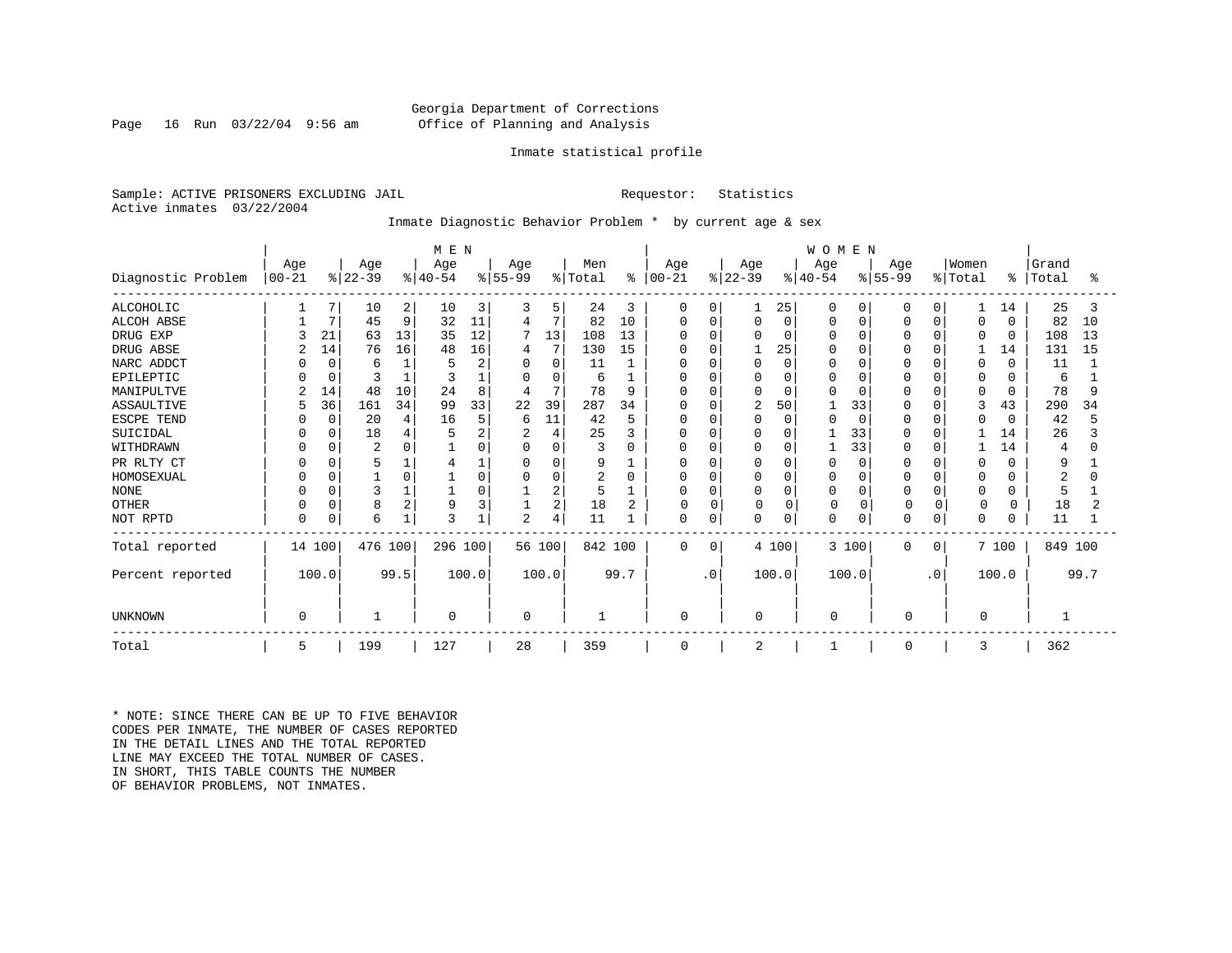Page 17 Run 03/22/04 9:56 am

#### Inmate statistical profile

Sample: ACTIVE PRISONERS EXCLUDING JAIL Requestor: Statistics Active inmates 03/22/2004

Physical Profile (General Condition) by current age & sex

|                                                                                  |                                    |                                           |                      |                    | M E N            |                                |                           |                     |                      |                |                                                          |                                       |                    |                                                 | <b>WOMEN</b>          |                                         |                           |                                                   |                              |          |                      |                |
|----------------------------------------------------------------------------------|------------------------------------|-------------------------------------------|----------------------|--------------------|------------------|--------------------------------|---------------------------|---------------------|----------------------|----------------|----------------------------------------------------------|---------------------------------------|--------------------|-------------------------------------------------|-----------------------|-----------------------------------------|---------------------------|---------------------------------------------------|------------------------------|----------|----------------------|----------------|
| Physical Profile                                                                 | Age<br>$00 - 21$                   | $ 22-39 $                                 | Age                  |                    | Age<br>$8 40-54$ |                                | Age<br>$ 55-99$           |                     | Men<br>% Total       | ៖              | Age<br>$ 00-21$                                          |                                       | Age<br>$ 22-39 $   |                                                 | Age<br>$8 40-54$      | $8155 - 99$                             | Aqe                       |                                                   | Women<br>% Total             | ႜႜ       | Grand<br>Total       | °≈             |
| NO LIMITATION<br>DEFECT NO MAJOR LIMT<br>DEFECT MAJOR LIMIT<br>VERY MAJOR DEFECT | 5 100<br>$\Omega$<br>0<br>$\Omega$ | $\Omega$<br>$\overline{0}$<br>$\mathbf 0$ | 151<br>28<br>18<br>0 | 77<br>14<br>9<br>0 | 61<br>46<br>18   | 48<br>37<br>14<br>$\mathbf{1}$ | $12 \,$<br>$\overline{a}$ | 25<br>43<br>25<br>7 | 224<br>86<br>43<br>3 | 63<br>24<br>12 | $\mathbf 0$<br>$\mathbf 0$<br>$\mathbf 0$<br>$\mathbf 0$ | 0<br>$\mathbf 0$<br>0<br>$\mathbf{0}$ | $\Omega$<br>0<br>0 | 2 100<br>$\Omega$<br>$\mathbf 0$<br>$\mathbf 0$ | 0<br>0<br>$\mathbf 0$ | $\overline{0}$<br>100<br>$\overline{0}$ | $\Omega$<br>0<br>$\Omega$ | 0 <sup>1</sup><br>$\Omega$<br>0<br>$\overline{0}$ | 2<br>$\Omega$<br>$\mathbf 0$ | 67<br>33 | 226<br>87<br>43<br>3 | 63<br>24<br>12 |
| Total reported                                                                   | 5 100                              |                                           | 197                  | 100                | 126              | 100                            | 28 100                    |                     | 356 100              |                | 0                                                        | $\mathbf 0$                           |                    | 2 100                                           | 1 100                 |                                         | 0                         | $\mathbf{0}$                                      |                              | 3 100    | 359 100              |                |
| Percent reported                                                                 | 100.0                              |                                           |                      | 99.0               |                  | 99.2                           |                           | 100.0               |                      | 99.2           |                                                          | .0 <sup>1</sup>                       |                    | 100.0                                           | 100.0                 |                                         |                           | $\cdot$ 0                                         |                              | 100.0    |                      | 99.2           |
| NOT REPORTED                                                                     | $\Omega$                           |                                           | 2                    |                    |                  |                                | $\overline{0}$            |                     | 3                    |                | $\mathbf 0$                                              |                                       | $\mathbf 0$        |                                                 | $\mathbf 0$           |                                         | $\mathbf 0$               |                                                   | $\mathbf 0$                  |          |                      |                |
| Total                                                                            | ל                                  |                                           | 199                  |                    | 127              |                                | 28                        |                     | 359                  |                | 0                                                        |                                       | 2                  |                                                 |                       |                                         | 0                         |                                                   |                              |          | 362                  |                |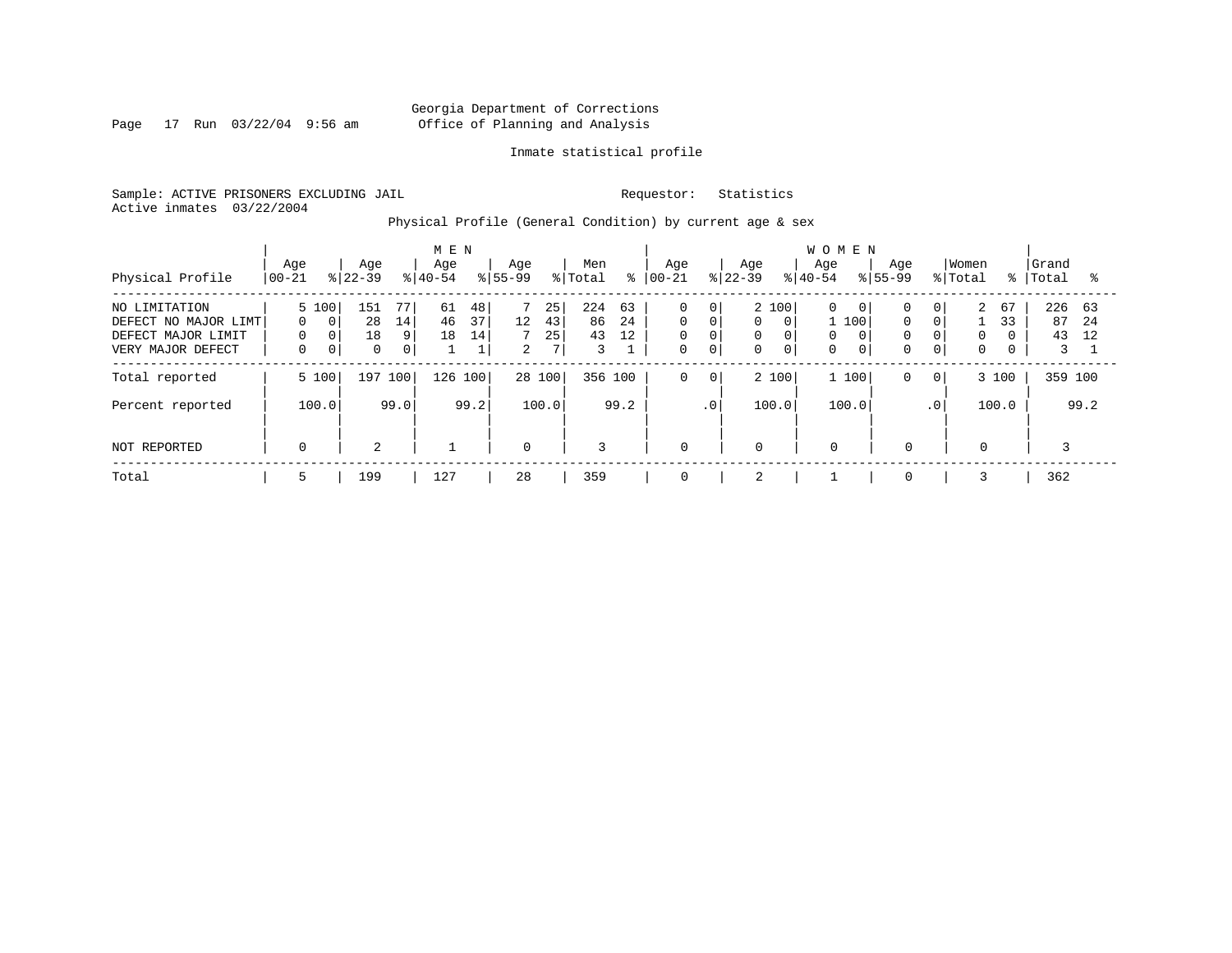### Georgia Department of Corrections Page 18 Run 03/22/04 9:56 am Office of Planning and Analysis

#### Inmate statistical profile

Sample: ACTIVE PRISONERS EXCLUDING JAIL Requestor: Statistics Active inmates 03/22/2004

Security Status by current age & sex

|                  |             |             |             |       | M E N       |       |             |        |             |       |             |                 |           |             | <b>WOMEN</b> |             |             |                |          |             |             |       |
|------------------|-------------|-------------|-------------|-------|-------------|-------|-------------|--------|-------------|-------|-------------|-----------------|-----------|-------------|--------------|-------------|-------------|----------------|----------|-------------|-------------|-------|
|                  | Age         |             | Age         |       | Age         |       | Age         |        | Men         |       | Age         |                 | Age       |             | Age          |             | Age         |                | Women    |             | Grand       |       |
| Security         | 00-21       |             | $ 22-39$    |       | $ 40-54$    |       | $8 55-99$   |        | % Total     | နွ    | $ 00 - 21$  |                 | $8 22-39$ |             | $8 40-54$    |             | $8155 - 99$ |                | % Total  | ႜ           | Total       | ႜႜ    |
| DIAG INCOM       | $\Omega$    | $\mathbf 0$ | 0           | 0     | 0           | 0     | $\mathbf 0$ | 0      | $\mathbf 0$ | 0     | $\mathbf 0$ | 0               | 0         | 0           | 0            | $\mathbf 0$ | $\Omega$    |                | $\Omega$ | 0           | $\mathbf 0$ |       |
| WRK RELEAS       | $\Omega$    | 0           | $\mathbf 0$ | 0     | $\mathbf 0$ | 0     | $\mathbf 0$ | 0      | 0           | 0     | 0           | $\mathbf 0$     |           | $\mathbf 0$ | 0            | 0           | $\Omega$    |                | $\Omega$ | 0           | 0           |       |
| TRUSTY           |             |             |             |       | $\Omega$    |       |             | 0      | $\Omega$    |       | $\mathbf 0$ |                 |           | 0           |              | $\Omega$    |             |                | $\Omega$ |             | 0           |       |
| MINIMUM          | $\Omega$    |             |             |       | 3           | 2     |             | 4      |             |       | 0           |                 |           | 50          | 0            | 0           | 0           |                |          | 33          | 6           |       |
| MEDIUM           | $\Omega$    |             | 64          | 32    | 52          | 41    | 16          | 57     | 132         | 37    | $\mathbf 0$ |                 | 0         | $\mathbf 0$ | 0            | $\Omega$    | $\Omega$    |                | $\Omega$ | $\Omega$    | 132         | 36    |
| CLOSE            |             | 5 100       | 113         | 57    | 66          | 52    | 9           | 32     | 193         | 54    | 0           |                 | 0         | 0           |              | 100         | $\Omega$    |                |          | 33          | 194         | 54    |
| MAXIMUM          | $\Omega$    | 0           | 15          | 8     | 4           | 3     | 2           | 7      | 21          | 6     | 0           | 0               |           | 50          | 0            | 0           | $\Omega$    |                |          | 33          | 22          | 6     |
| DIAGNOSTIC       | $\mathbf 0$ | 0           | 6           | 3     | 2           | 2     | $\mathbf 0$ | 0      | 8           | 2     | 0           | 0               | 0         | $\mathbf 0$ | 0            | 0           | $\Omega$    |                | $\Omega$ | $\mathbf 0$ | 8           |       |
| Total reported   |             | 5 100       | 199 100     |       | 127         | 100   |             | 28 100 | 359         | 100   | 0           | 0               |           | 2 100       |              | 1 100       | $\mathbf 0$ | 0 <sup>1</sup> |          | 3 100       | 362 100     |       |
| Percent reported |             | 100.0       |             | 100.0 |             | 100.0 |             | 100.0  |             | 100.0 |             | .0 <sup>1</sup> |           | 100.0       |              | 100.0       |             | $\cdot$ 0      |          | 100.0       |             | 100.0 |
| NOT RPTD         | $\Omega$    |             | $\mathbf 0$ |       | $\mathbf 0$ |       | $\mathbf 0$ |        | $\mathbf 0$ |       | 0           |                 | $\Omega$  |             | $\Omega$     |             | $\mathbf 0$ |                | $\Omega$ |             |             |       |
| Total            | 5           |             | 199         |       | 127         |       | 28          |        | 359         |       | 0           |                 | 2         |             |              |             | 0           |                | 3        |             | 362         |       |

\* NOTE: BEGINNING IN JULY 1987, THE FACILITIES DIVISION NO LONGER CODED INMATES AS BEING WORK RELEASE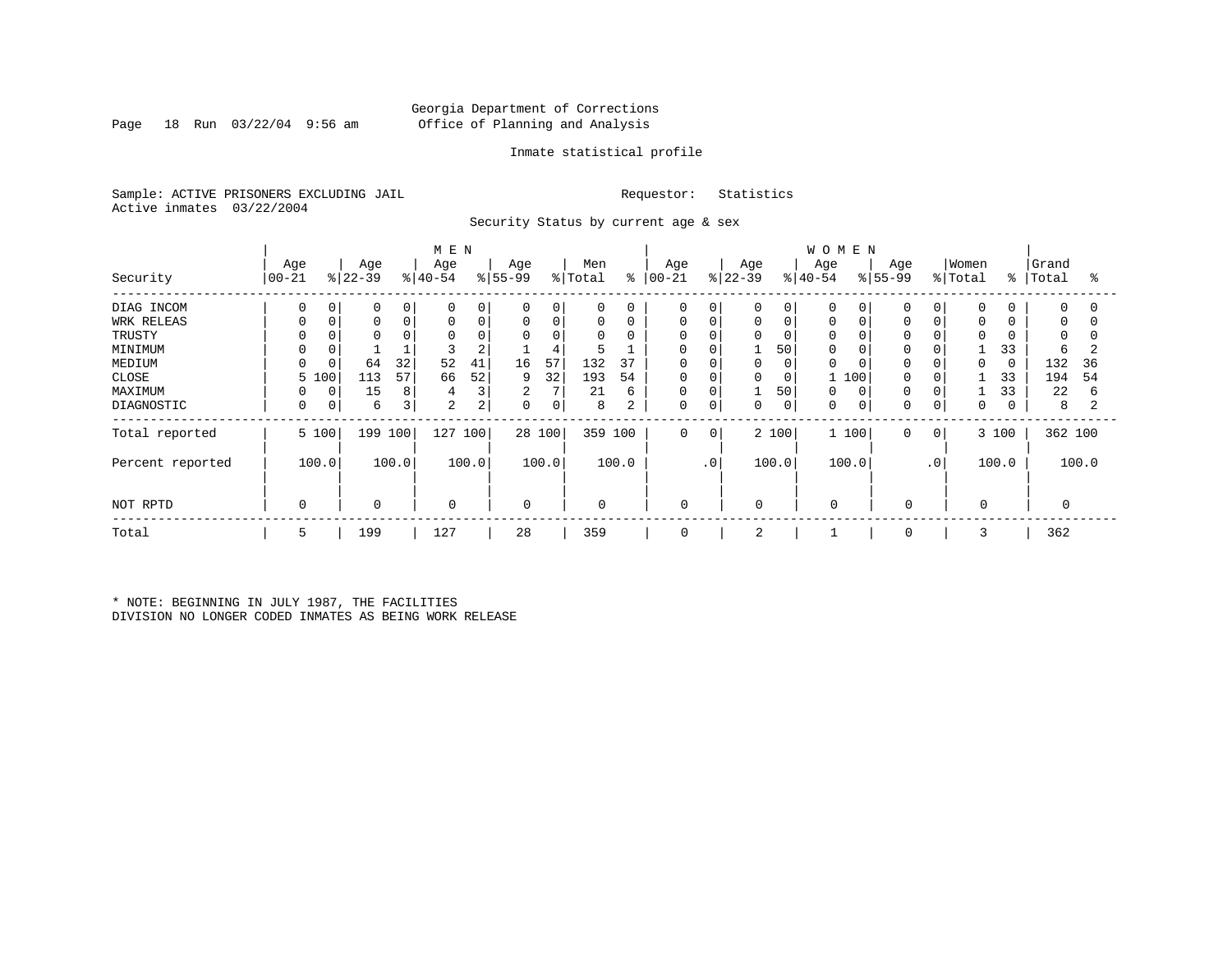Page 19 Run 03/22/04 9:56 am

#### Inmate statistical profile

Sample: ACTIVE PRISONERS EXCLUDING JAIL Requestor: Statistics Active inmates 03/22/2004

Number Of Sentences by current age & sex

|                     |                |       |             |       | M E N     |       |           |        |                     |       |             |           |             |             | <b>WOMEN</b>               |             |                |             |       |           |       |
|---------------------|----------------|-------|-------------|-------|-----------|-------|-----------|--------|---------------------|-------|-------------|-----------|-------------|-------------|----------------------------|-------------|----------------|-------------|-------|-----------|-------|
|                     | Age            |       | Age         |       | Age       |       | Age       |        | Men                 |       | Age         |           | Age         |             | Age                        | Age         |                | Women       |       | Grand     |       |
| Number Of Sentences | $ 00-21$       |       | $ 22-39 $   |       | $ 40-54 $ |       | $ 55-99 $ |        | $\frac{1}{2}$ Total | န္    | $ 00-21 $   |           | $ 22-39 $   |             | $ 40-54 $                  | $ 55-99 $   |                | % Total     |       | %   Total | ႜ     |
| $_{\rm ONE}$        | 0              | 0     | 19          | 10    | 23        | 18    | 5         | 18     | 47                  | 13    | 0           | 0         | 0           | 0           | 100<br>$\mathbf{1}$        | 0           | 0              |             | 33    | 48        | 13    |
| TWO                 |                | 20    | 34          | 17    | 27        | 21    | 6         | 21     | 68                  | 19    | 0           |           |             | 50          | 0                          | $\mathbf 0$ | 0              |             | 33    | 69        | 19    |
| THREE               | 2              | 40    | 36          | 18    | 22        | 17    | 5         | 18     | 65                  | 18    | 0           |           | 0           |             | 0                          | $\Omega$    |                | $\Omega$    | 0     | 65        | 18    |
| <b>FOUR</b>         | 0              | 0     | 28          | 14    | 18        | 14    |           | 4      | 47                  | 13    | $\mathbf 0$ |           | $\Omega$    |             |                            |             |                | $\Omega$    | 0     | 47        | 13    |
| FIVE                | 0              | 0     | 19          | 10    | 9         |       |           | 14     | 32                  | 9     | 0           |           | 1           | 50          | 0                          | 0           |                |             | 33    | 33        | 9     |
| MORE THAN FIVE      | $\overline{a}$ | 40    | 63          | 32    | 28        | 22    |           | 25     | 100                 | 28    | 0           | 0         | 0           | $\mathbf 0$ | $\mathbf 0$<br>$\mathbf 0$ | $\mathbf 0$ | 0              | $\mathbf 0$ | 0     | 100       | 28    |
| Total reported      |                | 5 100 | 199 100     |       | 127 100   |       |           | 28 100 | 359 100             |       | 0           | 0         | 2 100       |             | 1 100                      | 0           | 0 <sup>1</sup> |             | 3 100 | 362 100   |       |
| Percent reported    |                | 100.0 |             | 100.0 |           | 100.0 |           | 100.0  |                     | 100.0 |             | $\cdot$ 0 | 100.0       |             | 100.0                      |             | $\cdot$ 0      |             | 100.0 |           | 100.0 |
| NOT REPORTED        | 0              |       | $\mathbf 0$ |       | 0         |       | 0         |        | 0                   |       | 0           |           | $\mathbf 0$ |             | $\mathbf 0$                | 0           |                | $\Omega$    |       | 0         |       |
| Total               | 5              |       | 199         |       | 127       |       | 28        |        | 359                 |       | $\Omega$    |           | 2           |             |                            | $\Omega$    |                | 3           |       | 362       |       |
|                     |                |       |             |       |           |       |           |        |                     |       |             |           |             |             |                            |             |                |             |       |           |       |
|                     |                |       |             |       |           |       |           |        |                     |       |             |           |             |             |                            |             |                |             |       |           |       |
| AVG NUM SENTENCES   | 4.80           |       | 4.94        |       | 4.14      |       | 4.46      |        | 4.62                |       | .00         |           | 3.50        |             | 1.00                       |             | .00            | 2.67        |       | 4.60      |       |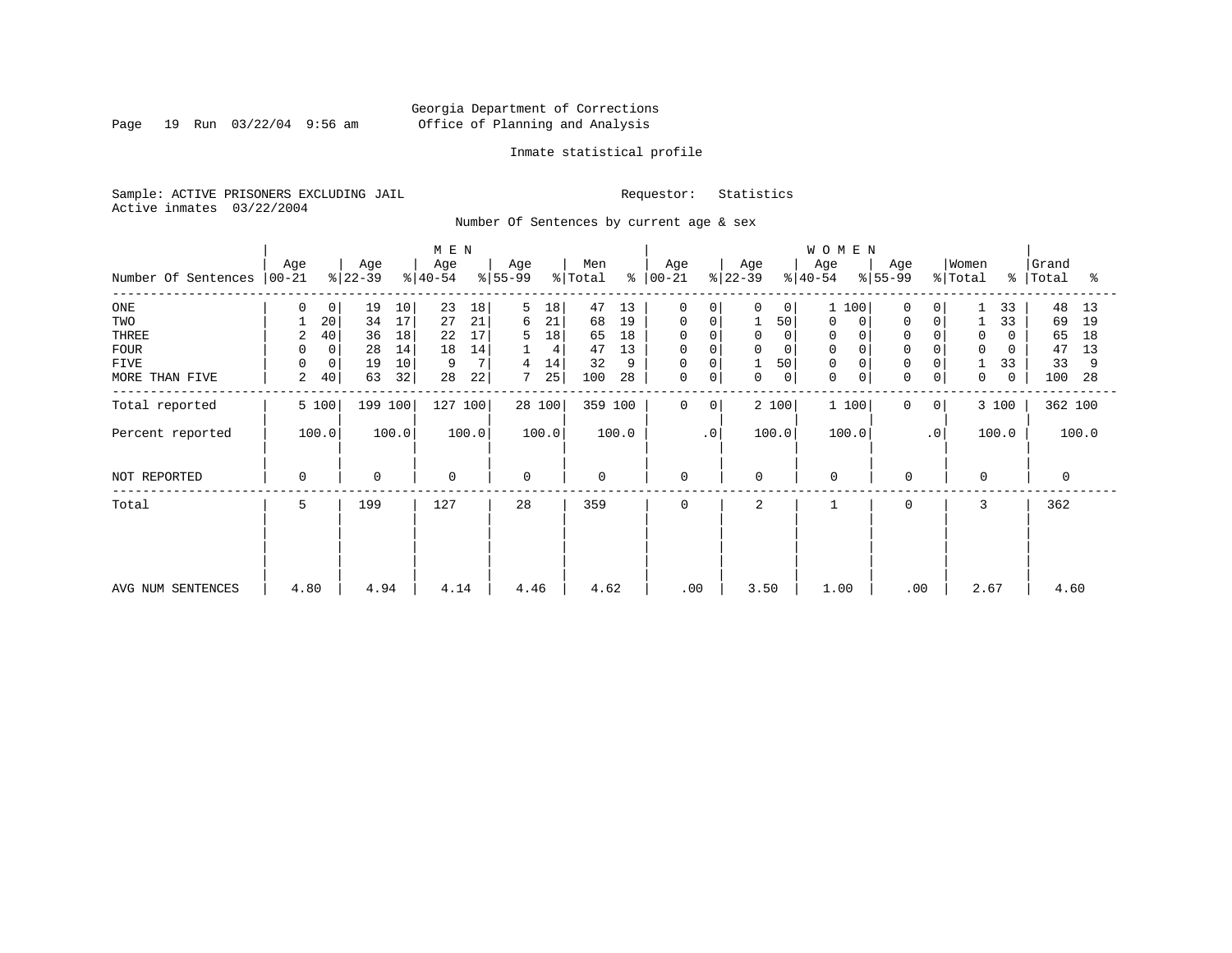Page 20 Run 03/22/04 9:56 am

#### Inmate statistical profile

Sample: ACTIVE PRISONERS EXCLUDING JAIL Requestor: Statistics Active inmates 03/22/2004

Number Of Disciplinaries by current age & sex

|                  |                      | Age         | M E N<br>Age | Age              | Men           | Age                     |                  | WOMEN<br>Age<br>Age              | Women                                              | Grand            |
|------------------|----------------------|-------------|--------------|------------------|---------------|-------------------------|------------------|----------------------------------|----------------------------------------------------|------------------|
| Disciplinaries   | Age<br>$ 00-21$      | $ 22-39 $   | $ 40-54 $    | $ 55-99$         | % Total<br>န္ | $ 00-21$                | Age<br>$ 22-39 $ | $\frac{1}{6}$ 55-99<br>$ 40-54 $ | % Total                                            | ွေ<br>Total<br>ႜ |
| ZERO             | 20                   | 37<br>19    | 40<br>31     | 9<br>32          | 87<br>24      | $\mathbf 0$<br>$\Omega$ | 0<br>0           | 100<br>1                         | 33<br>$\Omega$<br>0                                | 88<br>24         |
| $_{\rm ONE}$     | 40<br>$\overline{2}$ | 26<br>13    | 13<br>10     | 21<br>6          | 13<br>47      | $\mathbf 0$<br>0        | $\mathbf 0$<br>0 | 0<br>0                           | $\mathbf 0$<br>$\Omega$<br>$\mathbf 0$<br>$\Omega$ | 47<br>13         |
| TWO              | $\mathbf 0$          | 5<br>10     | 11<br>9      | 21<br>6          | 27<br>8       | $\Omega$<br>0           | $\Omega$         | 0                                | 0                                                  | 27               |
| THREE            | $\mathbf 0$          | 7<br>14     | 12<br>9      | 11               | 29<br>8       | 0<br>0                  | $\mathbf 0$      | 0                                | $\Omega$<br>$\Omega$                               | 29               |
| <b>FOUR</b>      | 20                   | 8<br>16     | 12<br>15     | 0<br>$\mathbf 0$ | 32<br>9       | $\mathbf 0$             | 50               | $\mathbf 0$                      | $\Omega$<br>33                                     | 33<br>9          |
| <b>FIVE</b>      | 0<br>0               | 10<br>5     | 5<br>6       | 4                | 5<br>17       | 0<br>0                  | 0<br>0           | 0                                | $\Omega$<br>$\Omega$<br>$\Omega$                   | 17               |
| MORE THAN FIVE   | 20                   | 43<br>86    | 30<br>24     | 3<br>11          | 120<br>33     | 0<br>0                  | 50               | $\mathbf 0$<br>0                 | $\mathbf 0$<br>33<br>0                             | 121<br>33        |
| Total reported   | 5 100                | 199 100     | 127 100      | 28 100           | 359 100       | $\mathbf 0$<br>0        | 2 100            | 1 100                            | 0<br>3 100<br>0                                    | 362 100          |
| Percent reported | 100.0                | 100.0       | 100.0        | 100.0            | 100.0         | $\cdot$ 0               | 100.0            | 100.0                            | $\cdot$ 0<br>100.0                                 | 100.0            |
| NOT REPORTED     | 0                    | $\mathbf 0$ | 0            | $\Omega$         | $\mathbf 0$   | 0                       | 0                | $\mathbf 0$                      | 0<br>$\mathbf 0$                                   | $\Omega$         |
| Total            | 5                    | 199         | 127          | 28               | 359           | 0                       | 2                | $\mathbf{1}$                     | 3<br>0                                             | 362              |
|                  |                      |             |              |                  |               |                         |                  |                                  |                                                    |                  |
|                  |                      |             |              |                  |               |                         |                  |                                  |                                                    |                  |
| AVG NUM DISCIP   | 3.80                 | 8.66        | 4.34         | 2.18             | 6.56          | .00                     | 16.00            | .00                              | .00<br>10.67                                       | 6.59             |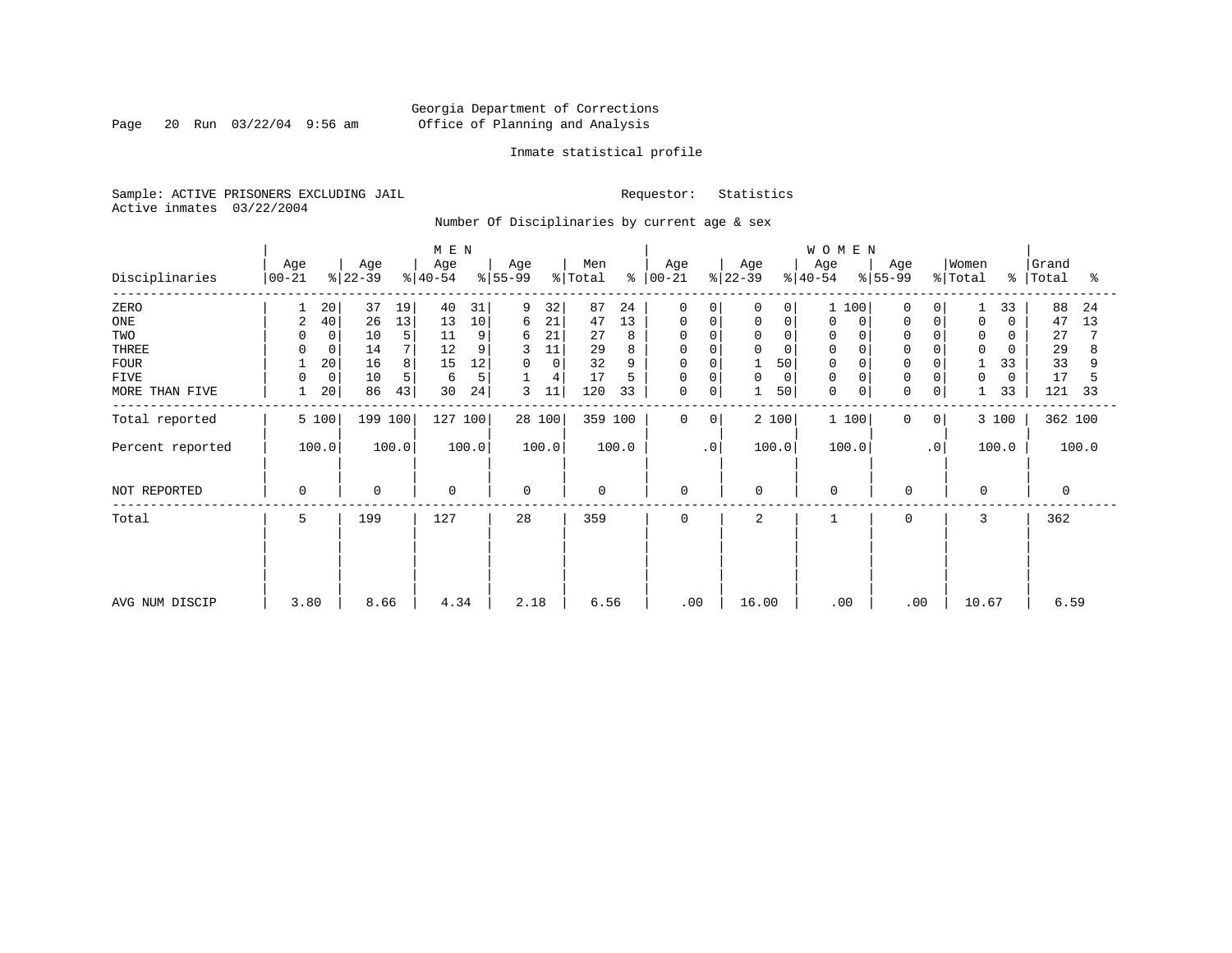Page 21 Run 03/22/04 9:56 am

#### Inmate statistical profile

Sample: ACTIVE PRISONERS EXCLUDING JAIL Requestor: Statistics Active inmates 03/22/2004

Number Of Escapes by current age & sex

|                  |                  |                      | M E N                      |                  |                         |                            |                  | WOMEN            |                   |                                   |                     |
|------------------|------------------|----------------------|----------------------------|------------------|-------------------------|----------------------------|------------------|------------------|-------------------|-----------------------------------|---------------------|
| Escapes          | Age<br>$00 - 21$ | Age<br>$ 22-39 $     | Age<br>$ 40-54 $           | Age<br>$ 55-99 $ | Men<br>% Total<br>ະ     | Age<br>$ 00 - 21 $         | Age<br>$ 22-39 $ | Age<br>$8 40-54$ | Age<br>$ 55-99 $  | Women<br>% Total<br>$\frac{1}{6}$ | Grand<br>Total<br>ႜ |
| ZERO             | 5 100            | 198<br>99            | 127 100                    | 28 100           | 358 100                 | $\Omega$<br>$\Omega$       | 2 100            | 100              | 0<br>$\Omega$     | 3 100                             | 361 100             |
| ONE              | 0<br>0           |                      | $\mathbf 0$<br>$\Omega$    | 0<br>$\mathbf 0$ | 0                       | 0<br>0                     | 0<br>0           | 0<br>0           | 0<br>0            | $\mathbf 0$<br>$\Omega$           | 0                   |
| TWO              | $\Omega$         | 0                    | $\Omega$                   | 0<br>$\Omega$    | 0<br>$\Omega$           | 0<br>$\Omega$              | 0<br>$\Omega$    | 0                | $\mathbf 0$       | 0                                 | 0                   |
| THREE            | $\mathbf 0$      | $\Omega$             | $\Omega$                   | 0<br>0           | $\mathbf 0$<br>0        | 0<br>$\Omega$              | 0                | $\mathbf 0$      | $\mathbf 0$       | 0                                 | 0                   |
| <b>FOUR</b>      | $\Omega$         |                      | $\Omega$                   | 0<br>$\Omega$    | $\mathbf 0$<br>$\Omega$ | 0                          | 0                | $\Omega$         | $\Omega$          | $\Omega$                          |                     |
| FIVE             | $\mathbf 0$<br>0 | $\mathbf 0$          | 0<br>$\Omega$              | $\mathbf 0$<br>0 | 0<br>0                  | 0<br>$\Omega$              | 0<br>$\Omega$    | 0                | $\Omega$          | 0                                 | 0                   |
| MORE THAN FIVE   | $\mathbf 0$<br>0 | $\Omega$<br>$\Omega$ | $\mathbf 0$<br>$\mathbf 0$ | 0<br>$\Omega$    | $\mathbf 0$<br>0        | $\mathbf 0$<br>$\mathbf 0$ | 0<br>0           | $\mathbf 0$<br>0 | 0<br>0            | $\mathbf 0$                       | $\Omega$            |
| Total reported   | 5 100            | 199 100              | 127 100                    | 28 100           | 359 100                 | 0<br>$\mathbf{0}$          | 2 100            | 1 100            | $\mathbf{0}$<br>0 | 3 100                             | 362 100             |
| Percent reported | 100.0            | 100.0                | 100.0                      | 100.0            | 100.0                   | $\cdot$ 0                  | 100.0            | 100.0            | $\cdot$ 0         | 100.0                             | 100.0               |
| NOT REPORTED     | $\Omega$         | $\mathbf 0$          | $\mathbf 0$                | $\Omega$         | $\mathbf 0$             | 0                          | $\Omega$         | $\mathbf 0$      | $\mathbf 0$       | $\Omega$                          | 0                   |
| Total            | 5                | 199                  | 127                        | 28               | 359                     | $\mathbf 0$                | 2                |                  | 0                 | 3                                 | 362                 |
|                  |                  |                      |                            |                  |                         |                            |                  |                  |                   |                                   |                     |
|                  |                  |                      |                            |                  |                         |                            |                  |                  |                   |                                   |                     |
| AVG NUM ESCAPES  | .00              | .01                  | .00                        | .00              | .00                     | .00                        | .00              | .00              | .00               | .00                               | .00                 |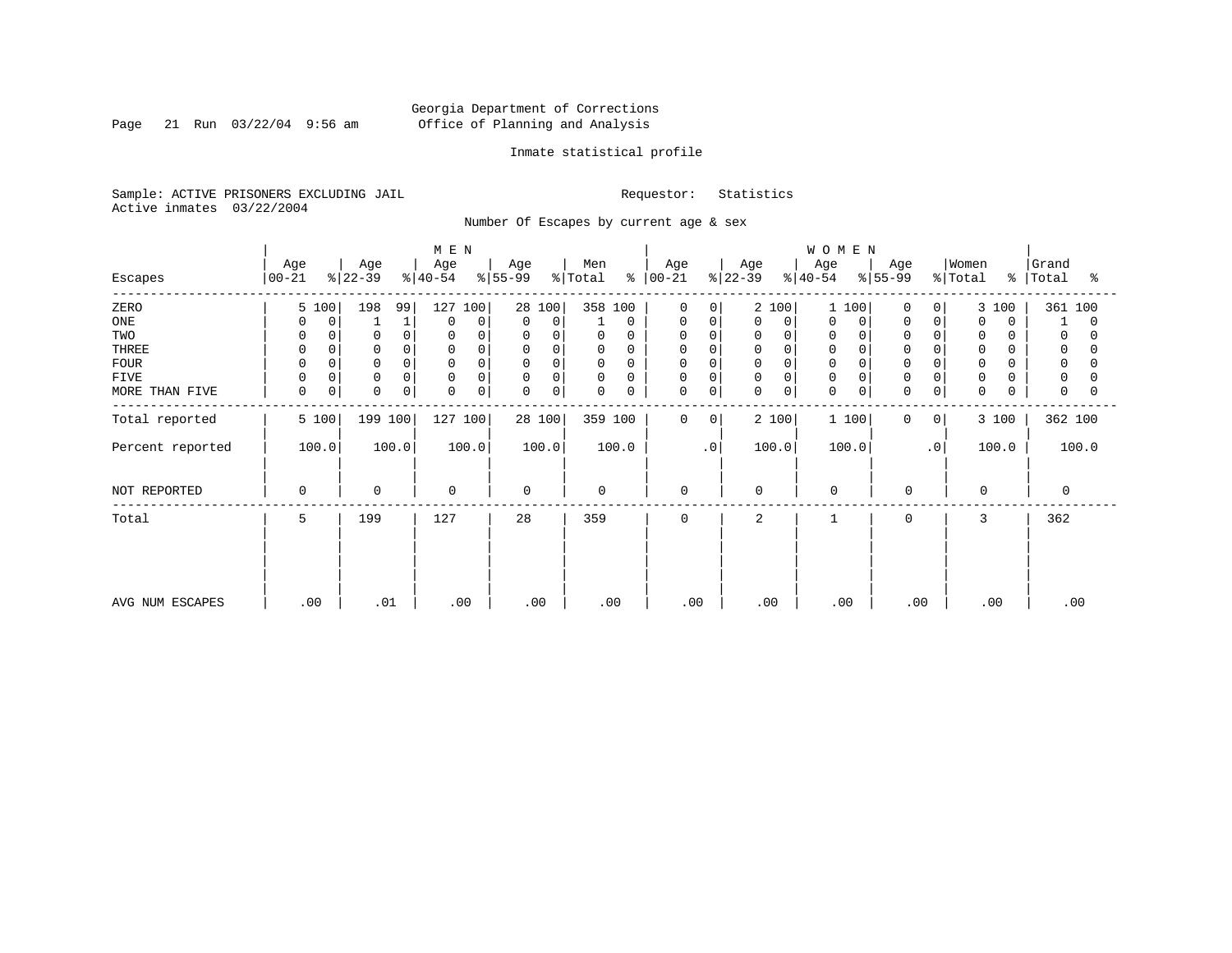#### Georgia Department of Corrections Page 22 Run 03/22/04 9:56 am Office of Planning and Analysis

#### Inmate statistical profile

Sample: ACTIVE PRISONERS EXCLUDING JAIL **Requestor:** Statistics Active inmates 03/22/2004

Number Of Prior Georgia Incarcerations \* by current age & sex

|                            |                  |                  | M E N            |                  |                             |                         |                  | <b>WOMEN</b>                              |                                 |                     |
|----------------------------|------------------|------------------|------------------|------------------|-----------------------------|-------------------------|------------------|-------------------------------------------|---------------------------------|---------------------|
| Prior Incarcerations 00-21 | Age              | Age<br>$ 22-39 $ | Age<br>$ 40-54 $ | Age<br>$ 55-99 $ | Men<br>$\approx$<br>% Total | Age<br>$ 00 - 21 $      | Age<br>$ 22-39 $ | Age<br>Age<br>$ 40-54 $<br>$ 55-99 $      | Women<br>% Total<br>$\approx$ 1 | Grand<br>Total<br>ႜ |
| ZERO                       | 5 100            | 57<br>114        | 33<br>42         | 13<br>46         | 174<br>48                   | $\mathbf 0$             | 2 100            | 1 100<br>$\Omega$                         | 3 100<br>$\overline{0}$         | 177<br>49           |
| ONE                        | 0<br>0           | 22<br>43         | 21<br>27         | 21<br>6          | 76<br>21                    | 0<br>0                  | $\mathbf 0$<br>0 | $\Omega$<br>0<br>0                        | 0<br>$\Omega$<br>0              | 76<br>21            |
| TWO                        |                  | 17<br>9          | 15<br>19         | 2<br>7           | 38<br>11                    | $\mathbf 0$             | $\mathbf 0$      | $\mathbf 0$<br>$\Omega$                   | $\Omega$                        | 38<br>10            |
| THREE                      | $\mathbf 0$<br>0 | 17<br>9          | 11<br>14         | 3<br>11          | 34<br>9                     | $\mathbf 0$             | $\mathbf 0$      | $\mathbf 0$<br>$\Omega$<br>0              | 0<br>$\Omega$<br>0              | 34<br>9             |
| <b>FOUR</b>                | $\Omega$         | 3<br>6           | 10<br>13         | 7<br>2           | 21<br>6                     | 0                       | $\mathbf 0$      | $\mathbf 0$<br>$\Omega$                   | 0<br>O                          | 21                  |
| FIVE                       | 0<br>$\Omega$    |                  | 6                | 4                | 9                           | 0                       | $\mathsf 0$      | $\mathbf 0$<br>$\Omega$                   | $\Omega$                        | 9                   |
| MORE THAN FIVE             | 0<br>0           | 1                | 5<br>4           | 4                | $\overline{7}$<br>2         | 0<br>0                  | $\mathbf 0$<br>0 | $\mathbf 0$<br>$\mathbf 0$<br>$\mathbf 0$ | 0<br>0<br>O                     | 7                   |
| Total reported             | 5 100            | 199 100          | 127 100          | 28 100           | 359 100                     | $\mathbf 0$<br>$\Omega$ | 2 100            | 1100<br>$\Omega$                          | 3 100<br>0 <sup>1</sup>         | 362 100             |
| Percent reported           | 100.0            | 100.0            | 100.0            | 100.0            | 100.0                       | $\cdot$ 0               | 100.0            | 100.0                                     | $\cdot$ 0<br>100.0              | 100.0               |
| NOT REPORTED               | $\Omega$         | $\Omega$         | $\mathbf 0$      | $\mathbf 0$      | $\mathbf 0$                 | $\mathbf 0$             | $\mathbf 0$      | $\Omega$<br>$\Omega$                      | $\Omega$                        | $\Omega$            |
| Total                      | 5                | 199              | 127              | 28               | 359                         | 0                       | 2                | 0<br>$\mathbf{1}$                         | 3                               | 362                 |
|                            |                  |                  |                  |                  |                             |                         |                  |                                           |                                 |                     |
|                            |                  |                  |                  |                  |                             |                         |                  |                                           |                                 |                     |
| AVG # INCARCERATIONS       | .00              | .82              | 1.81             | 1.36             | 1.20                        | .00                     | .00              | .00<br>.00                                | .00                             | 1.19                |

\* This data counts a parole revocation on an existing sentenCE AS A prior incarceration. Also, this data counts, for any cohort of inmates, the total number of Georgia incarcerations the inmate has had during his entire criminal career. For example, if an inmate was admitted to prison first in FY72, and then re-admitted in FY79 and FY85, he had two prior incarcerations before the FY85 admission. This inmate's records show two prior incarcerations in all three of his records since he has had two prior incarcerations in his criminal career. If the cohort of FY72 admissions is selected for analysis, two prior incarcerations will be listed for this inmate even though in FY72, he had no prior incarcerations.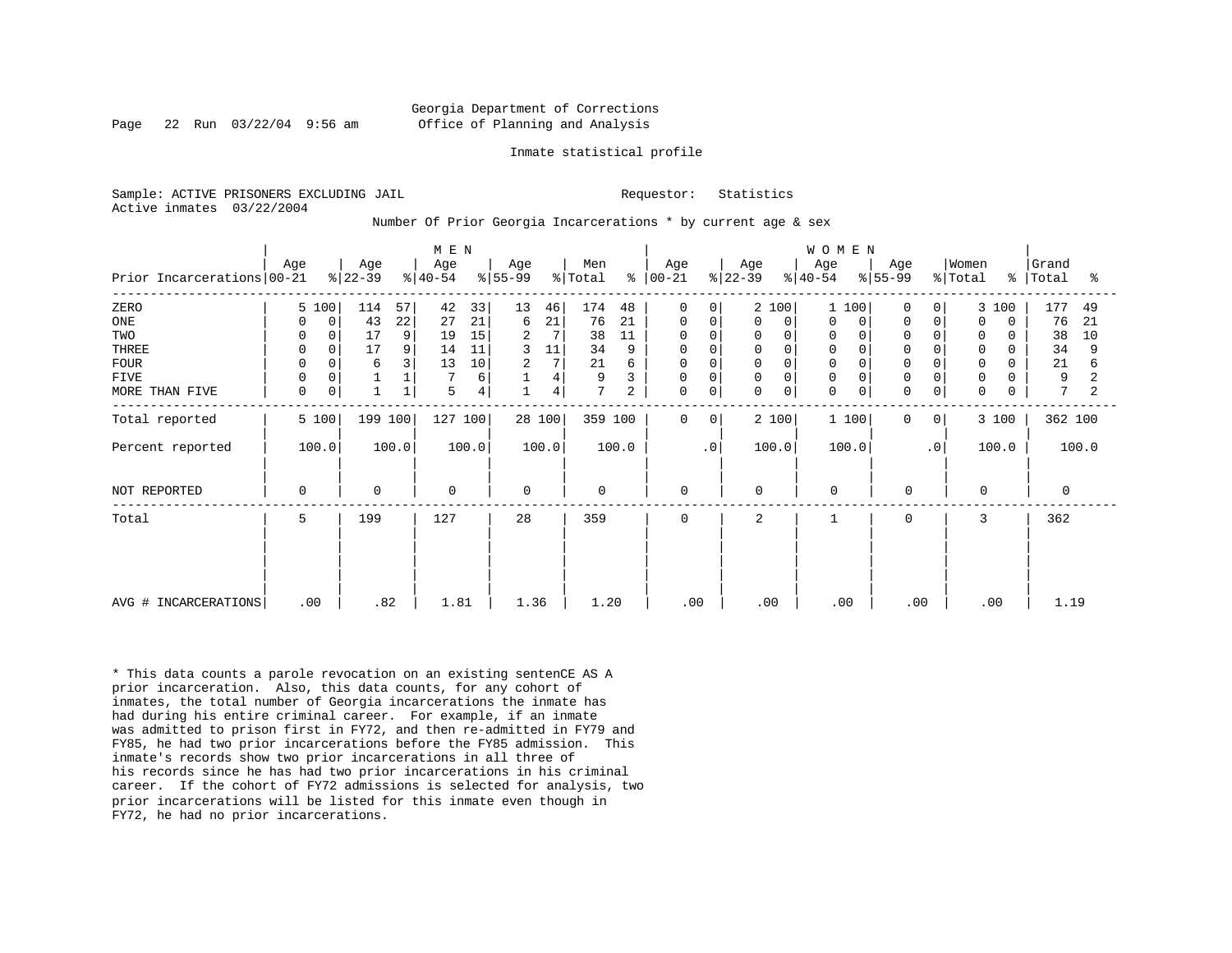Page 23 Run 03/22/04 9:56 am

#### Inmate statistical profile

Sample: ACTIVE PRISONERS EXCLUDING JAIL Requestor: Statistics Active inmates 03/22/2004

Number Of Transfers by current age & sex

|                   |                 |                         | M E N                    |                  |                |                      |                  | <b>WOMEN</b>     |                  |                      |                          |
|-------------------|-----------------|-------------------------|--------------------------|------------------|----------------|----------------------|------------------|------------------|------------------|----------------------|--------------------------|
| Transfers         | Age<br>$ 00-21$ | Age<br>$ 22-39 $        | Age<br>$ 40-54 $         | Age<br>$ 55-99 $ | Men<br>% Total | Age<br>$8   00 - 21$ | Age<br>$ 22-39 $ | Age<br>$ 40-54 $ | Age<br>$ 55-99 $ | Women<br>% Total     | Grand<br>%   Total<br>°≈ |
| ZERO              | <sup>0</sup>    | 5<br>0                  | 4<br>3<br>3              | 0<br>0           | 9<br>3         | $\mathbf 0$          | 50<br>$\Omega$   | 0<br>$\Omega$    | <sup>0</sup>     | 33                   | 10<br>3                  |
| ONE               | 3<br>60         | 83<br>42                | 51<br>40                 | 12<br>43         | 149<br>42      | 0<br>0               | 50               | 100              | 0<br>0           | $\overline{2}$<br>67 | 151<br>42                |
| TWO               | 20              | 50<br>25                | 25<br>32                 | 7<br>25          | 90<br>25       | $\Omega$             | 0<br>0           | 0<br>$\Omega$    |                  | 0                    | 90<br>25                 |
| THREE             |                 | 30<br>15<br>$\mathbf 0$ | 16<br>20                 | 18<br>5          | 15<br>55       | 0                    | 0<br>0           | 0                | $\Omega$         | 0                    | 55<br>15                 |
| <b>FOUR</b>       | 20              | 9                       | 10<br>8                  | 14<br>4          | 24             | 0<br>$\Omega$        | $\mathbf 0$<br>0 | 0                | $\Omega$         | 0                    | 24                       |
| FIVE              |                 | 0                       | 2<br>2                   | 0<br>0           | 11<br>3        | 0<br>$\Omega$        | 0<br>0           | 0                | $\Omega$         | 0                    | 11                       |
| MORE THAN FIVE    | 0               | 0 <sup>1</sup><br>13    | б<br>$7\phantom{.}$<br>8 | 0<br>0           | 21<br>6        | $\mathbf 0$<br>0     | $\mathbf 0$<br>0 | $\mathbf 0$<br>0 | 0<br>0           | $\mathbf 0$          | 21<br>6                  |
| Total reported    | 5 100           | 199 100                 | 127 100                  | 28 100           | 359 100        | 0<br>0               | 2 100            | 1 100            | 0<br>0           | 3 100                | 362 100                  |
| Percent reported  | 100.0           | 100.0                   | 100.0                    | 100.0            | 100.0          | $\cdot$ 0            | 100.0            | 100.0            | $\cdot$ 0        | 100.0                | 100.0                    |
| NOT REPORTED      | $\Omega$        | $\mathbf 0$             | 0                        | $\Omega$         | $\mathbf 0$    | $\mathbf 0$          | $\Omega$         | $\mathbf 0$      | $\mathbf 0$      | 0                    | $\Omega$                 |
| Total             | 5               | 199                     | 127                      | 28               | 359            | $\mathbf 0$          | 2                | 1                | $\mathbf 0$      | 3                    | 362                      |
|                   |                 |                         |                          |                  |                |                      |                  |                  |                  |                      |                          |
|                   |                 |                         |                          |                  |                |                      |                  |                  |                  |                      |                          |
| AVG NUM TRANSFERS | 1.80            | 2.25                    | 2.19                     | 2.04             | 2.20           | .00                  | .50              | 1.00             | .00              | .67                  | 2.19                     |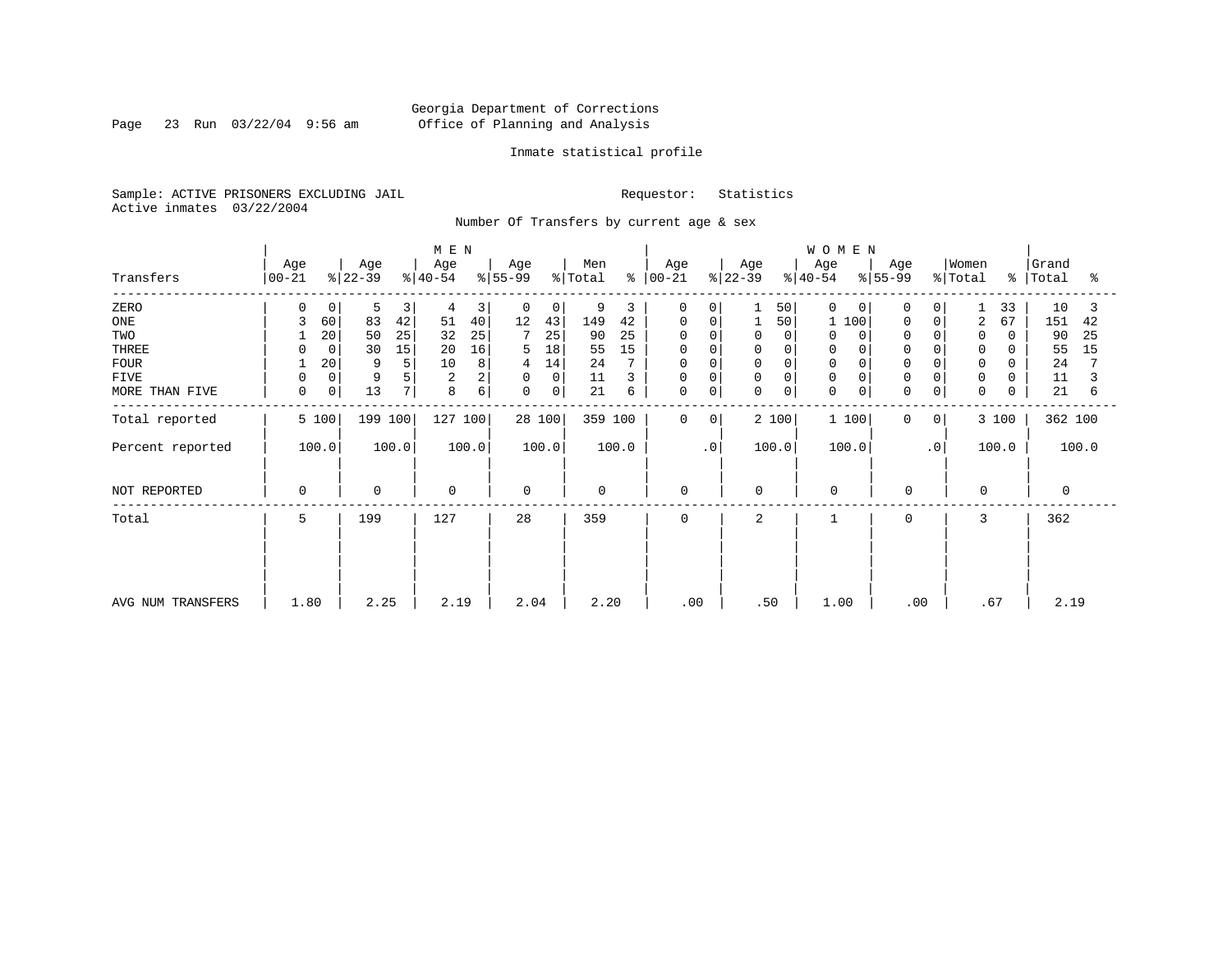Page 24 Run  $03/22/04$  9:56 am

#### Inmate statistical profile

Sample: ACTIVE PRISONERS EXCLUDING JAIL Requestor: Statistics Active inmates 03/22/2004

County Of Conviction by current age & sex

|                            |     |          |                |                | M E N          |                |              |                |                |                |             |             |             |             | WOMEN       |             |             |             |             |              |                |              |
|----------------------------|-----|----------|----------------|----------------|----------------|----------------|--------------|----------------|----------------|----------------|-------------|-------------|-------------|-------------|-------------|-------------|-------------|-------------|-------------|--------------|----------------|--------------|
|                            | Age |          | Age            |                | Age            |                | Age          |                | Men            |                | Age         |             | Age         |             | Age         |             | Age         |             | Women       |              | Grand          |              |
| County Of Conviction 00-21 |     |          | $8 22-39$      |                | $ 40-54$       |                | $8 55-99$    |                | % Total        | ႜ              | $00 - 21$   |             | $ 22 - 39$  |             | $8 40-54$   |             | $8 55-99$   |             | % Total     | ႜ            | Total          | ႜ            |
| Appling                    | 0   | 0        | 1              | $\mathbf{1}$   | 0              | 0              | 1            | 4              | 2              | 1              | 0           | 0           | 0           | 0           | 0           | 0           | 0           | $\mathbf 0$ | $\mathbf 0$ | $\mathbf 0$  | 2              | 1            |
| Atkinson                   | 0   | 0        | $\mathbf 0$    | 0              | $\mathbf 0$    | $\mathsf 0$    | $\mathbf{1}$ | $\overline{4}$ | $1\,$          | $\mathsf 0$    | $\mathbf 0$ | 0           | $\mathbf 0$ | 0           | $\mathbf 0$ | $\mathbf 0$ | $\mathbf 0$ | $\mathbf 0$ | $\mathbf 0$ | 0            | $\mathbf{1}$   | $\Omega$     |
| Bacon                      | U   | 0        | $\mathbf 0$    | 0              | $\mathbf{1}$   | 1              | $\Omega$     | $\mathbf 0$    | 1              | 0              | $\mathbf 0$ | $\mathbf 0$ | $\mathbf 0$ | 0           | $\mathbf 0$ | 0           | $\Omega$    | $\Omega$    | $\mathbf 0$ | 0            | $\mathbf{1}$   | 0            |
| Baldwin                    | U   | 0        | $\mathbf{1}$   | $1\,$          | 3              | 2              | $\Omega$     | $\mathbf 0$    | 4              | $\mathbf{1}$   | $\Omega$    | $\Omega$    | $\Omega$    | $\Omega$    | $\Omega$    | $\Omega$    | $\cap$      | $\Omega$    | $\mathbf 0$ | $\Omega$     | 4              |              |
| Banks                      | U   | $\Omega$ | $\Omega$       | $\mathbf 0$    | $\Omega$       | $\Omega$       | 1            | 4              | $\mathbf{1}$   | $\Omega$       | U           | $\Omega$    | $\Omega$    | $\Omega$    | $\Omega$    | $\cap$      | $\cap$      | $\Omega$    | $\mathbf 0$ | <sup>n</sup> | 1              | $\Omega$     |
| Barrow                     | U   | $\Omega$ | $\overline{2}$ | $\mathbf 1$    | $\Omega$       | $\mathbf 0$    | $\mathbf{1}$ | $\overline{4}$ | 3              | 1              | 0           | 0           | $\Omega$    | $\Omega$    | $\Omega$    | $\Omega$    | $\Omega$    | $\Omega$    | $\mathbf 0$ | $\Omega$     | 3              | 1            |
| Bartow                     |     | 0        | $\Omega$       | 0              | $\overline{c}$ | 2              | $\Omega$     | $\mathbf 0$    | 2              | $\mathbf{1}$   | 0           | 0           | $\Omega$    | 0           | $\Omega$    | 0           | $\Omega$    | $\mathbf 0$ | $\mathbf 0$ | 0            | $\overline{2}$ | $\mathbf{1}$ |
| Ben Hill                   | U   | 0        | $\overline{2}$ | $\mathbf{1}$   | $\cap$         | $\mathbf 0$    | $\Omega$     | $\mathbf 0$    | $\overline{2}$ | $\mathbf{1}$   | $\mathbf 0$ | 0           | $\mathbf 0$ | 0           | $\Omega$    | 0           | $\cap$      | $\Omega$    | $\mathbf 0$ | $\Omega$     | $\overline{2}$ | 1            |
| Berrien                    | U   | 0        | 1              | $1\,$          | $\Omega$       | $\mathbf 0$    | $\Omega$     | $\mathbf 0$    | 1              | $\mathbf 0$    | 0           | 0           | 0           | 0           | $\Omega$    | 0           | $\Omega$    | $\Omega$    | $\mathbf 0$ | $\Omega$     | $\mathbf{1}$   | 0            |
| <b>Bibb</b>                | U   | 0        | 8              | $\overline{4}$ | $\overline{c}$ | $\overline{2}$ | 3            | 11             | 13             | $\overline{4}$ | $\mathbf 0$ | $\Omega$    | $\Omega$    | $\mathbf 0$ | $\Omega$    | $\mathbf 0$ | $\Omega$    | $\Omega$    | $\mathbf 0$ | 0            | 13             | 4            |
| Bleckley                   | 0   | $\Omega$ | $\mathbf{1}$   | $\mathbf{1}$   | $\Omega$       | $\Omega$       | $\Omega$     | $\mathbf 0$    | $\mathbf{1}$   | $\Omega$       | $\Omega$    | $\Omega$    | $\Omega$    | $\Omega$    | $\Omega$    | $\Omega$    | $\Omega$    | $\Omega$    | $\Omega$    | $\Omega$     | $\overline{1}$ | $\Omega$     |
| Brantley                   | 0   | $\Omega$ | $\mathbf{1}$   | $\mathbf{1}$   | 1              | $\mathbf{1}$   | $\Omega$     | $\mathbf 0$    | 2              | 1              | 0           | $\Omega$    | 0           | $\Omega$    | $\Omega$    | $\Omega$    | O           | $\Omega$    | $\mathbf 0$ | 0            | 2              | 1            |
| Brooks                     |     | 0        | $\mathbf 0$    | 0              |                | $\mathbf{1}$   | $\Omega$     | $\mathsf 0$    | $1\,$          | $\mathbf 0$    | 0           | 0           | 0           | 0           | $\mathbf 0$ | 0           | $\Omega$    | $\mathbf 0$ | $\mathbf 0$ | 0            | $\mathbf{1}$   | 0            |
| Bulloch                    | U   | 0        | $\mathbf{1}$   | $1\,$          | $\Omega$       | $\mathbf 0$    | $\Omega$     | $\mathbf 0$    | $\mathbf 1$    | $\mathbf 0$    | 0           | $\Omega$    | $\Omega$    | 0           | $\Omega$    | 0           | $\Omega$    | $\Omega$    | $\mathbf 0$ | $\Omega$     | $\mathbf{1}$   | $\Omega$     |
| <b>Burke</b>               | O   | 0        | 3              | $\overline{c}$ | $\overline{2}$ | $\overline{2}$ | $\Omega$     | $\mathbf 0$    | 5              | 1              | 0           | 0           | 0           | 0           | $\Omega$    | 0           | $\Omega$    | $\Omega$    | $\mathbf 0$ | 0            | 5              |              |
| <b>Butts</b>               | O   | 0        | 1              | $1\,$          |                | 1              |              | 4              | 3              | 1              | $\mathbf 0$ | $\Omega$    | $\Omega$    | 0           | $\Omega$    | $\Omega$    | $\Omega$    | $\Omega$    | $\mathbf 0$ | 0            | 3              | 1            |
| Camden                     | O   | $\Omega$ | $\Omega$       | $\Omega$       | $\mathbf{1}$   | $\mathbf{1}$   | $\Omega$     | $\Omega$       | 1              | $\Omega$       | 0           | $\Omega$    | $\Omega$    | $\Omega$    | $\Omega$    | $\Omega$    | $\Omega$    | $\Omega$    | $\Omega$    | $\Omega$     | $\mathbf{1}$   | $\Omega$     |
| Carroll                    | 0   | $\Omega$ | $\overline{2}$ | $\mathbf 1$    | $\Omega$       | $\mathbf 0$    | $\Omega$     | $\mathbf 0$    | $\overline{2}$ | $\mathbf{1}$   | 0           | $\mathbf 0$ | $\Omega$    | $\Omega$    | $\Omega$    | $\Omega$    | 0           | $\Omega$    | $\mathbf 0$ | O            | $\overline{2}$ |              |
| Catoosa                    | O   | 0        | $\Omega$       | 0              |                | $\mathbf{1}$   | $\mathbf{1}$ | $\overline{4}$ | $\overline{c}$ | $\mathbf{1}$   | 0           | $\mathbf 0$ | $\Omega$    | $\mathbf 0$ | $\Omega$    | $\Omega$    | $\Omega$    | $\Omega$    | $\mathbf 0$ | $\Omega$     | $\overline{2}$ | $\mathbf{1}$ |
| Charlton                   | O   | 0        | $\Omega$       | $\mathbf 0$    | $\mathbf{1}$   | $\mathbf{1}$   | $\Omega$     | $\Omega$       | $\mathbf{1}$   | $\Omega$       | $\Omega$    | $\mathbf 0$ | $\mathbf 0$ | $\Omega$    | $\Omega$    | $\Omega$    | $\Omega$    | $\Omega$    | $\mathbf 0$ | $\Omega$     | $\overline{1}$ | $\Omega$     |
| Chatham                    | O   | 0        | 8              | $\,4$          | 4              | 3              |              | $\overline{4}$ | 13             | 4              | 0           | $\Omega$    | 0           | $\Omega$    | $\Omega$    | $\Omega$    | O           | $\Omega$    | 0           | $\Omega$     | 13             | 4            |
| Chattooga                  | O   | $\Omega$ | $\mathbf{1}$   | $\mathbf{1}$   | $\Omega$       | $\Omega$       | $\Omega$     | $\mathbf 0$    | $\mathbf{1}$   | $\Omega$       | $\Omega$    | $\mathbf 0$ | $\mathbf 0$ | $\Omega$    | $\Omega$    | $\Omega$    | $\cap$      | $\cap$      | $\mathbf 0$ | $\Omega$     | $\mathbf{1}$   | $\Omega$     |
| Cherokee                   | U   | 0        | $\mathbf{1}$   | $1\,$          | 1              | $\mathbf{1}$   | $\Omega$     | $\mathbf 0$    | $\overline{2}$ | 1              | $\mathbf 0$ | $\mathbf 0$ | $\Omega$    | 0           | $\Omega$    | $\Omega$    | $\Omega$    | $\Omega$    | $\mathbf 0$ | 0            | $\overline{2}$ | 1            |
| Clarke                     | 0   | $\Omega$ | 5              | 3              | 6              | 5              | $\Omega$     | $\mathbf 0$    | 11             | 3              | 0           | $\Omega$    | $\Omega$    | $\Omega$    | $\Omega$    | $\Omega$    | 0           | $\Omega$    | $\mathbf 0$ | $\Omega$     | 11             | 3            |
| Clayton                    |     | 0        | 8              | $\overline{4}$ | $\overline{a}$ | 2              | 1            | $\overline{4}$ | 11             | 3              | 0           | 0           | $\Omega$    | $\mathbf 0$ | $\Omega$    | $\Omega$    | $\Omega$    | $\Omega$    | $\mathbf 0$ | 0            | 11             | 3            |
| Cobb                       | Ω   | 0        | 6              | 3              | 4              | 3              | $\mathbf{1}$ | $\overline{4}$ | 11             | 3              | $\Omega$    | $\Omega$    | $\Omega$    | $\Omega$    | $\Omega$    | $\Omega$    | $\Omega$    | $\Omega$    | $\mathbf 0$ | $\Omega$     | 11             | 3            |
| Coffee                     | O   | 0        |                | $1\,$          |                | 1              | $\Omega$     | $\mathbf 0$    | 2              | 1              | 0           | $\Omega$    | $\Omega$    | $\Omega$    | $\Omega$    | $\Omega$    | $\Omega$    | $\Omega$    | $\mathbf 0$ | O            | $\overline{2}$ |              |
| Colquit                    | U   | 0        | $\mathbf{1}$   | $\mathbf{1}$   | $\overline{c}$ | 2              | $\Omega$     | $\Omega$       | 3              | $\mathbf{1}$   | $\Omega$    | 0           | $\Omega$    | $\Omega$    | $\Omega$    | $\Omega$    | $\cap$      | $\cap$      | $\mathbf 0$ | $\Omega$     | 3              | 1            |
| Columbia                   | U   | $\Omega$ | $\mathbf{1}$   | $1\,$          | $\overline{2}$ | 2              | $\Omega$     | $\mathbf 0$    | 3              | 1              | O           | $\Omega$    | $\Omega$    | $\Omega$    | $\Omega$    | $\Omega$    | $\cap$      | $\Omega$    | $\mathbf 0$ | $\Omega$     | 3              | 1            |
| Cook                       | U   | 0        | 3              | $\overline{c}$ | $\Omega$       | $\mathbf 0$    | $\Omega$     | $\mathbf 0$    | 3              | $\mathbf{1}$   | 0           | 0           | 0           | 0           | $\Omega$    | $\Omega$    | $\Omega$    | $\Omega$    | $\mathbf 0$ | O            | 3              | 1            |
| Coweta                     | 0   | 0        | $\overline{c}$ | $\mathbf 1$    | 0              | $\mathbf 0$    | $\Omega$     | $\mathbf 0$    | 2              | $\mathbf{1}$   | 0           | $\mathbf 0$ | $\Omega$    | 0           | $\Omega$    | 0           | $\Omega$    | $\Omega$    | $\mathbf 0$ | O            | $\overline{2}$ | $\mathbf{1}$ |
| Crisp                      | O   | 0        | $\mathbf 0$    | 0              |                | 1              | 0            | $\mathbf 0$    | 1              | $\mathbf 0$    | $\mathbf 0$ | 0           | 0           | 0           | $\mathbf 0$ | 0           | $\Omega$    | $\Omega$    | $\mathbf 0$ | 0            | $\mathbf{1}$   | 0            |
| Dade                       | 0   | 0        | 1              | $1\,$          | $\Omega$       | $\mathbf 0$    | $\mathbf 0$  | $\mathbf 0$    | 1              | 0              | $\mathbf 0$ | 0           | 0           | 0           | $\mathbf 0$ | 0           | $\Omega$    | $\Omega$    | $\mathbf 0$ | 0            | 1              | 0            |
| Decatur                    | 0   | 0        | $\Omega$       | 0              | $\mathbf{1}$   | 1              | $\Omega$     | $\Omega$       | $\mathbf{1}$   | $\Omega$       | $\Omega$    | $\Omega$    | $\mathbf 0$ | $\Omega$    | $\Omega$    | $\Omega$    | $\Omega$    | $\Omega$    | $\Omega$    | $\Omega$     | $\mathbf{1}$   | $\Omega$     |
| DeKalb                     | 0   | 0        | 16             | 8              | 8              | 6              | 2            | 7              | 26             | 7              | $\mathbf 0$ | $\Omega$    | $\Omega$    | 0           | $\Omega$    | $\mathbf 0$ | 0           | $\mathbf 0$ | $\mathbf 0$ | $\Omega$     | 26             |              |
| Dodge<br>------------      | 0   | 0        | 1              | 1              | $\mathbf 0$    | $\mathsf 0$    | $\Omega$     | $\mathsf 0$    | 1              | 0              | 0           | 0           | $\mathbf 0$ | 0           | $\Omega$    | 0           | $\mathbf 0$ | $\mathsf 0$ | $\mathbf 0$ | 0            | $\mathbf{1}$   | 0            |
|                            |     |          |                |                |                |                |              |                |                |                |             |             |             |             |             |             |             |             |             |              |                |              |

(continued)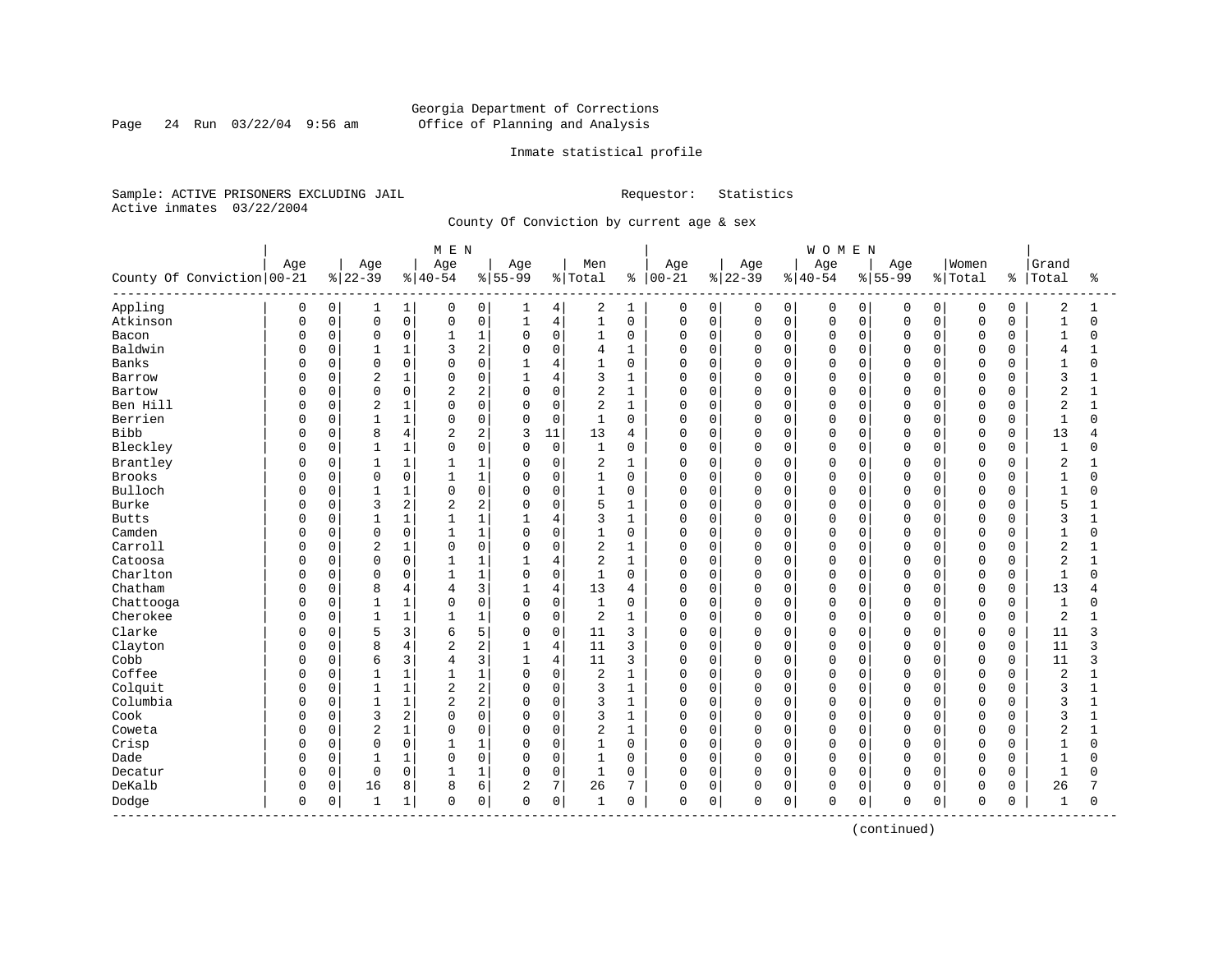Page 25 Run 03/22/04 9:56 am

#### Inmate statistical profile

Sample: ACTIVE PRISONERS EXCLUDING JAIL Requestor: Statistics Active inmates 03/22/2004

County Of Conviction by current age & sex (continued)

|                                     |              |             |                |                | M E N          |                |                |                     |                |                |             |             |          |             | WOMEN       |             |             |             |              |          |                |                |
|-------------------------------------|--------------|-------------|----------------|----------------|----------------|----------------|----------------|---------------------|----------------|----------------|-------------|-------------|----------|-------------|-------------|-------------|-------------|-------------|--------------|----------|----------------|----------------|
|                                     | Age          |             | Age            |                | Age            |                | Age            |                     | Men            |                | Age         |             | Age      |             | Age         |             | Age         |             | Women        |          | Grand          |                |
| County Of Conviction   00-21        |              |             | $ 22-39$       |                | $ 40-54$       |                | $8 55-99$      |                     | % Total        | နွ             | $ 00-21$    |             | $ 22-39$ |             | $ 40-54$    |             | $8 55-99$   |             | % Total      | န္       | Total          | ႜ              |
| Dougherty                           |              | 20          | 5              | 3              | 2              | 2              | 1              | 4                   | 9              | 3              | 0           | 0           | 0        | $\mathbf 0$ | 0           | 0           | 0           | 0           | 0            | 0        | 9              | 2              |
| Douglas                             | $\Omega$     | $\mathsf 0$ | 8              | $\overline{4}$ | 3              | $\overline{2}$ | 0              | 0 <sup>1</sup>      | 11             | 3              | $\mathbf 0$ | $\mathbf 0$ | $\Omega$ | 0           | $\mathbf 1$ | 100         | $\mathbf 0$ | $\mathbf 0$ | $\mathbf{1}$ | 33       | 12             | 3              |
| Effingham                           | <sup>0</sup> | $\mathbf 0$ | $\mathbf{1}$   | 1              | $\mathbf 0$    | $\Omega$       | $\Omega$       | 0                   | $\mathbf 1$    | $\mathbf 0$    | $\Omega$    | $\mathbf 0$ | $\Omega$ | $\Omega$    | $\Omega$    | $\Omega$    | $\mathbf 0$ | $\Omega$    | $\mathbf 0$  | $\Omega$ | $\mathbf{1}$   | $\Omega$       |
| Elbert                              | 0            | $\Omega$    | 1              | $\mathbf{1}$   | $\mathbf 0$    | $\Omega$       | $\mathbf{1}$   | $\overline{4}$      | 2              | $\mathbf{1}$   | $\Omega$    | $\Omega$    | $\Omega$ | $\Omega$    | $\Omega$    | $\Omega$    | $\Omega$    | $\Omega$    | $\Omega$     | $\Omega$ | $\overline{2}$ | 1              |
| Emanuel                             |              | $\mathsf 0$ |                | $1\,$          | 0              | $\mathsf 0$    | $\Omega$       | $\mathbf 0$         | $\mathbf{1}$   | $\mathbf 0$    | $\Omega$    | 0           | $\Omega$ | $\mathbf 0$ | $\mathbf 0$ | $\mathbf 0$ | $\Omega$    | $\Omega$    | $\circ$      | 0        | $\mathbf{1}$   | 0              |
| Fayette                             |              | $\mathbf 0$ | $\Omega$       | $\mathbf 0$    | $\mathbf{1}$   | 1              | $\mathbf{1}$   | 4                   | 2              | $\mathbf{1}$   | $\Omega$    | $\mathbf 0$ | $\Omega$ | $\Omega$    | $\Omega$    | $\Omega$    | $\Omega$    | $\Omega$    | $\mathbf 0$  | $\Omega$ | $\overline{2}$ | $\mathbf{1}$   |
| Floyd                               | $\Omega$     | $\mathbf 0$ | 3              | $\overline{2}$ | $\mathbf{1}$   | $\mathbf{1}$   | $\Omega$       | $\mathbf 0$         | 4              | $\mathbf{1}$   | $\Omega$    | $\Omega$    | $\Omega$ | $\Omega$    | $\Omega$    | $\Omega$    | $\Omega$    | $\Omega$    | $\Omega$     | 0        | 4              | $\mathbf{1}$   |
| Forsyth                             |              | $\mathsf 0$ | $\Omega$       | $\mathbf 0$    |                | $\mathbf{1}$   | 0              | $\mathbf 0$         | 1              | $\mathsf 0$    | $\Omega$    | $\mathbf 0$ | $\Omega$ | $\Omega$    | $\Omega$    | $\mathbf 0$ | $\Omega$    | $\Omega$    | $\mathbf 0$  | 0        | $\mathbf{1}$   | 0              |
| Franklin                            |              | $\mathbf 0$ | $\mathbf{1}$   | $\mathbf{1}$   | $\Omega$       | $\Omega$       | $\Omega$       | $\mathbf 0$         | $\mathbf 1$    | $\mathbf 0$    | $\Omega$    | $\Omega$    | $\Omega$ | $\Omega$    | $\Omega$    | $\Omega$    | $\Omega$    | $\Omega$    | $\mathbf 0$  | $\Omega$ | $\overline{1}$ | $\Omega$       |
| Fulton                              |              | 20          | 15             | 8              | 13             | 10             | $\overline{2}$ | 7                   | 31             | 9              | $\Omega$    | $\Omega$    | $\Omega$ | $\Omega$    | $\Omega$    | $\Omega$    | $\Omega$    | $\Omega$    | $\Omega$     | $\Omega$ | 31             | 9              |
| Gilmer                              | $\Omega$     | $\mathbf 0$ | $\mathbf{1}$   | $\mathbf{1}$   | $\mathbf 0$    | $\mathbf 0$    | $\Omega$       | $\mathsf{O}$        | 1              | $\mathbf 0$    | $\mathbf 0$ | $\mathbf 0$ | $\Omega$ | $\Omega$    | $\Omega$    | $\mathbf 0$ | $\mathbf 0$ | $\Omega$    | $\mathbf 0$  | 0        | $\mathbf{1}$   | $\Omega$       |
| Glynn                               | 0            | 0           | 5              | 3              | 4              | $\overline{3}$ | 1              | $\overline{4}$      | 10             | 3              | $\Omega$    | 0           | $\Omega$ | $\Omega$    | $\Omega$    | $\Omega$    | $\Omega$    | $\Omega$    | $\mathbf 0$  | 0        | 10             | 3              |
| Gordon                              |              | $\mathbf 0$ | $\Omega$       | $\mathbf 0$    | $\Omega$       | $\mathbf 0$    | 1              | 4                   | $\mathbf 1$    | $\mathbf 0$    | $\Omega$    | $\mathbf 0$ | $\Omega$ | $\mathbf 0$ | $\Omega$    | $\mathbf 0$ | 0           | $\Omega$    | $\Omega$     | 0        | $\mathbf 1$    | 0              |
| Greene                              |              | $\mathbf 0$ | 1              | $\mathbf{1}$   | $\Omega$       | $\Omega$       | $\Omega$       | $\mathbf 0$         | $\mathbf{1}$   | 0              | $\Omega$    | 0           | $\Omega$ | $\Omega$    | $\Omega$    | $\Omega$    | $\Omega$    | $\Omega$    | $\Omega$     | $\Omega$ | $\mathbf{1}$   | 0              |
| Gwinnett                            | $\Omega$     | $\mathbf 0$ | 3              | $\overline{2}$ | $\mathbf{1}$   | $\mathbf{1}$   | $\Omega$       | $\mathbf 0$         | $\overline{4}$ | $\mathbf{1}$   | $\mathbf 0$ | $\mathbf 0$ | $\Omega$ | $\Omega$    | $\Omega$    | $\mathbf 0$ | $\mathbf 0$ | $\Omega$    | $\Omega$     | 0        | 4              | 1              |
| Habersham                           |              | $\mathbf 0$ | $\Omega$       | $\mathbf 0$    |                | $\mathbf{1}$   | 0              | $\mathbf 0$         | 1              | $\mathbf 0$    | $\mathbf 0$ | $\mathbf 0$ | $\Omega$ | $\Omega$    | $\Omega$    | $\Omega$    | $\Omega$    | $\Omega$    | $\mathbf 0$  | 0        | $\mathbf{1}$   | $\Omega$       |
| Hall                                | $\Omega$     | $\Omega$    | 6              | $\overline{3}$ | 2              | $\overline{2}$ | $\Omega$       | $\mathbf 0$         | 8              | $\overline{2}$ | $\Omega$    | $\Omega$    | $\Omega$ | $\Omega$    | $\Omega$    | $\Omega$    | $\Omega$    | $\Omega$    | $\Omega$     | $\Omega$ | 8              | $\overline{2}$ |
| Harris                              | $\Omega$     | $\mathbf 0$ | $\overline{2}$ | $1\,$          | $\mathbf 0$    | $\Omega$       | $\Omega$       | $\mathbf 0$         | 2              | $\mathbf{1}$   | $\Omega$    | $\mathbf 0$ | $\Omega$ | $\Omega$    | $\Omega$    | $\Omega$    | $\mathbf 0$ | $\Omega$    | $\mathbf 0$  | $\Omega$ | $\overline{2}$ | 1              |
| Hart                                | $\Omega$     | $\mathbf 0$ | $\overline{2}$ | $1\,$          | 2              | $\overline{2}$ | $\Omega$       | $\mathsf{O}$        | 4              | $\mathbf{1}$   | $\Omega$    | $\mathbf 0$ | $\Omega$ | $\Omega$    | $\mathbf 0$ | $\Omega$    | $\mathbf 0$ | $\Omega$    | $\Omega$     | $\Omega$ | 4              | $\mathbf 1$    |
| Henry                               |              | $\mathbf 0$ | 4              | $\overline{c}$ | $\Omega$       | $\mathbf 0$    | 0              | $\mathbf 0$         | 4              | $\mathbf{1}$   | $\Omega$    | $\mathbf 0$ | $\Omega$ | $\Omega$    | $\Omega$    | $\Omega$    | $\Omega$    | $\Omega$    | $\Omega$     | 0        | 4              | $\mathbf{1}$   |
| Houston                             |              | $\mathbf 0$ | $\overline{c}$ | $\mathbf{1}$   | 5              | $\overline{4}$ | $\Omega$       | $\mathbf 0$         | 7              | $\overline{2}$ | $\Omega$    | 0           | $\Omega$ | $\Omega$    | $\Omega$    | $\mathbf 0$ | $\mathbf 0$ | $\Omega$    | $\circ$      | $\Omega$ | 7              | 2              |
| Jackson                             |              | 20          | 3              | $\overline{2}$ |                | $\mathbf{1}$   | $\mathbf{1}$   | $\overline{4}$      | 6              | 2              | $\Omega$    | $\mathbf 0$ | $\Omega$ | $\Omega$    | $\mathbf 0$ | $\mathbf 0$ | $\Omega$    | $\Omega$    | $\Omega$     | 0        | 6              | 2              |
| Jasper                              | $\Omega$     | $\mathbf 0$ |                | $\mathbf{1}$   | $\mathbf 0$    | $\mathbf 0$    | $\Omega$       | $\mathbf 0$         | 1              | $\mathbf 0$    | $\mathbf 0$ | 0           | $\Omega$ | $\Omega$    | $\Omega$    | $\Omega$    | $\Omega$    | $\Omega$    | $\mathbf 0$  | U        | 1              | $\Omega$       |
| Jeff Davis                          |              | $\mathbf 0$ |                | 1              | 0              | $\mathbf 0$    | 0              | $\mathbf 0$         | 1              | 0              | $\Omega$    | 0           | $\Omega$ | $\Omega$    | $\Omega$    | $\Omega$    | $\Omega$    | $\Omega$    | 0            | 0        | 1              | 0              |
| Jones                               |              | $\mathbf 0$ | $\mathbf{1}$   | $\mathbf{1}$   | $\mathbf 0$    | $\Omega$       | $\Omega$       | $\mathbf 0$         | $\mathbf{1}$   | $\mathbf 0$    | $\Omega$    | $\mathbf 0$ | $\Omega$ | $\Omega$    | $\Omega$    | $\Omega$    | $\Omega$    | $\Omega$    | $\mathbf 0$  | U        | $\overline{1}$ | $\Omega$       |
| Laurens                             | <sup>0</sup> | $\Omega$    | $\mathbf{1}$   | $\mathbf{1}$   | $\mathbf{1}$   | $\mathbf{1}$   | $\Omega$       | $\mathbf 0$         | 2              | $\mathbf{1}$   | $\Omega$    | $\Omega$    | $\Omega$ | $\Omega$    | $\Omega$    | $\Omega$    | $\Omega$    | $\Omega$    | $\mathbf 0$  | $\Omega$ | 2              | 1              |
| Lee                                 | 0            | $\Omega$    | 1              | $\mathbf{1}$   | $\mathbf 0$    | $\Omega$       | $\Omega$       | $\mathbf 0$         | $\mathbf{1}$   | $\mathbf 0$    | $\Omega$    | $\Omega$    | $\Omega$ | $\Omega$    | $\Omega$    | $\Omega$    | $\Omega$    | $\Omega$    | $\Omega$     | 0        | $\mathbf{1}$   | 0              |
| Liberty                             |              | $\mathbf 0$ | $\overline{2}$ | $\mathbf{1}$   |                | $\mathbf{1}$   | 0              | $\mathbf 0$         | 3              | $\mathbf{1}$   | $\Omega$    | $\mathbf 0$ | $\Omega$ | $\mathbf 0$ | $\Omega$    | $\mathbf 0$ | $\Omega$    | $\mathbf 0$ | $\circ$      | 0        | 3              | 1              |
| Long                                |              | $\mathbf 0$ | ζ              | $\overline{c}$ | $\mathbf 0$    | $\Omega$       | $\Omega$       | $\mathbf 0$         | 3              | $\mathbf{1}$   | $\Omega$    | $\mathbf 0$ | $\Omega$ | $\Omega$    | $\Omega$    | $\Omega$    | $\mathbf 0$ | $\Omega$    | $\mathbf 0$  | $\Omega$ | 3              | $\mathbf{1}$   |
| Lowndes                             | $\Omega$     | $\mathbf 0$ | $\overline{c}$ | $\mathbf{1}$   | $\mathbf{1}$   | $\mathbf{1}$   | 0              | $\mathbf 0$         | 3              | $\mathbf{1}$   | $\Omega$    | 0           | $\Omega$ | $\Omega$    | $\Omega$    | $\Omega$    | $\Omega$    | $\Omega$    | $\Omega$     | $\Omega$ | 3              | $\mathbf{1}$   |
| Madison                             | $\Omega$     | $\mathbf 0$ |                | $1\,$          | $\mathbf 0$    | $\mathbf 0$    | 0              | $\mathbf 0$         | 1              | $\mathbf 0$    | $\mathbf 0$ | $\mathbf 0$ | $\Omega$ | $\Omega$    | $\mathbf 0$ | $\Omega$    | 0           | $\Omega$    | $\mathbf 0$  | 0        | $\mathbf{1}$   | 0              |
| Marion                              | $\Omega$     | $\Omega$    | $\mathbf{1}$   | $\mathbf{1}$   | $\mathbf 0$    | $\Omega$       | $\Omega$       | $\mathbf 0$         | $\mathbf{1}$   | $\mathbf 0$    | $\Omega$    | $\mathbf 0$ | $\Omega$ | $\Omega$    | $\Omega$    | $\Omega$    | $\Omega$    | $\Omega$    | $\mathbf 0$  | $\Omega$ | $\mathbf{1}$   | $\Omega$       |
| McIntosh                            | $\Omega$     | $\Omega$    | $\Omega$       | $\Omega$       | $\mathbf 1$    | $\mathbf{1}$   | $\Omega$       | $\mathbf 0$         | 1              | $\Omega$       | $\Omega$    | $\Omega$    | $\Omega$ | $\Omega$    | $\Omega$    | $\Omega$    | $\Omega$    | $\Omega$    | $\Omega$     | $\Omega$ | $\mathbf{1}$   | 0              |
| Miller                              | 0            | $\mathbf 0$ |                | 1              | 0              | $\mathbf 0$    | 0              | $\mathbf 0$         | 1              | 0              | $\mathbf 0$ | 0           | 0        | $\mathbf 0$ | $\mathbf 0$ | $\mathbf 0$ | 0           | $\mathbf 0$ | 0            | O        |                | 0              |
| Monroe<br>------------------------- | $\Omega$     | 0           | $\Omega$       | $\mathsf 0$    | $\overline{2}$ | 2              | $\Omega$       | $\mathsf{O}\xspace$ | 2              | $\mathbf 1$    | $\mathbf 0$ | 0           | $\Omega$ | 0           | $\mathbf 0$ | 0           | $\Omega$    | 0           | $\Omega$     | 0        | $\overline{2}$ | $\mathbf{1}$   |

(continued)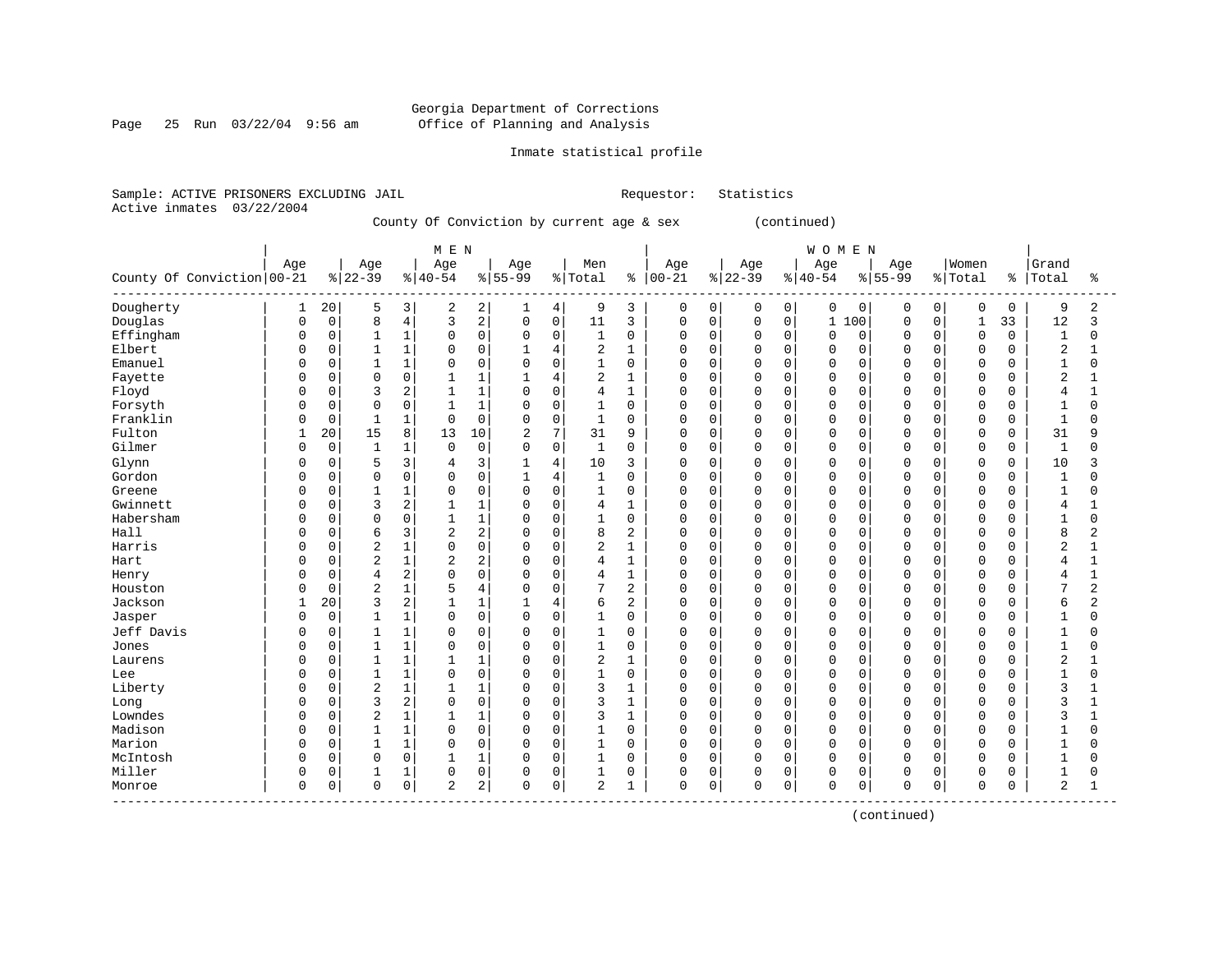# Georgia Department of Corrections<br>Office of Planning and Analysis Inmate statistical profile<br>Requestor: Statistics

Page 26 Run 03/22/04 9:56 am Sample: ACTIVE PRISONERS EXCLUDING JAIL

Active inmates 03/22/2004

County Of Conviction by current age & sex (continued)

|                            |              |             |                 |                | M E N            |                |                    |                     |                |              |                  |             |                  |             | WOMEN            |             |                    |             |                  |             |                |                |
|----------------------------|--------------|-------------|-----------------|----------------|------------------|----------------|--------------------|---------------------|----------------|--------------|------------------|-------------|------------------|-------------|------------------|-------------|--------------------|-------------|------------------|-------------|----------------|----------------|
| County Of Conviction 00-21 | Age          |             | Age<br>$ 22-39$ |                | Age<br>$8 40-54$ |                | Age<br>$8155 - 99$ |                     | Men<br>% Total | ి            | Age<br>$00 - 21$ |             | Age<br>$8 22-39$ |             | Age<br>$8 40-54$ |             | Age<br>$8155 - 99$ |             | Women<br>% Total | ి           | Grand<br>Total | နွ             |
| Murray                     | $\Omega$     | 0           | 1               | 1              | 0                | 0              | 0                  | 0                   | 1              | 0            | 0                | 0           | 0                | 0           | 0                | 0           | 0                  | 0           | 0                | 0           | 1              | 0              |
| Muscogee                   | $\Omega$     | $\mathsf 0$ | 6               | 3              | 8                | 6              | $\mathbf 0$        | $\mathsf{O}\xspace$ | 14             | 4            | $\mathsf 0$      | $\mathbf 0$ | $\mathbf 0$      | $\mathbf 0$ | $\mathbf 0$      | 0           | 0                  | 0           | 0                | 0           | 14             | $\overline{4}$ |
| Newton                     | 0            | 0           |                 | 1              | 1                | 1              | 0                  | 0                   | 2              | 1            | $\Omega$         | 0           | $\Omega$         | $\mathbf 0$ | 0                | $\mathbf 0$ | 0                  | 0           | 0                | 0           | 2              | 1              |
| Oglethorpe                 | <sup>0</sup> | $\mathbf 0$ | $\Omega$        | $\mathbf 0$    | $\mathbf{1}$     | $\mathbf{1}$   | 0                  | $\mathbf 0$         | $\mathbf{1}$   | 0            | $\Omega$         | 0           | $\Omega$         | $\Omega$    | $\mathbf 0$      | $\mathbf 0$ | $\Omega$           | $\Omega$    | $\Omega$         | 0           | 1              | $\Omega$       |
| Paulding                   | n            | 0           | $\Omega$        | $\mathbf 0$    | $\mathbf{1}$     | 1              | 0                  | $\mathbf 0$         | 1              | $\Omega$     | 0                | 0           | $\Omega$         | $\mathbf 0$ | $\mathbf 0$      | $\mathbf 0$ | $\Omega$           | $\mathbf 0$ | 0                | 0           | 1              | $\Omega$       |
| Pierce                     | <sup>0</sup> | $\mathbf 0$ | $\Omega$        | $\mathbf 0$    | $\mathbf{1}$     | $\mathbf{1}$   | 0                  | $\mathbf 0$         | $\mathbf{1}$   | $\Omega$     | $\Omega$         | $\Omega$    | $\Omega$         | $\Omega$    | $\mathbf 0$      | $\mathbf 0$ | O                  | $\Omega$    | $\Omega$         | O           |                | $\Omega$       |
| Pike                       | <sup>0</sup> | 0           | 1               | 1              | 1                | $\mathbf{1}$   | 1                  | 4                   | 3              | 1            | 0                | 0           | $\Omega$         | $\mathbf 0$ | $\mathbf 0$      | $\mathbf 0$ | 0                  | $\mathbf 0$ | 0                | 0           | 3              | 1              |
| Pulaski                    |              | 0           | $\mathbf{1}$    | $\mathbf{1}$   | $\Omega$         | $\mathbf 0$    | 0                  | $\mathbf 0$         | 1              | 0            | $\Omega$         | $\Omega$    | $\Omega$         | $\Omega$    | $\mathbf 0$      | 0           | $\Omega$           | $\Omega$    | $\Omega$         | 0           | 1              | $\Omega$       |
| Putnam                     | $\Omega$     | $\mathbf 0$ | 3               | $\overline{c}$ | 1                | 1              | 0                  | $\mathbf 0$         | 4              | 1            | $\Omega$         | 0           | $\Omega$         | $\Omega$    | $\Omega$         | 0           | $\Omega$           | $\Omega$    | $\Omega$         | 0           | 4              |                |
| Rabun                      | <sup>0</sup> | $\mathbf 0$ | 1               | $\mathbf{1}$   | 0                | $\Omega$       | 0                  | $\mathbf 0$         | 1              | $\Omega$     | $\Omega$         | $\Omega$    | $\Omega$         | 0           | $\mathbf 0$      | $\mathbf 0$ | 0                  | 0           | $\Omega$         | 0           | 1              | $\Omega$       |
| Randolph                   | <sup>0</sup> | $\mathbf 0$ |                 | $\mathbf{1}$   | $\Omega$         | $\mathbf 0$    | $\Omega$           | $\mathbf 0$         | $\mathbf{1}$   | $\Omega$     | $\Omega$         | $\mathbf 0$ | $\Omega$         | $\mathbf 0$ | $\Omega$         | 0           | O                  | $\mathbf 0$ | $\Omega$         | 0           | $\mathbf{1}$   | $\Omega$       |
| Richmond                   | 1            | 20          | 7               | $\overline{4}$ | 4                | 3              | 2                  | $7\phantom{.0}$     | 14             | 4            | $\Omega$         | 0           | 1                | 50          | 0                | 0           | $\Omega$           | 0           | $\mathbf{1}$     | 33          | 15             | 4              |
| Rockdale                   | $\Omega$     | $\mathsf 0$ | 3               | $\overline{2}$ | 1                | $\mathbf{1}$   | $\Omega$           | $\mathbf 0$         | 4              | 1            | $\Omega$         | $\mathbf 0$ | $\mathbf 0$      | $\mathbf 0$ | $\mathbf 0$      | $\mathbf 0$ | O                  | $\Omega$    | 0                | $\mathbf 0$ | 4              | 1              |
| Spalding                   | <sup>0</sup> | $\mathbf 0$ | 3               | $\overline{2}$ | $\overline{2}$   | $\overline{c}$ | 0                  | $\mathbf 0$         | 5              | 1            | 0                | 0           | $\Omega$         | $\mathbf 0$ | $\mathbf 0$      | $\mathbf 0$ | $\Omega$           | $\mathbf 0$ | 0                | 0           | 5              | 1              |
| Sumter                     | <sup>0</sup> | 0           | $\Omega$        | $\mathsf 0$    | 1                | $\mathbf{1}$   | 0                  | $\mathbf 0$         | 1              | 0            | 0                | 0           | 0                | $\mathbf 0$ | 0                | 0           | 0                  | $\mathbf 0$ | 0                | 0           |                | $\Omega$       |
| Terrell                    | n            | $\mathbf 0$ | $\Omega$        | $\mathbf 0$    | $\mathbf{1}$     | $\mathbf{1}$   | $\Omega$           | $\mathbf 0$         | $\mathbf{1}$   | 0            | $\Omega$         | 0           | $\Omega$         | $\mathbf 0$ | $\Omega$         | 0           | $\Omega$           | $\mathbf 0$ | $\Omega$         | 0           | 1              | $\Omega$       |
| Thomas                     | <sup>0</sup> | $\mathbf 0$ |                 | $\mathbf{1}$   | $\mathbf 1$      | $\mathbf{1}$   | 0                  | $\mathbf 0$         | 2              | 1            | $\Omega$         | $\Omega$    | $\Omega$         | $\Omega$    | $\mathbf 0$      | 0           | 0                  | $\Omega$    | $\Omega$         | 0           | 2              | $\mathbf{1}$   |
| Tift                       | <sup>0</sup> | $\mathbf 0$ | $\Omega$        | $\mathbf 0$    | $\mathbf{1}$     | $\mathbf{1}$   | $\mathbf{1}$       | 4                   | 2              | 1            | $\Omega$         | 0           | $\mathbf 0$      | $\mathbf 0$ | $\mathbf 0$      | $\mathbf 0$ | O                  | $\mathbf 0$ | 0                | 0           | $\overline{2}$ | $\mathbf{1}$   |
| Toombs                     | <sup>0</sup> | $\mathbf 0$ | $\overline{2}$  | $\mathbf{1}$   | $\mathbf{1}$     | $\mathbf{1}$   | $\Omega$           | $\mathbf 0$         | 3              | $\mathbf{1}$ | $\Omega$         | 0           | $\Omega$         | $\mathbf 0$ | $\Omega$         | 0           | O                  | $\Omega$    | $\Omega$         | 0           | 3              | 1              |
| Towns                      | <sup>0</sup> | 0           |                 | 1              | $\mathbf 0$      | $\mathbf 0$    | 0                  | $\mathbf 0$         | 1              | 0            | 0                | 0           | $\Omega$         | 0           | $\mathbf 0$      | 0           | 0                  | 0           | $\Omega$         | 0           | 1              | $\Omega$       |
| Troup                      | n            | $\mathbf 0$ | $\Omega$        | $\mathbf 0$    | $\mathbf{1}$     | $\mathbf{1}$   | 0                  | $\mathbf 0$         | 1              | 0            | $\Omega$         | $\Omega$    | $\Omega$         | $\Omega$    | $\mathbf 0$      | $\mathbf 0$ | $\Omega$           | $\Omega$    | $\Omega$         | 0           |                | $\Omega$       |
| Union                      | <sup>0</sup> | $\mathbf 0$ | 0               | $\mathbf 0$    | 1                | $\mathbf{1}$   | 0                  | $\mathbf 0$         | 1              | 0            | 0                | 0           | 0                | $\mathbf 0$ | $\mathbf 0$      | 0           | 0                  | $\mathbf 0$ | 0                | 0           | 1              | $\Omega$       |
| Upson                      |              | 0           | O               | $\mathbf 0$    | $\mathbf{1}$     | $\mathbf{1}$   | 0                  | $\mathbf 0$         | $\mathbf 1$    | 0            | $\Omega$         | 0           | $\mathbf 0$      | $\mathbf 0$ | $\mathbf 0$      | 0           | 0                  | 0           | $\Omega$         | 0           | 1              | $\Omega$       |
| Walker                     | $\Omega$     | $\mathbf 0$ | $\overline{2}$  | $\mathbf{1}$   | $\Omega$         | $\mathbf 0$    | 0                  | $\mathbf 0$         | 2              | $\mathbf{1}$ | $\Omega$         | 0           | $\mathbf 1$      | 50          | $\mathbf 0$      | 0           | $\Omega$           | $\Omega$    | $\mathbf{1}$     | 33          | 3              | $\mathbf{1}$   |
| Walton                     | <sup>0</sup> | $\mathbf 0$ | $\Omega$        | $\mathbf 0$    | $\overline{2}$   | $\overline{2}$ | 0                  | $\mathbf 0$         | 2              | $\mathbf{1}$ | $\Omega$         | 0           | 0                | $\mathbf 0$ | $\mathbf 0$      | $\mathbf 0$ | 0                  | 0           | 0                | 0           | 2              | 1              |
| Ware                       | <sup>0</sup> | $\mathbf 0$ | 3               | $\overline{c}$ | 3                | $\overline{c}$ | $\Omega$           | $\mathsf 0$         | 6              | 2            | $\Omega$         | $\mathbf 0$ | $\Omega$         | $\mathbf 0$ | $\mathbf 0$      | 0           | 0                  | $\mathbf 0$ | $\Omega$         | 0           | 6              | $\overline{2}$ |
| Washington                 |              | 20          | 2               | 1              | $\Omega$         | $\mathbf 0$    | $\Omega$           | $\mathbf 0$         | 3              | $\mathbf{1}$ | $\Omega$         | $\Omega$    | $\Omega$         | $\Omega$    | $\Omega$         | 0           | 0                  | $\Omega$    | $\Omega$         | 0           | 3              | 1              |
| Wayne                      | $\Omega$     | 0           |                 | $\mathbf{1}$   | 0                | $\mathbf 0$    | 0                  | $\mathbf 0$         | 1              | 0            | 0                | 0           | $\mathbf 0$      | $\mathbf 0$ | $\mathbf 0$      | 0           | $\Omega$           | 0           | 0                | 0           |                | $\Omega$       |
| Whitfield                  | 0            | 0           | $\Omega$        | $\mathbf 0$    | 2                | $\overline{2}$ | 2                  | 7                   | 4              | $\mathbf{1}$ | $\mathbf 0$      | 0           | $\mathbf 0$      | $\mathbf 0$ | $\mathbf 0$      | $\mathbf 0$ | 0                  | 0           | 0                | 0           | 4              | 1              |
| Wilkes                     | $\Omega$     | 0           |                 | 1              | $\mathbf 0$      | $\mathbf 0$    | 0                  | $\mathbf 0$         | 1              | 0            | $\mathbf 0$      | 0           | $\mathbf 0$      | $\mathbf 0$ | $\mathbf 0$      | 0           | 0                  | $\mathbf 0$ | $\Omega$         | 0           |                | $\mathbf 0$    |
| Total reported             |              | 5 100       | 199 100         |                | 127 100          |                | 28 100             |                     | 359 100        |              | $\mathbf 0$      | $\mathbf 0$ | 2 100            |             | 1 100            |             | 0                  | 0           | 3 100            |             | 362 100        |                |
| Percent reported           |              | 100.0       | 100.0           |                | 100.0            |                | 100.0              |                     | 100.0          |              |                  | $\cdot$ 0   | 100.0            |             | 100.0            |             |                    | $\cdot$ 0   | 100.0            |             |                | 100.0          |
| Not reported               | $\mathbf 0$  |             | $\mathbf 0$     |                | 0                |                | 0                  |                     | 0              |              | $\mathbf 0$      |             | 0                |             | 0                |             | 0                  |             | 0                |             | 0              |                |
| Total                      | 5            |             | 199             |                | 127              |                | 28                 |                     | 359            |              | $\mathbf 0$      |             | 2                |             | $\mathbf{1}$     |             | $\mathbf 0$        |             | 3                |             | 362            |                |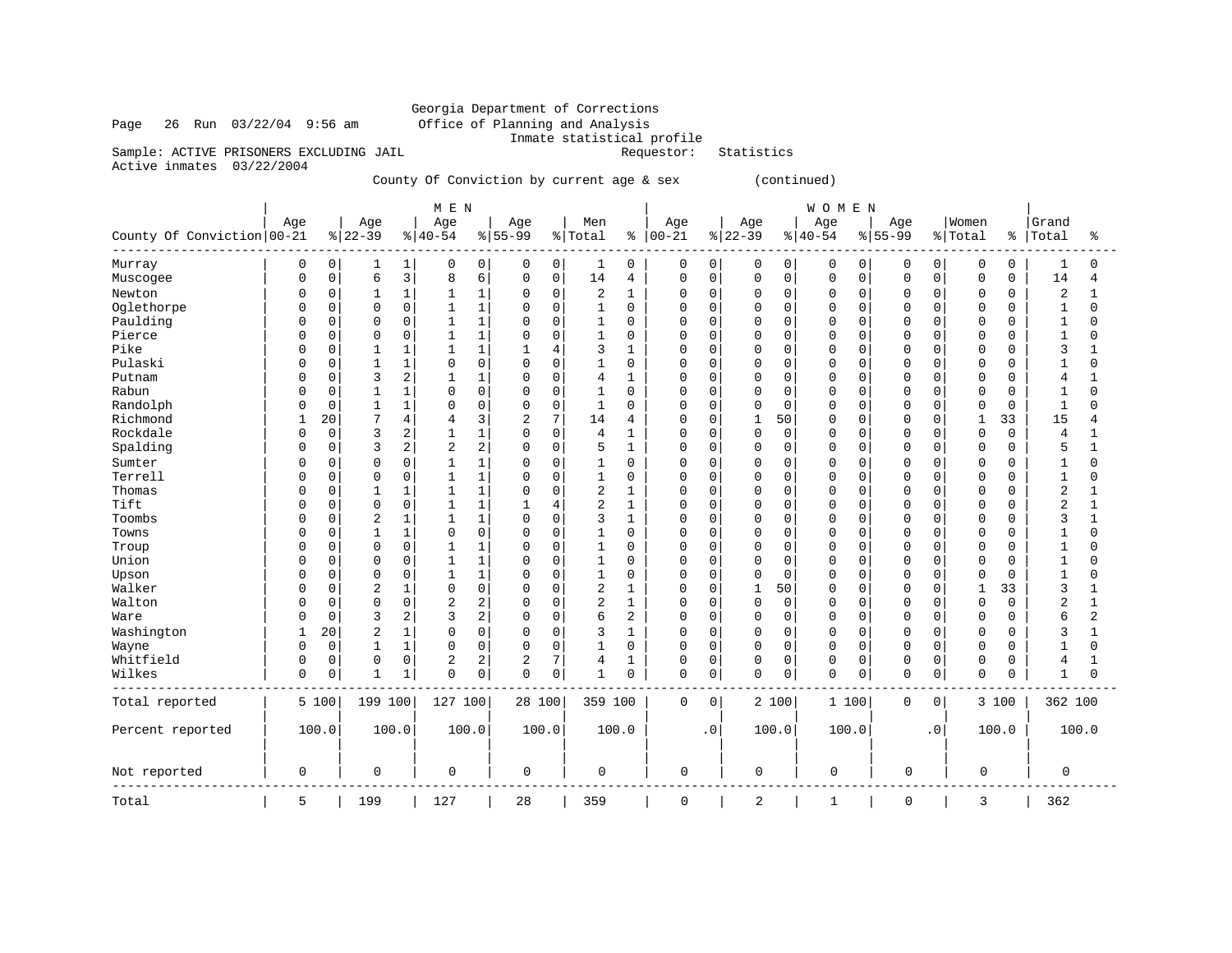Page 27 Run 03/22/04 9:56 am

#### Inmate statistical profile

Sample: ACTIVE PRISONERS EXCLUDING JAIL Requestor: Statistics Active inmates 03/22/2004

Circ Of Conviction by current age & sex

| Age<br>Age<br>Women<br>Grand<br>Age<br>Age<br>Men<br>Age<br>Age<br>Age<br>Age<br>Circ Of Conviction<br>$00 - 21$<br>$ 22-39$<br>$ 40-54$<br>$8 55-99$<br>$00 - 21$<br>$ 22-39$<br>$8 55-99$<br>% Total<br>$ 40-54$<br>% Total<br>Total<br>ႜ<br>နွ<br>Alapaha<br>0<br>2<br>0<br>0<br>0<br>0<br>$\mathbf 0$<br>5<br>0<br>0<br>4<br>5<br>0<br>0<br>0<br>0<br>0<br>4<br>1<br>0<br>1<br>$1\,$<br>$\overline{c}$<br>$\mathsf 0$<br>Alcovy<br>$\mathbf 0$<br>$\mathbf{1}$<br>3<br>$\mathbf 0$<br>$1\,$<br>$\mathbf 0$<br>$\mathbf 0$<br>$\mathbf 0$<br>$\mathbf 0$<br>$\overline{4}$<br>0<br>$\mathbf 0$<br>0<br>$\Omega$<br>$\Omega$<br>0<br>4<br>O<br>7<br>20<br>15<br>8<br>10<br>9<br>Atlanta<br>13<br>$\overline{2}$<br>31<br>0<br>$\mathbf 0$<br>$\mathbf 0$<br>0<br>$\Omega$<br>$\mathbf 0$<br>31<br>0<br>$\Omega$<br>$\Omega$<br>0<br>Atlantic<br>$\mathbf 0$<br>5<br>3<br>$\overline{c}$<br>$\mathbf 0$<br>7<br>$\overline{2}$<br>7<br>$\overline{2}$<br>$\Omega$<br>$\Omega$<br>$\mathbf 0$<br>0<br>$\Omega$<br>$\Omega$<br>$\Omega$<br>$\Omega$<br>$\Omega$<br>$\Omega$<br>$\cap$<br>7<br>20<br>6<br>6<br>22<br>Augusta<br>11<br>2<br>$\Omega$<br>$\mathbf{1}$<br>50<br>$\Omega$<br>$\mathbf{1}$<br>33<br>23<br>8<br>6<br><sup>0</sup><br>$\Omega$<br>U<br>n<br>$\mathbf 0$<br>$\mathbf 0$<br>$\mathbf 1$<br>$\mathbf{1}$<br>$\overline{2}$<br>Blue Ridge<br>$\mathbf{1}$<br>$\mathbf 0$<br>$\mathbf 0$<br>0<br>$\Omega$<br>$\Omega$<br>$\Omega$<br>$\mathbf 0$<br>$\Omega$<br>2<br>$\mathbf{1}$<br>0<br>$\Omega$<br>$\Omega$<br>C<br>7<br>Brunswick<br>4<br>4<br>$\overline{2}$<br>15<br>15<br>0<br>8<br>0<br>$\mathbf 0$<br>$\Omega$<br>$\mathbf 0$<br>$\mathbf 0$<br>4<br>0<br>0<br>0<br>$\Omega$<br>n<br>Chattahoochee<br>5<br>6<br>$\mathbf 0$<br>17<br>17<br>0<br>9<br>8<br>$\Omega$<br>5<br>$\Omega$<br>$\Omega$<br>$\Omega$<br>$\Omega$<br>0<br>0<br>0<br>$\Omega$<br>$\Omega$<br>$\Omega$<br>$\overline{2}$<br>Cherokee<br>$\overline{4}$<br>0<br>3<br>$\Omega$<br>$\mathbf 0$<br>3<br>0<br>$\Omega$<br>2<br>0<br>0<br>0<br>$\Omega$<br>0<br>$\Omega$<br>$\Omega$<br>0<br>2<br>Clayton<br>8<br>4<br>4<br>11<br>0<br>$\Omega$<br>0<br>3<br>$\Omega$<br>$\Omega$<br>0<br>$\Omega$<br>0<br>$\mathbf 0$<br>11<br>$\Omega$<br>$\cap$<br>3<br>3<br>4<br>Cobb<br>0<br>6<br>11<br>3<br>$\Omega$<br>$\Omega$<br>$\Omega$<br>11<br>$\mathbf{1}$<br>$\Omega$<br>$\Omega$<br>0<br>$\Omega$<br>$\Omega$<br>$\Omega$<br>$\Omega$<br>4<br>С<br>2<br>7<br>$\mathbf{1}$<br>$\overline{2}$<br>5<br>0<br>$\overline{2}$<br>5<br>$\mathbf{1}$<br>$\Omega$<br>$\Omega$<br>$\Omega$<br>$\mathbf 0$<br>Conasauga<br>-1<br>0<br>0<br>$\Omega$<br>$\Omega$<br>$\Omega$<br>$\Omega$<br>С<br>$1\,$<br>Cordele<br>0<br>$\overline{2}$<br>1<br>0<br>$\Omega$<br>$\Omega$<br>3<br>$\mathbf{1}$<br>$\Omega$<br>$\mathbf 0$<br>0<br>0<br>0<br>0<br>$\Omega$<br>3<br>$\Omega$<br>0<br>2<br>$1\,$<br>5<br>Coweta<br>0<br>$\mathbf{1}$<br>$\Omega$<br>5<br>$\Omega$<br>$\mathbf 0$<br>4<br>$\cap$<br>1<br>0<br>$\Omega$<br>0<br>$\Omega$<br>0<br>$\cap$<br>$\cap$<br>$\Omega$<br>Dougherty<br>5<br>3<br>$\overline{2}$<br>20<br>$\overline{4}$<br>9<br>3<br>$\Omega$<br>9<br>0<br>0<br>0<br>$\Omega$<br>$\cap$<br>0<br>0<br>$\Omega$<br>0<br>Dublin<br>$\mathbf{1}$<br>$\mathbf 0$<br>1<br>$\mathbf 0$<br>2<br>$\Omega$<br>$\mathbf 0$<br>2<br>1<br>$\Omega$<br>$\mathbf{1}$<br>0<br>$\Omega$<br>0<br>$\Omega$<br>0<br>0<br>$\cap$<br>$\Omega$<br>8<br>3<br>$\overline{4}$<br>0<br>4<br>13<br>$\Omega$<br>$\Omega$<br>13<br>Eastern<br>$\mathbf{1}$<br>$\Omega$<br>0<br>$\Omega$<br>$\Omega$<br>$\Omega$<br>$\Omega$<br>4<br>4<br>0<br>$\Omega$<br>$\overline{c}$<br>$\mathbf 0$<br>$\mathbf 0$<br>Flint<br>$\Omega$<br>0<br>$\overline{4}$<br>$\mathbf{1}$<br>$\mathbf 0$<br>0<br>$\Omega$<br>$\Omega$<br>$\Omega$<br>$\Omega$<br>$\mathbf 0$<br>$\mathbf 0$<br>4<br>4<br>$\Omega$<br>0<br>$\Omega$<br>C<br>Griffin<br>2<br>7<br>4<br>$\overline{2}$<br>$\Omega$<br>$\mathbf 0$<br>0<br>11<br>3<br>$\Omega$<br>$\Omega$<br>0<br>$\Omega$<br>0<br>$\Omega$<br>$\Omega$<br>11<br>$\Omega$<br>4<br>$\overline{a}$<br>ζ<br>$\mathbf{1}$<br>$\mathbf 0$<br>$\Omega$<br>$\Omega$<br>Gwinnett<br>0<br>$\mathbf{1}$<br>$\Omega$<br>4<br>$\mathbf{1}$<br>$\Omega$<br>$\mathbf 0$<br>$\mathbf 0$<br>$\Omega$<br>$\Omega$<br>4<br>$\Omega$<br>$\Omega$<br>$\Omega$<br>$\mathbf 1$<br>Houston<br>2<br>$\overline{4}$<br>$\mathbf 0$<br>7<br>$\overline{2}$<br>$\Omega$<br>7<br>0<br>5<br>$\mathbf 0$<br>0<br>$\Omega$<br>$\Omega$<br>0<br>0<br>0<br>$\Omega$<br>$\Omega$<br>$\Omega$<br>$\overline{2}$<br>$\mathbf{1}$<br>6<br>$\mathbf{1}$<br>7<br>Lookout Mountain<br>0<br>1<br>$\mathbf{1}$<br>4<br>2<br>$\Omega$<br>$\mathbf 0$<br>50<br>$\Omega$<br>$\Omega$<br>$\mathbf{1}$<br>33<br>$\overline{4}$<br>$\Omega$<br>$\cap$<br>2<br>0<br>4<br>3<br>11<br>8<br>$\overline{2}$<br>13<br>$\mathbf 0$<br>$\mathbf 0$<br>$\Omega$<br>0<br>$\Omega$<br>0<br>13<br>Macon<br>4<br>$\Omega$<br>$\Omega$<br>$\Omega$<br>$\Omega$<br>በ<br>Middle<br>3<br>20<br>5<br>$\mathbf{1}$<br>$\Omega$<br>$\overline{2}$<br>7<br>$\Omega$<br>$\Omega$<br>$\Omega$<br>$\Omega$<br>$\Omega$<br>$\Omega$<br>$\Omega$<br>7<br>$\Omega$<br>$\Omega$<br>$\Omega$<br>$\Omega$<br>$1\,$<br>Mountain<br>$\mathbf 0$<br>$\mathbf{1}$<br>1<br>$\mathbf 0$<br>2<br>$\Omega$<br>$\Omega$<br>$\overline{2}$<br>$\Omega$<br>$\mathbf{1}$<br>$\Omega$<br>$\mathbf 0$<br>0<br>$\Omega$<br>0<br>$\Omega$<br>$\Omega$<br>$\Omega$<br>3<br>$\overline{c}$<br>Northeastern<br>0<br>6<br>$\overline{a}$<br>$\Omega$<br>8<br>$\overline{2}$<br>$\Omega$<br>$\Omega$<br>8<br>$\Omega$<br>$\Omega$<br>$\Omega$<br>0<br>$\Omega$<br>0<br>$\Omega$<br>$\Omega$<br>$\Omega$<br>$\overline{c}$<br>Northern<br>5<br>3<br>$\overline{4}$<br>3<br>0<br>9<br>$\mathbf 0$<br>$\Omega$<br>$\mathbf 0$<br>9<br>0<br>0<br>0<br>0<br>$\Omega$<br>0<br>$\Omega$<br>3<br>Ocmulgee<br>7<br>$\overline{4}$<br>$\mathbf 0$<br>$\Omega$<br>$\Omega$<br>11<br>3<br>$\Omega$<br>0<br>$\Omega$<br>0<br>$\Omega$<br>11<br>$\Omega$<br><sup>0</sup><br>O<br>$\Omega$<br>$\cap$<br>4<br>$\overline{c}$<br>3<br>$\mathbf 0$<br>$\mathbf 0$<br>Oconee<br>0<br>$\Omega$<br>3<br>$\Omega$<br>$\Omega$<br>$\Omega$<br>3<br>$\cap$<br>$\mathbf{1}$<br>0<br>$\Omega$<br>0<br>$\Omega$<br>$\Omega$<br>$\cap$<br>$\Omega$<br>$\mathbf 1$<br>Ogeechee<br>2<br>0<br>$\mathsf 0$<br>$\overline{2}$<br>0<br>$\mathbf{1}$<br>$\mathbf 0$<br>0<br>$\Omega$<br>$\mathbf 0$<br>2<br>$\Omega$<br>0<br>0<br>0<br>$\Omega$<br>$\Omega$<br>0<br>O<br>$\overline{2}$<br>Pataula<br>$\mathbf{1}$<br>$1\,$<br>$\mathbf 0$<br>3<br>$\mathbf 0$<br>0<br>$\mathbf{1}$<br>$\Omega$<br>0<br>$\mathbf 0$<br>$\Omega$<br>3<br>$\Omega$<br>0<br>0<br>$\cap$<br>$\Omega$<br>0<br>Piedmont<br>3<br>20<br>5<br>$\mathbf{1}$<br>11<br>10<br>3<br>$\mathbf 0$<br>$\Omega$<br>$\mathbf 0$<br>10<br>3<br>0<br>0<br>0<br>$\Omega$<br>0<br>$\Omega$<br>0<br>2<br>$\mathbf 0$<br>3<br>1<br>$\mathbf 0$<br>0<br>$\Omega$<br>$\Omega$<br>$\mathbf 0$<br>4<br>0<br>0<br>0<br>$\Omega$<br>$\Omega$<br>Rome<br>$\Omega$<br>$\mathbf{1}$<br>0<br>4<br>South Georgia<br>0<br>0<br>1<br>$\mathbf 0$<br>$\Omega$<br>$\Omega$<br>$\Omega$<br>$\mathbf{1}$<br>$\Omega$<br>$\mathbf{1}$<br>$\Omega$<br>$\Omega$<br>$\Omega$<br>0<br>$\Omega$<br>0<br>$\Omega$<br>$\mathbf{1}$<br>$\Omega$<br>$\Omega$<br>U |          |  |  | M E N |                |  |  |  |  | <b>WOMEN</b> |  |  |  |                |
|-------------------------------------------------------------------------------------------------------------------------------------------------------------------------------------------------------------------------------------------------------------------------------------------------------------------------------------------------------------------------------------------------------------------------------------------------------------------------------------------------------------------------------------------------------------------------------------------------------------------------------------------------------------------------------------------------------------------------------------------------------------------------------------------------------------------------------------------------------------------------------------------------------------------------------------------------------------------------------------------------------------------------------------------------------------------------------------------------------------------------------------------------------------------------------------------------------------------------------------------------------------------------------------------------------------------------------------------------------------------------------------------------------------------------------------------------------------------------------------------------------------------------------------------------------------------------------------------------------------------------------------------------------------------------------------------------------------------------------------------------------------------------------------------------------------------------------------------------------------------------------------------------------------------------------------------------------------------------------------------------------------------------------------------------------------------------------------------------------------------------------------------------------------------------------------------------------------------------------------------------------------------------------------------------------------------------------------------------------------------------------------------------------------------------------------------------------------------------------------------------------------------------------------------------------------------------------------------------------------------------------------------------------------------------------------------------------------------------------------------------------------------------------------------------------------------------------------------------------------------------------------------------------------------------------------------------------------------------------------------------------------------------------------------------------------------------------------------------------------------------------------------------------------------------------------------------------------------------------------------------------------------------------------------------------------------------------------------------------------------------------------------------------------------------------------------------------------------------------------------------------------------------------------------------------------------------------------------------------------------------------------------------------------------------------------------------------------------------------------------------------------------------------------------------------------------------------------------------------------------------------------------------------------------------------------------------------------------------------------------------------------------------------------------------------------------------------------------------------------------------------------------------------------------------------------------------------------------------------------------------------------------------------------------------------------------------------------------------------------------------------------------------------------------------------------------------------------------------------------------------------------------------------------------------------------------------------------------------------------------------------------------------------------------------------------------------------------------------------------------------------------------------------------------------------------------------------------------------------------------------------------------------------------------------------------------------------------------------------------------------------------------------------------------------------------------------------------------------------------------------------------------------------------------------------------------------------------------------------------------------------------------------------------------------------------------------------------------------------------------------------------------------------------------------------------------------------------------------------------------------------------------------------------------------------------------------------------------------------------------------------------------------------------------------------------------------------------------------------------------------------------------------------------------------------------------------------------------------------------------------------------------------------------------------------------------------------------------------------------------------------------------------------------------------------------------------------------------------------------------------------------------------------------------------------------------------------------------------------------------------------------------------------------------------------------------------------------------------------------------------------------------------------------------------------------------------------------------------------------------------------------------------------------------------------------------------------------------------------------------------------------------------------------------------------------------------------------------------------------------------------------------------------------------------------------------------------------------------------------------------------------------------------------------------------------------------------------------------------------------------------------------------------------------------------------------------------------------------------------------------------------------------------------------------------------------------------------------------------------------------------------------------------------------------------------------------------------------------|----------|--|--|-------|----------------|--|--|--|--|--------------|--|--|--|----------------|
|                                                                                                                                                                                                                                                                                                                                                                                                                                                                                                                                                                                                                                                                                                                                                                                                                                                                                                                                                                                                                                                                                                                                                                                                                                                                                                                                                                                                                                                                                                                                                                                                                                                                                                                                                                                                                                                                                                                                                                                                                                                                                                                                                                                                                                                                                                                                                                                                                                                                                                                                                                                                                                                                                                                                                                                                                                                                                                                                                                                                                                                                                                                                                                                                                                                                                                                                                                                                                                                                                                                                                                                                                                                                                                                                                                                                                                                                                                                                                                                                                                                                                                                                                                                                                                                                                                                                                                                                                                                                                                                                                                                                                                                                                                                                                                                                                                                                                                                                                                                                                                                                                                                                                                                                                                                                                                                                                                                                                                                                                                                                                                                                                                                                                                                                                                                                                                                                                                                                                                                                                                                                                                                                                                                                                                                                                                                                                                                                                                                                                                                                                                                                                                                                                                                                                                                                                                                                                                                                                                                                                                                                                                                                                                                                                                                                                                                                                 |          |  |  |       |                |  |  |  |  |              |  |  |  |                |
|                                                                                                                                                                                                                                                                                                                                                                                                                                                                                                                                                                                                                                                                                                                                                                                                                                                                                                                                                                                                                                                                                                                                                                                                                                                                                                                                                                                                                                                                                                                                                                                                                                                                                                                                                                                                                                                                                                                                                                                                                                                                                                                                                                                                                                                                                                                                                                                                                                                                                                                                                                                                                                                                                                                                                                                                                                                                                                                                                                                                                                                                                                                                                                                                                                                                                                                                                                                                                                                                                                                                                                                                                                                                                                                                                                                                                                                                                                                                                                                                                                                                                                                                                                                                                                                                                                                                                                                                                                                                                                                                                                                                                                                                                                                                                                                                                                                                                                                                                                                                                                                                                                                                                                                                                                                                                                                                                                                                                                                                                                                                                                                                                                                                                                                                                                                                                                                                                                                                                                                                                                                                                                                                                                                                                                                                                                                                                                                                                                                                                                                                                                                                                                                                                                                                                                                                                                                                                                                                                                                                                                                                                                                                                                                                                                                                                                                                                 |          |  |  |       |                |  |  |  |  |              |  |  |  | ႜ              |
|                                                                                                                                                                                                                                                                                                                                                                                                                                                                                                                                                                                                                                                                                                                                                                                                                                                                                                                                                                                                                                                                                                                                                                                                                                                                                                                                                                                                                                                                                                                                                                                                                                                                                                                                                                                                                                                                                                                                                                                                                                                                                                                                                                                                                                                                                                                                                                                                                                                                                                                                                                                                                                                                                                                                                                                                                                                                                                                                                                                                                                                                                                                                                                                                                                                                                                                                                                                                                                                                                                                                                                                                                                                                                                                                                                                                                                                                                                                                                                                                                                                                                                                                                                                                                                                                                                                                                                                                                                                                                                                                                                                                                                                                                                                                                                                                                                                                                                                                                                                                                                                                                                                                                                                                                                                                                                                                                                                                                                                                                                                                                                                                                                                                                                                                                                                                                                                                                                                                                                                                                                                                                                                                                                                                                                                                                                                                                                                                                                                                                                                                                                                                                                                                                                                                                                                                                                                                                                                                                                                                                                                                                                                                                                                                                                                                                                                                                 |          |  |  |       |                |  |  |  |  |              |  |  |  | 1              |
|                                                                                                                                                                                                                                                                                                                                                                                                                                                                                                                                                                                                                                                                                                                                                                                                                                                                                                                                                                                                                                                                                                                                                                                                                                                                                                                                                                                                                                                                                                                                                                                                                                                                                                                                                                                                                                                                                                                                                                                                                                                                                                                                                                                                                                                                                                                                                                                                                                                                                                                                                                                                                                                                                                                                                                                                                                                                                                                                                                                                                                                                                                                                                                                                                                                                                                                                                                                                                                                                                                                                                                                                                                                                                                                                                                                                                                                                                                                                                                                                                                                                                                                                                                                                                                                                                                                                                                                                                                                                                                                                                                                                                                                                                                                                                                                                                                                                                                                                                                                                                                                                                                                                                                                                                                                                                                                                                                                                                                                                                                                                                                                                                                                                                                                                                                                                                                                                                                                                                                                                                                                                                                                                                                                                                                                                                                                                                                                                                                                                                                                                                                                                                                                                                                                                                                                                                                                                                                                                                                                                                                                                                                                                                                                                                                                                                                                                                 |          |  |  |       |                |  |  |  |  |              |  |  |  | $\mathbf{1}$   |
|                                                                                                                                                                                                                                                                                                                                                                                                                                                                                                                                                                                                                                                                                                                                                                                                                                                                                                                                                                                                                                                                                                                                                                                                                                                                                                                                                                                                                                                                                                                                                                                                                                                                                                                                                                                                                                                                                                                                                                                                                                                                                                                                                                                                                                                                                                                                                                                                                                                                                                                                                                                                                                                                                                                                                                                                                                                                                                                                                                                                                                                                                                                                                                                                                                                                                                                                                                                                                                                                                                                                                                                                                                                                                                                                                                                                                                                                                                                                                                                                                                                                                                                                                                                                                                                                                                                                                                                                                                                                                                                                                                                                                                                                                                                                                                                                                                                                                                                                                                                                                                                                                                                                                                                                                                                                                                                                                                                                                                                                                                                                                                                                                                                                                                                                                                                                                                                                                                                                                                                                                                                                                                                                                                                                                                                                                                                                                                                                                                                                                                                                                                                                                                                                                                                                                                                                                                                                                                                                                                                                                                                                                                                                                                                                                                                                                                                                                 |          |  |  |       |                |  |  |  |  |              |  |  |  | 9              |
|                                                                                                                                                                                                                                                                                                                                                                                                                                                                                                                                                                                                                                                                                                                                                                                                                                                                                                                                                                                                                                                                                                                                                                                                                                                                                                                                                                                                                                                                                                                                                                                                                                                                                                                                                                                                                                                                                                                                                                                                                                                                                                                                                                                                                                                                                                                                                                                                                                                                                                                                                                                                                                                                                                                                                                                                                                                                                                                                                                                                                                                                                                                                                                                                                                                                                                                                                                                                                                                                                                                                                                                                                                                                                                                                                                                                                                                                                                                                                                                                                                                                                                                                                                                                                                                                                                                                                                                                                                                                                                                                                                                                                                                                                                                                                                                                                                                                                                                                                                                                                                                                                                                                                                                                                                                                                                                                                                                                                                                                                                                                                                                                                                                                                                                                                                                                                                                                                                                                                                                                                                                                                                                                                                                                                                                                                                                                                                                                                                                                                                                                                                                                                                                                                                                                                                                                                                                                                                                                                                                                                                                                                                                                                                                                                                                                                                                                                 |          |  |  |       |                |  |  |  |  |              |  |  |  | $\overline{a}$ |
|                                                                                                                                                                                                                                                                                                                                                                                                                                                                                                                                                                                                                                                                                                                                                                                                                                                                                                                                                                                                                                                                                                                                                                                                                                                                                                                                                                                                                                                                                                                                                                                                                                                                                                                                                                                                                                                                                                                                                                                                                                                                                                                                                                                                                                                                                                                                                                                                                                                                                                                                                                                                                                                                                                                                                                                                                                                                                                                                                                                                                                                                                                                                                                                                                                                                                                                                                                                                                                                                                                                                                                                                                                                                                                                                                                                                                                                                                                                                                                                                                                                                                                                                                                                                                                                                                                                                                                                                                                                                                                                                                                                                                                                                                                                                                                                                                                                                                                                                                                                                                                                                                                                                                                                                                                                                                                                                                                                                                                                                                                                                                                                                                                                                                                                                                                                                                                                                                                                                                                                                                                                                                                                                                                                                                                                                                                                                                                                                                                                                                                                                                                                                                                                                                                                                                                                                                                                                                                                                                                                                                                                                                                                                                                                                                                                                                                                                                 |          |  |  |       |                |  |  |  |  |              |  |  |  | 6              |
|                                                                                                                                                                                                                                                                                                                                                                                                                                                                                                                                                                                                                                                                                                                                                                                                                                                                                                                                                                                                                                                                                                                                                                                                                                                                                                                                                                                                                                                                                                                                                                                                                                                                                                                                                                                                                                                                                                                                                                                                                                                                                                                                                                                                                                                                                                                                                                                                                                                                                                                                                                                                                                                                                                                                                                                                                                                                                                                                                                                                                                                                                                                                                                                                                                                                                                                                                                                                                                                                                                                                                                                                                                                                                                                                                                                                                                                                                                                                                                                                                                                                                                                                                                                                                                                                                                                                                                                                                                                                                                                                                                                                                                                                                                                                                                                                                                                                                                                                                                                                                                                                                                                                                                                                                                                                                                                                                                                                                                                                                                                                                                                                                                                                                                                                                                                                                                                                                                                                                                                                                                                                                                                                                                                                                                                                                                                                                                                                                                                                                                                                                                                                                                                                                                                                                                                                                                                                                                                                                                                                                                                                                                                                                                                                                                                                                                                                                 |          |  |  |       |                |  |  |  |  |              |  |  |  |                |
|                                                                                                                                                                                                                                                                                                                                                                                                                                                                                                                                                                                                                                                                                                                                                                                                                                                                                                                                                                                                                                                                                                                                                                                                                                                                                                                                                                                                                                                                                                                                                                                                                                                                                                                                                                                                                                                                                                                                                                                                                                                                                                                                                                                                                                                                                                                                                                                                                                                                                                                                                                                                                                                                                                                                                                                                                                                                                                                                                                                                                                                                                                                                                                                                                                                                                                                                                                                                                                                                                                                                                                                                                                                                                                                                                                                                                                                                                                                                                                                                                                                                                                                                                                                                                                                                                                                                                                                                                                                                                                                                                                                                                                                                                                                                                                                                                                                                                                                                                                                                                                                                                                                                                                                                                                                                                                                                                                                                                                                                                                                                                                                                                                                                                                                                                                                                                                                                                                                                                                                                                                                                                                                                                                                                                                                                                                                                                                                                                                                                                                                                                                                                                                                                                                                                                                                                                                                                                                                                                                                                                                                                                                                                                                                                                                                                                                                                                 |          |  |  |       |                |  |  |  |  |              |  |  |  | 4              |
|                                                                                                                                                                                                                                                                                                                                                                                                                                                                                                                                                                                                                                                                                                                                                                                                                                                                                                                                                                                                                                                                                                                                                                                                                                                                                                                                                                                                                                                                                                                                                                                                                                                                                                                                                                                                                                                                                                                                                                                                                                                                                                                                                                                                                                                                                                                                                                                                                                                                                                                                                                                                                                                                                                                                                                                                                                                                                                                                                                                                                                                                                                                                                                                                                                                                                                                                                                                                                                                                                                                                                                                                                                                                                                                                                                                                                                                                                                                                                                                                                                                                                                                                                                                                                                                                                                                                                                                                                                                                                                                                                                                                                                                                                                                                                                                                                                                                                                                                                                                                                                                                                                                                                                                                                                                                                                                                                                                                                                                                                                                                                                                                                                                                                                                                                                                                                                                                                                                                                                                                                                                                                                                                                                                                                                                                                                                                                                                                                                                                                                                                                                                                                                                                                                                                                                                                                                                                                                                                                                                                                                                                                                                                                                                                                                                                                                                                                 |          |  |  |       |                |  |  |  |  |              |  |  |  | 5              |
|                                                                                                                                                                                                                                                                                                                                                                                                                                                                                                                                                                                                                                                                                                                                                                                                                                                                                                                                                                                                                                                                                                                                                                                                                                                                                                                                                                                                                                                                                                                                                                                                                                                                                                                                                                                                                                                                                                                                                                                                                                                                                                                                                                                                                                                                                                                                                                                                                                                                                                                                                                                                                                                                                                                                                                                                                                                                                                                                                                                                                                                                                                                                                                                                                                                                                                                                                                                                                                                                                                                                                                                                                                                                                                                                                                                                                                                                                                                                                                                                                                                                                                                                                                                                                                                                                                                                                                                                                                                                                                                                                                                                                                                                                                                                                                                                                                                                                                                                                                                                                                                                                                                                                                                                                                                                                                                                                                                                                                                                                                                                                                                                                                                                                                                                                                                                                                                                                                                                                                                                                                                                                                                                                                                                                                                                                                                                                                                                                                                                                                                                                                                                                                                                                                                                                                                                                                                                                                                                                                                                                                                                                                                                                                                                                                                                                                                                                 |          |  |  |       |                |  |  |  |  |              |  |  |  |                |
|                                                                                                                                                                                                                                                                                                                                                                                                                                                                                                                                                                                                                                                                                                                                                                                                                                                                                                                                                                                                                                                                                                                                                                                                                                                                                                                                                                                                                                                                                                                                                                                                                                                                                                                                                                                                                                                                                                                                                                                                                                                                                                                                                                                                                                                                                                                                                                                                                                                                                                                                                                                                                                                                                                                                                                                                                                                                                                                                                                                                                                                                                                                                                                                                                                                                                                                                                                                                                                                                                                                                                                                                                                                                                                                                                                                                                                                                                                                                                                                                                                                                                                                                                                                                                                                                                                                                                                                                                                                                                                                                                                                                                                                                                                                                                                                                                                                                                                                                                                                                                                                                                                                                                                                                                                                                                                                                                                                                                                                                                                                                                                                                                                                                                                                                                                                                                                                                                                                                                                                                                                                                                                                                                                                                                                                                                                                                                                                                                                                                                                                                                                                                                                                                                                                                                                                                                                                                                                                                                                                                                                                                                                                                                                                                                                                                                                                                                 |          |  |  |       |                |  |  |  |  |              |  |  |  | 3              |
|                                                                                                                                                                                                                                                                                                                                                                                                                                                                                                                                                                                                                                                                                                                                                                                                                                                                                                                                                                                                                                                                                                                                                                                                                                                                                                                                                                                                                                                                                                                                                                                                                                                                                                                                                                                                                                                                                                                                                                                                                                                                                                                                                                                                                                                                                                                                                                                                                                                                                                                                                                                                                                                                                                                                                                                                                                                                                                                                                                                                                                                                                                                                                                                                                                                                                                                                                                                                                                                                                                                                                                                                                                                                                                                                                                                                                                                                                                                                                                                                                                                                                                                                                                                                                                                                                                                                                                                                                                                                                                                                                                                                                                                                                                                                                                                                                                                                                                                                                                                                                                                                                                                                                                                                                                                                                                                                                                                                                                                                                                                                                                                                                                                                                                                                                                                                                                                                                                                                                                                                                                                                                                                                                                                                                                                                                                                                                                                                                                                                                                                                                                                                                                                                                                                                                                                                                                                                                                                                                                                                                                                                                                                                                                                                                                                                                                                                                 |          |  |  |       |                |  |  |  |  |              |  |  |  | 3              |
|                                                                                                                                                                                                                                                                                                                                                                                                                                                                                                                                                                                                                                                                                                                                                                                                                                                                                                                                                                                                                                                                                                                                                                                                                                                                                                                                                                                                                                                                                                                                                                                                                                                                                                                                                                                                                                                                                                                                                                                                                                                                                                                                                                                                                                                                                                                                                                                                                                                                                                                                                                                                                                                                                                                                                                                                                                                                                                                                                                                                                                                                                                                                                                                                                                                                                                                                                                                                                                                                                                                                                                                                                                                                                                                                                                                                                                                                                                                                                                                                                                                                                                                                                                                                                                                                                                                                                                                                                                                                                                                                                                                                                                                                                                                                                                                                                                                                                                                                                                                                                                                                                                                                                                                                                                                                                                                                                                                                                                                                                                                                                                                                                                                                                                                                                                                                                                                                                                                                                                                                                                                                                                                                                                                                                                                                                                                                                                                                                                                                                                                                                                                                                                                                                                                                                                                                                                                                                                                                                                                                                                                                                                                                                                                                                                                                                                                                                 |          |  |  |       |                |  |  |  |  |              |  |  |  |                |
|                                                                                                                                                                                                                                                                                                                                                                                                                                                                                                                                                                                                                                                                                                                                                                                                                                                                                                                                                                                                                                                                                                                                                                                                                                                                                                                                                                                                                                                                                                                                                                                                                                                                                                                                                                                                                                                                                                                                                                                                                                                                                                                                                                                                                                                                                                                                                                                                                                                                                                                                                                                                                                                                                                                                                                                                                                                                                                                                                                                                                                                                                                                                                                                                                                                                                                                                                                                                                                                                                                                                                                                                                                                                                                                                                                                                                                                                                                                                                                                                                                                                                                                                                                                                                                                                                                                                                                                                                                                                                                                                                                                                                                                                                                                                                                                                                                                                                                                                                                                                                                                                                                                                                                                                                                                                                                                                                                                                                                                                                                                                                                                                                                                                                                                                                                                                                                                                                                                                                                                                                                                                                                                                                                                                                                                                                                                                                                                                                                                                                                                                                                                                                                                                                                                                                                                                                                                                                                                                                                                                                                                                                                                                                                                                                                                                                                                                                 |          |  |  |       |                |  |  |  |  |              |  |  |  |                |
|                                                                                                                                                                                                                                                                                                                                                                                                                                                                                                                                                                                                                                                                                                                                                                                                                                                                                                                                                                                                                                                                                                                                                                                                                                                                                                                                                                                                                                                                                                                                                                                                                                                                                                                                                                                                                                                                                                                                                                                                                                                                                                                                                                                                                                                                                                                                                                                                                                                                                                                                                                                                                                                                                                                                                                                                                                                                                                                                                                                                                                                                                                                                                                                                                                                                                                                                                                                                                                                                                                                                                                                                                                                                                                                                                                                                                                                                                                                                                                                                                                                                                                                                                                                                                                                                                                                                                                                                                                                                                                                                                                                                                                                                                                                                                                                                                                                                                                                                                                                                                                                                                                                                                                                                                                                                                                                                                                                                                                                                                                                                                                                                                                                                                                                                                                                                                                                                                                                                                                                                                                                                                                                                                                                                                                                                                                                                                                                                                                                                                                                                                                                                                                                                                                                                                                                                                                                                                                                                                                                                                                                                                                                                                                                                                                                                                                                                                 |          |  |  |       |                |  |  |  |  |              |  |  |  | $\mathbf{1}$   |
|                                                                                                                                                                                                                                                                                                                                                                                                                                                                                                                                                                                                                                                                                                                                                                                                                                                                                                                                                                                                                                                                                                                                                                                                                                                                                                                                                                                                                                                                                                                                                                                                                                                                                                                                                                                                                                                                                                                                                                                                                                                                                                                                                                                                                                                                                                                                                                                                                                                                                                                                                                                                                                                                                                                                                                                                                                                                                                                                                                                                                                                                                                                                                                                                                                                                                                                                                                                                                                                                                                                                                                                                                                                                                                                                                                                                                                                                                                                                                                                                                                                                                                                                                                                                                                                                                                                                                                                                                                                                                                                                                                                                                                                                                                                                                                                                                                                                                                                                                                                                                                                                                                                                                                                                                                                                                                                                                                                                                                                                                                                                                                                                                                                                                                                                                                                                                                                                                                                                                                                                                                                                                                                                                                                                                                                                                                                                                                                                                                                                                                                                                                                                                                                                                                                                                                                                                                                                                                                                                                                                                                                                                                                                                                                                                                                                                                                                                 |          |  |  |       |                |  |  |  |  |              |  |  |  | 2              |
|                                                                                                                                                                                                                                                                                                                                                                                                                                                                                                                                                                                                                                                                                                                                                                                                                                                                                                                                                                                                                                                                                                                                                                                                                                                                                                                                                                                                                                                                                                                                                                                                                                                                                                                                                                                                                                                                                                                                                                                                                                                                                                                                                                                                                                                                                                                                                                                                                                                                                                                                                                                                                                                                                                                                                                                                                                                                                                                                                                                                                                                                                                                                                                                                                                                                                                                                                                                                                                                                                                                                                                                                                                                                                                                                                                                                                                                                                                                                                                                                                                                                                                                                                                                                                                                                                                                                                                                                                                                                                                                                                                                                                                                                                                                                                                                                                                                                                                                                                                                                                                                                                                                                                                                                                                                                                                                                                                                                                                                                                                                                                                                                                                                                                                                                                                                                                                                                                                                                                                                                                                                                                                                                                                                                                                                                                                                                                                                                                                                                                                                                                                                                                                                                                                                                                                                                                                                                                                                                                                                                                                                                                                                                                                                                                                                                                                                                                 |          |  |  |       |                |  |  |  |  |              |  |  |  |                |
|                                                                                                                                                                                                                                                                                                                                                                                                                                                                                                                                                                                                                                                                                                                                                                                                                                                                                                                                                                                                                                                                                                                                                                                                                                                                                                                                                                                                                                                                                                                                                                                                                                                                                                                                                                                                                                                                                                                                                                                                                                                                                                                                                                                                                                                                                                                                                                                                                                                                                                                                                                                                                                                                                                                                                                                                                                                                                                                                                                                                                                                                                                                                                                                                                                                                                                                                                                                                                                                                                                                                                                                                                                                                                                                                                                                                                                                                                                                                                                                                                                                                                                                                                                                                                                                                                                                                                                                                                                                                                                                                                                                                                                                                                                                                                                                                                                                                                                                                                                                                                                                                                                                                                                                                                                                                                                                                                                                                                                                                                                                                                                                                                                                                                                                                                                                                                                                                                                                                                                                                                                                                                                                                                                                                                                                                                                                                                                                                                                                                                                                                                                                                                                                                                                                                                                                                                                                                                                                                                                                                                                                                                                                                                                                                                                                                                                                                                 |          |  |  |       |                |  |  |  |  |              |  |  |  | 4              |
|                                                                                                                                                                                                                                                                                                                                                                                                                                                                                                                                                                                                                                                                                                                                                                                                                                                                                                                                                                                                                                                                                                                                                                                                                                                                                                                                                                                                                                                                                                                                                                                                                                                                                                                                                                                                                                                                                                                                                                                                                                                                                                                                                                                                                                                                                                                                                                                                                                                                                                                                                                                                                                                                                                                                                                                                                                                                                                                                                                                                                                                                                                                                                                                                                                                                                                                                                                                                                                                                                                                                                                                                                                                                                                                                                                                                                                                                                                                                                                                                                                                                                                                                                                                                                                                                                                                                                                                                                                                                                                                                                                                                                                                                                                                                                                                                                                                                                                                                                                                                                                                                                                                                                                                                                                                                                                                                                                                                                                                                                                                                                                                                                                                                                                                                                                                                                                                                                                                                                                                                                                                                                                                                                                                                                                                                                                                                                                                                                                                                                                                                                                                                                                                                                                                                                                                                                                                                                                                                                                                                                                                                                                                                                                                                                                                                                                                                                 |          |  |  |       |                |  |  |  |  |              |  |  |  |                |
|                                                                                                                                                                                                                                                                                                                                                                                                                                                                                                                                                                                                                                                                                                                                                                                                                                                                                                                                                                                                                                                                                                                                                                                                                                                                                                                                                                                                                                                                                                                                                                                                                                                                                                                                                                                                                                                                                                                                                                                                                                                                                                                                                                                                                                                                                                                                                                                                                                                                                                                                                                                                                                                                                                                                                                                                                                                                                                                                                                                                                                                                                                                                                                                                                                                                                                                                                                                                                                                                                                                                                                                                                                                                                                                                                                                                                                                                                                                                                                                                                                                                                                                                                                                                                                                                                                                                                                                                                                                                                                                                                                                                                                                                                                                                                                                                                                                                                                                                                                                                                                                                                                                                                                                                                                                                                                                                                                                                                                                                                                                                                                                                                                                                                                                                                                                                                                                                                                                                                                                                                                                                                                                                                                                                                                                                                                                                                                                                                                                                                                                                                                                                                                                                                                                                                                                                                                                                                                                                                                                                                                                                                                                                                                                                                                                                                                                                                 |          |  |  |       |                |  |  |  |  |              |  |  |  | 3              |
|                                                                                                                                                                                                                                                                                                                                                                                                                                                                                                                                                                                                                                                                                                                                                                                                                                                                                                                                                                                                                                                                                                                                                                                                                                                                                                                                                                                                                                                                                                                                                                                                                                                                                                                                                                                                                                                                                                                                                                                                                                                                                                                                                                                                                                                                                                                                                                                                                                                                                                                                                                                                                                                                                                                                                                                                                                                                                                                                                                                                                                                                                                                                                                                                                                                                                                                                                                                                                                                                                                                                                                                                                                                                                                                                                                                                                                                                                                                                                                                                                                                                                                                                                                                                                                                                                                                                                                                                                                                                                                                                                                                                                                                                                                                                                                                                                                                                                                                                                                                                                                                                                                                                                                                                                                                                                                                                                                                                                                                                                                                                                                                                                                                                                                                                                                                                                                                                                                                                                                                                                                                                                                                                                                                                                                                                                                                                                                                                                                                                                                                                                                                                                                                                                                                                                                                                                                                                                                                                                                                                                                                                                                                                                                                                                                                                                                                                                 |          |  |  |       |                |  |  |  |  |              |  |  |  | $\mathbf{1}$   |
|                                                                                                                                                                                                                                                                                                                                                                                                                                                                                                                                                                                                                                                                                                                                                                                                                                                                                                                                                                                                                                                                                                                                                                                                                                                                                                                                                                                                                                                                                                                                                                                                                                                                                                                                                                                                                                                                                                                                                                                                                                                                                                                                                                                                                                                                                                                                                                                                                                                                                                                                                                                                                                                                                                                                                                                                                                                                                                                                                                                                                                                                                                                                                                                                                                                                                                                                                                                                                                                                                                                                                                                                                                                                                                                                                                                                                                                                                                                                                                                                                                                                                                                                                                                                                                                                                                                                                                                                                                                                                                                                                                                                                                                                                                                                                                                                                                                                                                                                                                                                                                                                                                                                                                                                                                                                                                                                                                                                                                                                                                                                                                                                                                                                                                                                                                                                                                                                                                                                                                                                                                                                                                                                                                                                                                                                                                                                                                                                                                                                                                                                                                                                                                                                                                                                                                                                                                                                                                                                                                                                                                                                                                                                                                                                                                                                                                                                                 |          |  |  |       |                |  |  |  |  |              |  |  |  | $\overline{2}$ |
|                                                                                                                                                                                                                                                                                                                                                                                                                                                                                                                                                                                                                                                                                                                                                                                                                                                                                                                                                                                                                                                                                                                                                                                                                                                                                                                                                                                                                                                                                                                                                                                                                                                                                                                                                                                                                                                                                                                                                                                                                                                                                                                                                                                                                                                                                                                                                                                                                                                                                                                                                                                                                                                                                                                                                                                                                                                                                                                                                                                                                                                                                                                                                                                                                                                                                                                                                                                                                                                                                                                                                                                                                                                                                                                                                                                                                                                                                                                                                                                                                                                                                                                                                                                                                                                                                                                                                                                                                                                                                                                                                                                                                                                                                                                                                                                                                                                                                                                                                                                                                                                                                                                                                                                                                                                                                                                                                                                                                                                                                                                                                                                                                                                                                                                                                                                                                                                                                                                                                                                                                                                                                                                                                                                                                                                                                                                                                                                                                                                                                                                                                                                                                                                                                                                                                                                                                                                                                                                                                                                                                                                                                                                                                                                                                                                                                                                                                 |          |  |  |       |                |  |  |  |  |              |  |  |  | $\overline{a}$ |
|                                                                                                                                                                                                                                                                                                                                                                                                                                                                                                                                                                                                                                                                                                                                                                                                                                                                                                                                                                                                                                                                                                                                                                                                                                                                                                                                                                                                                                                                                                                                                                                                                                                                                                                                                                                                                                                                                                                                                                                                                                                                                                                                                                                                                                                                                                                                                                                                                                                                                                                                                                                                                                                                                                                                                                                                                                                                                                                                                                                                                                                                                                                                                                                                                                                                                                                                                                                                                                                                                                                                                                                                                                                                                                                                                                                                                                                                                                                                                                                                                                                                                                                                                                                                                                                                                                                                                                                                                                                                                                                                                                                                                                                                                                                                                                                                                                                                                                                                                                                                                                                                                                                                                                                                                                                                                                                                                                                                                                                                                                                                                                                                                                                                                                                                                                                                                                                                                                                                                                                                                                                                                                                                                                                                                                                                                                                                                                                                                                                                                                                                                                                                                                                                                                                                                                                                                                                                                                                                                                                                                                                                                                                                                                                                                                                                                                                                                 |          |  |  |       |                |  |  |  |  |              |  |  |  | 4              |
|                                                                                                                                                                                                                                                                                                                                                                                                                                                                                                                                                                                                                                                                                                                                                                                                                                                                                                                                                                                                                                                                                                                                                                                                                                                                                                                                                                                                                                                                                                                                                                                                                                                                                                                                                                                                                                                                                                                                                                                                                                                                                                                                                                                                                                                                                                                                                                                                                                                                                                                                                                                                                                                                                                                                                                                                                                                                                                                                                                                                                                                                                                                                                                                                                                                                                                                                                                                                                                                                                                                                                                                                                                                                                                                                                                                                                                                                                                                                                                                                                                                                                                                                                                                                                                                                                                                                                                                                                                                                                                                                                                                                                                                                                                                                                                                                                                                                                                                                                                                                                                                                                                                                                                                                                                                                                                                                                                                                                                                                                                                                                                                                                                                                                                                                                                                                                                                                                                                                                                                                                                                                                                                                                                                                                                                                                                                                                                                                                                                                                                                                                                                                                                                                                                                                                                                                                                                                                                                                                                                                                                                                                                                                                                                                                                                                                                                                                 |          |  |  |       |                |  |  |  |  |              |  |  |  | 2              |
|                                                                                                                                                                                                                                                                                                                                                                                                                                                                                                                                                                                                                                                                                                                                                                                                                                                                                                                                                                                                                                                                                                                                                                                                                                                                                                                                                                                                                                                                                                                                                                                                                                                                                                                                                                                                                                                                                                                                                                                                                                                                                                                                                                                                                                                                                                                                                                                                                                                                                                                                                                                                                                                                                                                                                                                                                                                                                                                                                                                                                                                                                                                                                                                                                                                                                                                                                                                                                                                                                                                                                                                                                                                                                                                                                                                                                                                                                                                                                                                                                                                                                                                                                                                                                                                                                                                                                                                                                                                                                                                                                                                                                                                                                                                                                                                                                                                                                                                                                                                                                                                                                                                                                                                                                                                                                                                                                                                                                                                                                                                                                                                                                                                                                                                                                                                                                                                                                                                                                                                                                                                                                                                                                                                                                                                                                                                                                                                                                                                                                                                                                                                                                                                                                                                                                                                                                                                                                                                                                                                                                                                                                                                                                                                                                                                                                                                                                 |          |  |  |       |                |  |  |  |  |              |  |  |  |                |
|                                                                                                                                                                                                                                                                                                                                                                                                                                                                                                                                                                                                                                                                                                                                                                                                                                                                                                                                                                                                                                                                                                                                                                                                                                                                                                                                                                                                                                                                                                                                                                                                                                                                                                                                                                                                                                                                                                                                                                                                                                                                                                                                                                                                                                                                                                                                                                                                                                                                                                                                                                                                                                                                                                                                                                                                                                                                                                                                                                                                                                                                                                                                                                                                                                                                                                                                                                                                                                                                                                                                                                                                                                                                                                                                                                                                                                                                                                                                                                                                                                                                                                                                                                                                                                                                                                                                                                                                                                                                                                                                                                                                                                                                                                                                                                                                                                                                                                                                                                                                                                                                                                                                                                                                                                                                                                                                                                                                                                                                                                                                                                                                                                                                                                                                                                                                                                                                                                                                                                                                                                                                                                                                                                                                                                                                                                                                                                                                                                                                                                                                                                                                                                                                                                                                                                                                                                                                                                                                                                                                                                                                                                                                                                                                                                                                                                                                                 |          |  |  |       |                |  |  |  |  |              |  |  |  | $\overline{a}$ |
|                                                                                                                                                                                                                                                                                                                                                                                                                                                                                                                                                                                                                                                                                                                                                                                                                                                                                                                                                                                                                                                                                                                                                                                                                                                                                                                                                                                                                                                                                                                                                                                                                                                                                                                                                                                                                                                                                                                                                                                                                                                                                                                                                                                                                                                                                                                                                                                                                                                                                                                                                                                                                                                                                                                                                                                                                                                                                                                                                                                                                                                                                                                                                                                                                                                                                                                                                                                                                                                                                                                                                                                                                                                                                                                                                                                                                                                                                                                                                                                                                                                                                                                                                                                                                                                                                                                                                                                                                                                                                                                                                                                                                                                                                                                                                                                                                                                                                                                                                                                                                                                                                                                                                                                                                                                                                                                                                                                                                                                                                                                                                                                                                                                                                                                                                                                                                                                                                                                                                                                                                                                                                                                                                                                                                                                                                                                                                                                                                                                                                                                                                                                                                                                                                                                                                                                                                                                                                                                                                                                                                                                                                                                                                                                                                                                                                                                                                 |          |  |  |       |                |  |  |  |  |              |  |  |  | 2              |
|                                                                                                                                                                                                                                                                                                                                                                                                                                                                                                                                                                                                                                                                                                                                                                                                                                                                                                                                                                                                                                                                                                                                                                                                                                                                                                                                                                                                                                                                                                                                                                                                                                                                                                                                                                                                                                                                                                                                                                                                                                                                                                                                                                                                                                                                                                                                                                                                                                                                                                                                                                                                                                                                                                                                                                                                                                                                                                                                                                                                                                                                                                                                                                                                                                                                                                                                                                                                                                                                                                                                                                                                                                                                                                                                                                                                                                                                                                                                                                                                                                                                                                                                                                                                                                                                                                                                                                                                                                                                                                                                                                                                                                                                                                                                                                                                                                                                                                                                                                                                                                                                                                                                                                                                                                                                                                                                                                                                                                                                                                                                                                                                                                                                                                                                                                                                                                                                                                                                                                                                                                                                                                                                                                                                                                                                                                                                                                                                                                                                                                                                                                                                                                                                                                                                                                                                                                                                                                                                                                                                                                                                                                                                                                                                                                                                                                                                                 |          |  |  |       |                |  |  |  |  |              |  |  |  | 3              |
|                                                                                                                                                                                                                                                                                                                                                                                                                                                                                                                                                                                                                                                                                                                                                                                                                                                                                                                                                                                                                                                                                                                                                                                                                                                                                                                                                                                                                                                                                                                                                                                                                                                                                                                                                                                                                                                                                                                                                                                                                                                                                                                                                                                                                                                                                                                                                                                                                                                                                                                                                                                                                                                                                                                                                                                                                                                                                                                                                                                                                                                                                                                                                                                                                                                                                                                                                                                                                                                                                                                                                                                                                                                                                                                                                                                                                                                                                                                                                                                                                                                                                                                                                                                                                                                                                                                                                                                                                                                                                                                                                                                                                                                                                                                                                                                                                                                                                                                                                                                                                                                                                                                                                                                                                                                                                                                                                                                                                                                                                                                                                                                                                                                                                                                                                                                                                                                                                                                                                                                                                                                                                                                                                                                                                                                                                                                                                                                                                                                                                                                                                                                                                                                                                                                                                                                                                                                                                                                                                                                                                                                                                                                                                                                                                                                                                                                                                 |          |  |  |       |                |  |  |  |  |              |  |  |  |                |
|                                                                                                                                                                                                                                                                                                                                                                                                                                                                                                                                                                                                                                                                                                                                                                                                                                                                                                                                                                                                                                                                                                                                                                                                                                                                                                                                                                                                                                                                                                                                                                                                                                                                                                                                                                                                                                                                                                                                                                                                                                                                                                                                                                                                                                                                                                                                                                                                                                                                                                                                                                                                                                                                                                                                                                                                                                                                                                                                                                                                                                                                                                                                                                                                                                                                                                                                                                                                                                                                                                                                                                                                                                                                                                                                                                                                                                                                                                                                                                                                                                                                                                                                                                                                                                                                                                                                                                                                                                                                                                                                                                                                                                                                                                                                                                                                                                                                                                                                                                                                                                                                                                                                                                                                                                                                                                                                                                                                                                                                                                                                                                                                                                                                                                                                                                                                                                                                                                                                                                                                                                                                                                                                                                                                                                                                                                                                                                                                                                                                                                                                                                                                                                                                                                                                                                                                                                                                                                                                                                                                                                                                                                                                                                                                                                                                                                                                                 |          |  |  |       |                |  |  |  |  |              |  |  |  | 1              |
|                                                                                                                                                                                                                                                                                                                                                                                                                                                                                                                                                                                                                                                                                                                                                                                                                                                                                                                                                                                                                                                                                                                                                                                                                                                                                                                                                                                                                                                                                                                                                                                                                                                                                                                                                                                                                                                                                                                                                                                                                                                                                                                                                                                                                                                                                                                                                                                                                                                                                                                                                                                                                                                                                                                                                                                                                                                                                                                                                                                                                                                                                                                                                                                                                                                                                                                                                                                                                                                                                                                                                                                                                                                                                                                                                                                                                                                                                                                                                                                                                                                                                                                                                                                                                                                                                                                                                                                                                                                                                                                                                                                                                                                                                                                                                                                                                                                                                                                                                                                                                                                                                                                                                                                                                                                                                                                                                                                                                                                                                                                                                                                                                                                                                                                                                                                                                                                                                                                                                                                                                                                                                                                                                                                                                                                                                                                                                                                                                                                                                                                                                                                                                                                                                                                                                                                                                                                                                                                                                                                                                                                                                                                                                                                                                                                                                                                                                 |          |  |  |       |                |  |  |  |  |              |  |  |  |                |
|                                                                                                                                                                                                                                                                                                                                                                                                                                                                                                                                                                                                                                                                                                                                                                                                                                                                                                                                                                                                                                                                                                                                                                                                                                                                                                                                                                                                                                                                                                                                                                                                                                                                                                                                                                                                                                                                                                                                                                                                                                                                                                                                                                                                                                                                                                                                                                                                                                                                                                                                                                                                                                                                                                                                                                                                                                                                                                                                                                                                                                                                                                                                                                                                                                                                                                                                                                                                                                                                                                                                                                                                                                                                                                                                                                                                                                                                                                                                                                                                                                                                                                                                                                                                                                                                                                                                                                                                                                                                                                                                                                                                                                                                                                                                                                                                                                                                                                                                                                                                                                                                                                                                                                                                                                                                                                                                                                                                                                                                                                                                                                                                                                                                                                                                                                                                                                                                                                                                                                                                                                                                                                                                                                                                                                                                                                                                                                                                                                                                                                                                                                                                                                                                                                                                                                                                                                                                                                                                                                                                                                                                                                                                                                                                                                                                                                                                                 |          |  |  |       |                |  |  |  |  |              |  |  |  | 3              |
|                                                                                                                                                                                                                                                                                                                                                                                                                                                                                                                                                                                                                                                                                                                                                                                                                                                                                                                                                                                                                                                                                                                                                                                                                                                                                                                                                                                                                                                                                                                                                                                                                                                                                                                                                                                                                                                                                                                                                                                                                                                                                                                                                                                                                                                                                                                                                                                                                                                                                                                                                                                                                                                                                                                                                                                                                                                                                                                                                                                                                                                                                                                                                                                                                                                                                                                                                                                                                                                                                                                                                                                                                                                                                                                                                                                                                                                                                                                                                                                                                                                                                                                                                                                                                                                                                                                                                                                                                                                                                                                                                                                                                                                                                                                                                                                                                                                                                                                                                                                                                                                                                                                                                                                                                                                                                                                                                                                                                                                                                                                                                                                                                                                                                                                                                                                                                                                                                                                                                                                                                                                                                                                                                                                                                                                                                                                                                                                                                                                                                                                                                                                                                                                                                                                                                                                                                                                                                                                                                                                                                                                                                                                                                                                                                                                                                                                                                 |          |  |  |       |                |  |  |  |  |              |  |  |  |                |
|                                                                                                                                                                                                                                                                                                                                                                                                                                                                                                                                                                                                                                                                                                                                                                                                                                                                                                                                                                                                                                                                                                                                                                                                                                                                                                                                                                                                                                                                                                                                                                                                                                                                                                                                                                                                                                                                                                                                                                                                                                                                                                                                                                                                                                                                                                                                                                                                                                                                                                                                                                                                                                                                                                                                                                                                                                                                                                                                                                                                                                                                                                                                                                                                                                                                                                                                                                                                                                                                                                                                                                                                                                                                                                                                                                                                                                                                                                                                                                                                                                                                                                                                                                                                                                                                                                                                                                                                                                                                                                                                                                                                                                                                                                                                                                                                                                                                                                                                                                                                                                                                                                                                                                                                                                                                                                                                                                                                                                                                                                                                                                                                                                                                                                                                                                                                                                                                                                                                                                                                                                                                                                                                                                                                                                                                                                                                                                                                                                                                                                                                                                                                                                                                                                                                                                                                                                                                                                                                                                                                                                                                                                                                                                                                                                                                                                                                                 |          |  |  |       |                |  |  |  |  |              |  |  |  | $\Omega$       |
| 0<br>2<br>5<br>$\mathbf 0$<br>9<br>3<br>$\mathbf 0$<br>$\Omega$<br>0<br>$\Omega$<br>9<br>$\Omega$<br>0<br>0<br>0<br>$\Omega$<br>$\Omega$<br>4<br>$\Omega$<br>0                                                                                                                                                                                                                                                                                                                                                                                                                                                                                                                                                                                                                                                                                                                                                                                                                                                                                                                                                                                                                                                                                                                                                                                                                                                                                                                                                                                                                                                                                                                                                                                                                                                                                                                                                                                                                                                                                                                                                                                                                                                                                                                                                                                                                                                                                                                                                                                                                                                                                                                                                                                                                                                                                                                                                                                                                                                                                                                                                                                                                                                                                                                                                                                                                                                                                                                                                                                                                                                                                                                                                                                                                                                                                                                                                                                                                                                                                                                                                                                                                                                                                                                                                                                                                                                                                                                                                                                                                                                                                                                                                                                                                                                                                                                                                                                                                                                                                                                                                                                                                                                                                                                                                                                                                                                                                                                                                                                                                                                                                                                                                                                                                                                                                                                                                                                                                                                                                                                                                                                                                                                                                                                                                                                                                                                                                                                                                                                                                                                                                                                                                                                                                                                                                                                                                                                                                                                                                                                                                                                                                                                                                                                                                                                  | Southern |  |  |       | $\overline{4}$ |  |  |  |  |              |  |  |  | 2              |
| 0<br>0<br>2<br>0<br>Southwestern<br>1<br>1<br>0<br>0<br>0<br>$\mathbf 0$<br>$\Omega$<br>2<br>0<br>1<br>1<br>$\Omega$<br>0<br>0<br>0<br>1<br>0                                                                                                                                                                                                                                                                                                                                                                                                                                                                                                                                                                                                                                                                                                                                                                                                                                                                                                                                                                                                                                                                                                                                                                                                                                                                                                                                                                                                                                                                                                                                                                                                                                                                                                                                                                                                                                                                                                                                                                                                                                                                                                                                                                                                                                                                                                                                                                                                                                                                                                                                                                                                                                                                                                                                                                                                                                                                                                                                                                                                                                                                                                                                                                                                                                                                                                                                                                                                                                                                                                                                                                                                                                                                                                                                                                                                                                                                                                                                                                                                                                                                                                                                                                                                                                                                                                                                                                                                                                                                                                                                                                                                                                                                                                                                                                                                                                                                                                                                                                                                                                                                                                                                                                                                                                                                                                                                                                                                                                                                                                                                                                                                                                                                                                                                                                                                                                                                                                                                                                                                                                                                                                                                                                                                                                                                                                                                                                                                                                                                                                                                                                                                                                                                                                                                                                                                                                                                                                                                                                                                                                                                                                                                                                                                   |          |  |  |       |                |  |  |  |  |              |  |  |  | 1              |

(continued)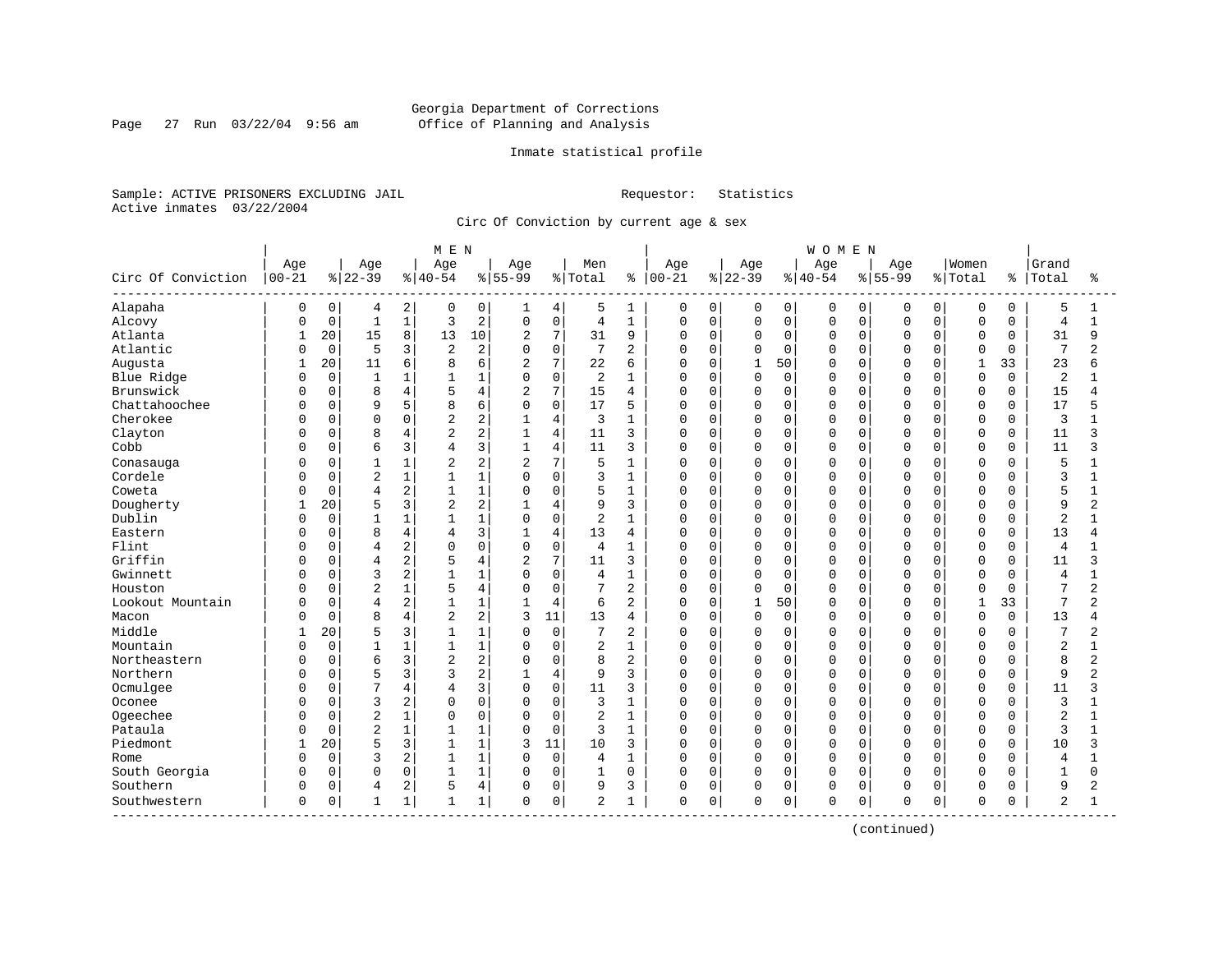Page 28 Run  $03/22/04$  9:56 am

#### Inmate statistical profile

Sample: ACTIVE PRISONERS EXCLUDING JAIL Requestor: Statistics Active inmates 03/22/2004

Circ Of Conviction by current age & sex (continued)

|                    | M E N            |       |                  |                |                  |                |                  |                |                |          |                   |           |                  |             | WOMEN           |             |                 |           |                  |          |                |       |
|--------------------|------------------|-------|------------------|----------------|------------------|----------------|------------------|----------------|----------------|----------|-------------------|-----------|------------------|-------------|-----------------|-------------|-----------------|-----------|------------------|----------|----------------|-------|
| Circ Of Conviction | Age<br>$00 - 21$ |       | Age<br>$ 22-39 $ |                | Age<br>$ 40-54 $ |                | Age<br>$8 55-99$ |                | Men<br>% Total | နွ       | Age<br>$ 00 - 21$ |           | Age<br>$ 22-39 $ |             | Age<br>$ 40-54$ |             | Age<br>$ 55-99$ |           | Women<br>% Total | ⊱        | Grand<br>Total | °     |
| Stone Mountain     | 0                | 0     | 16               | 8              | 8                | 6              | 2                | 7 <sup>1</sup> | 26             |          | $\mathbf 0$       | 0         | 0                | $\mathbf 0$ | 0               | $\mathbf 0$ | 0               | 0         | 0                | $\Omega$ | 26             |       |
| Tifton             | $\Omega$         | 0     | 0                | 0              |                  |                |                  | 4              | 2              |          | 0                 | $\Omega$  | 0                | $\mathbf 0$ | 0               | 0           | $\Omega$        |           | 0                |          | $\overline{2}$ |       |
| Toombs             | 0                |       |                  |                | $\Omega$         | $\Omega$       | $\mathbf 0$      | 0              |                | $\Omega$ | 0                 |           |                  | 0           | 0               |             | $\Omega$        |           | 0                | 0        |                |       |
| Waycross           | 0                |       | 5                | 3              | 8                | 6              | 0                | 0              | 13             |          | <sup>0</sup>      |           | U                |             |                 |             |                 |           | $\Omega$         |          | 13             |       |
| Western            | 0                |       |                  | 3              |                  |                | 0                | 0              | 11             | 3        | O                 |           |                  |             |                 |             |                 |           | $\Omega$         |          | 11             |       |
| Rockdale           |                  |       |                  | $\overline{2}$ |                  |                | $\Omega$         |                | 4              |          | <sup>0</sup>      |           | U                | $\Omega$    |                 |             | $\cap$          |           | $\Omega$         |          | $\overline{4}$ |       |
| Douglas            | $\Omega$         |       |                  |                |                  |                | 0                | 0              | 11             | 3        | 0                 |           |                  | 0           |                 | 100         | <sup>0</sup>    |           |                  | 33       | 12             |       |
| Appalachian        | 0                |       |                  |                |                  |                | $\Omega$         |                |                | $\Omega$ | <sup>0</sup>      |           | N                | $\Omega$    |                 | $\Omega$    |                 |           | $\Omega$         | $\Omega$ |                |       |
| Enotah             | $\Omega$         |       |                  |                |                  |                | $\Omega$         |                | 2              |          | <sup>0</sup>      |           | O                | $\Omega$    | O               |             |                 |           | $\Omega$         |          | 2              |       |
| Bell-Forsyth       | 0                |       |                  | $\Omega$       |                  |                | $\Omega$         |                |                | $\Omega$ | 0                 |           | <sup>0</sup>     | $\Omega$    | 0               |             | $\Omega$        |           | $\Omega$         |          |                |       |
| Towaliga           | $\Omega$         |       |                  |                |                  | $\overline{2}$ |                  | 4              | 5              |          | $\Omega$          |           | 0                | $\Omega$    | $\Omega$        |             | $\Omega$        |           | $\Omega$         |          | 5              |       |
| Paulding           | 0                | 0     | $\Omega$         | 0              |                  |                | $\Omega$         | 0              |                | 0        | $\mathbf 0$       | 0         | 0                | $\mathbf 0$ | 0               | $\mathbf 0$ | $\Omega$        | 0         | $\Omega$         | $\Omega$ |                |       |
| Total reported     |                  | 5 100 | 199              | 100            | 127              | 100            | 28 100           |                | 359            | 100      | $\Omega$          | $\Omega$  |                  | 2 100       | 1 100           |             | $\Omega$        | $\Omega$  |                  | 3 100    | 362 100        |       |
| Percent reported   |                  | 100.0 |                  | 100.0          |                  | 100.0          |                  | 100.0          |                | 100.0    |                   | $\cdot$ 0 |                  | 100.0       | 100.0           |             |                 | $\cdot$ 0 |                  | 100.0    |                | 100.0 |
| Not reported       | $\mathbf 0$      |       | $\Omega$         |                | $\mathbf 0$      |                | $\Omega$         |                | $\mathbf 0$    |          | 0                 |           | $\mathbf 0$      |             | $\Omega$        |             | $\mathbf 0$     |           | $\Omega$         |          | $\Omega$       |       |
| Total              | 5                |       | 199              |                | 127              |                | 28               |                | 359            |          | $\mathbf 0$       |           | 2                |             |                 |             | 0               |           | 3                |          | 362            |       |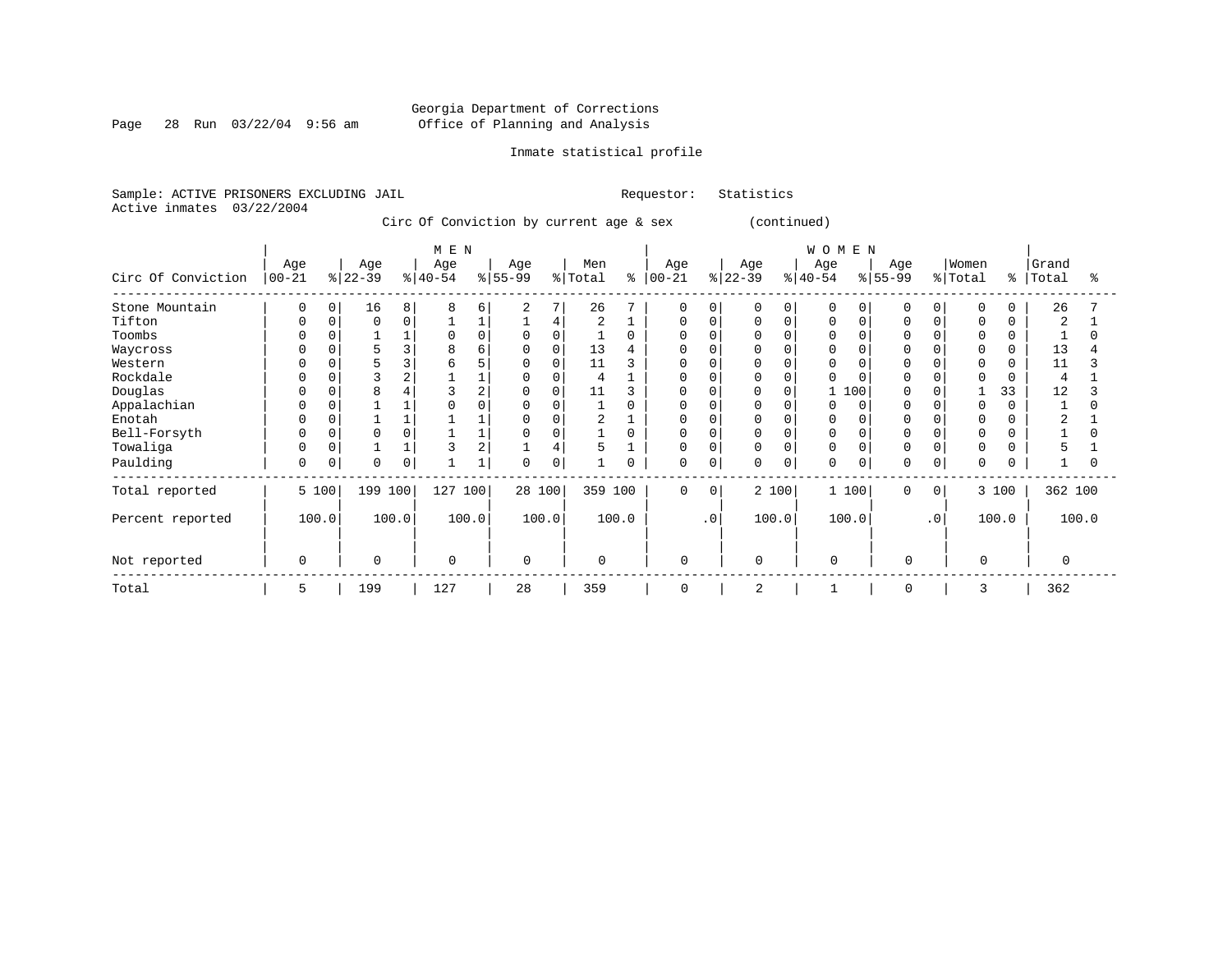Page 29 Run 03/22/04 9:56 am

#### Inmate statistical profile

Sample: ACTIVE PRISONERS EXCLUDING JAIL Requestor: Statistics Active inmates 03/22/2004

Home County by current age & sex

|                      |           |              |                |              | M E N          |                |              |   |                |                |          |                     |             |             | <b>WOMEN</b> |             |             |                |              |             |                |                |
|----------------------|-----------|--------------|----------------|--------------|----------------|----------------|--------------|---|----------------|----------------|----------|---------------------|-------------|-------------|--------------|-------------|-------------|----------------|--------------|-------------|----------------|----------------|
|                      | Age       |              | Age            |              | Age            |                | Age          |   | Men            |                | Age      |                     | Age         |             | Age          |             | Age         |                | Women        |             | Grand          |                |
| Home County          | $00 - 21$ |              | $ 22-39$       |              | $ 40-54$       |                | $8155 - 99$  |   | % Total        | ိ              | $ 00-21$ |                     | $ 22-39$    |             | $8 40-54$    |             | $8155 - 99$ |                | % Total      | နွ          | Total          | ႜ              |
| Appling              | 0         | 0            | 1              | 1            | 0              | 0              | 1            | 5 | 2              | 1              | 0        | 0                   | 0           | 0           | 0            | 0           | 0           | $\overline{0}$ | 0            | 0           | $\overline{c}$ | 1              |
| Atkinson             | $\Omega$  | $\mathsf{O}$ | $\mathsf 0$    | 0            | $\mathbf 0$    | 0              | $1\,$        | 5 | $\mathbf{1}$   | $\mathsf 0$    | $\Omega$ | $\mathsf{O}\xspace$ | $\mathbf 0$ | $\mathsf 0$ | 0            | $\mathbf 0$ | $\mathsf 0$ | 0              | $\mathsf 0$  | $\mathbf 0$ | $\mathbf{1}$   | $\Omega$       |
| Baldwin              | $\Omega$  | 0            | $\mathbf{1}$   | $\mathbf{1}$ | 2              | 2              | $\mathbf 0$  | 0 | 3              | $1\,$          | 0        | $\mathbf 0$         | 0           | $\mathbf 0$ | 0            | $\mathbf 0$ | $\Omega$    | 0              | $\mathbf 0$  | 0           | 3              |                |
| Barrow               | $\Omega$  | 0            | $\overline{2}$ | 1            | O              | 0              | 1            | 5 | 3              | 1              | 0        | $\mathbf 0$         | 0           | $\mathbf 0$ | 0            | 0           | $\Omega$    | 0              | $\mathbf 0$  | $\Omega$    | 3              |                |
| Bartow               | U         | $\mathbf 0$  | $\Omega$       | 0            | κ              | 3              | $\mathbf 0$  | 0 | 3              | $\mathbf{1}$   | 0        | $\mathbf 0$         | 0           | $\Omega$    | 0            | $\Omega$    | $\Omega$    | U              | $\Omega$     | $\Omega$    | 3              |                |
| Ben Hill             | U         | $\Omega$     | $\overline{2}$ | 1            | O              | $\Omega$       | $\mathbf 0$  | 0 | 2              | 1              | 0        | $\mathbf 0$         | 0           | $\Omega$    | 0            | $\Omega$    | $\Omega$    | $\Omega$       | $\Omega$     | U           | 2              |                |
| Bibb                 | U         | $\Omega$     | 4              | 2            | 1              | 1              | 2            | 9 | 7              | 2              | 0        | $\mathsf 0$         | 0           | 0           | 0            | $\mathbf 0$ | $\Omega$    | $\Omega$       | $\Omega$     | $\Omega$    | 7              | $\overline{2}$ |
| Bleckley             | C         | 0            | $\overline{c}$ | 1            | $\mathbf{1}$   | 1              | $\Omega$     | 0 | 3              | $1\,$          | 0        | $\mathbf 0$         | 0           | $\mathbf 0$ | 0            | $\mathbf 0$ | $\Omega$    | $\Omega$       | $\mathbf 0$  | $\Omega$    | 3              |                |
| <b>Brooks</b>        | $\Omega$  | 0            | $\mathbf{1}$   | 1            | $\Omega$       | 0              | 0            | 0 |                | $\mathbf 0$    | $\Omega$ | $\mathbf 0$         | 0           | $\mathbf 0$ | 0            | 0           | 0           | $\Omega$       | $\mathbf 0$  | 0           | 1              | O              |
| Bulloch              | U         | 0            | $\mathbf{1}$   | 1            | O              | 0              | 0            | 0 | $\mathbf{1}$   | $\mathbf 0$    | $\Omega$ | $\mathbf 0$         | $\Omega$    | $\mathbf 0$ | 0            | $\Omega$    | $\Omega$    | O              | $\Omega$     | $\Omega$    | $\mathbf{1}$   |                |
| <b>Burke</b>         | ∩         | 0            | $\overline{2}$ | $\mathbf 1$  | 1              | 1              | 0            | 0 | 3              | 1              | $\Omega$ | $\mathbf 0$         | 0           | $\mathbf 0$ | 0            | 0           | $\Omega$    | $\Omega$       | $\mathbf 0$  | $\Omega$    | 3              |                |
| <b>Butts</b>         | 0         | $\Omega$     | $\Omega$       | $\Omega$     | $\Omega$       | $\Omega$       | 1            | 5 | 1              | $\Omega$       | $\Omega$ | $\mathbf 0$         | 0           | $\Omega$    | $\Omega$     | $\Omega$    | $\Omega$    | $\Omega$       | $\Omega$     | $\Omega$    | $\mathbf{1}$   | U              |
| Camden               | 0         | $\Omega$     | $\mathbf 0$    | 0            | $\mathbf{1}$   | $\mathbf{1}$   | $\Omega$     | 0 | $\mathbf{1}$   | $\mathbf 0$    | 0        | $\mathbf 0$         | $\Omega$    | $\Omega$    | 0            | $\mathbf 0$ | $\Omega$    | $\Omega$       | $\Omega$     | $\Omega$    | $\mathbf 1$    | O              |
| Carroll              | C         | $\mathbf 0$  | $\overline{2}$ | 1            | 0              | 0              | $\Omega$     | 0 | $\overline{2}$ | $\mathbf{1}$   | 0        | $\mathbf 0$         | $\Omega$    | $\mathbf 0$ | $\Omega$     | $\mathbf 0$ | $\Omega$    | 0              | $\Omega$     | $\Omega$    | $\overline{2}$ |                |
| Catoosa              | $\Omega$  | 0            | $\Omega$       | 0            | $\mathbf{1}$   | $\mathbf{1}$   | $\Omega$     | 0 | $\mathbf{1}$   | $\mathbf 0$    | 0        | $\mathbf 0$         | $\Omega$    | $\mathbf 0$ | 0            | $\mathbf 0$ | $\Omega$    | $\Omega$       | $\Omega$     | $\Omega$    | $\mathbf{1}$   | O              |
| Chatham              | O         | $\Omega$     | 9              | 5            | 7              | 6              | $\mathbf{1}$ | 5 | 17             | 6              | $\Omega$ | $\mathbf 0$         | $\Omega$    | $\mathbf 0$ | O            | $\Omega$    | $\Omega$    | O              | $\Omega$     | $\Omega$    | 17             |                |
| Chattooga            | U         | $\Omega$     | $\mathbf{1}$   | $\mathbf{1}$ | O              | $\Omega$       | $\Omega$     | 0 | $\mathbf{1}$   | $\Omega$       | $\Omega$ | $\mathbf 0$         | $\Omega$    | $\Omega$    | $\Omega$     | $\Omega$    | $\Omega$    | O              | $\Omega$     | $\Omega$    | $\mathbf{1}$   | U              |
| Cherokee             | U         | $\Omega$     | -1             | 1            | 1              | $\mathbf{1}$   | $\Omega$     | 0 | 2              | $\mathbf{1}$   | 0        | $\mathbf 0$         | $\Omega$    | $\Omega$    | 0            | $\Omega$    | $\Omega$    | $\Omega$       | $\Omega$     | $\Omega$    | 2              |                |
| Clarke               | C         | 0            | 5              | 3            | 4              | 4              | $\Omega$     | 0 | 9              | 3              | $\Omega$ | $\mathsf 0$         | $\Omega$    | $\mathbf 0$ | $\Omega$     | $\mathbf 0$ | $\Omega$    | $\Omega$       | $\Omega$     | $\Omega$    | 9              | 3              |
| Clayton              | C         | $\Omega$     | 6              | 4            | $\mathbf{1}$   | $\mathbf{1}$   | 1            | 5 | 8              | 3              | O        | $\mathbf 0$         | 0           | $\mathbf 0$ | 0            | 0           | $\Omega$    | 0              | $\Omega$     | $\Omega$    | 8              | κ              |
| Cobb                 | O         | 0            | 3              | 2            | 5              | 5              | $\mathbf{1}$ | 5 | 9              | 3              | 0        | $\mathbf 0$         | 0           | $\mathbf 0$ | 0            | 0           | $\Omega$    | O              | $\Omega$     | $\Omega$    | 9              | 3              |
| Coffee               | U         | $\mathbf 0$  | $\Omega$       | 0            | $\mathbf{1}$   | $\mathbf{1}$   | $\mathbf 0$  | 0 |                | $\mathbf 0$    | $\Omega$ | $\mathbf 0$         | $\Omega$    | $\mathbf 0$ | 0            | $\Omega$    | $\Omega$    | $\Omega$       | $\Omega$     | $\Omega$    | 1              | O              |
| Colquit              | U         | 0            | $\Omega$       | 0            | $\overline{2}$ | $\overline{c}$ | $\Omega$     | 0 | $\overline{2}$ | 1              | $\Omega$ | $\mathbf 0$         | $\Omega$    | $\mathbf 0$ | 0            | $\mathbf 0$ | $\Omega$    | $\Omega$       | $\Omega$     | $\Omega$    | $\overline{c}$ |                |
| Columbia             | 0         | 0            | 0              | 0            | 0              | 0              | 1            | 5 | 1              | 0              | 0        | 0                   | 0           | 0           | 0            | 0           | $\Omega$    | $\Omega$       | $\Omega$     | O           | 1              | O              |
| Cook                 | 0         | 0            | 1              | 1            | 0              | 0              | $\Omega$     | 0 |                | $\mathbf 0$    | 0        | $\mathsf 0$         | 0           | $\mathbf 0$ | 0            | $\mathbf 0$ | $\Omega$    | 0              | $\mathbf 0$  | 0           | $\mathbf 1$    | 0              |
| Coweta               | C         | 0            | $\mathbf{1}$   | 1            | 0              | 0              | $\Omega$     | 0 | $\mathbf{1}$   | $\mathbf 0$    | 0        | $\mathbf 0$         | 0           | $\mathbf 0$ | 0            | $\mathbf 0$ | $\Omega$    | 0              | $\mathbf 0$  | $\Omega$    | $\mathbf 1$    | U              |
| Crisp                | O         | 0            | $\Omega$       | 0            | $\mathbf{1}$   | $\mathbf{1}$   | $\mathbf 0$  | 0 | $\mathbf{1}$   | $\mathbf 0$    | 0        | $\mathbf 0$         | 0           | $\mathbf 0$ | 0            | $\mathbf 0$ | $\Omega$    | 0              | $\mathbf 0$  | 0           | $\mathbf{1}$   | O              |
| Decatur              | C         | 0            | $\Omega$       | 0            | $\overline{2}$ | 2              | $\Omega$     | 0 | 2              | $\mathbf{1}$   | 0        | $\mathbf 0$         | $\Omega$    | $\Omega$    | $\Omega$     | $\Omega$    | $\Omega$    | $\Omega$       | $\Omega$     | $\Omega$    | $\overline{2}$ |                |
| DeKalb               | 0         | $\Omega$     | 21             | 12           | 3              | 3              | $\Omega$     | 0 | 24             | 8              | $\Omega$ | $\mathbf 0$         | $\Omega$    | $\Omega$    | $\Omega$     | $\Omega$    | $\Omega$    | $\Omega$       | $\Omega$     | $\Omega$    | 24             | 8              |
| Dougherty            | 1         | 20           | 3              | 2            | 2              | $\overline{c}$ | $\mathbf{1}$ | 5 | 7              | 2              | $\Omega$ | $\mathbf 0$         | 0           | $\mathbf 0$ | $\Omega$     | $\Omega$    | $\Omega$    | $\Omega$       | $\mathbf 0$  | $\Omega$    | 7              | 2              |
| Douglas              | $\Omega$  | $\mathbf 0$  | 3              | 2            | 2              | 2              | 0            | 0 | 5              | $\overline{2}$ | 0        | $\mathbf 0$         | $\Omega$    | $\mathbf 0$ | $\mathbf 1$  | 100         | $\Omega$    | $\Omega$       | $\mathbf{1}$ | 33          | 6              | 2              |
| Effingham            | $\Omega$  | $\mathbf 0$  | $\mathbf{1}$   | 1            | O              | 0              | $\Omega$     | 0 | $\mathbf{1}$   | $\mathbf 0$    | $\Omega$ | $\mathbf 0$         | $\Omega$    | $\mathbf 0$ | $\Omega$     | $\mathbf 0$ | $\Omega$    | $\Omega$       | $\mathbf 0$  | $\Omega$    | $\mathbf 1$    | 0              |
| Elbert               | 0         | 0            | $\mathbf{1}$   | $\mathbf{1}$ | 0              | 0              | $\mathbf{1}$ | 5 | $\overline{2}$ | 1              | $\Omega$ | $\mathbf 0$         | 0           | $\mathbf 0$ | 0            | 0           | $\mathbf 0$ | 0              | $\Omega$     | $\Omega$    | $\overline{2}$ |                |
| Fayette              | $\Omega$  | 0            | $\Omega$       | 0            | $\mathbf{1}$   | 1              | 1            | 5 | $\overline{2}$ | 1              | $\Omega$ | $\mathbf 0$         | $\Omega$    | $\mathbf 0$ | 0            | $\mathbf 0$ | $\mathbf 0$ | $\Omega$       | $\Omega$     | $\Omega$    | $\overline{2}$ | $\mathbf{1}$   |
| Floyd                | 0         | 0            | 3              | 2            | 0              | 0              | $\Omega$     | 0 | 3              | 1              | 0        | $\mathbf 0$         | 0           | $\mathbf 0$ | 0            | $\mathbf 0$ | $\Omega$    | 0              | $\Omega$     | $\Omega$    | 3              | -1             |
| Franklin<br>-------- | 0         | 0            | 2              | $\mathbf{1}$ | 0              | 0              | 0            | 0 | 2              | 1              | 0        | 0                   | 0           | $\mathsf 0$ | 0            | 0           | $\Omega$    | 0              | $\mathbf 0$  | $\Omega$    | 2              | 1              |

(continued)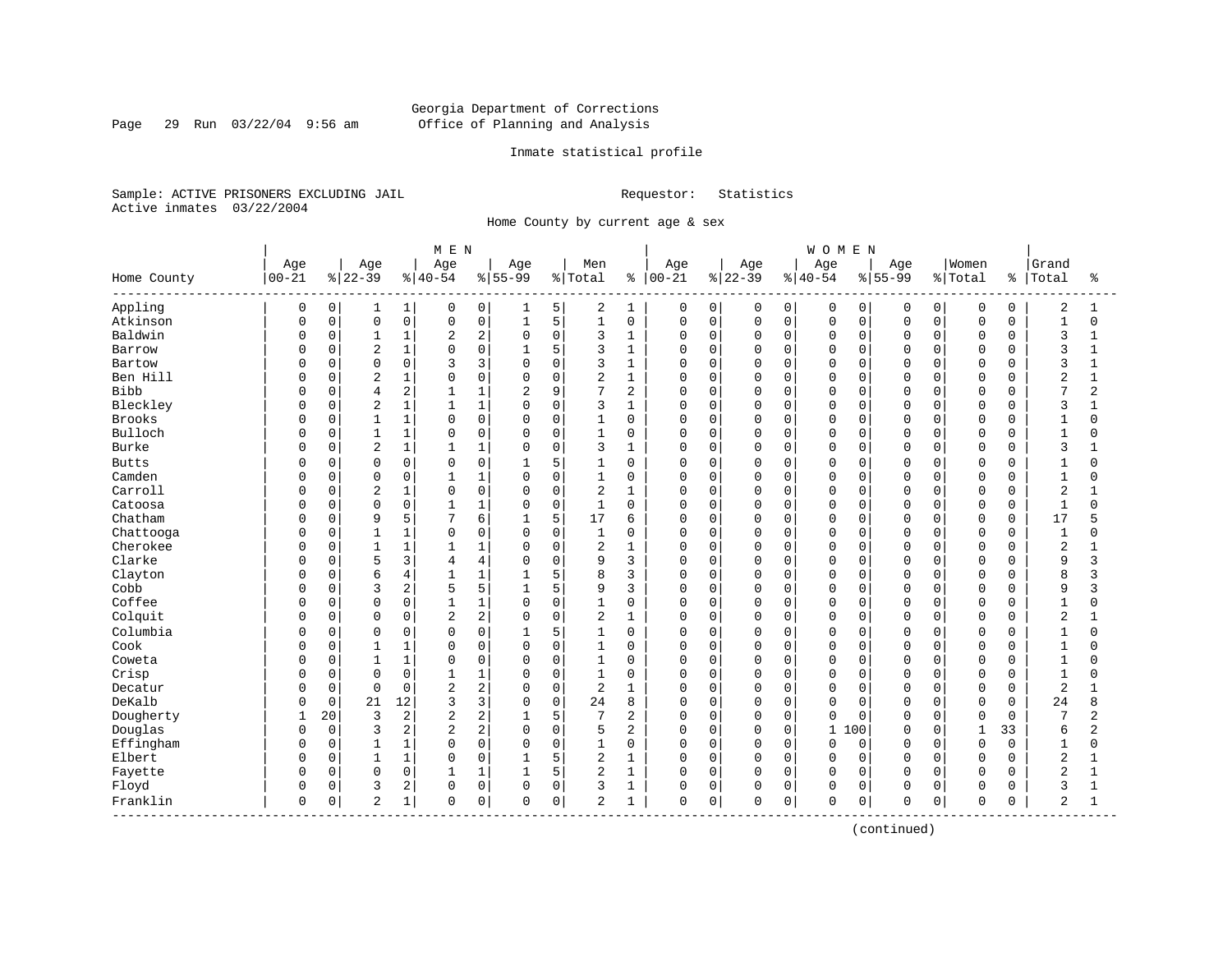Page 30 Run 03/22/04 9:56 am

#### Inmate statistical profile

Sample: ACTIVE PRISONERS EXCLUDING JAIL Requestor: Statistics Active inmates 03/22/2004

Home County by current age & sex (continued)

|             | Age          |             |                |                |                |                |              |             |                |                |             |             |             |          |             |          |             |             |                |             |                |              |
|-------------|--------------|-------------|----------------|----------------|----------------|----------------|--------------|-------------|----------------|----------------|-------------|-------------|-------------|----------|-------------|----------|-------------|-------------|----------------|-------------|----------------|--------------|
|             |              |             | Age            |                | Age            |                | Age          |             | Men            |                | Age         |             | Age         |          | Age         |          | Age         |             | Women          |             | Grand          |              |
| Home County | $00 - 21$    |             | $ 22-39$       |                | $ 40-54$       |                | $8 55-99$    |             | % Total        | ႜ              | $ 00 - 21$  |             | $ 22-39$    |          | $ 40-54$    |          | $8155 - 99$ |             | % Total        | န္          | Total          | ႜ            |
| Fulton      | 1            | 20          | 23             | 13             | 16             | 14             | 2            | 9           | 42             | 14             | $\mathbf 0$ | 0           | 0           | 0        | $\mathbf 0$ | 0        | 0           | 0           | $\mathbf 0$    | $\mathbf 0$ | 42             | 13           |
| Gilmer      | $\Omega$     | $\mathbf 0$ | $\mathbf 1$    | $\mathbf 1$    | $\mathbf 0$    | $\mathbf 0$    | $\mathbf 0$  | $\mathbf 0$ | $\mathbf{1}$   | $\mathbf 0$    | $\mathbf 0$ | $\mathbf 0$ | $\mathbf 0$ | 0        | $\mathbf 0$ | 0        | $\Omega$    | $\Omega$    | $\mathbf 0$    | $\mathbf 0$ | $\mathbf{1}$   | $\Omega$     |
| Glynn       | $\Omega$     | $\mathbf 0$ | 4              | $\overline{c}$ | 2              | $\overline{2}$ | 1            | 5           | 7              | $\overline{c}$ | 0           | $\mathbf 0$ | $\Omega$    | $\Omega$ | $\Omega$    | $\Omega$ | $\Omega$    | $\Omega$    | $\mathbf 0$    | $\mathbf 0$ | 7              | 2            |
| Gordon      | 0            | $\mathbf 0$ |                | 1              |                | $\mathbf{1}$   | $\mathbf{1}$ | 5           | 3              | $\mathbf{1}$   | 0           | $\mathbf 0$ | $\Omega$    | $\Omega$ | $\Omega$    | 0        | $\Omega$    | $\Omega$    | $\Omega$       | $\Omega$    | 3              |              |
| Greene      |              | $\mathbf 0$ | 1              | 1              | $\Omega$       | $\mathbf 0$    | $\Omega$     | $\Omega$    | $\mathbf{1}$   | $\mathbf 0$    | 0           | $\mathbf 0$ | $\Omega$    | $\Omega$ | $\Omega$    | 0        | $\Omega$    | $\cap$      | $\mathbf 0$    | $\Omega$    | $\mathbf{1}$   | $\Omega$     |
| Gwinnett    | $\Omega$     | $\mathbf 0$ |                | 1              | 4              | $\overline{4}$ | $\Omega$     | $\Omega$    | 5              | $\overline{2}$ | 0           | $\mathbf 0$ | $\mathbf 0$ | $\Omega$ | $\Omega$    | 0        | $\Omega$    | $\Omega$    | $\Omega$       | $\Omega$    | 5              | 2            |
| Habersham   | $\Omega$     | $\mathbf 0$ | $\Omega$       | $\mathbf 0$    |                | 1              | 0            | $\Omega$    |                | $\mathbf 0$    | U           | 0           | 0           | $\Omega$ | $\Omega$    | 0        | $\Omega$    | $\Omega$    | $\Omega$       | $\Omega$    | 1              | $\Omega$     |
| Hall        | <sup>0</sup> | $\Omega$    |                | 3              | 1              | $\mathbf{1}$   | $\mathbf{1}$ | 5           | 7              | 2              | $\Omega$    | $\Omega$    | $\Omega$    | $\Omega$ | $\Omega$    | $\Omega$ | $\Omega$    | $\Omega$    | $\Omega$       | $\Omega$    | $\overline{7}$ | 2            |
| Hancock     | <sup>0</sup> | $\mathbf 0$ | $\Omega$       | $\mathbf 0$    | $\overline{2}$ | $\overline{2}$ | $\mathbf 0$  | $\Omega$    | 2              | 1              | U           | $\mathbf 0$ | $\Omega$    | $\Omega$ | $\Omega$    | $\Omega$ | $\Omega$    | $\Omega$    | $\Omega$       | 0           | $\overline{2}$ | $\mathbf{1}$ |
| Harris      | <sup>0</sup> | $\mathbf 0$ | $\mathbf 0$    | $\mathbf 0$    | 1              | $\mathbf{1}$   | $\mathbf 0$  | $\Omega$    | 1              | $\mathbf 0$    | O           | $\mathbf 0$ | $\Omega$    | $\Omega$ | $\Omega$    | $\Omega$ | $\Omega$    | $\Omega$    | $\mathbf 0$    | $\Omega$    | $\mathbf{1}$   | $\mathbf 0$  |
| Hart        | <sup>0</sup> | $\mathbf 0$ |                | 1              |                | $\mathbf{1}$   | $\Omega$     | $\mathbf 0$ | $\overline{2}$ | 1              | U           | 0           | 0           | 0        | $\Omega$    | 0        | $\Omega$    | $\mathbf 0$ | $\Omega$       | $\Omega$    | $\overline{2}$ |              |
| Henry       |              | 0           | 2              | 1              |                | $\mathbf{1}$   | 0            | $\mathbf 0$ | 3              | $\mathbf{1}$   | 0           | $\mathbf 0$ | 0           | 0        | $\Omega$    | 0        | $\Omega$    | $\mathbf 0$ | $\mathbf 0$    | $\Omega$    | 3              |              |
| Houston     |              | $\mathbf 0$ | 2              | $\mathbf{1}$   | 4              | $\overline{4}$ | 0            | $\Omega$    | 6              | $\overline{c}$ | U           | 0           | 0           | $\Omega$ | $\Omega$    | 0        | $\Omega$    | $\Omega$    | $\Omega$       | $\Omega$    | 6              | 2            |
| Jackson     | 1            | 20          | $\Omega$       | $\mathbf 0$    | 1              | $\mathbf{1}$   | 1            | 5           | 3              | $\mathbf{1}$   | $\Omega$    | $\Omega$    | 0           | $\Omega$ | $\Omega$    | $\Omega$ | $\Omega$    | $\Omega$    | $\Omega$       | $\Omega$    | 3              | 1            |
| Jeff Davis  | $\Omega$     | $\mathbf 0$ |                | 1              | $\Omega$       | $\mathbf 0$    | $\mathbf 0$  | $\Omega$    |                | $\mathbf 0$    | 0           | 0           | 0           | $\Omega$ | $\Omega$    | 0        | $\Omega$    | $\Omega$    | $\Omega$       | $\Omega$    | 1              | O            |
| Jenkins     | n            | 0           | 2              | $\mathbf 1$    | $\Omega$       | $\mathbf 0$    | $\Omega$     | $\Omega$    | 2              | $\mathbf{1}$   | $\Omega$    | $\Omega$    | $\mathbf 0$ | $\Omega$ | $\mathbf 0$ | $\Omega$ | $\Omega$    | $\Omega$    | $\Omega$       | $\Omega$    | $\overline{2}$ |              |
| Laurens     | <sup>0</sup> | $\Omega$    | 2              | 1              | $\Omega$       | $\Omega$       | $\Omega$     | $\Omega$    | 2              | 1              | U           | $\Omega$    | 0           | 0        | $\Omega$    | $\Omega$ | $\Omega$    | $\Omega$    | $\Omega$       | $\Omega$    | $\overline{2}$ |              |
| Liberty     | <sup>0</sup> | $\Omega$    | $\overline{2}$ | $\mathbf 1$    | 2              | $\overline{2}$ | $\Omega$     | $\Omega$    | $\overline{4}$ | $\mathbf{1}$   | 0           | $\Omega$    | $\Omega$    | $\Omega$ | $\Omega$    | $\Omega$ | $\Omega$    | $\Omega$    | $\Omega$       | $\Omega$    | 4              | 1            |
| Lincoln     | 0            | $\mathbf 0$ |                | 1              | $\Omega$       | $\mathbf 0$    | 0            | $\mathbf 0$ | $\mathbf{1}$   | $\mathbf 0$    | 0           | $\mathbf 0$ | 0           | 0        | $\mathbf 0$ | 0        | $\Omega$    | $\mathbf 0$ | $\overline{0}$ | $\Omega$    | $\mathbf{1}$   | $\Omega$     |
| Long        |              | 0           | $\mathbf{1}$   | 1              | $\Omega$       | $\mathbf 0$    | $\Omega$     | $\Omega$    | $\mathbf{1}$   | $\mathbf 0$    | O           | $\mathbf 0$ | $\mathbf 0$ | $\Omega$ | $\Omega$    | 0        | $\Omega$    | $\Omega$    | $\mathbf 0$    | $\Omega$    | $\mathbf{1}$   | U            |
| Lowndes     | $\Omega$     | $\mathbf 0$ | $\overline{2}$ | 1              |                | $\mathbf{1}$   | $\Omega$     | $\Omega$    | 3              | 1              | U           | 0           | 0           | $\Omega$ | $\Omega$    | 0        | $\Omega$    | $\Omega$    | $\Omega$       | $\Omega$    | 3              |              |
| Marion      | <sup>0</sup> | $\mathbf 0$ |                | 1              | $\Omega$       | $\mathbf 0$    | $\Omega$     | $\Omega$    | 1              | $\mathbf 0$    | 0           | 0           | 0           | 0        | $\Omega$    | $\Omega$ | $\Omega$    | $\Omega$    | $\Omega$       | 0           |                | O            |
| McDuffie    | <sup>0</sup> | $\mathbf 0$ | $\Omega$       | $\mathbf 0$    |                | $\mathbf{1}$   | $\Omega$     | $\mathbf 0$ | $\mathbf{1}$   | $\mathbf 0$    | $\mathbf 0$ | $\Omega$    | $\mathbf 0$ | 0        | $\mathbf 0$ | 0        | $\Omega$    | $\Omega$    | $\Omega$       | $\Omega$    | $\mathbf{1}$   | O            |
| McIntosh    | $\Omega$     | $\mathbf 0$ |                | $\mathbf{1}$   |                | $\mathbf{1}$   | $\Omega$     | $\Omega$    | $\overline{2}$ | 1              | $\Omega$    | $\Omega$    | 0           | $\Omega$ | $\Omega$    | $\Omega$ | $\Omega$    | $\Omega$    | $\Omega$       | O           | $\overline{a}$ |              |
| Miller      | n            | $\Omega$    | 1              | 1              | $\Omega$       | $\Omega$       | $\mathbf 0$  | $\Omega$    | $\mathbf{1}$   | $\Omega$       | $\Omega$    | $\Omega$    | $\Omega$    | $\Omega$ | $\Omega$    | $\Omega$ | $\Omega$    | $\cap$      | $\Omega$       | $\Omega$    | $\mathbf{1}$   | $\Omega$     |
| Mitchell    | <sup>0</sup> | $\mathbf 0$ | $\mathbf{1}$   | $\mathbf 1$    | $\Omega$       | $\mathbf 0$    | $\mathbf 0$  | $\Omega$    | $\mathbf{1}$   | $\Omega$       | 0           | $\mathbf 0$ | $\Omega$    | $\Omega$ | $\Omega$    | $\Omega$ | $\Omega$    | $\Omega$    | $\Omega$       | $\Omega$    | $\mathbf{1}$   | U            |
| Monroe      | <sup>0</sup> | $\mathbf 0$ | $\Omega$       | $\mathbf 0$    |                | $\mathbf{1}$   | 0            | $\mathbf 0$ | $\mathbf{1}$   | 0              | U           | $\mathbf 0$ | $\Omega$    | $\Omega$ | $\Omega$    | 0        | $\Omega$    | $\Omega$    | $\mathbf 0$    | $\Omega$    | $\mathbf{1}$   |              |
| Morgan      |              | $\mathbf 0$ |                | $\mathbf{1}$   | $\Omega$       | $\mathbf 0$    | $\Omega$     | $\Omega$    | $\mathbf{1}$   | $\Omega$       | 0           | $\mathbf 0$ | $\mathbf 0$ | $\Omega$ | $\Omega$    | 0        | $\Omega$    | $\Omega$    | $\Omega$       | $\Omega$    | $\mathbf{1}$   |              |
| Muscogee    | $\Omega$     | $\mathbf 0$ | 6              | 4              |                | 5              | $\Omega$     | $\mathbf 0$ | 11             | 4              | 0           | $\mathbf 0$ | $\mathbf 0$ | $\Omega$ | $\mathbf 0$ | 0        | $\Omega$    | $\Omega$    | $\mathbf 0$    | $\Omega$    | 11             | 4            |
| Newton      | $\Omega$     | 0           |                | 1              | O              | $\mathbf 0$    | 0            | $\mathbf 0$ | $\mathbf{1}$   | $\mathbf 0$    | O           | $\mathbf 0$ | 0           | $\Omega$ | $\Omega$    | 0        | $\Omega$    | $\Omega$    | $\mathbf 0$    | $\Omega$    | $\mathbf{1}$   | O            |
| Oglethorpe  | $\Omega$     | $\mathbf 0$ |                | 1              | $\Omega$       | $\mathbf 0$    |              | 5           | 2              | 1              | $\Omega$    | 0           | 0           | $\Omega$ | $\mathbf 0$ | 0        | $\Omega$    | $\Omega$    | $\Omega$       | $\Omega$    | $\overline{2}$ |              |
| Paulding    | <sup>0</sup> | $\Omega$    | $\Omega$       | $\mathbf 0$    |                | $\mathbf{1}$   | $\Omega$     | $\Omega$    | 1              | $\Omega$       | $\Omega$    | $\Omega$    | $\mathbf 0$ | $\Omega$ | $\Omega$    | $\Omega$ | $\Omega$    | $\Omega$    | $\Omega$       | $\Omega$    | $\mathbf{1}$   | $\cap$       |
| Pierce      | $\Omega$     | $\mathbf 0$ | $\mathbf 0$    | $\mathbf 0$    | 1              | $\mathbf{1}$   | $\mathbf 0$  | $\mathbf 0$ | 1              | $\mathbf 0$    | 0           | $\mathbf 0$ | $\mathbf 0$ | $\Omega$ | $\mathbf 0$ | 0        | $\Omega$    | $\Omega$    | $\Omega$       | $\Omega$    | $\mathbf{1}$   | $\Omega$     |
| Pike        | 0            | 0           |                | 1              |                | $\mathbf{1}$   | 0            | $\mathbf 0$ | 2              | 1              | 0           | $\mathbf 0$ | 0           | 0        | $\Omega$    | 0        | $\Omega$    | $\mathbf 0$ | $\Omega$       | O           | 2              |              |
| Putnam      | $\Omega$     | 0           | $\mathbf{1}$   | 1              | $\mathbf{1}$   | 1              | $\Omega$     | 0           | $\overline{2}$ | 1              | $\mathbf 0$ | 0           | $\Omega$    | 0        | $\mathbf 0$ | 0        | $\Omega$    | 0           | $\mathbf 0$    | $\Omega$    | $\overline{2}$ | 1            |

(continued)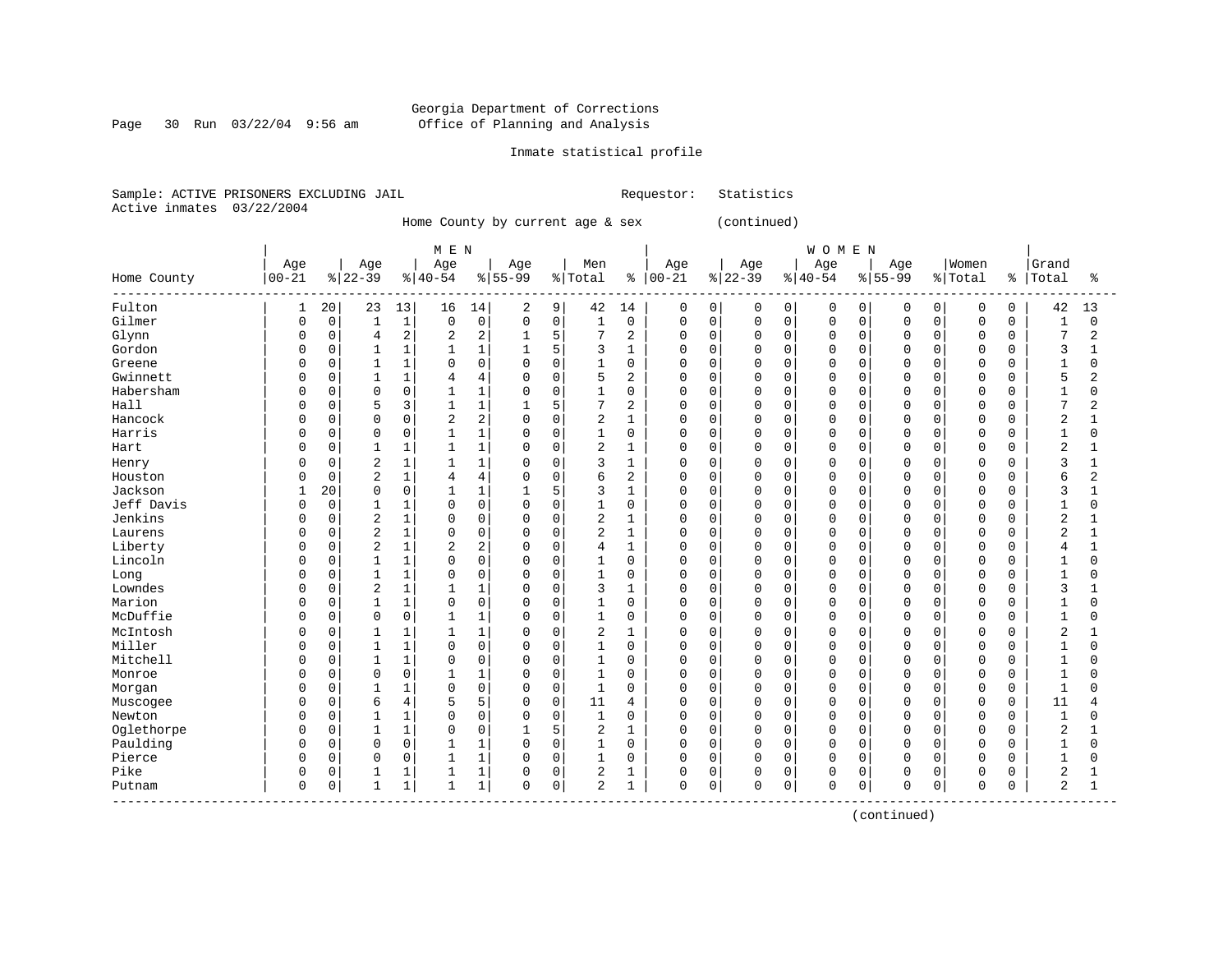Page 31 Run  $03/22/04$  9:56 am

### Inmate statistical profile

Sample: ACTIVE PRISONERS EXCLUDING JAIL Requestor: Statistics Active inmates 03/22/2004

Home County by current age & sex (continued)

|                  |              |             |                |                | M E N    |                |             |             |                |             |              |           |             |             | <b>WOMEN</b> |             |             |             |              |               |                |          |
|------------------|--------------|-------------|----------------|----------------|----------|----------------|-------------|-------------|----------------|-------------|--------------|-----------|-------------|-------------|--------------|-------------|-------------|-------------|--------------|---------------|----------------|----------|
|                  | Age          |             | Age            |                | Age      |                | Age         |             | Men            |             | Age          |           | Age         |             | Age          |             | Age         |             | Women        |               | Grand          |          |
| Home County      | $00 - 21$    |             | $8 22-39$      |                | $ 40-54$ |                | $8 55-99$   |             | % Total        | နွ          | $ 00 - 21$   |           | $ 22-39$    |             | $8140 - 54$  |             | $8 55-99$   |             | % Total      | $\frac{8}{6}$ | Total          | ႜ        |
| Rabun            | 0            | 0           |                | 1              | $\Omega$ | 0              | 0           | 0           | 1              | 0           | 0            | 0         | 0           | 0           | $\Omega$     | 0           | $\Omega$    | 0           | 0            | O             | -1             | 0        |
| Randolph         | O            | 0           |                | $\mathbf{1}$   |          |                | $\mathbf 0$ | $\mathbf 0$ | 2              | 1           | 0            | 0         | $\Omega$    | $\mathbf 0$ | $\Omega$     | $\Omega$    | $\Omega$    | 0           | 0            | $\Omega$      | $\overline{2}$ |          |
| Richmond         | 1            | 20          |                | 3              |          | $\overline{4}$ |             | 5           | 11             | 4           | 0            | 0         | 1           | 50          | $\Omega$     | $\Omega$    | $\Omega$    | $\Omega$    | 1            | 33            | 12             | 4        |
| Rockdale         | U            | $\mathbf 0$ |                | $\mathbf 0$    |          | $\mathbf{1}$   | 0           | $\Omega$    | 1              | 0           | <sup>0</sup> | $\Omega$  | $\Omega$    | $\mathbf 0$ | $\Omega$     | $\Omega$    | $\cap$      | $\Omega$    | $\mathbf 0$  | $\Omega$      | $\mathbf{1}$   | $\Omega$ |
| Seminole         |              | 0           |                | 1              |          | $\mathbf 0$    | 0           | $\Omega$    |                | 0           | 0            | $\Omega$  | $\Omega$    | $\Omega$    | $\Omega$     | $\Omega$    |             | $\Omega$    | $\Omega$     | U             |                | O        |
| Spalding         |              | $\mathbf 0$ | $\overline{2}$ | $\mathbf{1}$   | 2        | $\overline{2}$ | 0           | $\Omega$    | 4              | 1           | 0            | O         | $\Omega$    | $\Omega$    | $\Omega$     | $\Omega$    | $\Omega$    | $\Omega$    | $\Omega$     |               |                |          |
| Stephens         |              | $\Omega$    | $\Omega$       | $\Omega$       |          |                | $\Omega$    | $\cap$      |                | $\Omega$    | <sup>0</sup> | $\Omega$  | $\Omega$    | $\Omega$    | $\Omega$     | $\Omega$    | n           | $\Omega$    | $\Omega$     | በ             |                | U        |
| Sumter           |              | $\Omega$    | $\Omega$       | $\Omega$       |          | $\mathbf{1}$   | $\Omega$    | ∩           | 1              | $\Omega$    | <sup>0</sup> | $\cap$    | $\Omega$    | $\Omega$    | $\Omega$     | $\cap$      | $\cap$      | $\Omega$    | $\Omega$     | ∩             | -1             | U        |
| Tattnall         | U            | 0           |                | 1              | C        | $\Omega$       | $\Omega$    | $\cap$      |                | $\Omega$    | <sup>0</sup> | 0         | $\Omega$    | $\Omega$    | $\Omega$     | $\Omega$    | $\cap$      | $\Omega$    | $\Omega$     |               |                | U        |
| Thomas           |              | 0           |                | 1              |          |                | 0           | $\Omega$    | 2              |             | <sup>0</sup> | 0         | $\Omega$    | 0           | $\Omega$     | $\Omega$    |             |             | $\Omega$     |               | 2              |          |
| Tift             | <sup>0</sup> | $\mathbf 0$ | $\Omega$       | $\mathbf 0$    |          |                |             | 5           | $\overline{2}$ | 1           | $\Omega$     | O         | $\Omega$    | 0           | $\Omega$     | $\Omega$    | $\cap$      | $\Omega$    | $\Omega$     | O             | $\overline{c}$ |          |
| Toombs           |              | 0           | 2              | 1              |          |                | 0           | $\Omega$    | 3              | 1           | 0            | 0         | $\Omega$    | 0           | 0            | $\Omega$    |             | $\Omega$    | $\Omega$     |               |                |          |
| Troup            |              | 0           |                | $\mathbf{1}$   |          | $\Omega$       | 0           | $\Omega$    |                | 0           | 0            | O         | $\Omega$    | 0           | $\Omega$     | $\Omega$    |             | $\Omega$    | $\Omega$     | በ             |                | U        |
| Union            |              | $\Omega$    | $\Omega$       | $\Omega$       |          |                | $\Omega$    | ∩           |                | $\Omega$    | 0            | U         | $\Omega$    | $\Omega$    | $\cap$       | $\cap$      | $\cap$      | $\Omega$    | $\Omega$     | U             |                | N        |
| Upson            | U            | 0           | $\Omega$       | $\Omega$       |          |                | 0           | ∩           |                | 0           | <sup>0</sup> | U         | $\Omega$    | $\Omega$    | $\Omega$     | U           | O           | $\Omega$    | $\Omega$     | ∩             |                | N        |
| Walker           | O            | 0           | 2              | 1              |          | $\Omega$       | 0           | $\Omega$    | 2              |             | 0            | O         | 1           | 50          | $\Omega$     | O           | ∩           | $\Omega$    | $\mathbf{1}$ | 33            |                |          |
| Walton           | U            | 0           |                | $\mathbf 0$    |          | $\overline{c}$ | 0           | $\Omega$    | $\overline{2}$ |             | $\Omega$     |           | $\Omega$    | $\Omega$    | $\Omega$     | O           | n           |             | $\mathbf 0$  | $\Omega$      | $\overline{2}$ |          |
| Ware             | U            | $\mathbf 0$ | 3              | $\overline{2}$ |          |                | 0           | $\cap$      | 4              | 1           | 0            | 0         | $\Omega$    | $\Omega$    | $\Omega$     | O           | $\Omega$    | $\Omega$    | 0            | U             | 4              |          |
| Washington       | 1            | 20          | $\overline{2}$ | $\mathbf{1}$   | $\Omega$ | $\mathbf 0$    | $\Omega$    | $\Omega$    | 3              | 1           | $\Omega$     | 0         | $\Omega$    | $\Omega$    | $\Omega$     | $\Omega$    | $\Omega$    | $\Omega$    | $\mathbf 0$  | O             | 3              |          |
| Wayne            | 0            | $\mathbf 0$ | 2              | 1              | 0        | $\mathbf 0$    | $\Omega$    | $\Omega$    | 2              | 1           | $\Omega$     | $\Omega$  | $\Omega$    | $\Omega$    | $\Omega$     | 0           | $\Omega$    | $\Omega$    | $\Omega$     | 0             | 2              |          |
| Whitfield        | 0            | $\mathbf 0$ | $\Omega$       | $\mathbf 0$    |          | $\mathbf{1}$   | 0           | $\Omega$    |                | O           | 0            | 0         | 0           | 0           | $\Omega$     | 0           | 0           | 0           | 0            | 0             |                | $\Omega$ |
| Wilkinson        | $\mathbf 0$  | $\mathsf 0$ |                | $\mathbf{1}$   | $\Omega$ | $\mathbf 0$    | $\Omega$    | $\Omega$    | $\mathbf{1}$   | $\mathbf 0$ | $\mathbf 0$  | $\Omega$  | $\mathbf 0$ | $\mathbf 0$ | $\Omega$     | $\mathbf 0$ | $\Omega$    | $\mathbf 0$ | $\Omega$     | U             | 1              | O        |
| Total reported   |              | 5 100       | 171 100        |                | 111 100  |                | 22 100      |             | 309 100        |             | $\Omega$     | $\Omega$  |             | 2 100       |              | 1 100       | $\mathbf 0$ | 0           |              | 3 100         | 312 100        |          |
| Percent reported |              | 100.0       |                | 85.9           |          | 87.4           |             | 78.6        |                | 86.1        |              | $\cdot$ 0 |             | 100.0       |              | 100.0       |             | $\cdot$ 0   |              | 100.0         |                | 86.2     |
| Not reported     | 0            |             | 28             |                | 16       |                | 6           |             | 50             |             | 0            |           | 0           |             | $\mathbf 0$  |             | 0           |             | $\mathbf 0$  |               | 50             |          |
| Total            | 5            |             | 199            |                | 127      |                | 28          |             | 359            |             | $\mathbf 0$  |           | 2           |             |              |             | 0           |             | 3            |               | 362            |          |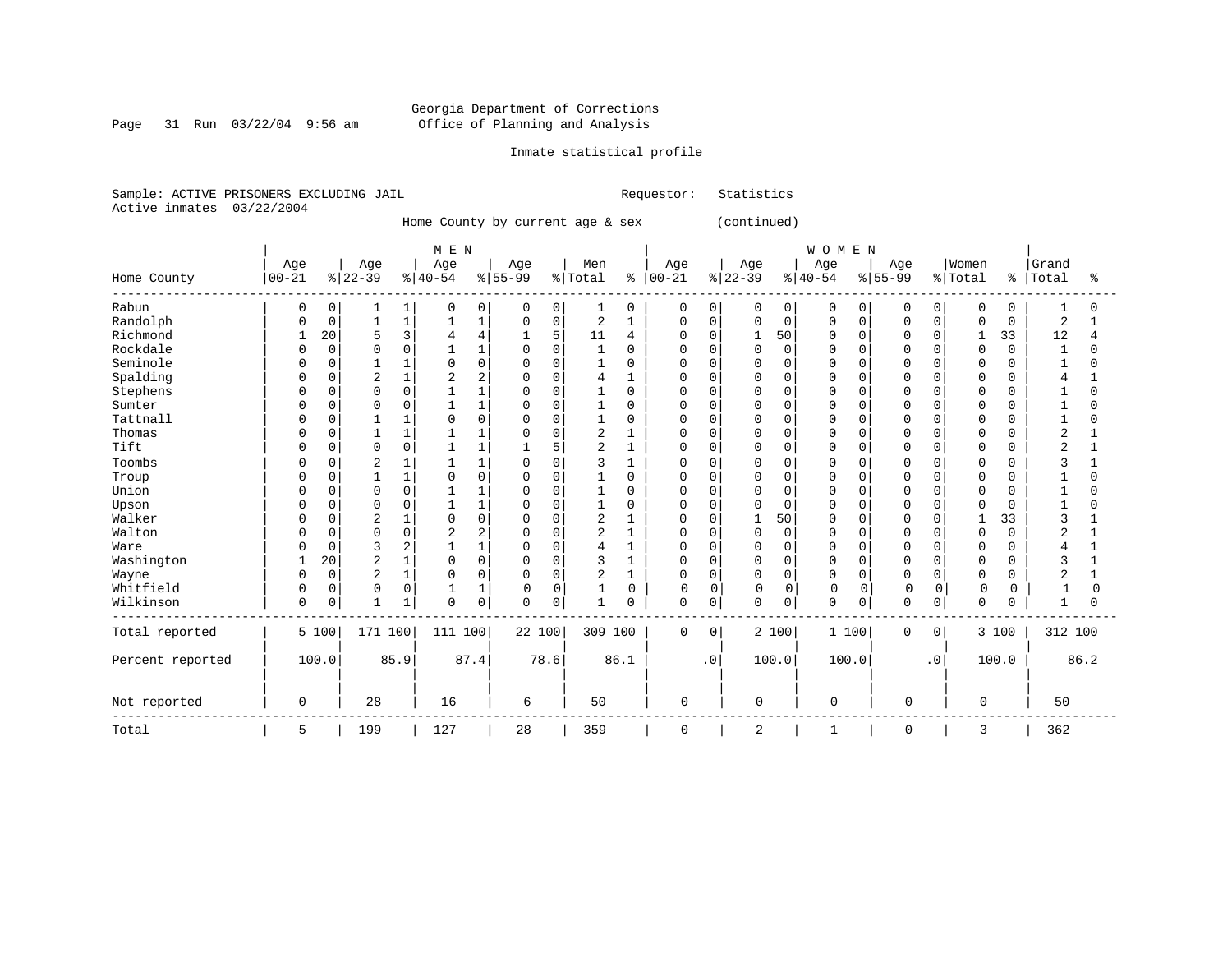### Page 32 Run 03/22/04 9:56 am Office of Planning and Analysis

 Georgia Department of Corrections Inmate statistical profile Sample: ACTIVE PRISONERS EXCLUDING JAIL Requestor: Statistics

Active inmates 03/22/2004

### Prison Sentence In Years by current age & sex

|                                    |                             |                            | M E N                        |                      |                            |                         |                            | WOMEN                      |                      |                  |                          |
|------------------------------------|-----------------------------|----------------------------|------------------------------|----------------------|----------------------------|-------------------------|----------------------------|----------------------------|----------------------|------------------|--------------------------|
| Sentence In Years<br>-------       | Age<br>$00 - 21$            | Age<br>$ 22-39 $           | Age<br>$8140 - 54$           | Age<br>$8155 - 99$   | Men<br>% Total             | Age<br>$8   00 - 21$    | Age<br>$ 22-39 $           | Age<br>$ 40-54$            | Age<br>$8155 - 99$   | Women<br>% Total | Grand<br>%   Total<br>ಕಿ |
| $0 - 1$                            | 0<br>0                      | 0<br>0                     | 0<br>0                       | 0<br>0               | 0<br>0                     | 0<br>$\Omega$           | 0<br>$\mathbf 0$           | 0<br>0                     | 0<br>0               | 0<br>0           | $\Omega$<br>$\Omega$     |
| $1.1 - 2$                          | $\mathsf 0$<br>0            | $\mathbf 0$<br>$\mathbf 0$ | $\mathsf{O}$<br>0            | 0<br>$\mathbf 0$     | 0<br>$\mathbf 0$           | 0<br>$\Omega$           | 0<br>$\mathbf 0$           | $\mathbf 0$<br>$\mathbf 0$ | 0<br>0               | 0<br>0           | $\mathbf 0$<br>$\Omega$  |
| $2.1 - 3$                          | $\mathsf 0$<br>$\Omega$     | $\mathbf 0$<br>$\mathbf 0$ | $\mathsf{O}\xspace$<br>0     | 0<br>$\mathbf 0$     | 0<br>$\mathbf 0$           | $\mathbf 0$<br>0        | 0<br>$\mathbf 0$           | $\circ$<br>0               | 0<br>0               | 0<br>0           | $\Omega$<br>$\Omega$     |
| $3.1 - 4$                          | $\mathbf 0$<br><sup>0</sup> | $\mathbf 0$<br>$\Omega$    | $\mathbf 0$<br>0             | $\Omega$<br>$\Omega$ | $\mathbf 0$<br>0           | 0<br>$\Omega$           | 0<br>$\Omega$              | $\mathbf 0$<br>0           | $\Omega$<br>0        | 0<br>0           | $\Omega$<br><sup>0</sup> |
| $4.1 - 5$                          | $\mathbf 0$<br>$\Omega$     | $\mathbf 0$<br>$\Omega$    | $\mathsf{O}$<br>0            | $\Omega$<br>$\Omega$ | 0<br>$\mathbf 0$           | $\mathbf 0$<br>$\Omega$ | $\mathbf 0$<br>$\Omega$    | $\mathbf 0$<br>$\mathbf 0$ | 0<br>0               | 0<br>0           | $\mathbf 0$<br>$\Omega$  |
| $5.1 - 6$                          | $\mathbf 0$                 | $\Omega$<br>$\Omega$       | $\Omega$<br>$\mathbf 0$      | $\Omega$<br>$\Omega$ | $\mathbf 0$<br>$\Omega$    | $\mathbf 0$<br>$\Omega$ | $\mathbf 0$<br>$\Omega$    | $\Omega$<br>0              | $\Omega$<br>0        | 0<br>0           | $\Omega$<br>$\Omega$     |
| $6.1 - 7$                          | $\mathbf 0$                 | $\Omega$<br>$\Omega$       | $\mathbf 0$<br>$\Omega$      | $\Omega$<br>$\Omega$ | 0<br>$\mathbf 0$           | $\Omega$<br>$\Omega$    | $\mathbf 0$<br>$\Omega$    | $\mathbf 0$<br>0           | 0<br>$\Omega$        | 0<br>0           | $\Omega$<br>$\Omega$     |
| $7.1 - 8$                          | $\mathbf 0$<br>$\Omega$     | 0<br>$\mathbf 0$           | $\mathsf 0$<br>0             | 0<br>$\mathbf 0$     | 0<br>$\mathbf 0$           | 0<br>0                  | 0<br>$\mathbf 0$           | $\mathbf 0$<br>0           | 0<br>$\Omega$        | 0<br>0           | $\mathbf 0$<br>$\Omega$  |
| $8.1 - 9$                          | $\mathbf 0$<br>U            | $\mathbf 0$<br>$\Omega$    | $\Omega$<br>$\mathbf 0$      | 0<br>0               | 0<br>0                     | $\mathbf 0$<br>$\Omega$ | $\mathbf 0$<br>$\Omega$    | $\Omega$<br>0              | $\Omega$<br>0        | 0<br>0           | $\Omega$<br>$\cap$       |
| $9.1 - 10$                         | $\mathbf 0$<br>O            | $\Omega$<br>$\mathbf 0$    | $\mathbf 0$<br>$\Omega$      | $\Omega$<br>$\Omega$ | $\mathsf 0$<br>$\mathbf 0$ | $\Omega$<br>$\Omega$    | $\mathbf 0$<br>$\Omega$    | $\mathbf 0$<br>0           | 0<br>$\Omega$        | 0<br>0           | $\Omega$<br>$\Omega$     |
| $10.1 - 12$                        | $\mathbf 0$<br>U            | $\Omega$<br>$\Omega$       | $\mathbf 0$<br>O             | $\Omega$<br>0        | 0<br>0                     | 0<br>$\Omega$           | $\Omega$<br>0              | $\mathbf 0$<br>0           | 0<br>$\Omega$        | 0<br>0           | 0<br>$\Omega$            |
| $12.1 - 15$                        | $\mathbf 0$                 | $\mathbf 0$<br>0           | $\mathsf 0$<br>0             | 0<br>$\mathbf 0$     | $\mathsf 0$<br>$\mathbf 0$ | $\mathbf 0$<br>0        | $\mathbf 0$<br>$\mathbf 0$ | $\mathbf 0$<br>0           | $\Omega$<br>0        | 0<br>0           | $\Omega$<br>$\cap$       |
| $15.1 - 20$                        | $\mathbf 0$<br>O            | $\Omega$<br>$\mathbf 0$    | $\Omega$<br>$\mathbf 0$      | 0<br>$\mathbf 0$     | $\mathbf 0$<br>0           | $\mathbf 0$<br>$\Omega$ | $\mathbf 0$<br>$\mathbf 0$ | $\mathbf 0$<br>$\mathbf 0$ | 0<br>$\Omega$        | 0<br>0           | $\Omega$<br>$\cap$       |
| 20.1-OVER                          | $\mathbf 0$<br>0            | 1<br>1                     | 0<br>$\Omega$                | 0<br>$\mathbf 0$     | 1<br>0                     | 0<br>0                  | $\mathbf 0$<br>0           | $\mathbf 0$<br>0           | 0<br>$\Omega$        | 0<br>0           | $\cap$                   |
| LIFE                               | $\mathbf 0$<br>O            | $\Omega$<br>$\Omega$       | $\mathbf{1}$<br>$\mathbf{1}$ | 0<br>$\Omega$        | $1\,$<br>$\Omega$          | $\mathbf 0$<br>$\Omega$ | $\mathbf 0$<br>$\Omega$    | $\mathbf 0$<br>$\mathbf 0$ | $\Omega$<br>$\Omega$ | 0<br>$\Omega$    | $\mathbf{1}$<br>$\Omega$ |
| <b>DEATH</b>                       | $\mathbf 0$                 | $\Omega$<br>$\Omega$       | $\Omega$<br>$\mathbf 0$      | $\Omega$<br>$\Omega$ | $\mathbf 0$<br>$\Omega$    | $\Omega$<br>$\Omega$    | $\mathbf 0$<br>$\Omega$    | $\Omega$<br>0              | $\Omega$<br>0        | 0<br>0           | $\Omega$<br>$\Omega$     |
| LIFE W/O PAROLE                    | 100<br>5                    | 198<br>99                  | 126<br>99                    | 28<br>100            | 357<br>99                  | $\mathbf 0$<br>0        | 2 100                      | $\mathbf{1}$<br>100        | 0<br>0               | 3 100            | 360<br>99                |
| YOUTHFUL OFFENDERS                 | 0<br>0                      | 0<br>0                     | 0<br>$\circ$                 | 0<br>0               | 0<br>0                     | 0<br>0                  | 0<br>0                     | 0<br>0                     | 0<br>0               | 0<br>0           | 0<br>0                   |
|                                    |                             |                            |                              |                      |                            |                         |                            |                            |                      |                  |                          |
| Total reported                     | 5 100                       | 199 100                    | 127 100                      | 28 100               | 359 100                    | $\Omega$<br>0           | 2 100                      | 1 100                      | 0<br>0               | 3 100            | 362 100                  |
| Percent reported                   | 100.0                       | 100.0                      | 100.0                        | 100.0                | 100.0                      | $\cdot$ 0               | 100.0                      | 100.0                      | $\cdot$ 0            | 100.0            | 100.0                    |
| NOT REPORTED                       | 0                           | 0                          | 0                            | 0                    | $\mathbf 0$                | $\mathbf 0$             | 0                          | 0                          | 0                    | 0                | 0                        |
| Total                              | 5                           | 199                        | 127                          | 28                   | 359                        | $\mathbf 0$             | $\overline{2}$             | $\mathbf{1}$               | $\mathbf 0$          | 3                | 362                      |
| AVG EXCLUDING<br>LIFE, DEATH, YO   | .00                         | 246.30                     | .00                          | .00                  | 246.30                     | .00                     | .00                        | .00                        | .00                  | .00              | 246.30                   |
| AVG INCLUDING<br>LIFE=21, YO=3 YRS | 3.00                        | 4.22                       | 3.14                         | 3.00                 | 3.73                       | .00                     | 3.00                       | 3.00                       | .00                  | 3.00             | 3.72                     |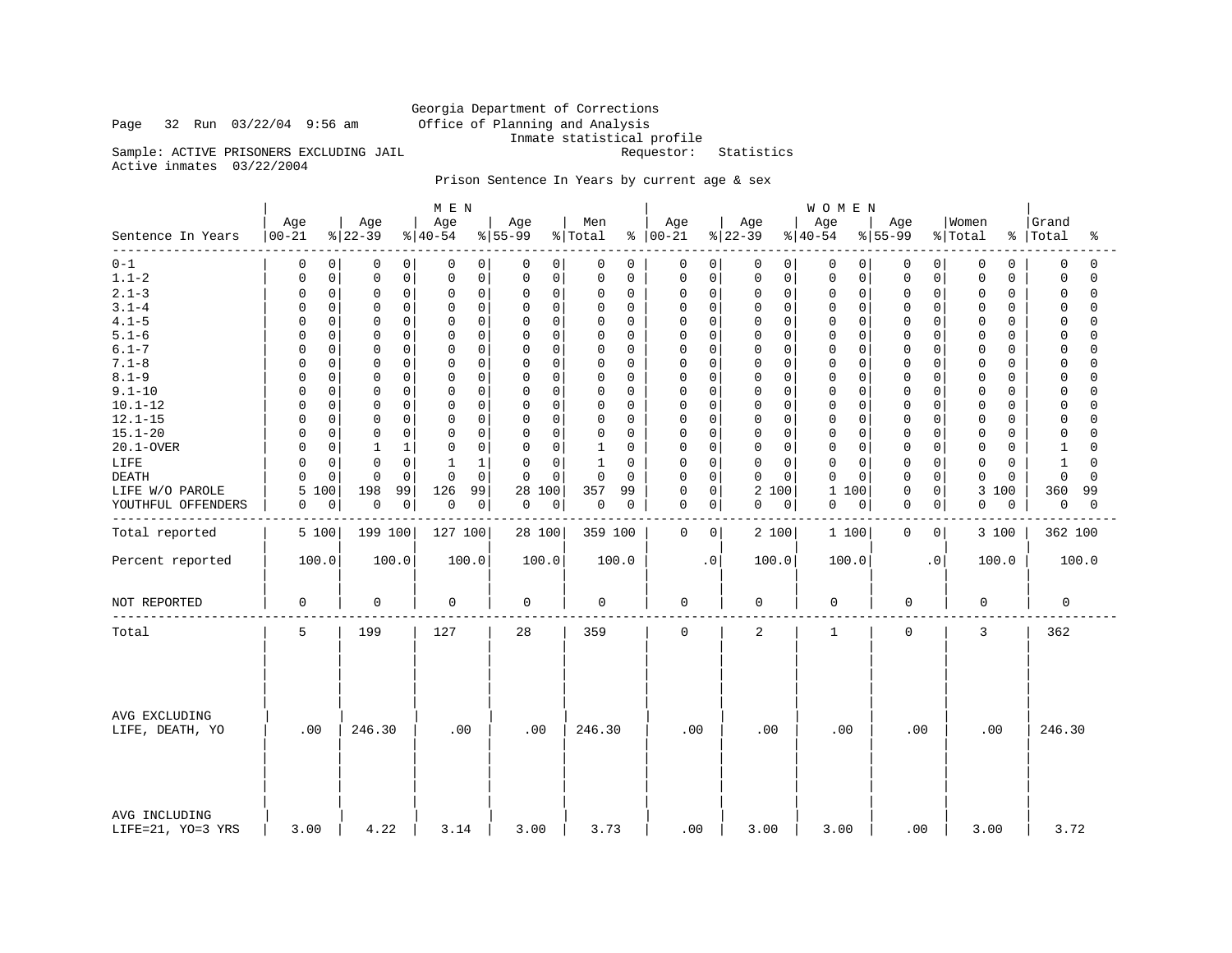Page 33 Run 03/22/04 9:56 am

#### Inmate statistical profile

Sample: ACTIVE PRISONERS EXCLUDING JAIL Requestor: Statistics Active inmates 03/22/2004

Probation To Follow Prison by current age & sex

| Prob After Prison                   | Age<br>$00 - 21$             | Age<br>$ 22-39 $      | M E N<br>Age<br>$8 40-54$ | Age<br>$ 55-99 $ | Men<br>% Total<br>⊱ | Age<br>$ 00 - 21 $                         | Age<br>$8 22-39$                          | <b>WOMEN</b><br>Age<br>Age<br>$8155 - 99$<br>$8 40-54$ | Women<br>% Total<br>%                     | Grand<br>Total |
|-------------------------------------|------------------------------|-----------------------|---------------------------|------------------|---------------------|--------------------------------------------|-------------------------------------------|--------------------------------------------------------|-------------------------------------------|----------------|
| PROBATION TO FOLLOW<br>NO PROBATION | 0<br>$\overline{0}$<br>5 100 | 9<br>5  <br>190<br>95 | 8<br>6<br>94 <br>119      | 4<br>96 <br>27   | 18<br>341<br>95     | 0<br> 0 <br>0 <sup>1</sup><br>$\mathsf{O}$ | $\overline{0}$<br>$\overline{0}$<br>2 100 | 0<br>$\overline{0}$<br>1 100<br>$\mathbf{0}$           | 0 <sup>1</sup><br>0 <sup>1</sup><br>3 100 | 18<br>344 95   |
| Total reported                      | 5 100                        | 199 100               | 100<br>127                | 28 100           | 100<br>359          | 0<br>$\mathbf 0$                           | 2 100                                     | 1 100<br>0                                             | 3 100<br>$\overline{0}$                   | 362 100        |
| Percent reported                    | 100.0                        | 100.0                 | 100.0                     | 100.0            | 100.0               | $\cdot$ 0                                  | 100.0                                     | 100.0                                                  | 100.0<br>.0 <sup>1</sup>                  | 100.0          |
| NOT REPORTED                        | $\Omega$                     | $\mathbf 0$           | $\mathbf 0$               | $\mathbf 0$      | $\mathbf 0$         | $\mathbf 0$                                | $\mathbf 0$                               | $\Omega$<br>$\Omega$                                   | $\mathbf 0$                               |                |
| Total                               |                              | 199                   | 127                       | 28               | 359                 | 0                                          | $\bigcap$<br>∠                            | $\mathbf 0$                                            |                                           | 362            |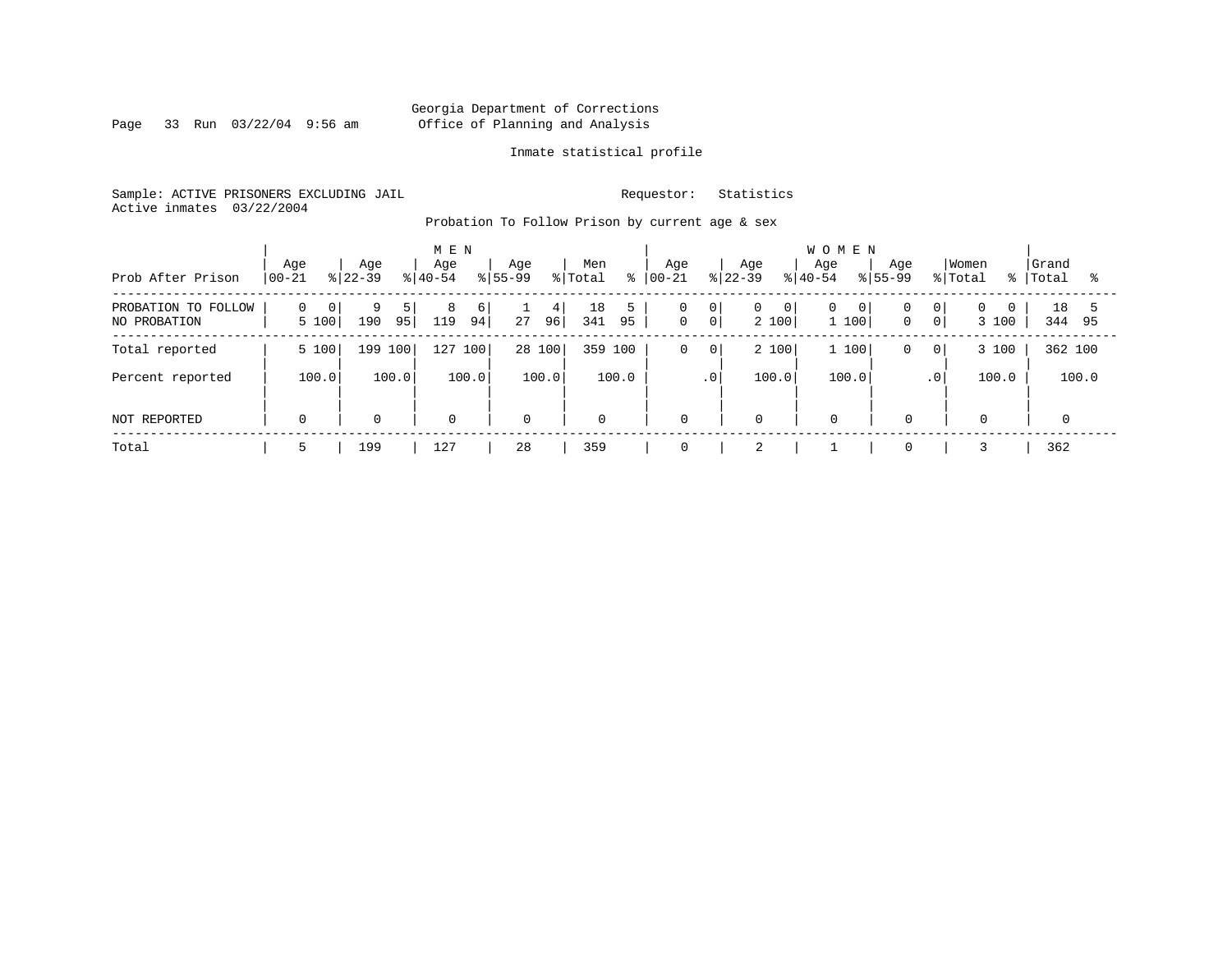Page 34 Run 03/22/04 9:56 am

#### Inmate statistical profile

Sample: ACTIVE PRISONERS EXCLUDING JAIL Requestor: Statistics Active inmates 03/22/2004

Admission Type by current age & sex

|                      |           |          |                |             | M E N     |                |           |          |          |          |           |             |          |          | <b>WOMEN</b> |              |           |           |          |          |          |          |  |
|----------------------|-----------|----------|----------------|-------------|-----------|----------------|-----------|----------|----------|----------|-----------|-------------|----------|----------|--------------|--------------|-----------|-----------|----------|----------|----------|----------|--|
|                      | Age       |          | Age            |             | Age       |                | Age       |          | Men      |          | Age       |             | Age      |          | Age          |              | Age       |           | Women    |          | Grand    |          |  |
| Admission Type       | $00 - 21$ |          | $ 22-39$       |             | $8 40-54$ |                | $8 55-99$ |          | % Total  | ႜ        | $00 - 21$ |             | $ 22-39$ |          | $8 40-54$    |              | $8 55-99$ |           | % Total  | ႜ        | Total    | °        |  |
| COMMITTED FROM COURT | 0         | $\Omega$ | 51             | 26          | 36        | 28             |           | 25       | 94       | 26       | 0         | 0           |          | 2 100    | $\Omega$     | 0            | O         | 0         | 2        | 67       | 96       | 27       |  |
| RETURN APPEAL/BOND   |           | $\Omega$ | $\Omega$       | $\mathbf 0$ | U         | $\Omega$       | $\Omega$  | $\Omega$ | $\Omega$ | $\Omega$ | 0         | $\Omega$    | 0        | $\Omega$ | $\Omega$     | $\Omega$     | $\cap$    | $\Omega$  | $\Omega$ | $\Omega$ | $\Omega$ | $\Omega$ |  |
| PAROLE REV/NEW SENT  |           | $\Omega$ | 14             | 7           | 15        | 12             |           | 11       | 32       | 9        | O         | $\Omega$    | U        | U        | $\cap$       | <sup>0</sup> | $\cap$    | $\cap$    | $\Omega$ | U        | 32       | 9        |  |
| PAR REV/NO NEW SENT  |           | $\cap$   | $\overline{4}$ | 2           |           |                | $\Omega$  | $\Omega$ |          | 1        | U         | $\Omega$    | U        | $\Omega$ | $\Omega$     | O            |           |           | $\Omega$ |          |          |          |  |
| PROB VIOL/TOTAL REV  |           | $\Omega$ | $\Omega$       | 0           |           | O              | $\Omega$  | O        | $\Omega$ | $\Omega$ | Ω         | $\mathbf 0$ | U        | $\Omega$ | $\Omega$     | U            |           |           | $\Omega$ |          | O        | O        |  |
| PROB VIOL/PARTIAL    |           | 20       | O              | 0           |           |                |           | O        | 2        |          |           | $\mathbf 0$ |          | $\Omega$ | $\Omega$     | U            |           |           | 0        |          |          |          |  |
| ADMIT FM OTHER CUST  |           | $\Omega$ | $\Omega$       | 0           |           | 0              |           | U        | $\Omega$ | 0        | Ω         | 0           |          | O        | $\Omega$     | O            |           |           | $\Omega$ |          |          |          |  |
| SHOCK INCARCERATION  |           | $\Omega$ | $\Omega$       | 0           |           | 0              | O         | U        | $\Omega$ | $\Omega$ | U         | $\mathbf 0$ | U        | O        | $\Omega$     | O            |           | $\cap$    | 0        |          |          |          |  |
| PROB REV/REMAINDER   |           | $\Omega$ | 6              | 3           |           | $\overline{2}$ | $\Omega$  | U        | 9        | κ        | U         | $\Omega$    | U        | $\Omega$ | $\cap$       | <sup>0</sup> |           | $\cap$    | $\Omega$ | n        | q        | 2        |  |
| NEW SENT/PAR REV PND |           | $\Omega$ | ∩              | $\Omega$    |           | $\mathbf{1}$   | $\Omega$  | $\Omega$ |          | $\Omega$ | Λ         | $\Omega$    | U        | $\Omega$ | $\cap$       | <sup>n</sup> |           | $\cap$    | $\Omega$ | $\Omega$ |          | $\cap$   |  |
| LIFE W/O PAROLE      |           | 80       | 124            | 62          | 69        | 54             | 18        | 64       | 215      | 60       | N         | $\mathbf 0$ | 0        | 0        | 1            | 100          |           | $\Omega$  |          | 33       | 216      | 60       |  |
| PAROLE REV BOOT CAMP |           | $\Omega$ | $\Omega$       | 0           |           | $\Omega$       | $\Omega$  | $\Omega$ | O        | $\Omega$ | 0         | $\Omega$    | 0        | U        | $\Omega$     | $\Omega$     |           | $\Omega$  | $\Omega$ | $\cap$   | O        | $\Omega$ |  |
| PAR REV/RSN UNKNOWN  |           | $\Omega$ | ∩              | 0           |           |                | $\Omega$  | U        |          | $\Omega$ | Ω         | $\Omega$    | U        | $\Omega$ | $\Omega$     | $\Omega$     |           | $\Omega$  | $\Omega$ | ∩        |          | U        |  |
| PROBATION/PAROLE REV |           | $\cap$   | $\cap$         | 0           |           | $\Omega$       | U         | U        | $\Omega$ | $\Omega$ | Ω         | $\Omega$    |          | $\Omega$ | $\Omega$     | $\Omega$     |           | $\cap$    | $\Omega$ |          | O        | U        |  |
| PB PAROLE RESCINDED  |           | $\cap$   | $\cap$         | O           | U         | $\Omega$       | O         | U        | $\Omega$ | $\cap$   | Λ         | $\Omega$    |          | U        | $\cap$       | U            |           |           | $\Omega$ |          | U        | U        |  |
| PROB REVOC/SPEC COND |           | ∩        | $\Omega$       | 0           | U         | O              | $\Omega$  | O        | $\Omega$ | $\Omega$ | Λ         | $\mathbf 0$ |          | $\Omega$ | $\Omega$     | O            |           |           | $\Omega$ |          |          | U        |  |
| PAR REV/REVOC CENTER |           | $\Omega$ | ∩              | 0           | U         | O              |           | O        |          | $\Omega$ | Ω         | $\mathbf 0$ |          | $\Omega$ | $\Omega$     | O            |           |           | n        |          |          |          |  |
| INFORMATION ONLY     |           |          | ∩              | 0           |           | 0              |           | O        |          | O        |           | $\mathbf 0$ |          | O        | $\Omega$     |              |           |           | n        |          |          |          |  |
| INCOMPLETE SENT PKG  |           |          | ∩              | 0           |           | 0              | O         | O        | $\Omega$ | 0        | Ω         | $\mathbf 0$ |          | O        | $\Omega$     | O            |           |           | 0        |          |          |          |  |
| HANCOCK REVOC CENTER | n         | $\Omega$ | $\Omega$       | 0           | U         | 0              | 0         | O        | $\Omega$ | $\Omega$ | U         | $\mathbf 0$ | U        | $\Omega$ | $\Omega$     | O            |           | $\cap$    | 0        | U        |          |          |  |
| WHITWORTH DETENTION  |           | $\Omega$ | $\Omega$       | $\Omega$    | U         | 0              | $\Omega$  | O        | $\Omega$ | $\Omega$ | U         | $\Omega$    | U        | $\Omega$ | $\Omega$     | $\Omega$     | ∩         | $\Omega$  | $\Omega$ | U        |          |          |  |
| DCYS AT RISK         |           | $\Omega$ | $\Omega$       | 0           | U         | 0              | 0         | $\Omega$ | $\Omega$ | $\Omega$ | O         | $\mathbf 0$ | 0        | $\Omega$ | $\Omega$     | $\Omega$     |           | $\Omega$  | $\Omega$ | U        | U        |          |  |
| <b>OTHER</b>         | $\Omega$  | 0        | $\Omega$       | 0           | U         | 0              | $\Omega$  | 0        | $\Omega$ | $\Omega$ | 0         | $\mathbf 0$ | U        | $\Omega$ | $\Omega$     | 0            | $\Omega$  | 0         | $\Omega$ |          |          |          |  |
| Total reported       |           | 5 100    | 199 100        |             | 127 100   |                |           | 28 100   | 359 100  |          | $\Omega$  | $\Omega$    |          | 2 100    | 1 100        |              | $\Omega$  | 0         |          | 3 100    | 362 100  |          |  |
| Percent reported     |           | 100.0    |                | 100.0       |           | 100.0          |           | 100.0    |          | 100.0    |           | . 0         |          | 100.0    | 100.0        |              |           | $\cdot$ 0 |          | 100.0    |          | 100.0    |  |
| <b>UNKNOWN</b>       | 0         |          | 0              |             | 0         |                | 0         |          | 0        |          | 0         |             | 0        |          | 0            |              | 0         |           | 0        |          | 0        |          |  |
| Total                | 5         |          | 199            |             | 127       |                | 28        |          | 359      |          | 0         |             | 2        |          | -1           |              | 0         |           | 3        |          | 362      |          |  |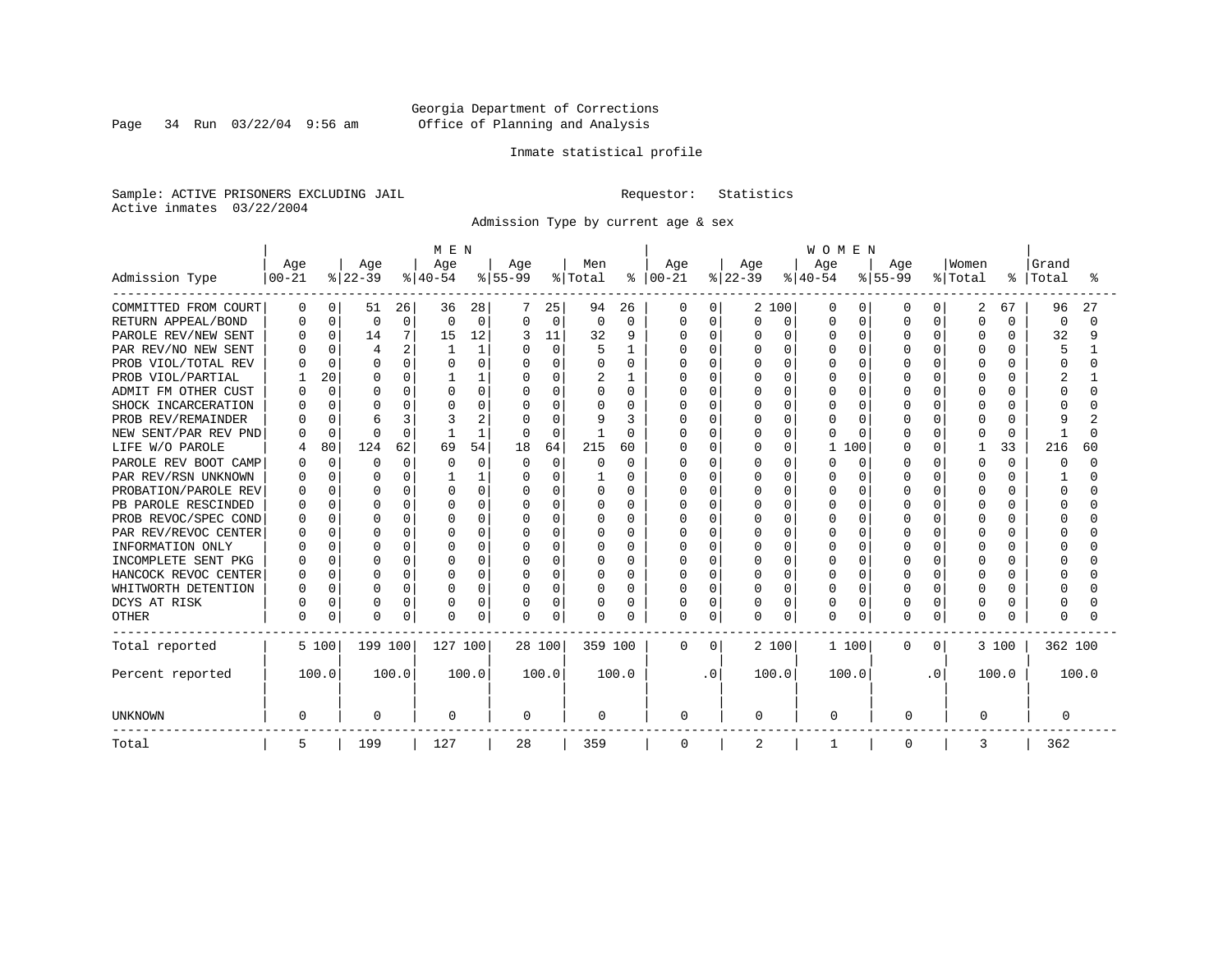Page 35 Run 03/22/04 9:56 am

#### Inmate statistical profile

Sample: ACTIVE PRISONERS EXCLUDING JAIL Requestor: Statistics Active inmates 03/22/2004 Release Type by current age & sex

|              |                   |     | MEN |                      |     |     |     | <b>WOMEN</b>                                                                                                                                                                 |                            |       |
|--------------|-------------------|-----|-----|----------------------|-----|-----|-----|------------------------------------------------------------------------------------------------------------------------------------------------------------------------------|----------------------------|-------|
| Release Type | Age<br>$100 - 21$ | Age | Age | Age                  | Men | Age | Age | Age<br>Age<br>$\frac{1}{22-39}$ $\frac{1}{40-54}$ $\frac{1}{55-99}$ $\frac{1}{57}$ $\frac{1}{100-1}$ $\frac{1}{52-39}$ $\frac{1}{22-39}$ $\frac{1}{40-54}$ $\frac{1}{55-99}$ | Women<br>% Total % Total % | Grand |
| Active       |                   |     |     |                      |     |     |     | 5 100   199 100   127 100   28 100   359 100   0 0   0   2 100   1 100   0 0   3 100   362 100                                                                               |                            |       |
| Total        |                   |     |     | 199   127   28   359 |     |     |     |                                                                                                                                                                              | $0 \quad   \quad 3$        | 362   |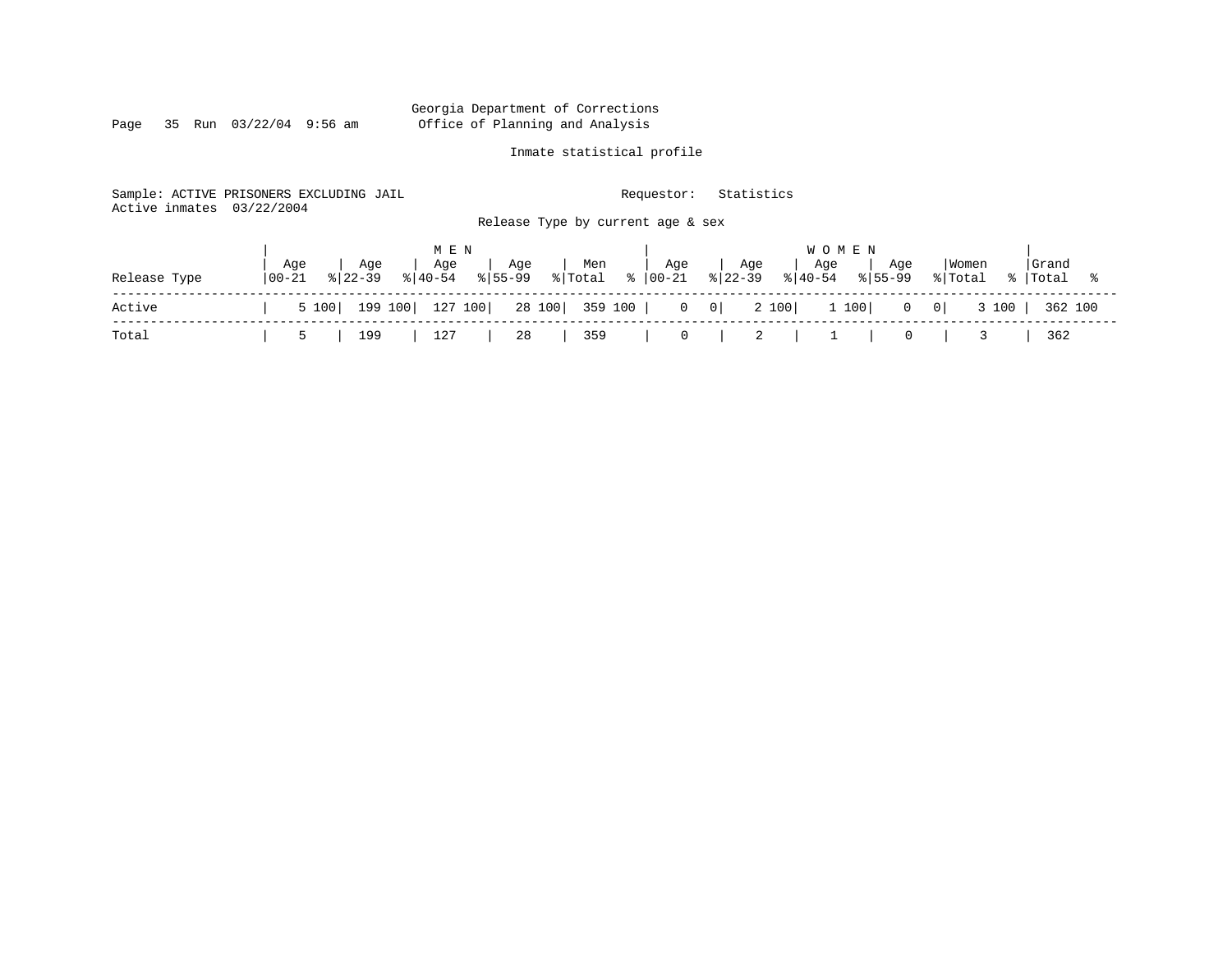Page 36 Run  $03/22/04$  9:56 am

#### Inmate statistical profile

Sample: ACTIVE PRISONERS EXCLUDING JAIL Requestor: Statistics Active inmates 03/22/2004

Inst By Group by current age & sex

|                      |             |             |           |          | M E N       |          |             |          |             |           |             |             |           |          | <b>WOMEN</b> |       |             |           |             |       |          |          |
|----------------------|-------------|-------------|-----------|----------|-------------|----------|-------------|----------|-------------|-----------|-------------|-------------|-----------|----------|--------------|-------|-------------|-----------|-------------|-------|----------|----------|
|                      | Age         |             | Age       |          | Age         |          | Age         |          | Men         |           | Age         |             | Age       |          | Age          |       | Age         |           | Women       |       | Grand    |          |
| Inst By Group        | $ 00 - 21$  |             | $ 22-39 $ |          | $8 40-54$   |          | $ 55-99$    |          | % Total     | $\approx$ | $ 00 - 21$  |             | $ 22-39 $ |          | $8 40-54$    |       | $8 55-99$   |           | % Total     | န္    | Total    |          |
| County jails         | $\Omega$    | 0           |           | 0        | $\Omega$    | $\Omega$ | $\Omega$    |          | $\Omega$    | $\Omega$  | $\Omega$    |             |           | $\Omega$ |              |       |             | $\Omega$  | $\Omega$    |       | 0        |          |
| Transitional centers | 0           | $\Omega$    |           | 0        | $\mathbf 0$ | 0        | 0           | $\Omega$ | 0           | 0         | 0           |             | 0         | $\Omega$ | 0            |       | $\Omega$    |           | 0           |       | 0        |          |
| County camps         |             |             |           |          | $\Omega$    | $\Omega$ | $\mathbf 0$ | 0        | $\Omega$    |           | $\Omega$    |             | 0         | $\Omega$ | $\mathbf 0$  |       |             |           | $\Omega$    |       | $\Omega$ |          |
| Inmate boot camps    | $\Omega$    |             |           |          |             | 0        | $\mathbf 0$ |          |             |           | $\Omega$    |             | 0         |          | $\Omega$     |       |             |           | $\Omega$    |       |          |          |
| State prisons        | 5 100       |             | 199       | 100      | 127         | 100      | 28          | 100      | 359         | 100       | 0           | $\Omega$    |           | 2 100    |              | 100   |             |           |             | 3 100 | 362 100  |          |
| Private prisons      | $\Omega$    | $\Omega$    | $\Omega$  | $\Omega$ | $\Omega$    | $\Omega$ | $\mathbf 0$ | $\Omega$ | $\Omega$    | $\Omega$  | $\mathbf 0$ |             | 0         | $\Omega$ | $\Omega$     |       |             |           | $\Omega$    |       | $\Omega$ | $\Omega$ |
| Other                | $\mathbf 0$ | $\mathbf 0$ | $\Omega$  | 0        | $\Omega$    | 0        | $\mathbf 0$ | 0        | $\mathbf 0$ | $\Omega$  | $\mathbf 0$ | $\mathbf 0$ | 0         | $\Omega$ | $\Omega$     |       | $\Omega$    | 0         | $\mathbf 0$ |       | 0        |          |
| Total reported       |             | 5 100       | 199 100   |          | 127 100     |          |             | 28 100   |             | 359 100   | $\Omega$    | $\Omega$    |           | 2 100    |              | 1 100 | $\Omega$    | $\circ$   |             | 3 100 | 362 100  |          |
| Percent reported     |             | 100.0       |           | 100.0    |             | 100.0    |             | 100.0    |             | 100.0     |             | $\cdot$ 0   |           | 100.0    |              | 100.0 |             | $\cdot$ 0 |             | 100.0 |          | 100.0    |
|                      |             |             |           |          |             |          |             |          |             |           |             |             |           |          |              |       |             |           |             |       |          |          |
| Not reported         | $\Omega$    |             | $\Omega$  |          | 0           |          | $\Omega$    |          | $\mathbf 0$ |           | $\mathbf 0$ |             | $\Omega$  |          | $\Omega$     |       | $\Omega$    |           | $\Omega$    |       |          |          |
| Total                | 5           |             | 199       |          | 127         |          | 28          |          | 359         |           | 0           |             | 2         |          |              |       | $\mathbf 0$ |           | 3           |       | 362      |          |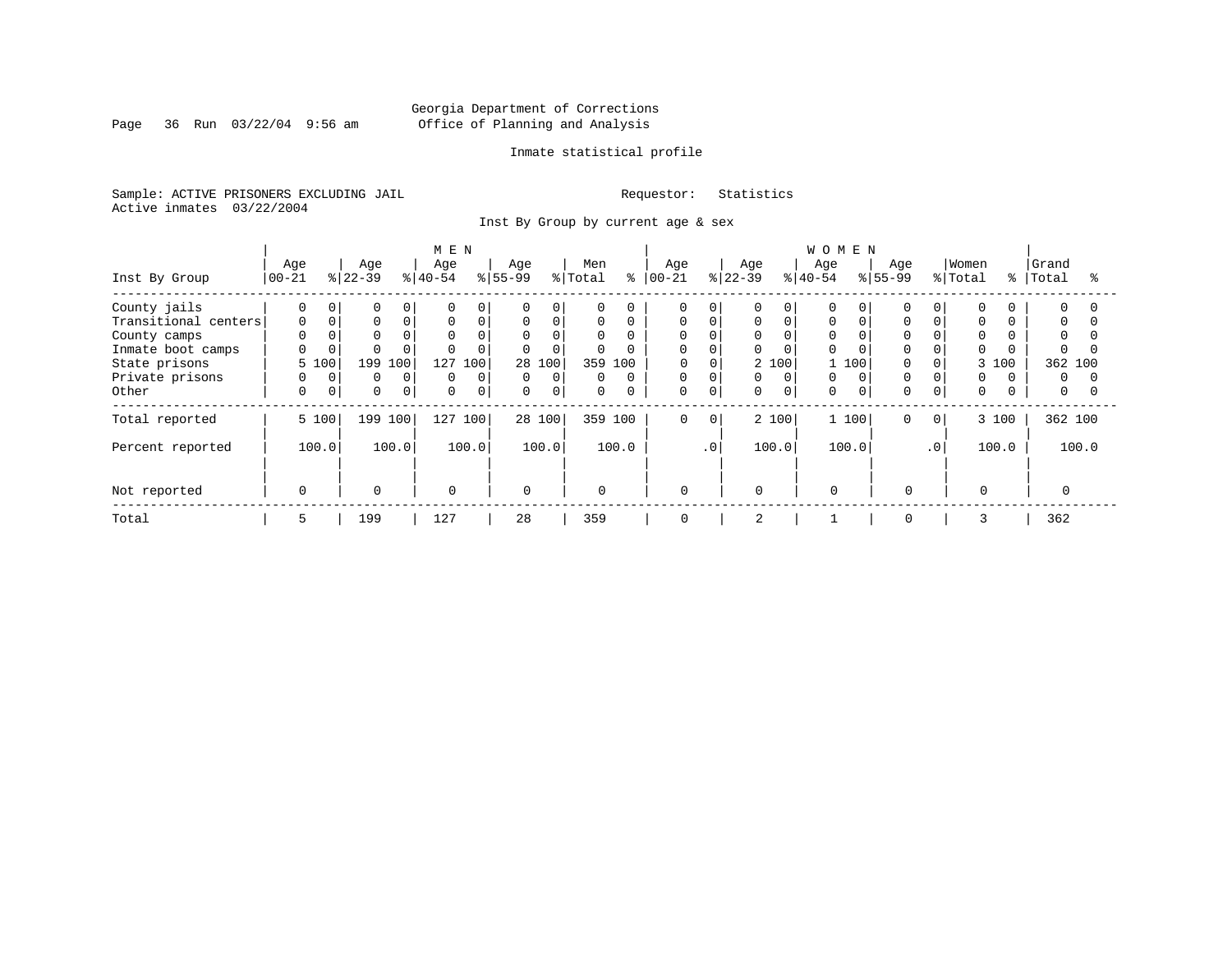Page 37 Run  $03/22/04$  9:56 am

#### Inmate statistical profile

Sample: ACTIVE PRISONERS EXCLUDING JAIL Requestor: Statistics Active inmates 03/22/2004

Institution by current age & sex

|                      |                |             |              |          | M E N    |              |                |          |              |                |               |           |           |          | <b>WOMEN</b> |              |              |              |              |              |                |      |
|----------------------|----------------|-------------|--------------|----------|----------|--------------|----------------|----------|--------------|----------------|---------------|-----------|-----------|----------|--------------|--------------|--------------|--------------|--------------|--------------|----------------|------|
|                      | Age            |             | Age          |          | Age      |              | Age            |          | Men          |                | Age           |           | Age       |          | Age          |              | Age          |              | Women        |              | Grand          |      |
| Institution          | $ 00 - 21$     |             | $ 22-39 $    |          | $ 40-54$ |              | $8 55-99$      |          | % Total      |                | $8   00 - 21$ |           | $ 22-39 $ |          | $ 40-54$     |              | $8155 - 99$  |              | % Total      | ႜ            | Total          |      |
| Ware Prison          |                | 0           | 15           | 8        | 14       | 13           |                | 12       | 32           | 10             | 0             | 0         | O         | 0        | 0            | <sup>0</sup> | U            | 0            | <sup>0</sup> |              | 32             | 10   |
| Phillips Prison      |                | $\Omega$    | $\mathsf{R}$ | 4        | κ        | 3            | $\Omega$       | 0        | 11           | 3              | 0             | $\Omega$  | O         | $\Omega$ | U            | $\Omega$     | U            | 0            | $\Omega$     | $\Omega$     | 11             |      |
| Arrendale Prison     |                | $\Omega$    | 9            | 5        |          | 4            | $\Omega$       | 0        | 13           | 4              | $\Omega$      | $\Omega$  | U         | $\Omega$ | 0            | $\Omega$     | U            | $\Omega$     | $\Omega$     | $\Omega$     | 13             |      |
| Georgia State Prison |                | $\cap$      | 30           | 16       | 17       | 16           | 6              | 23       | 53           | 17             |               | ∩         |           | $\Omega$ |              | $\Omega$     |              | O.           | $\Omega$     |              | 53             | 16   |
| Jackson Prison-Diag  | <sup>0</sup>   | $\cap$      | 3            | 2        |          |              | $\cap$         | $\Omega$ | 4            | $\mathbf{1}$   | U             | $\cap$    | U         | $\Omega$ |              | $\Omega$     | $\cap$       | <sup>n</sup> | $\Omega$     | <sup>n</sup> | $\overline{A}$ |      |
| Jackson Prison-Perm  | $\Omega$       | $\Omega$    | $\cap$       | 0        |          |              | O              | $\Omega$ |              | 0              | O             | $\cap$    | O         | $\Omega$ | U            | $\Omega$     | $\cap$       |              | $\Omega$     |              |                |      |
| Coastal Prison       |                |             |              | 2        |          |              | $\Omega$       | U        |              | $\mathfrak{D}$ | O             | $\cap$    | Λ         | $\Omega$ | ∩            | $\Omega$     | $\cap$       |              | $\Omega$     | <sup>n</sup> |                |      |
| Central Prison       |                | $\Omega$    | $\cap$       | $\Omega$ |          |              |                | 4        |              | $\mathbf{1}$   | 0             | $\Omega$  | Ω         | $\Omega$ | U            | $\Omega$     | $\Omega$     | O.           | $\Omega$     | $\Omega$     | 2              |      |
| Augusta Med Prison   |                | 20          | 10           | 5        |          | $\mathbf{3}$ | 4              | 15       | 18           | 6              | U             | $\Omega$  | U         | $\Omega$ |              | $\Omega$     | $\cap$       |              | $\cap$       | $\cap$       | 18             |      |
| Valdosta Prison      |                | $\mathbf 0$ | 25           | 14       | 15       | 14           | $\Omega$       | $\Omega$ | 40           | 13             | $\Omega$      | $\Omega$  | 0         | $\Omega$ | ∩            | $\Omega$     | $\cap$       |              | $\Omega$     | $\Omega$     | 40             | 12   |
| Hays Prison          |                | 20          | 13           | 7        | Q        | 8            | 4              | 15       | 27           | 8              | $\Omega$      | $\Omega$  | O         | $\Omega$ | U            | $\Omega$     | $\cap$       |              | $\Omega$     | $\Omega$     | 27             |      |
| Hancock Prison       |                | $\Omega$    | 14           | 8        |          | 7            |                | $\Omega$ | 21           |                | 0             | $\Omega$  |           | $\Omega$ |              | $\cap$       | 0            |              | $\Omega$     | $\Omega$     | 21             |      |
| Telfair Prison       |                | 20          | 23           | 13       | 18       | 17           |                | 4        | 43           | 13             | $\cap$        | $\Omega$  | O         | $\Omega$ | ∩            | $\Omega$     | $\cap$       | U            | $\Omega$     | <sup>n</sup> | 43             | 13   |
| Macon Prison         |                | $\Omega$    | 22           | 12       | 19       | 18           | 5              | 19       | 46           | 14             | $\Omega$      | $\Omega$  | O         | $\Omega$ | $\Omega$     | $\Omega$     | $\cap$       |              | $\Omega$     | $\cap$       | 46             | 14   |
| Smith Prison         | $\overline{2}$ | 40          | 23           | 13       | 11       | 10           | 4              | 15       | 40           | 13             | $\Omega$      | $\Omega$  | O         | $\Omega$ | U            | $\cap$       | ∩            | U            | $\Omega$     | $\cap$       | 40             | 12   |
| Washingtn Women Pris | $\Omega$       | $\Omega$    | $\Omega$     | $\Omega$ | $\Omega$ | $\Omega$     | $\Omega$       | $\Omega$ | <sup>0</sup> | $\Omega$       | 0             | $\Omega$  | O         | $\Omega$ | 1            | 100          | $\Omega$     | U            |              | 33           |                |      |
| Baldwin Prison       |                | $\Omega$    |              | 1        | U        | $\Omega$     | $\Omega$       | $\Omega$ |              | $\Omega$       | <sup>0</sup>  | $\Omega$  | O         | $\Omega$ | U            | $\Omega$     | $\cap$       | U            | $\cap$       | $\cap$       |                |      |
| Metro Womens Prison  | $\Omega$       | $\Omega$    | $\Omega$     | $\Omega$ | U        | 0            | $\Omega$       | $\Omega$ | U            | 0              | $\Omega$      | $\Omega$  |           | 50       | U            | O            | <sup>0</sup> | U            |              | 33           |                |      |
| Pulaski Womens Pris  | $\Omega$       | $\Omega$    | $\cap$       | $\Omega$ | $\Omega$ | $\Omega$     | $\Omega$       | $\Omega$ | $\Omega$     | $\Omega$       | $\Omega$      | $\Omega$  |           | 50       | U            | $\Omega$     | <sup>0</sup> | 0            | 1            | 33           | -1             |      |
| Baldwin BC           | 5              | 100         | 133          | 73       | 55       | 52           | 15             | 58       | 208          | 65             | $\mathbf 0$   | $\Omega$  |           | 2 100    | 1            | 100          | $\Omega$     | $\Omega$     | 3            | 100          | 211            | 65   |
| Total reported       |                | 10 100      | 332 100      |          | 182 100  |              |                | 43 100   | 567 100      |                | $\Omega$      | $\Omega$  |           | 4 100    | 2 100        |              | 0            | $\Omega$     |              | 6 100        | 573 100        |      |
| Percent reported     |                | 100.0       |              | 92.0     |          | 83.5         |                | 92.9     |              | 89.1           |               | $\cdot$ 0 | 100.0     |          | 100.0        |              |              | $\cdot$ 0    |              | 100.0        |                | 89.2 |
| Not Reported         | $\Omega$       |             | 16           |          | 21       |              | $\overline{2}$ |          | 39           |                | $\Omega$      |           | $\Omega$  |          | $\Omega$     |              | $\Omega$     |              | $\Omega$     |              | 39             |      |
| Total                | 5              |             | 199          |          | 127      |              | 28             |          | 359          |                | 0             |           | 2         |          |              |              | $\Omega$     |              | 3            |              | 362            |      |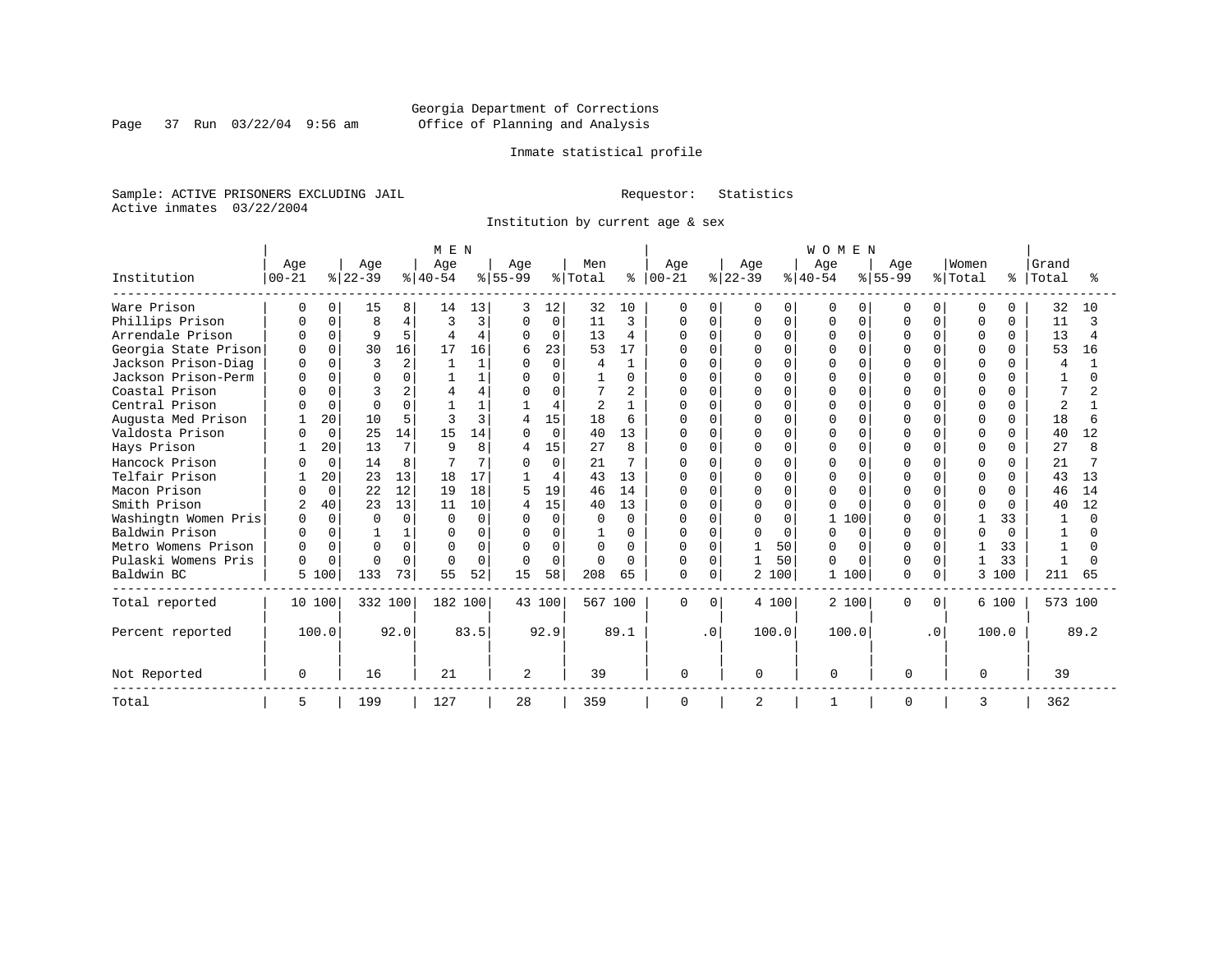Page 38 Run 03/22/04 9:56 am

#### Inmate statistical profile

Sample: ACTIVE PRISONERS EXCLUDING JAIL Requestor: Statistics Active inmates 03/22/2004

Misdemeanors And Felonies by current age & sex

| Crime Type            | Age<br>$ 00-21$ | Age<br>$8 22-39$                      | M E N<br>Age<br>$8 40-54$ | Aqe<br>% Total<br>$ 55-99 $                | Men<br>ႜ                       | Aqe<br>$ 00-21 $                           | Age<br>$ 22-39 $ | <b>WOMEN</b><br>Aqe<br>Aqe<br>$8155 - 99$<br>$8 40-54$ | Women<br>% Total<br>ႜႜ                                      | Grand<br>Total<br>°≈                  |
|-----------------------|-----------------|---------------------------------------|---------------------------|--------------------------------------------|--------------------------------|--------------------------------------------|------------------|--------------------------------------------------------|-------------------------------------------------------------|---------------------------------------|
| MISDEMEANOR<br>FELONY | 0<br>5 100      | $\Omega$<br>0 <sup>1</sup><br>199 100 | 0<br>0<br>127 100         | $\overline{0}$<br>0 <sup>1</sup><br>28 100 | $\mathbf 0$<br>0<br>359<br>100 | 0<br>$\overline{0}$<br>0<br>$\overline{0}$ | 0<br>0<br>2 100  | 0<br> 0 <br>1 100<br>$\mathbf 0$                       | 0 <br>$\overline{0}$<br>$\Omega$<br>$\overline{0}$<br>3 100 | $\Omega$<br>$\overline{0}$<br>362 100 |
| Total reported        | 5 100           | 199 100                               | 100<br>127                | 28 100                                     | 100<br>359                     | 0<br>$\mathbf 0$                           | 2 100            | 1 100<br>$\Omega$                                      | 3 100<br>$\mathbf{0}$                                       | 362 100                               |
| Percent reported      | 100.0           | 100.0                                 | 100.0                     | 100.0                                      | 100.0                          | $\cdot$ 0                                  | 100.0            | 100.0                                                  | 100.0<br>.0 <sup>1</sup>                                    | 100.0                                 |
| NOT REPORTED          | $\Omega$        | $\mathbf 0$                           | $\mathbf 0$               | $\mathbf 0$                                | $\mathbf 0$                    | $\mathbf 0$                                | $\mathbf 0$      | $\mathbf 0$<br>$\Omega$                                | 0                                                           |                                       |
| Total                 |                 | 199                                   | 127                       | 28                                         | 359                            | 0                                          | $\bigcap$<br>∠   | $\mathbf 0$                                            |                                                             | 362                                   |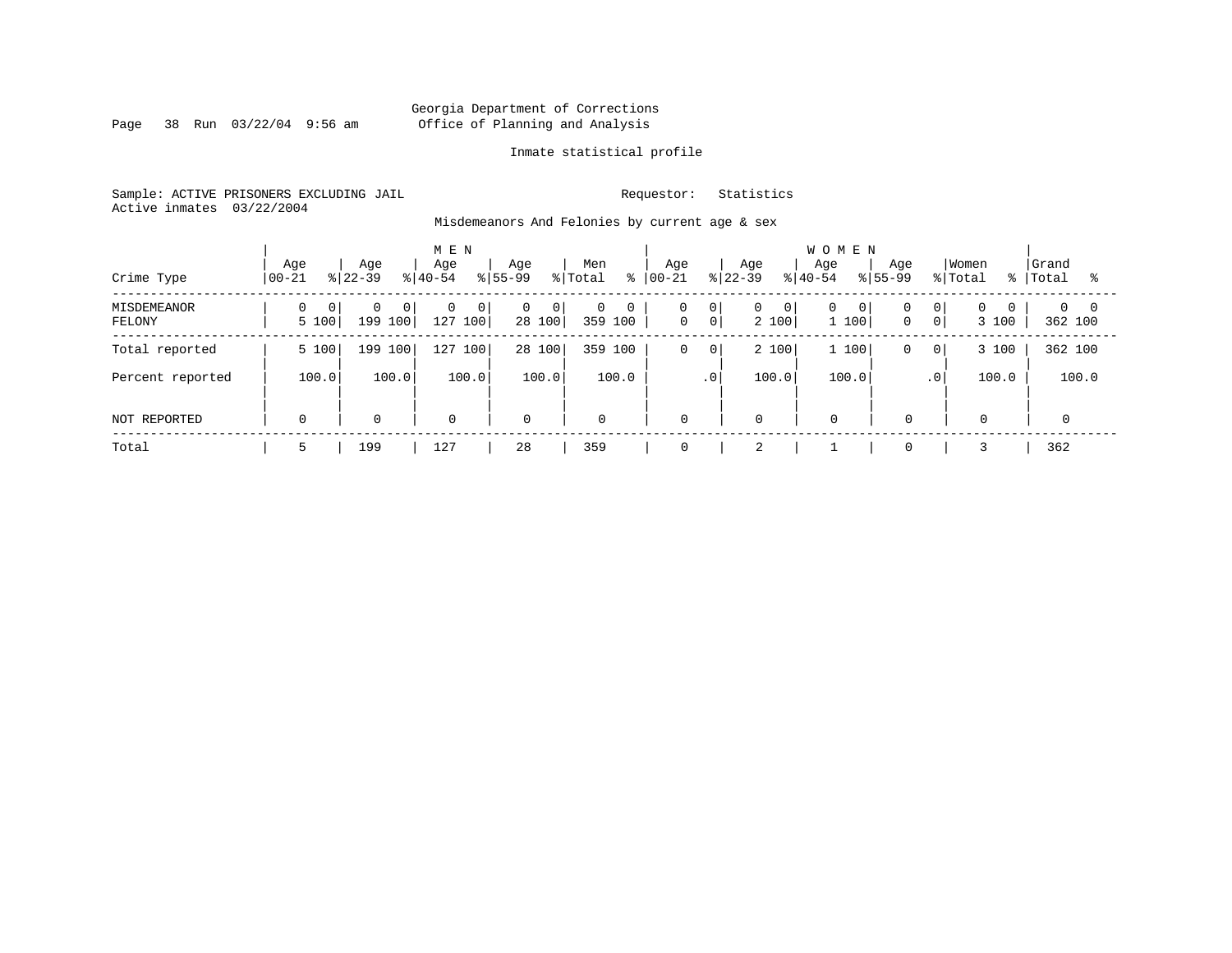Page 39 Run 03/22/04 9:56 am

#### Inmate statistical profile

Sample: ACTIVE PRISONERS EXCLUDING JAIL Requestor: Statistics Active inmates 03/22/2004

Crimes By Group by current age & sex

|                      | M E N     |          |              |             |              |             |           |             |              | WOMEN        |             |             |          |             |             |          |             |                |          |          |             |          |
|----------------------|-----------|----------|--------------|-------------|--------------|-------------|-----------|-------------|--------------|--------------|-------------|-------------|----------|-------------|-------------|----------|-------------|----------------|----------|----------|-------------|----------|
|                      | Age       |          | Age          |             | Age          |             | Age       |             | Men          |              | Age         |             | Age      |             | Age         |          | Age         |                | Women    |          | Grand       |          |
| Crimes By Group      | $00 - 21$ |          | $ 22-39$     |             | $8 40-54$    |             | $8 55-99$ |             | % Total      | ႜၟ           | $ 00 - 21$  |             | $ 22-39$ |             | $8 40-54$   |          | $8 55-99$   |                | % Total  | °        | Total       | °        |
| HOMICIDE             |           | 5 100    | 133          | 67          | 55           | 43          | 15        | 54          | 208          | 58           | 0           | 0           |          | 2 100       | 1 100       |          | 0           | 0              |          | 3 100    | 211         | 58       |
| ABORTION             | C         | 0        | 0            | 0           | $\Omega$     | $\mathbf 0$ | $\Omega$  | $\mathsf 0$ | $\Omega$     | $\mathbf 0$  | 0           | $\mathbf 0$ | 0        | $\mathbf 0$ | $\mathbf 0$ | 0        | $\Omega$    | 0              | $\Omega$ | $\Omega$ | $\mathbf 0$ | $\Omega$ |
| BODILY INJRY&REL OFF | C         | 0        | 16           | 8           | 21           | 17          | 2         | 7           | 39           | 11           | 0           | 0           | 0        | $\mathbf 0$ | 0           | 0        | 0           | 0              | 0        | 0        | 39          | 11       |
| ARSON & REL OFF      |           | $\Omega$ | $\Omega$     | 0           | O            | 0           |           | 0           |              | 0            | U           | 0           | 0        | 0           | 0           | 0        | O           | O              | $\Omega$ | O        | 0           | ∩        |
| DAMAGE OF PROPERTY   |           | $\Omega$ | $\Omega$     | $\Omega$    |              | $\Omega$    | ∩         | $\Omega$    | <sup>0</sup> | <sup>0</sup> | O           | $\Omega$    | O        | 0           | $\Omega$    | $\Omega$ | ∩           | <sup>0</sup>   | $\Omega$ | U        | 0           | U        |
| BURGLARY & REL OFF   |           | $\Omega$ | <sup>0</sup> | 0           |              | 1           | 0         | 0           | 1            | $\Omega$     | U           | 0           | U        | $\Omega$    | 0           | $\Omega$ | O           | 0              | $\Omega$ | U        | 1           |          |
| FORGERY & REL OFF    |           | $\Omega$ | $\Omega$     | 0           |              | $\Omega$    |           | 0           | O            | $\Omega$     | U           | $\mathbf 0$ | U        | $\Omega$    | $\Omega$    | $\Omega$ | $\Omega$    | 0              | $\Omega$ | $\cap$   | $\Omega$    |          |
| THEFT                |           | $\Omega$ | $\Omega$     | 0           | <sup>0</sup> | $\Omega$    | $\Omega$  | $\mathbf 0$ | $\Omega$     | $\Omega$     | O           | 0           | O        | $\Omega$    | 0           | O        | O           | 0              | $\Omega$ | $\Omega$ | $\Omega$    | $\cap$   |
| <b>ROBBERY</b>       |           | 0        | 25           | 13          | 23           | 18          | 8         | 29          | 56           | 16           | O           | $\mathbf 0$ | O        | $\Omega$    | 0           | O        | O           | O              | $\Omega$ | O        | 56          | 15       |
| SEXUAL OFFENSES      |           | $\Omega$ | 21           | 11          | 22           | 17          | 3         | 11          | 46           | 13           | O           | $\Omega$    | 0        | $\Omega$    | $\Omega$    | $\Omega$ | $\Omega$    | O              | $\Omega$ | $\Omega$ | 46          | 13       |
| OBSCENITY CRIMES     |           | $\Omega$ | $\Omega$     | $\mathbf 0$ | $\Omega$     | $\Omega$    | $\Omega$  | $\mathbf 0$ | $\Omega$     | $\Omega$     | 0           | 0           | 0        | $\Omega$    | 0           | 0        | $\Omega$    | 0              | $\Omega$ | $\Omega$ | $\Omega$    | $\cap$   |
| TREASON & REL OFF    |           | 0        | $\Omega$     | 0           | O            | $\Omega$    | 0         | 0           | O            | 0            | 0           | 0           | 0        | $\Omega$    | 0           | $\Omega$ | $\Omega$    | 0              | $\Omega$ | $\Omega$ | $\Omega$    |          |
| CRIMES INVOLVNG GOVT |           | $\Omega$ | $\Omega$     | 0           |              | 0           |           | 0           |              | $\Omega$     | Ω           | $\mathbf 0$ | 0        | $\Omega$    | 0           | $\Omega$ | $\Omega$    | 0              | $\Omega$ | $\Omega$ | $\Omega$    |          |
| FALSIFICATIONS       |           | 0        | $\Omega$     | 0           | O            | 0           | 0         | 0           | O            | $\mathbf 0$  | O           | 0           | 0        | $\Omega$    | 0           | $\Omega$ | $\Omega$    | 0              | $\Omega$ | O        | $\Omega$    |          |
| OBSTRUCT LAW ENFORCE |           | O        | <sup>0</sup> | 0           |              | O           | 0         | $\Omega$    | O            | 0            | U           | 0           | 0        | 0           | 0           | 0        | O           | O              | 0        | O        | $\Omega$    |          |
| DISORDERLY CONDUCT   |           | U        | $\Omega$     | 0           | U            | U           | $\Omega$  | $\Omega$    | O            | $\Omega$     | U           | 0           | U        | $\Omega$    | O           | O        | U           | U              | $\Omega$ | U        | ∩           |          |
| GAMBLING & REL OFF   |           | 0        | $\Omega$     | 0           |              | U           | 0         | 0           | O            | 0            | Ω           | 0           | 0        | $\Omega$    | 0           | $\Omega$ | O           | 0              | $\Omega$ | U        | U           |          |
| CRUELTY TO CHILDREN  |           | O        | $\Omega$     | 0           |              | 0           | 0         | 0           | O            | $\Omega$     | Ω           | $\mathbf 0$ | 0        | 0           | 0           | $\Omega$ | O           | 0              | $\Omega$ | O        | U           |          |
| CRIMES WITH GUNS     |           | $\Omega$ | $\Omega$     | 0           |              | O           | $\Omega$  | 0           | O            | $\Omega$     | U           | 0           | U        | $\Omega$    | 0           | O        | O           | 0              | $\Omega$ | O        | ∩           |          |
| INVASION PRIVACY     |           | O        | <sup>0</sup> | 0           | U            | O           | 0         | 0           | O            | 0            | 0           | 0           | U        | 0           | 0           | 0        | O           | O              | $\Omega$ | O        | ∩           |          |
| RACKETEERING         |           | U        | $\cap$       | O           |              | U           | $\Omega$  | $\Omega$    | O            | $\Omega$     | U           | 0           | U        | $\cap$      | $\Omega$    | $\Omega$ | $\cap$      | U              | $\cap$   | U        | C           |          |
| DRUG ABUSE OFFENSES  |           | 0        | 3            | 2           |              | 4           | $\Omega$  | 0           | 8            | 2            | 0           | 0           | 0        | 0           | 0           | $\Omega$ | O           | $\Omega$       | $\Omega$ | U        | 8           |          |
| DRUG TRAFFICKING     |           | $\Omega$ | $\mathbf{1}$ | 1           | O            | $\Omega$    | 0         | $\mathbf 0$ |              | $\Omega$     | Ω           | $\mathbf 0$ | 0        | 0           | 0           | 0        | $\Omega$    | 0              | $\Omega$ | O        |             |          |
| AUTO CRIMES          |           | 0        | $\Omega$     | 0           |              | 0           | 0         | 0           | 0            | $\Omega$     | 0           | 0           | 0        | 0           | 0           | $\Omega$ | $\Omega$    | 0              | $\Omega$ | O        | $\Omega$    |          |
| REVENUE & CONTRABAND |           | 0        | $\Omega$     | 0           | $\Omega$     | 0           | 0         | 0           | $\Omega$     | $\mathbf 0$  | U           | 0           | 0        | $\Omega$    | 0           | $\Omega$ | $\Omega$    | 0              | $\Omega$ | $\Omega$ | $\Omega$    |          |
| CRIMES OF OTH STATES | C         | 0        | $\Omega$     | 0           | $\Omega$     | 0           | $\Omega$  | 0           | 0            | 0            | 0           | 0           | 0        | 0           | 0           | $\Omega$ | $\Omega$    | O              | $\Omega$ | $\Omega$ | $\Omega$    |          |
| MISC. FELONIES       |           | 0        | $\Omega$     | 0           | 0            | 0           |           | 0           | 0            | 0            | 0           | 0           | 0        | 0           | 0           | $\Omega$ | $\Omega$    | 0              | $\Omega$ | $\Omega$ | $\Omega$    |          |
| MISDEMEANORS         | 0         | 0        | $\Omega$     | 0           | $\Omega$     | 0           | 0         | 0           | 0            | 0            | 0           | 0           | 0        | 0           | 0           | $\Omega$ | $\Omega$    | 0              | 0        | O        | $\Omega$    |          |
| Total reported       |           | 5 100    | 199 100      |             | 127 100      |             | 28 100    |             | 359 100      |              | 0           | 0           |          | 2 100       | 1 100       |          | $\mathbf 0$ | 0 <sup>1</sup> |          | 3 100    | 362 100     |          |
| Percent reported     |           | 100.0    |              | 100.0       |              | 100.0       |           | 100.0       |              | 100.0        |             | . 0         |          | 100.0       | 100.0       |          |             | $\cdot$ 0      |          | 100.0    |             | 100.0    |
| NOT REPORTED         | 0         |          | 0            |             | 0            |             | 0         |             | 0            |              | 0           |             | 0        |             | 0           |          | 0           |                | 0        |          | 0           |          |
| Total                | 5         |          | 199          |             | 127          |             | 28        |             | 359          |              | $\mathbf 0$ |             | 2        |             | 1           |          | 0           |                | 3        |          | 362         |          |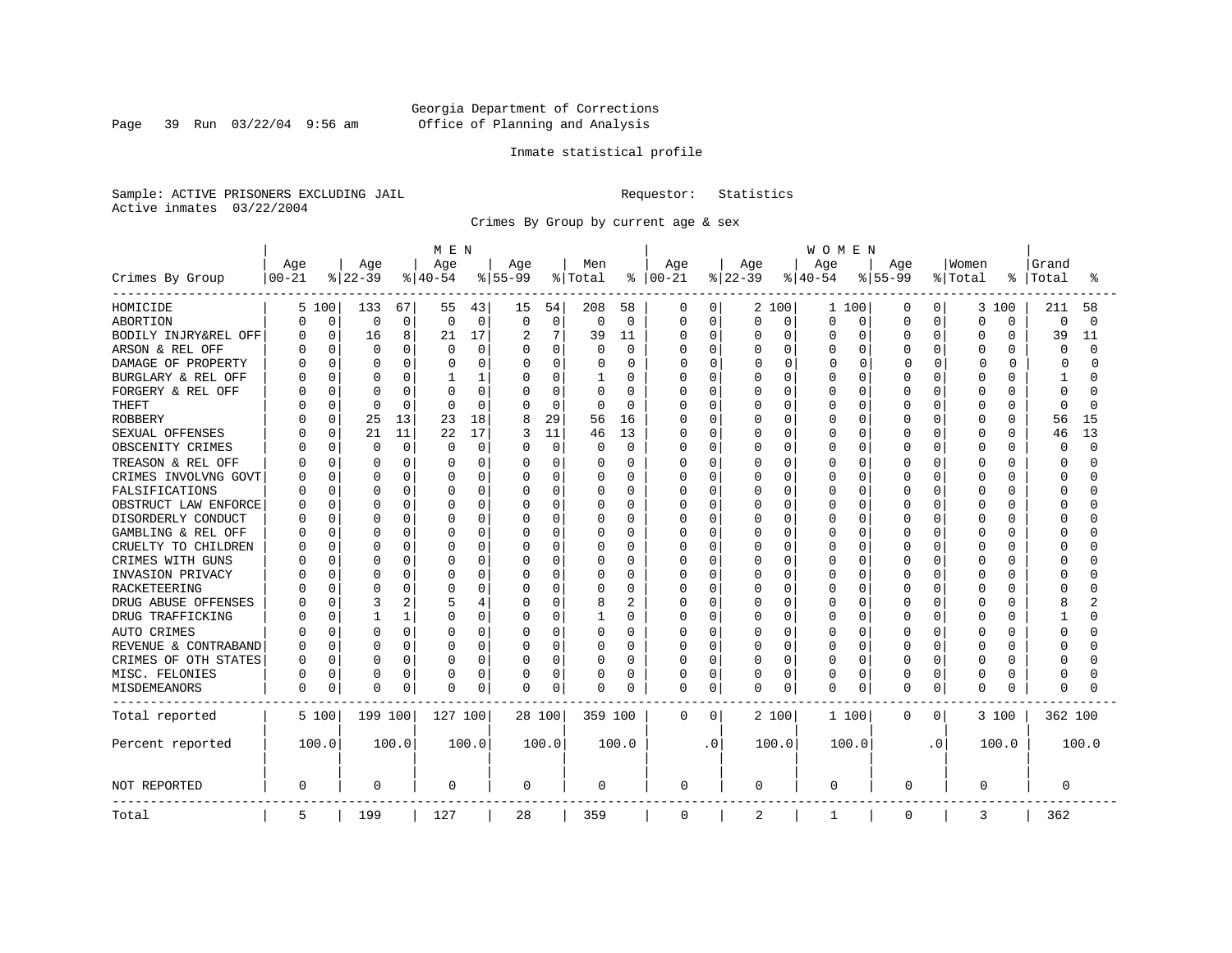Page 40 Run  $03/22/04$  9:56 am

#### Inmate statistical profile

Sample: ACTIVE PRISONERS EXCLUDING JAIL Requestor: Statistics Active inmates 03/22/2004

Most Serious Offense by current age & sex

| Most Serious Offense 00-21                                                                                                            | Age |          | Age<br>$ 22-39 $ |    | M E N<br>Age |    | Age<br>$\frac{1}{2}$  40-54 $\frac{1}{2}$  55-99 |          | Men<br>% Total |    | Age<br>$8 \mid 00-21$ | Age<br>% 22-39 |       | <b>WOMEN</b><br>Age<br>$ 40-54 $ |     | Age<br>% 55-99 | Women<br>% Total |       | Grand<br>%   Total |     |
|---------------------------------------------------------------------------------------------------------------------------------------|-----|----------|------------------|----|--------------|----|--------------------------------------------------|----------|----------------|----|-----------------------|----------------|-------|----------------------------------|-----|----------------|------------------|-------|--------------------|-----|
| In the table below, misdemeanors come first, and are in lower-case letters. AFTER THAT COME FELONIES, IN UPPER-CASE LETTERS.<br>NOTE: |     |          |                  |    |              |    |                                                  |          |                |    |                       |                |       |                                  |     |                |                  |       |                    |     |
| <b>MURDER</b>                                                                                                                         |     | 5 100    | 133              | 67 | 54           | 43 | 15                                               | 54       | 207            | 58 |                       |                | 2 100 |                                  | 100 |                |                  | 3 100 | 210                | 58  |
| VOLUNTARY MANSLAUGHT                                                                                                                  |     | $\Omega$ | $\Omega$         | 0  |              |    |                                                  | $\Omega$ |                |    |                       |                |       |                                  |     |                |                  |       |                    |     |
| KIDNAPPING                                                                                                                            |     |          | 16               | 8  | 21           | 17 | 2                                                |          | 39             | 11 |                       |                |       |                                  |     |                | $\Omega$         |       | 39                 | 11  |
| <b>BURGLARY</b>                                                                                                                       |     |          |                  | O  |              |    |                                                  | $\cap$   |                |    |                       |                |       |                                  |     |                |                  |       |                    |     |
| ARMED ROBBERY                                                                                                                         |     |          | 24               | 12 | 23           | 18 |                                                  | 29       | 55             | 15 |                       |                |       |                                  |     |                |                  |       | 55                 | 15  |
| HIJACKING MOTOR VEHI                                                                                                                  |     |          |                  |    |              |    |                                                  | $\cap$   |                |    |                       |                |       |                                  |     |                |                  |       |                    |     |
| <b>RAPE</b>                                                                                                                           |     |          | 16               | 8  | 17           | 13 |                                                  | 11       | 36             | 10 |                       |                |       |                                  |     |                |                  |       | 36                 | 1 O |
| AGGRAV SODOMY                                                                                                                         |     |          |                  |    |              |    |                                                  | $\cap$   |                |    |                       |                |       |                                  |     |                |                  |       |                    |     |
| AGGRAV SEXUAL BATTER                                                                                                                  |     |          |                  |    |              |    |                                                  |          |                |    |                       |                |       |                                  |     |                |                  |       |                    |     |
| CHILD MOLESTATION                                                                                                                     |     |          |                  | 0  |              |    |                                                  |          |                |    |                       |                |       |                                  |     |                |                  |       |                    |     |
| AGGRAV CHILD MOLESTA                                                                                                                  |     |          |                  | 2  |              |    |                                                  |          |                |    |                       |                |       |                                  |     |                |                  |       |                    |     |
| VIOL GA CNTRL SBST A                                                                                                                  |     |          |                  |    |              |    |                                                  |          |                |    |                       |                |       |                                  |     |                |                  |       |                    |     |
| S/D CONT SUB SCHOOL                                                                                                                   |     |          |                  |    |              |    |                                                  |          |                |    |                       |                |       |                                  |     |                |                  |       |                    |     |
| S/D COCAINE                                                                                                                           |     |          |                  |    |              |    |                                                  |          |                |    |                       |                |       |                                  |     |                |                  |       |                    |     |
| POSS OF COCAINE                                                                                                                       |     |          |                  |    |              |    |                                                  |          |                |    |                       |                |       |                                  |     |                |                  |       |                    |     |
| ATT/CONSPRCY COMMT C                                                                                                                  |     |          |                  |    |              |    |                                                  |          |                |    |                       | O              |       |                                  |     |                |                  |       |                    |     |
| Total                                                                                                                                 | 5   |          | 199              |    | 127          |    | 28                                               |          | 359            |    |                       |                |       |                                  |     |                |                  |       | 362                |     |